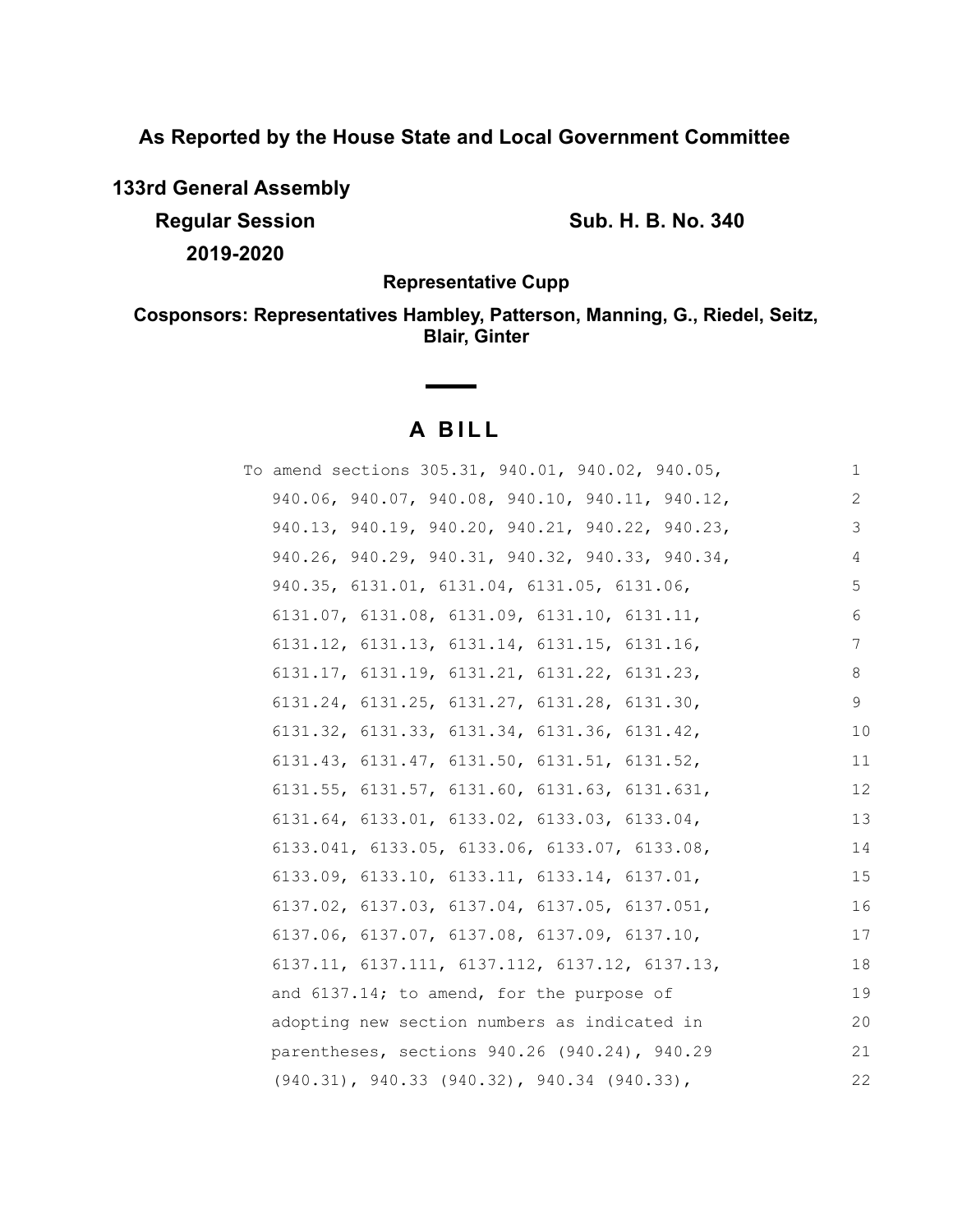| 940.31 (940.35), 940.32 (940.36), 940.35           | 23 |
|----------------------------------------------------|----|
| (940.37), and 6131.57 (6131.061); to enact new     | 24 |
| sections 940.25, 940.26, 940.27, 940.28, 940.29,   | 25 |
| 940.30, and 940.34 and sections 940.38, 940.39,    | 26 |
| and $6131.101$ ; and to repeal sections $940.18$ , | 27 |
| 940.24, 940.25, 940.26, 940.27, 940.28, 940.29,    | 28 |
| 940.30, 6131.18, 6131.26, 6131.29, 6131.35,        | 29 |
| 6131.44, 6131.48, 6131.49, 6131.56, and 6131.62    | 30 |
| of the Revised Code to revise the state's          | 31 |
| drainage laws.                                     | 32 |

# **BE IT ENACTED BY THE GENERAL ASSEMBLY OF THE STATE OF OHIO:**

| Section 1. That sections 305.31, 940.01, 940.02, 940.05,                             | 33 |
|--------------------------------------------------------------------------------------|----|
| 940.06, 940.07, 940.08, 940.10, 940.11, 940.12, 940.13, 940.19,                      | 34 |
| 940.20, 940.21, 940.22, 940.23, 940.26, 940.29, 940.31, 940.32,                      | 35 |
| 940.33, 940.34, 940.35, 6131.01, 6131.04, 6131.05, 6131.06,                          | 36 |
| $6131.07$ , $6131.08$ , $6131.09$ , $6131.10$ , $6131.11$ , $6131.12$ , $6131.13$ ,  | 37 |
| $6131.14$ , $6131.15$ , $6131.16$ , $6131.17$ , $6131.19$ , $6131.21$ , $6131.22$ ,  | 38 |
| 6131.23, 6131.24, 6131.25, 6131.27, 6131.28, 6131.30, 6131.32,                       | 39 |
| $6131.33$ , $6131.34$ , $6131.36$ , $6131.42$ , $6131.43$ , $6131.47$ , $6131.50$ ,  | 40 |
| $6131.51$ , $6131.52$ , $6131.55$ , $6131.57$ , $6131.60$ , $6131.63$ , $6131.631$ , | 41 |
| $6131.64, 6133.01, 6133.02, 6133.03, 6133.04, 6133.041, 6133.05,$                    | 42 |
| $6133.06$ , $6133.07$ , $6133.08$ , $6133.09$ , $6133.10$ , $6133.11$ , $6133.14$ ,  | 43 |
| $6137.01, 6137.02, 6137.03, 6137.04, 6137.05, 6137.051, 6137.06,$                    | 44 |
| 6137.07, 6137.08, 6137.09, 6137.10, 6137.11, 6137.111, 6137.112,                     | 45 |
| 6137.12, 6137.13, and 6137.14 be amended; sections 940.26                            | 46 |
| $(940.24)$ , $940.29$ $(940.31)$ , $940.33$ $(940.32)$ , $940.34$ $(940.33)$ ,       | 47 |
| 940.31 (940.35), 940.32 (940.36), 940.35 (940.37), and 6131.57                       | 48 |
| (6131.061) be amended for the purpose of adopting new section                        | 49 |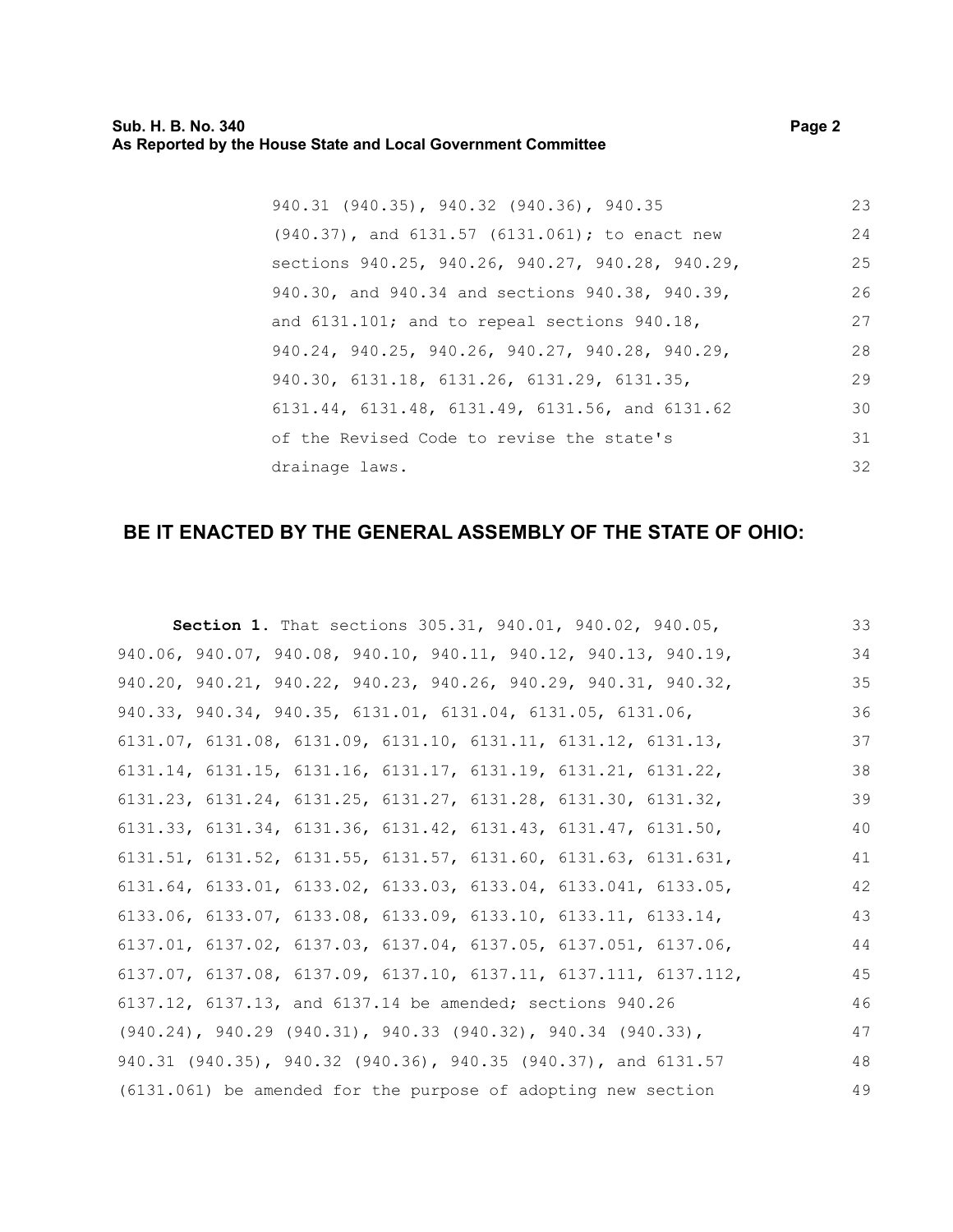#### **Sub. H. B. No. 340 Page 3 As Reported by the House State and Local Government Committee**

numbers as indicated in parentheses; and new sections 940.25, 940.26, 940.27, 940.28, 940.29, 940.30, and 940.34 and sections 940.38, 940.39, and 6131.101 of the Revised Code be enacted to read as follows:

**Sec. 305.31.** The procedure for submitting to a referendum a resolution adopted by a board of county commissioners under division (H) of section 307.695 of the Revised Code that is not submitted to the electors of the county for their approval or disapproval; any resolution adopted by a board of county commissioners pursuant to division (D)(1) of section 307.697, section 322.02, or 322.06, sections  $940.31 - 940.32$  and  $940.33 -$ 940.35, division (B)(1) of section 4301.421, section 4504.02, 5739.021, or 5739.026, division (A)(6), (A)(10), or (M) of section 5739.09, section 5741.021 or 5741.023, or division (C) (1) of section 5743.024 of the Revised Code; or a rule adopted pursuant to section 307.79 of the Revised Code shall be as prescribed by this section. 54 55 56 57 58 59 60 61 62 63 64 65 66

Except as otherwise provided in this paragraph, when a petition, signed by ten per cent of the number of electors who voted for governor at the most recent general election for the office of governor in the county, is filed with the county auditor within thirty days after the date the resolution is passed or rule is adopted by the board of county commissioners, or is filed within forty-five days after the resolution is passed, in the case of a resolution adopted pursuant to section 5739.021 of the Revised Code that is passed within one year after a resolution adopted pursuant to that section has been rejected or repealed by the electors, requesting that the resolution be submitted to the electors of the county for their approval or rejection, the county auditor shall, after ten days following the filing of the petition, and not later than four 67 68 69 70 71 72 73 74 75 76 77 78 79 80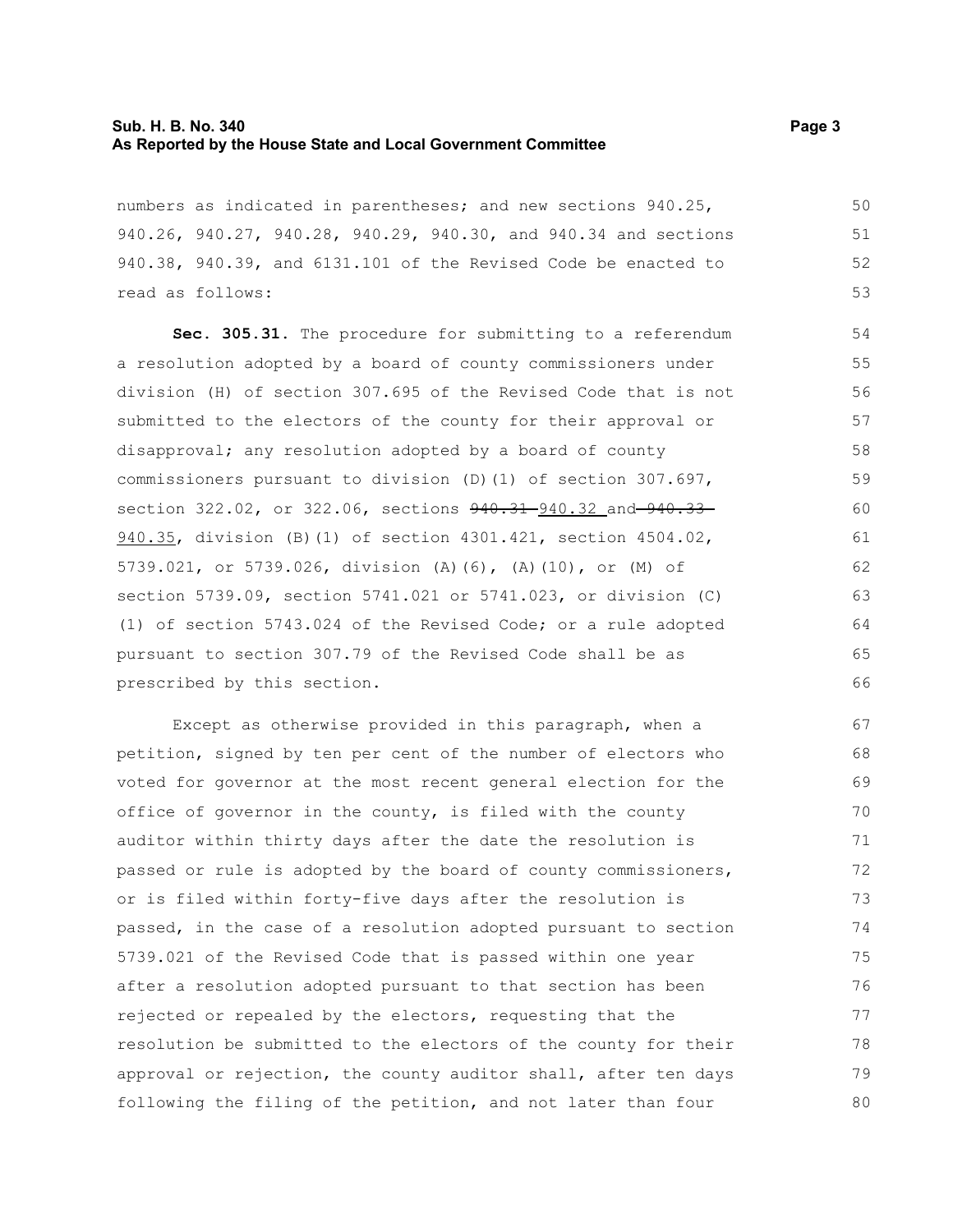#### **Sub. H. B. No. 340 Page 4 As Reported by the House State and Local Government Committee**

p.m. of the ninetieth day before the day of election, transmit a certified copy of the text of the resolution or rule to the board of elections. In the case of a petition requesting that a resolution adopted under division (D)(1) of section 307.697, division (B)(1) of section 4301.421, or division (C)(1) of section 5743.024 of the Revised Code be submitted to electors for their approval or rejection, the petition shall be signed by seven per cent of the number of electors who voted for governor at the most recent election for the office of governor in the county. The county auditor shall transmit the petition to the board together with the certified copy of the resolution or rule. The board shall examine all signatures on the petition to determine the number of electors of the county who signed the petition. The board shall return the petition to the auditor within ten days after receiving it, together with a statement attesting to the number of such electors who signed the petition. The board shall submit the resolution or rule to the electors of the county, for their approval or rejection, at the succeeding general election held in the county in any year, or on the day of the succeeding primary election held in the county in even-numbered years, occurring subsequent to ninety days after the auditor certifies the sufficiency and validity of the petition to the board of elections. 81 82 83 84 85 86 87 88 89 90 91 92 93 94 95 96 97 98 99 100 101 102 103

No resolution shall go into effect until approved by the majority of those voting upon it. However, a rule shall take effect and remain in effect unless and until a majority of the electors voting on the question of repeal approve the repeal. Sections 305.31 to 305.41 of the Revised Code do not prevent a county, after the passage of any resolution or adoption of any rule, from proceeding at once to give any notice or make any publication required by the resolution or rule. 104 105 106 107 108 109 110 111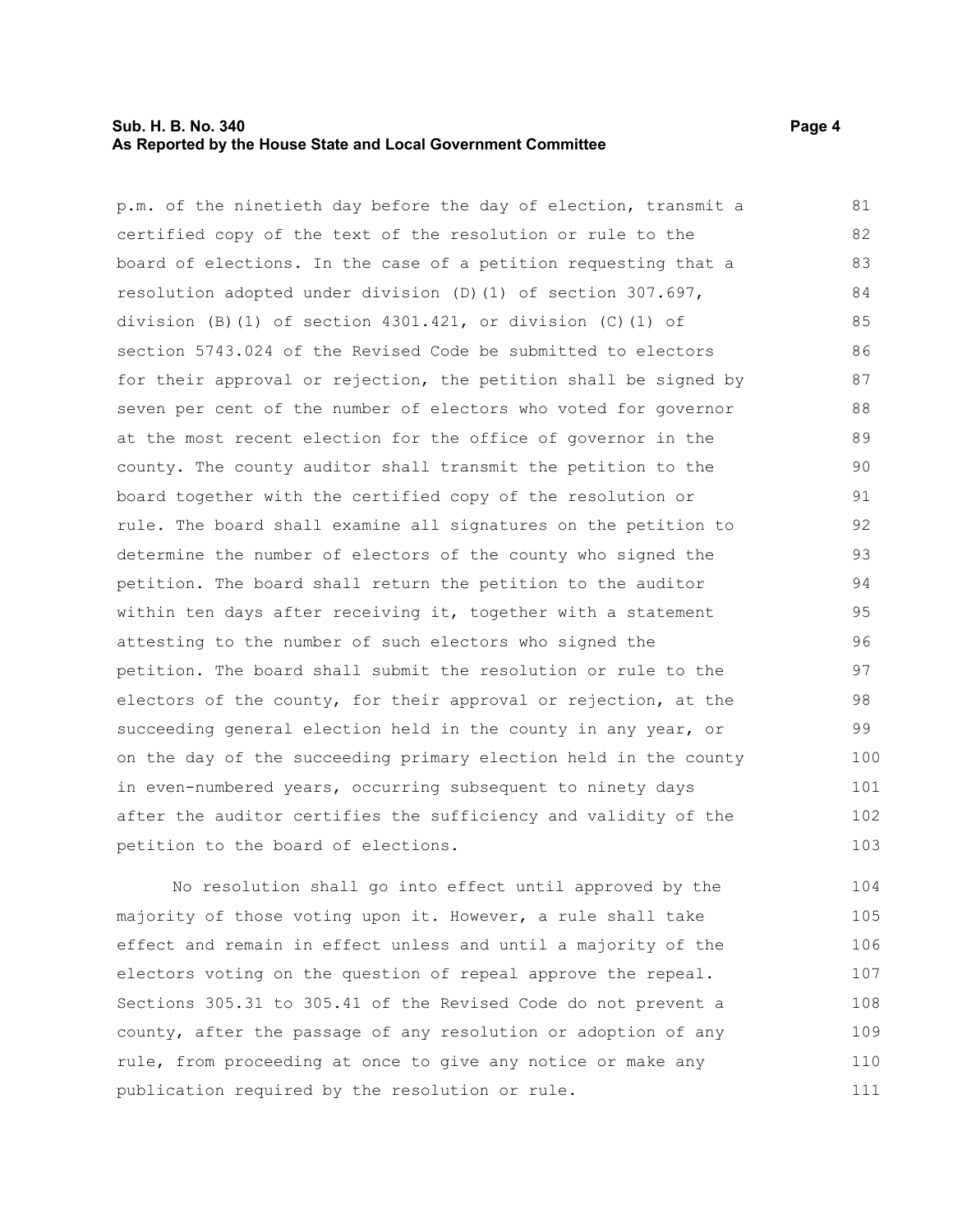#### **Sub. H. B. No. 340 Page 5 As Reported by the House State and Local Government Committee**

The board of county commissioners shall make available to any person, upon request, a certified copy of any resolution or rule subject to the procedure for submitting a referendum under sections 305.31 to 305.42 of the Revised Code beginning on the date the resolution or rule is adopted by the board. The board may charge a fee for the cost of copying the resolution or rule. 112 113 114 115 116 117

As used in this section, "certified copy" means a copy containing a written statement attesting that it is a true and exact reproduction of the original resolution or rule. 118 119 120

**Sec. 940.01.** As used in this chapter: 121

(A) "Soil and water conservation district" means a district organized in accordance with this chapter. 122 123

(B) "Supervisor" means one of the members of the governing body of a district.

(C) "Landowner," "owner," or "owner of land" means an owner of record as shown by the records in the office of the county recorder. With respect to an improvement or a proposed improvement, "landowner," "owner," or "owner of land" also includes any public corporation and the director of any department, office, or institution of the state that is affected by the improvement or that would be affected by the proposed improvement, but that does not own any right, title, estate, or interest in or to any real property. 126 127 128 129 130 131 132 133 134

(D) "Land occupier" or "occupier of land" means any person, firm, or corporation that controls the use of land whether as landowner, lessee, renter, or tenant. 135 136 137

(E) "Due notice" means notice published at least twice, stating time and place, with an interval of at least thirteen days between the two publication dates, in a newspaper of 138 139 140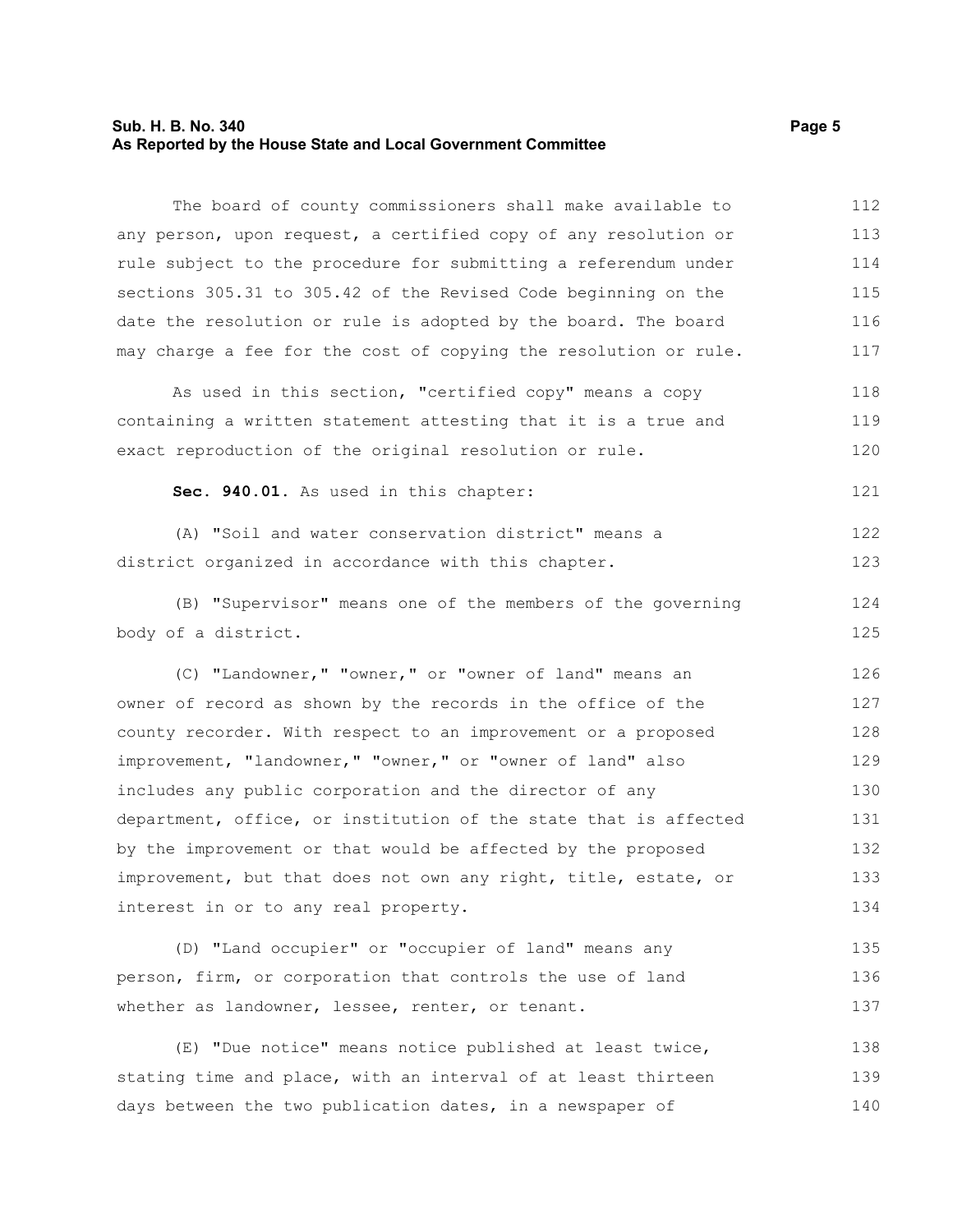general circulation within a soil and water conservation district. 141 142

(F) "Agricultural pollution" means failure to use management or conservation practices in farming or silvicultural operations to abate wind or water erosion of the soil or to abate the degradation of the waters of the state by residual farm products, manure, or soil sediment, including substances attached thereto. 143 144 145 146 147 148

(G) "Urban sediment pollution" means failure to use management or conservation practices to abate wind or water erosion of the soil or to abate the degradation of the waters of the state by soil sediment in conjunction with land grading, excavating, filling, or other soil disturbing activities on land used or being developed for nonfarm commercial, industrial, residential, or other nonfarm purposes, except lands being used in a strip mine operation as defined in section 1513.01 of the Revised Code and except lands being used in a surface mining operation as defined in section 1514.01 of the Revised Code. 149 150 151 152 153 154 155 156 157 158

(H) "Uniform assessment" means an assessment that is both of the following: 159 160

(1) Based upon a complete appraisal of each both of the following: 161 162

(a) Each parcel of land, together with all improvements thereon, within a project the area that will benefit from a proposed improvement; and of the 163 164 165

(b) The benefits or damages brought about as a result of the project-proposed improvement that is determined by criteria applied equally to all parcels within the project area, that will benefit from the proposed improvement. 166 167 168 169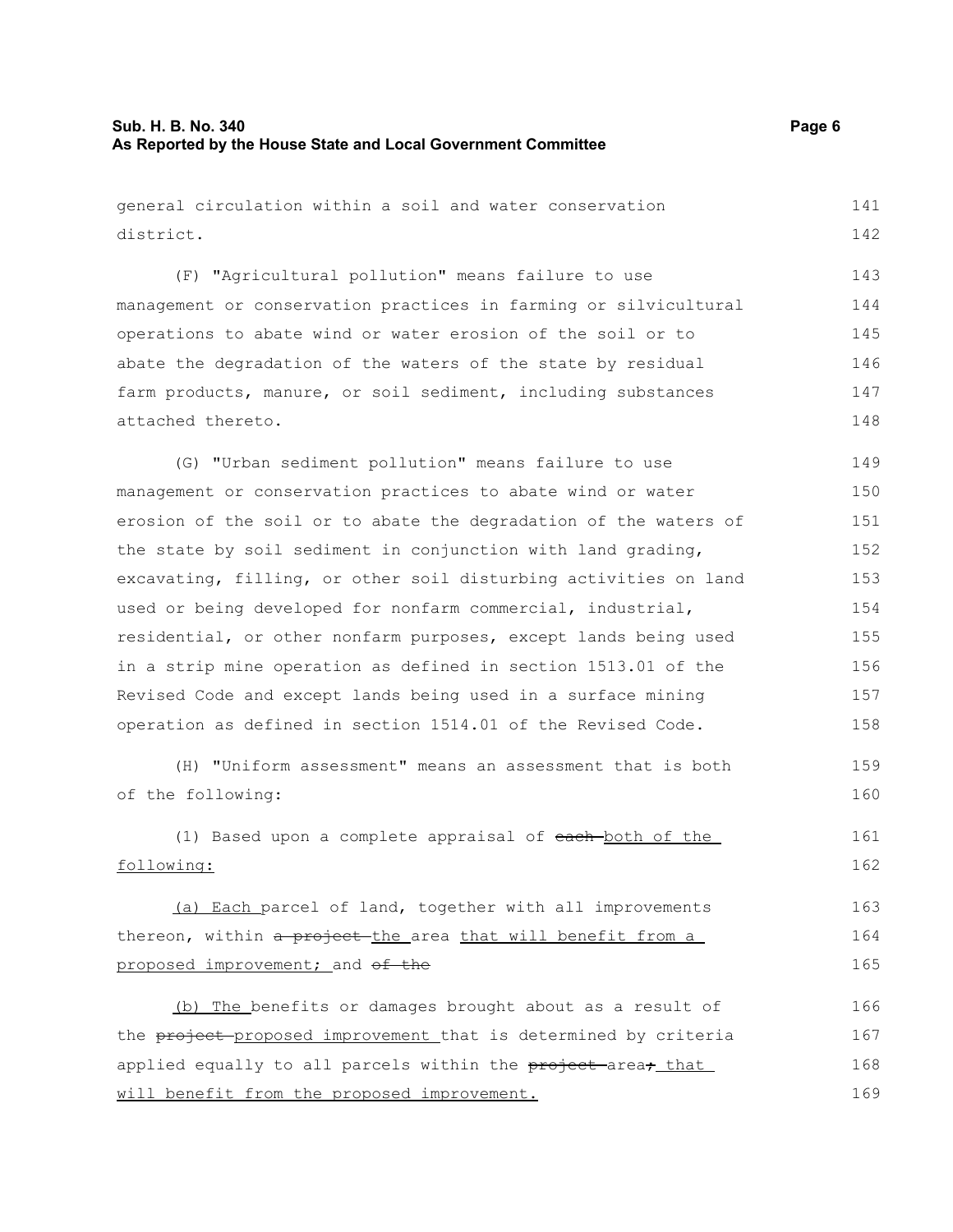#### **Sub. H. B. No. 340 Page 7 As Reported by the House State and Local Government Committee**

(2) Levied upon the parcels at a uniform rate on the basis of the appraisal. (I) "Varied assessment" means any assessment that does not meet the criteria established in division (H) of this section. (J) "Project area" means an area determined and certified by the supervisors of a soil and water conservation district under section 940.25 of the Revised Code. (K) "Benefit" or "benefits" means advantages to land and owners, to public corporations, and to the state resulting from drainage, conservation, control, and management of water and from environmental, wildlife, and recreational improvements. "Benefit" or "benefits" includes, but is not limited to, any of the following factors: (1) Elimination or reduction of damage from flooding; (2) Removal of water conditions that jeopardize public health, safety, or welfare; 170 171 172 173 174 175 176 177 178 179 180 181 182 183 184 185

(3) Increased value of land resulting from an improvement; 186

(4) Use of water for irrigation, storage, regulation of stream flow, soil conservation, water supply, or any other incidental purpose; 187 188 189

(5) Providing an outlet for the accelerated runoff from artificial drainage if a stream, watercourse, channel, or ditch that is under improvement is called upon to discharge functions for which it was not designed. Uplands that have been removed from their natural state by deforestation, cultivation, artificial drainage, urban development, or other human methods shall be considered to be benefited by an improvement that is required to dispose of the accelerated flow of water from the 190 191 192 193 194 195 196 197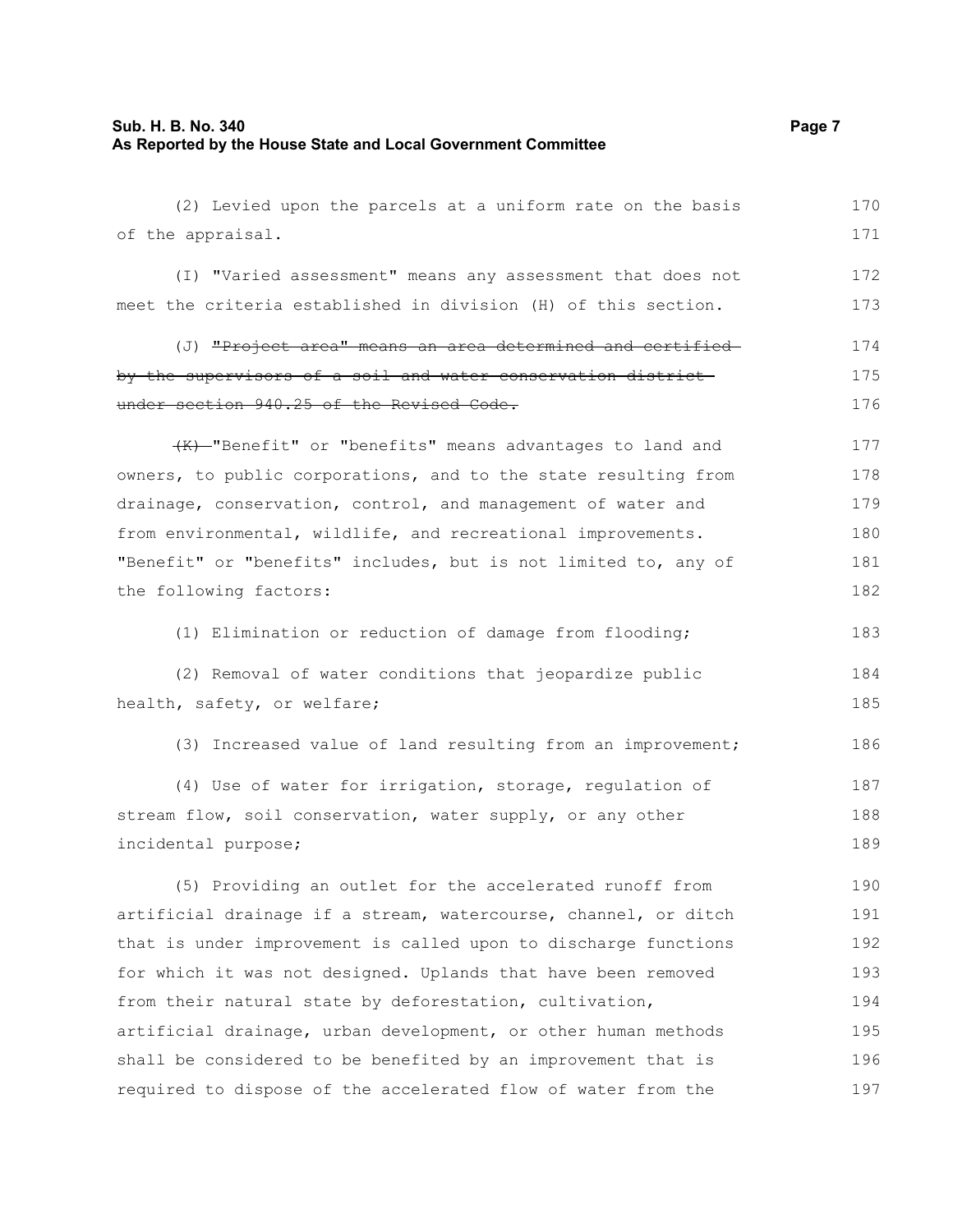## **Sub. H. B. No. 340 Page 8 As Reported by the House State and Local Government Committee**

| uplands.                                                          | 198 |
|-------------------------------------------------------------------|-----|
| (L) (K) "Improvement" or "conservation works of                   | 199 |
| improvement" means an improvement that is made under the          | 200 |
| authority established in division (C) of section 940.06 of the    | 201 |
| Revised Code.                                                     | 202 |
| $\frac{+M}{-L}$ "Land" has the same meaning as in section 6131.01 | 203 |
| of the Revised Code.                                              | 204 |
| (N) [M] "Manure," "operation and management plan," and            | 205 |
| "residual farm products" have the same meanings as in section     | 206 |
| 939.01 of the Revised Code.                                       | 207 |
| (0) (N) "Voluntary nutrient management plan" has the same         | 208 |
| meaning as in section 905.31 of the Revised Code.                 | 209 |
| (0) "Lead county" means the county in which the majority          | 210 |
| of the initial length of a proposed improvement would be          | 211 |
| located, as set forth in a petition, when the proposed            | 212 |
| improvement would be located in two or more counties.             | 213 |
| (P) "Day" means calendar day.                                     | 214 |
| Sec. 940.02. There is hereby established in the department        | 215 |
| of agriculture the Ohio soil and water conservation commission.   | 216 |
| The commission shall consist of seven members of equal status     | 217 |
| and authority, six of whom shall be appointed by the governor     | 218 |
| with the advice and consent of the senate, and one of whom shall  | 219 |
| be designated by resolution of the board of directors of the      | 220 |
| Ohio federation of soil and water conservation districts. The     | 221 |
| directors of agriculture, environmental protection, and natural   | 222 |
| resources, the vice-president for agricultural administration of  | 223 |
| the Ohio state university, and an officer of the Ohio federation  | 224 |
| of soil and water conservation districts, or their designees,     | 225 |
| may serve as ex officio members of the commission, but without    | 226 |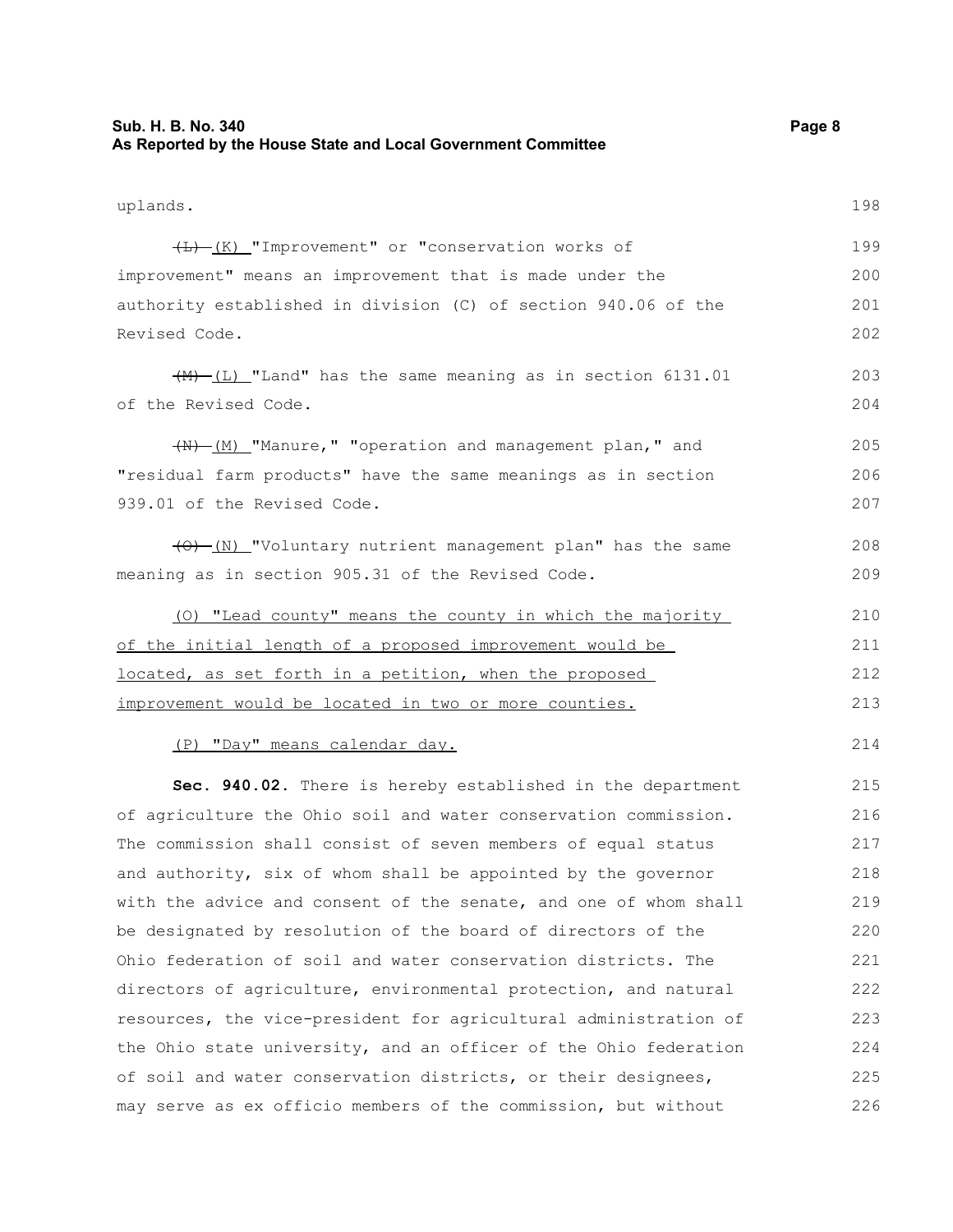#### **Sub. H. B. No. 340 Page 9 As Reported by the House State and Local Government Committee**

the power to vote. A vacancy in the office of an appointed member shall be filled by the governor, with the advice and consent of the senate. Any member appointed to fill a vacancy occurring prior to the expiration of the term for which the member's predecessor was appointed shall hold office for the remainder of that term. Of the appointed members, four shall be persons who have a knowledge of or interest in agricultural production and the natural resources of the state. One member shall represent rural interests and one member shall represent urban interests. Not more than three of the appointed members shall be members of the same political party. 227 228 229 230 231 232 233 234 235 236 237

Terms of office of the member designated by the board of directors of the federation and the members appointed by the governor shall be for four years, commencing on the first day of July and ending on the thirtieth day of June.

Each appointed member shall hold office from the date of appointment until the end of the term for which the member was appointed. Any appointed member shall continue in office subsequent to the expiration date of the member's term until the member's successor takes office, or until a period of sixty days has elapsed, whichever occurs first.

The commission shall organize by selecting from its members a chairperson and a vice-chairperson. The commission shall hold at least one regular meeting in each quarter of each calendar year and shall keep a record of its proceedings, which shall be open to the public for inspection. Special meetings may be called by the chairperson and shall be called by the chairperson upon receipt of a written request signed by two or more members of the commission. Written notice of the time and place of each meeting shall be sent to each member of the 248 249 250 251 252 253 254 255 256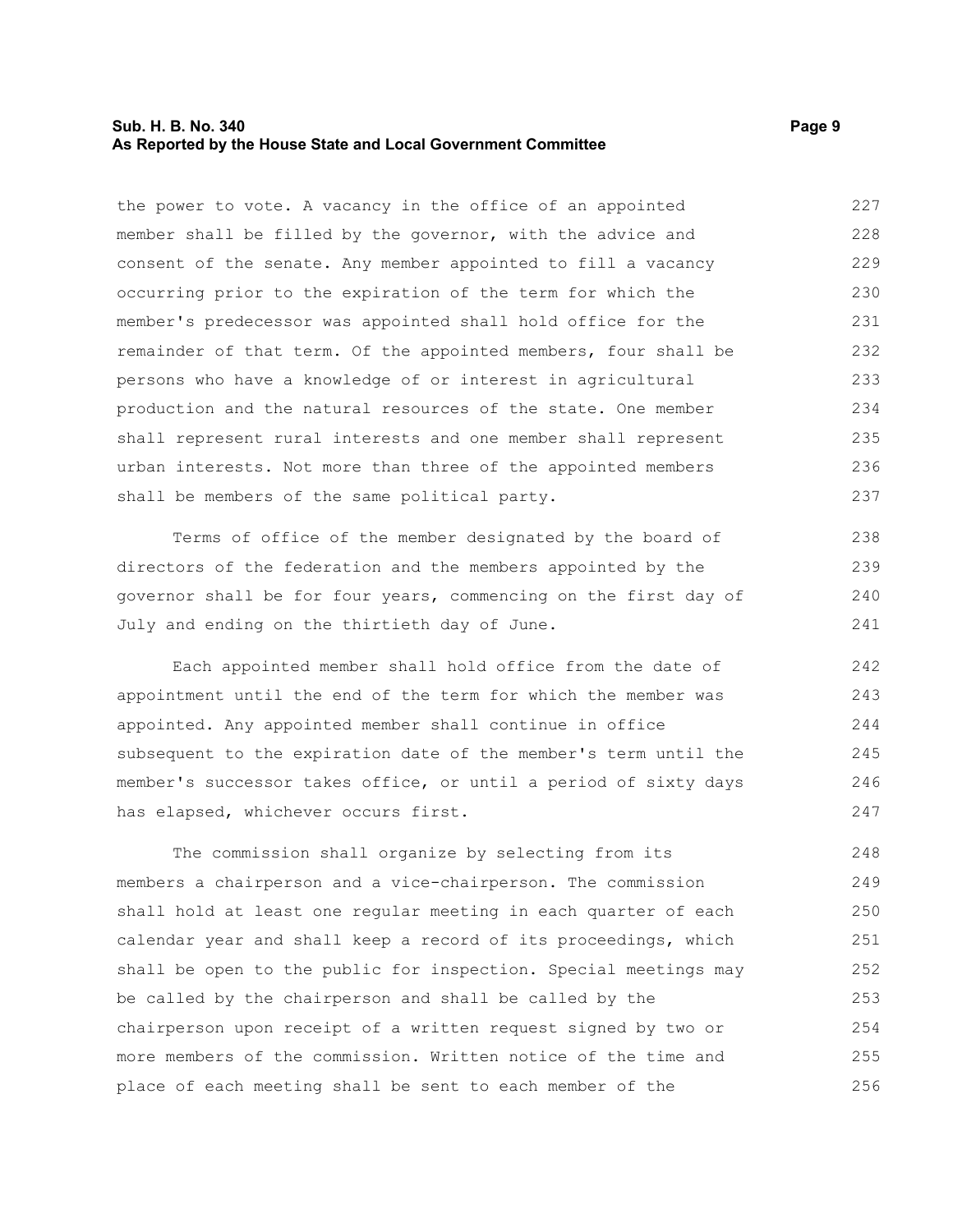## **Sub. H. B. No. 340 Page 10 As Reported by the House State and Local Government Committee**

| commission. A majority of the commission shall constitute a      | 257 |
|------------------------------------------------------------------|-----|
| quorum.                                                          | 258 |
| The commission may adopt rules as necessary to carry out         | 259 |
| the purposes of this chapter, subject to Chapter 119. of the     | 260 |
| Revised Code.                                                    | 261 |
| The governor may remove any appointed member of the              | 262 |
| commission at any time for inefficiency, neglect of duty, or     | 263 |
| malfeasance in office, after giving to the member a copy of the  | 264 |
| charges against the member and an opportunity to be heard        | 265 |
| publicly in person or by counsel in the member's defense. Any    | 266 |
| such act of removal by the governor is final. A statement of the | 267 |
| findings of the governor, the reason for the governor's action,  | 268 |
| and the answer, if any, of the member shall be filed by the      | 269 |
| governor with the secretary of state and shall be open to public | 270 |
| inspection.                                                      | 271 |
| All members of the commission shall be reimbursed for the        | 272 |
| necessary expenses incurred by them in the performance of their  | 273 |
| duties as members.                                               | 274 |
| Upon recommendation by the commission, the director of           | 275 |
| agriculture shall designate an executive secretary and provide   | 276 |
| staff necessary to carry out the powers and duties of the        | 277 |
| commission.                                                      | 278 |
| The commission shall do all of the following:                    | 279 |
| (A) Determine distribution of funds under section 940.15         | 280 |
| of the Revised Code, recommend to the director and other         | 281 |
| agencies the levels of appropriations to special funds           | 282 |
| established to assist soil and water conservation districts, and | 283 |
| recommend the amount of federal funds to be requested and        | 284 |
| policies for the use of such funds in support of soil and water  | 285 |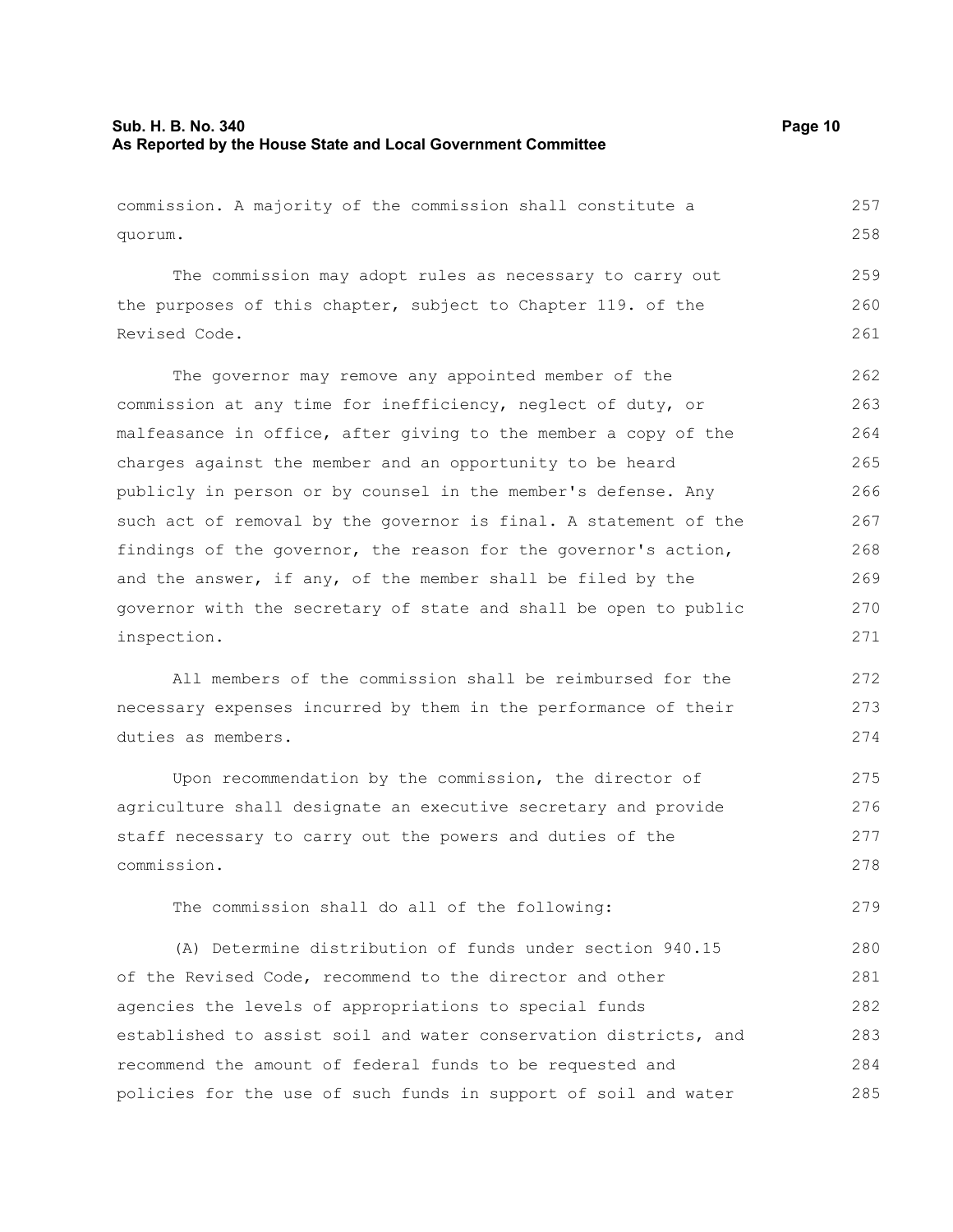#### **Sub. H. B. No. 340 Page 11 As Reported by the House State and Local Government Committee**

#### conservation district programs;

(B) Assist in keeping the board of supervisors of soil and water conservation districts informed of their-its powers and duties, program opportunities, and the activities and experience of all other districts, and facilitate the interchange of advice, experience, and cooperation between the districts; 287 288 289 290 291

(C) Seek the cooperation and assistance of the federal government or any of its agencies, and of agencies of this state, in the work of the districts; 292 293 294

(D) Adopt appropriate rules governing the conduct of elections provided for in this chapter, subject to Chapter 119. of the Revised Code, provided that only owners and occupiers of lands situated within the boundaries of the districts or proposed districts to which the elections apply shall be eligible to vote in the elections; 295 296 297 298 299 300

(E) Recommend to the director priorities for planning and construction of small watershed projects, and make recommendations to the director concerning coordination of programs as proposed and implemented in agreements with soil and water conservation districts; 301 302 303 304 305

(F) Recommend to the director, the governor, and the general assembly programs and legislation with respect to the operations of soil and water conservation districts that will encourage proper soil, water, and other natural resource management and promote the economic and social development of the state; 306 307 308 309 310 311

(G) Recommend to the director of agriculture a procedure for coordination of a program of agricultural pollution abatement. Implementation of such a program shall be based on 312 313 314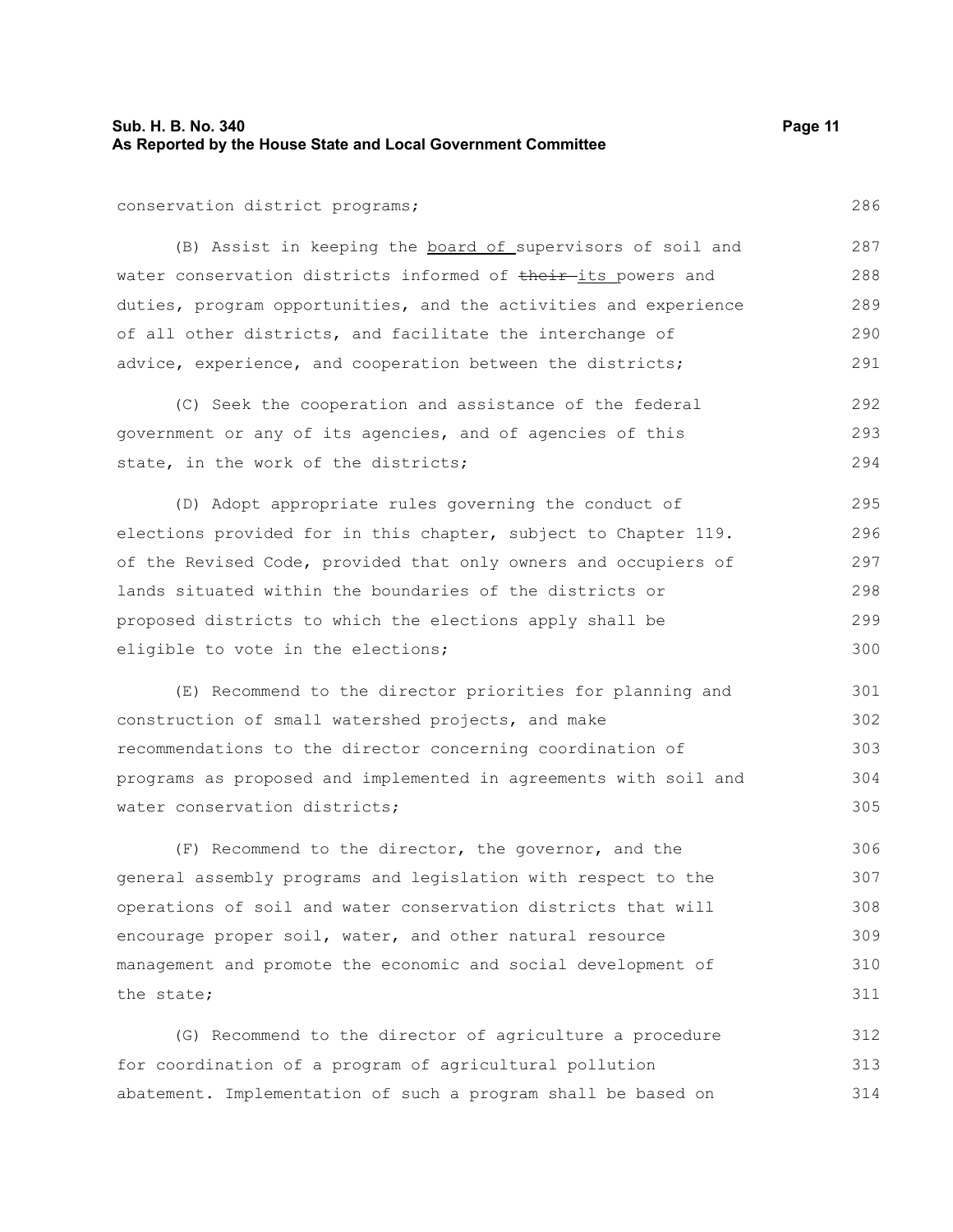#### **Sub. H. B. No. 340 Page 12 As Reported by the House State and Local Government Committee**

water quality standards adopted pursuant to section 6111.041 of the Revised Code. The director of environmental protection may coordinate with the division of soil and water conservation in the department of agriculture and soil and water conservation districts for the abatement of agricultural pollution. 315 316 317 318 319

Sec. 940.05. The governing body board of supervisors of a soil and water conservation district shall consist of five supervisors, as provided for in section 940.04 of the Revised Code. 320 321 322 323

The supervisors board shall organize annually by selecting a chairperson, a secretary, and a treasurer. They-It shall designate one of their its members as fiscal agent. A majority of the five supervisors board shall constitute a quorum. The concurrence of a majority of the five supervisors board in any matter shall be required for its determination. A supervisor shall receive no compensation for the supervisor's services, except when both of the following occur: 324 325 326 327 328 329 330 331

(A) A district board of supervisors designates one or more of its supervisors to represent the district on a joint district board or if an agency or instrumentality of the United States, of this state, or of a political subdivision of this state requires or requests district board representation; 332 333 334 335 336

(B) Such compensation is provided for by public moneys other than moneys in the special fund of the local district created pursuant to section 940.12 of the Revised Code. 337 338 339

A supervisor is entitled to be reimbursed for the necessary expenses incurred in the discharge of official duties. 340 341

The supervisors board of supervisors shall furnish to the Ohio soil and water conservation commission, upon its request, 342 343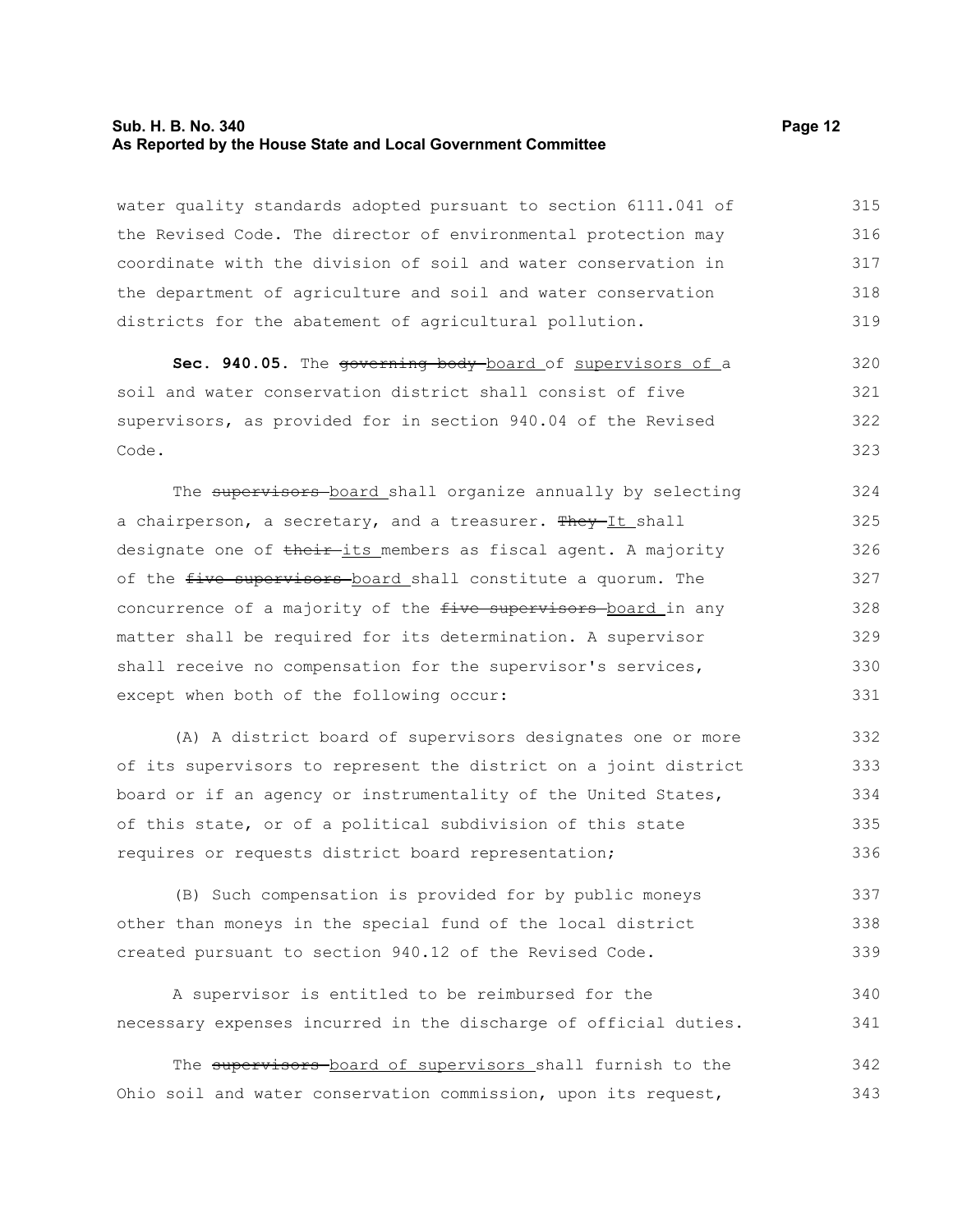### **Sub. H. B. No. 340 Page 13 As Reported by the House State and Local Government Committee**

| copies of rules, orders, contracts, forms, and other documents   | 344 |
|------------------------------------------------------------------|-----|
| they adopt or employ it adopts or employs and other information  | 345 |
| concerning their-its activities as it requires in the            |     |
| performance of its duties under this chapter.                    | 347 |
| At least once each year, a district shall submit to the          | 348 |
| commission a report of progress and operations, including a      | 349 |
| summary of receipts and disbursements during the period covered  | 350 |
| by the report. A district shall submit additional financial      | 351 |
| reports as requested by the commission.                          | 352 |
| The supervisors board shall provide for the execution of         | 353 |
| surety bonds for all employees and officers who are entrusted    | 354 |
| with funds and shall provide for the keeping of a full and       | 355 |
| accurate record of all proceedings and of all resolutions and    | 356 |
| orders issued or adopted. Any supervisor may be removed by the   |     |
| commission upon notice and hearing for neglect of duty or        |     |
| malfeasance in office.                                           | 359 |
| Sec. 940.06. The board of supervisors of a soil and water        | 360 |
| conservation district have the following powers in addition to   | 361 |
| their-its other powers:                                          | 362 |
| (A) To conduct surveys, investigations, and research             | 363 |
| relating to the character of soil erosion, floodwater and        | 364 |
| sediment damages, and the preventive and control measures and    | 365 |
| works of improvement for flood prevention and the conservation,  | 366 |
| development, utilization, and disposal of water needed within    | 367 |
| the district, and to publish the results of those surveys,       | 368 |
| investigations, or research, provided that no district shall     | 369 |
| initiate any research program except in cooperation or after     | 370 |
| consultation with the Ohio agricultural research and development | 371 |
| center;                                                          | 372 |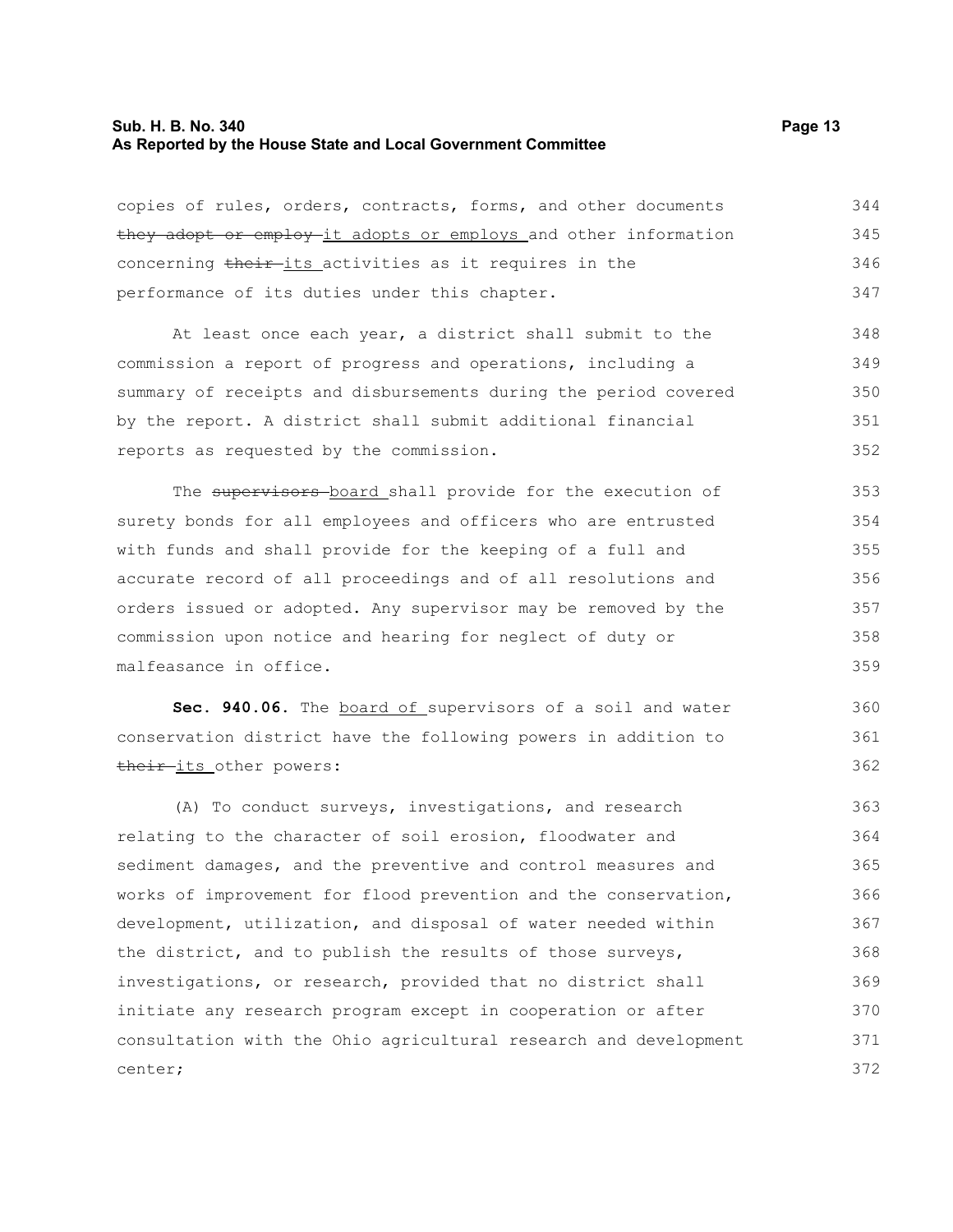#### **Sub. H. B. No. 340 Page 14 As Reported by the House State and Local Government Committee**

(B) To develop plans for the conservation of soil resources, for the control and prevention of soil erosion, and for works of improvement for flood prevention and the conservation, development, utilization, and disposal of water within the district, and to publish those plans and information;

(C) To implement, construct, repair, maintain, and operate preventive and control measures and other works of improvement for natural resource conservation and development and flood prevention, and the conservation, development, utilization, and disposal of water within the district on lands owned or controlled by this state or any of its agencies and on any other lands within the district, which works may include any facilities authorized under state or federal programs, and to acquire, by purchase or gift, to hold, encumber, or dispose of, and to lease real and personal property or interests in such property for those purposes; 378 379 380 381 382 383 384 385 386 387 388

(D) To cooperate or enter into agreements with any occupier of lands within the district in the carrying on of natural resource conservation operations and works of improvement for flood prevention and the conservation, development, utilization, and management of natural resources within the district, subject to such conditions as the supervisors consider necessary; 389 390 391 392 393 394 395

(E) To accept donations, gifts, grants, and contributions in money, service, materials, or otherwise, and to use or expend them according to their terms;

(F) To adopt, amend, and rescind rules to carry into effect the purposes and powers of the district; 399 400

(G) To sue and plead in the name of the district, and be 401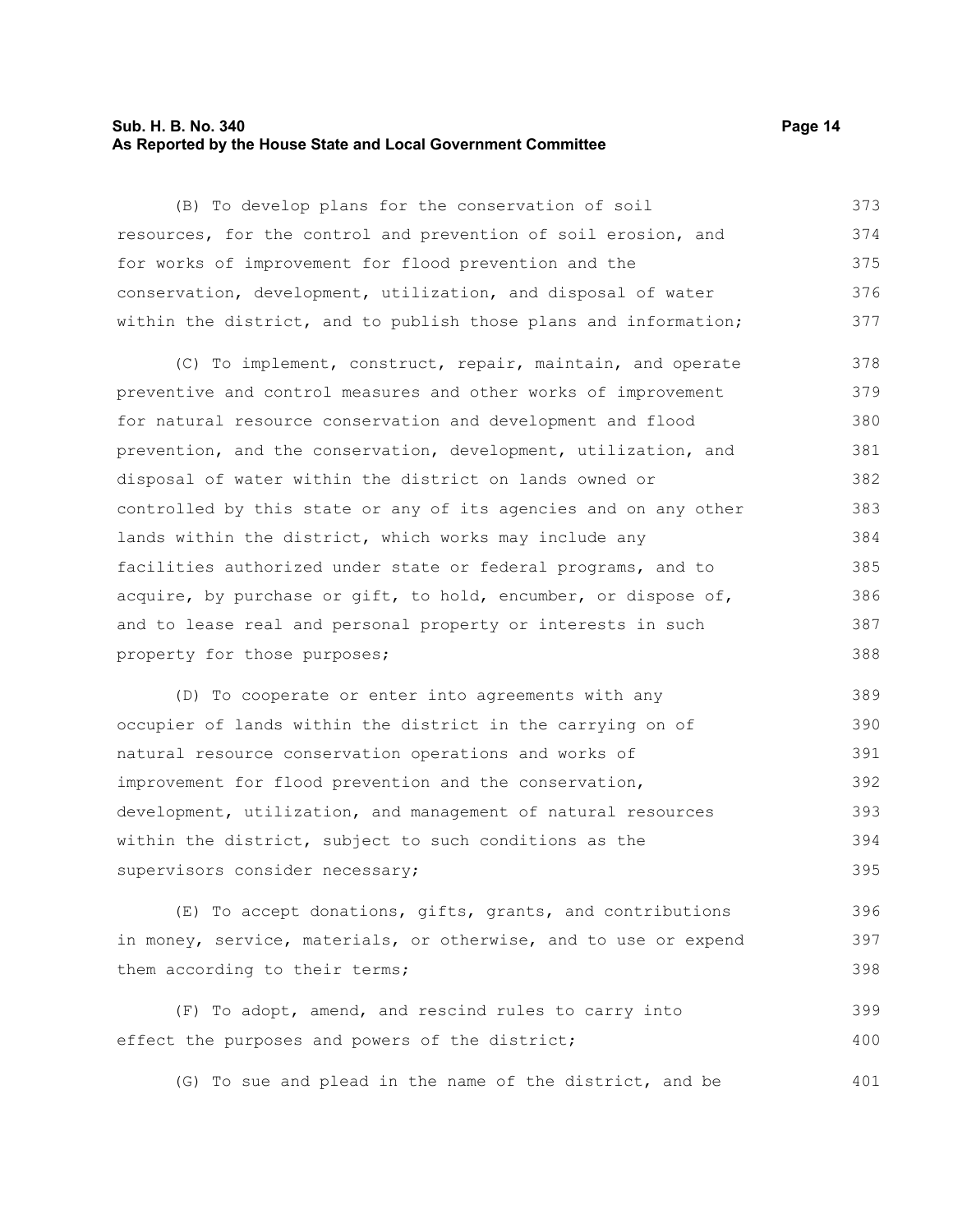#### **Sub. H. B. No. 340 Page 15 As Reported by the House State and Local Government Committee**

sued and impleaded in the name of the district, with respect to its contracts and, as indicated in section 940.07 of the Revised Code, certain torts of its officers, employees, or agents acting within the scope of their employment or official responsibilities, or with respect to the enforcement of its obligations and covenants made under this chapter; 402 403 404 405 406 407

(H) To make and enter into all contracts, leases, and agreements and execute all instruments necessary or incidental to the performance of the duties and the execution of the powers of the district under this chapter, provided that all of the following apply: 408 409 410 411 412

(1) Except as provided in section 307.86 of the Revised Code regarding expenditures by boards of county commissioners, when the cost under any such contract, lease, or agreement, other than compensation for personal services or rental of office space, involves an expenditure of more than the amount established in that section regarding expenditures by boards of county commissioners, the supervisors board shall make a written contract with the lowest and best bidder after advertisement, for not less than two nor more than four consecutive weeks preceding the day of the opening of bids, in a newspaper of general circulation within the district or as provided in section 7.16 of the Revised Code and in such other publications as the supervisors determine. The notice shall state the general character of the work and materials to be furnished, the place where plans and specifications may be examined, and the time and place of receiving bids. 413 414 415 416 417 418 419 420 421 422 423 424 425 426 427 428

(2) Each bid for a contract shall contain the full name of every person interested in it. 429 430

(3) Each bid for a contract for the construction, 431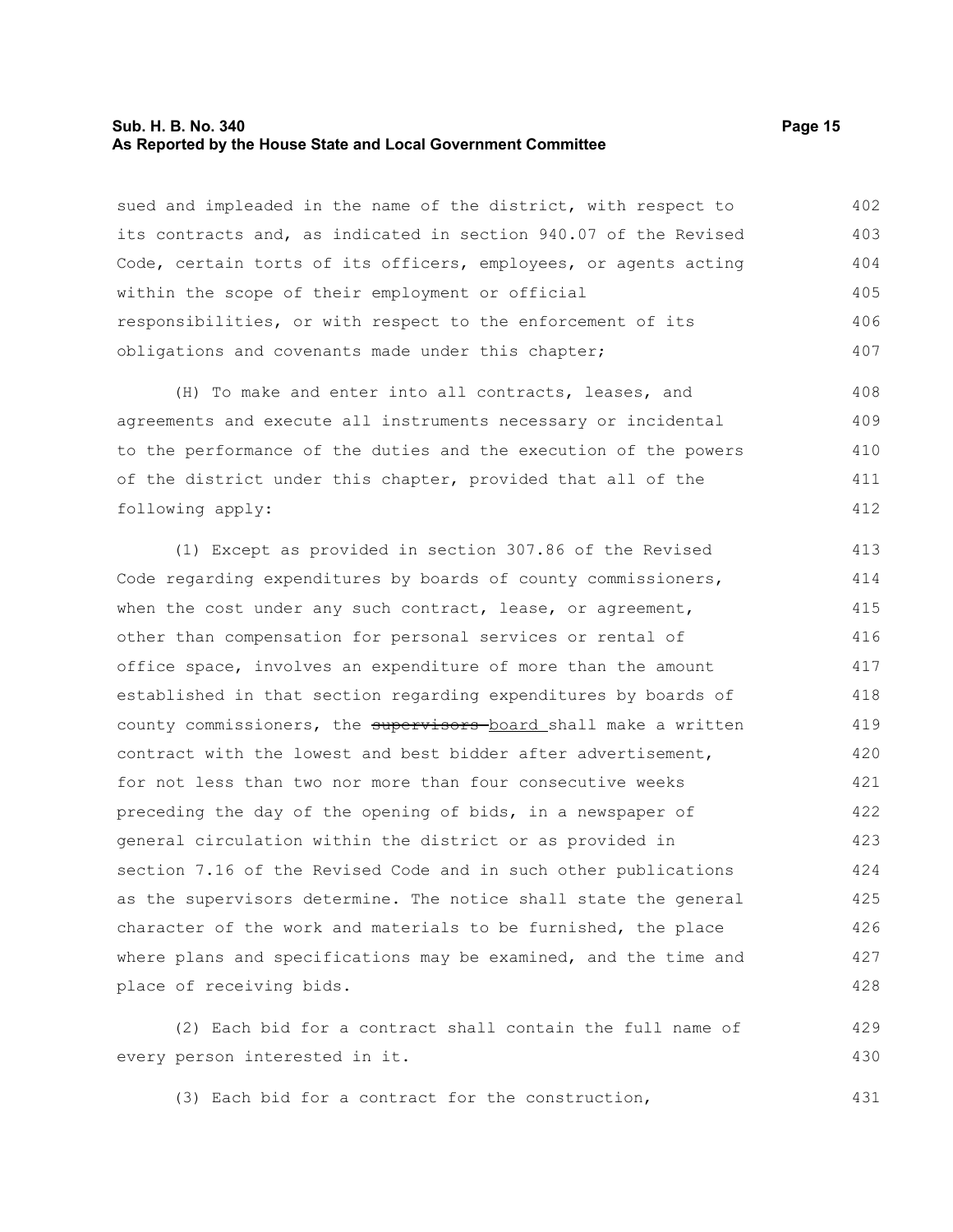### **Sub. H. B. No. 340 Page 16 As Reported by the House State and Local Government Committee**

| demolition, alteration, repair, or reconstruction of an          | 432 |
|------------------------------------------------------------------|-----|
| improvement shall meet the requirements of section 153.54 of the | 433 |
| Revised Code.                                                    | 434 |
| (4) Each bid for a contract, other than a contract for the       | 435 |
| construction, demolition, alteration, repair, or reconstruction  | 436 |
| of an improvement, at the discretion of the -supervisors_board,  | 437 |
| may be accompanied by a bond or certified check on a solvent     | 438 |
| bank in an amount not to exceed five per cent of the bid,        | 439 |
| conditioned that, if the bid is accepted, a contract shall be    | 440 |
| entered into.                                                    | 441 |
| (5) The supervisors board may reject any and all bids.           | 442 |
| (I) To charge, alter, and collect rentals and other              | 443 |
| charges for the use or services of any works of the district;    | 444 |
| (J) To enter, either in person or by designated                  | 445 |
| representatives, upon lands, private or public, in the necessary |     |
| discharge of their duties;                                       | 447 |
| (K) To enter into agreements or contracts with the               | 448 |
| department of agriculture for the determination, implementation, | 449 |
| inspection, and funding of agricultural pollution abatement      | 450 |
| measures whereby landowners, operators, managers, and developers | 451 |
| may meet adopted state standards for a quality environment,      | 452 |
| except that failure of a district board of supervisors to        | 453 |
| negotiate an agreement or contract with the department           | 454 |
| authorizes the department to implement the required program;     | 455 |
| (L) To conduct demonstrations and provide information to         | 456 |
| the public regarding practices and methods for natural resource  | 457 |
| conservation, development, and utilization;                      | 458 |
| (M) To enter into contracts or agreements with the               | 459 |
| director of environmental protection in furtherance of actions   | 460 |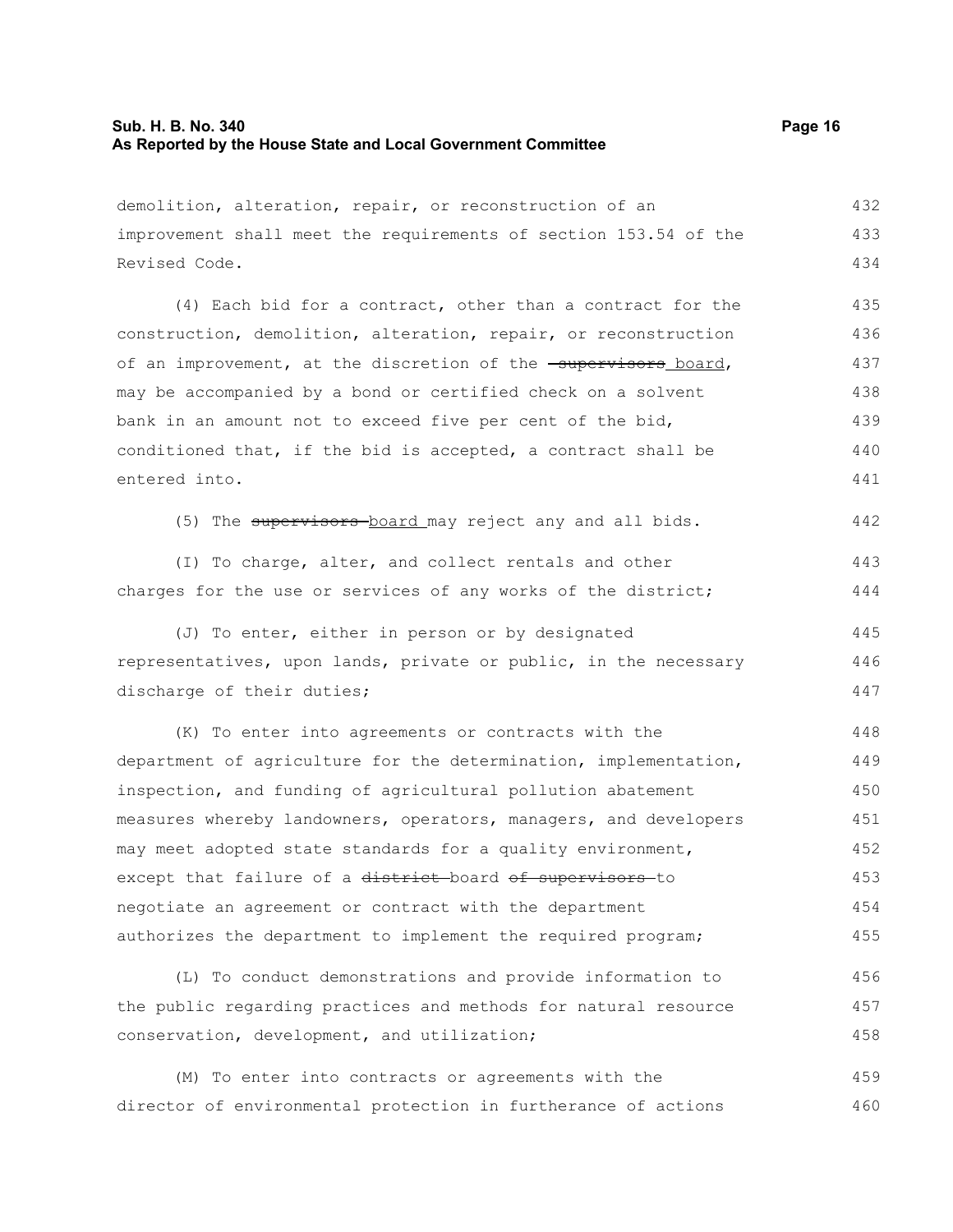461

484

to abate urban sediment pollution;

(N) To develop operation and management plans as necessary; 462 463

(O) To determine whether operation and management plans developed under division (A) of section 939.03 of the Revised Code comply with the standards established under division (E)(1) of section 939.02 of the Revised Code and to approve or disapprove the plans, based on such compliance. If an operation and management plan is disapproved, the board shall provide a written explanation to the person who submitted the plan. The person may appeal the plan disapproval to the director of agriculture or the director's designee, who shall afford the person a hearing. Following the hearing, the director or the director's designee shall uphold the plan disapproval or reverse it. If the director or the director's designee reverses the plan disapproval, the plan shall be deemed approved under this division. In the event that any person operating or owning agricultural land or an animal feeding operation in accordance with an approved operation and management plan who, in good faith, is following that plan, causes agricultural pollution, the plan shall be revised in a fashion necessary to mitigate the agricultural pollution, as determined and approved by the board of supervisors of the soil and water conservation district. 464 465 466 467 468 469 470 471 472 473 474 475 476 477 478 479 480 481 482 483

(P) To develop timber harvest plans;

(Q) To determine whether timber harvest plans developed under division (A) of section 1503.52 of the Revised Code comply with the standards established under division (A)(1) of section 1503.51 of the Revised Code and to approve or disapprove the plans based on such compliance. If a timber harvest plan is disapproved, the board shall provide a written explanation to 485 486 487 488 489 490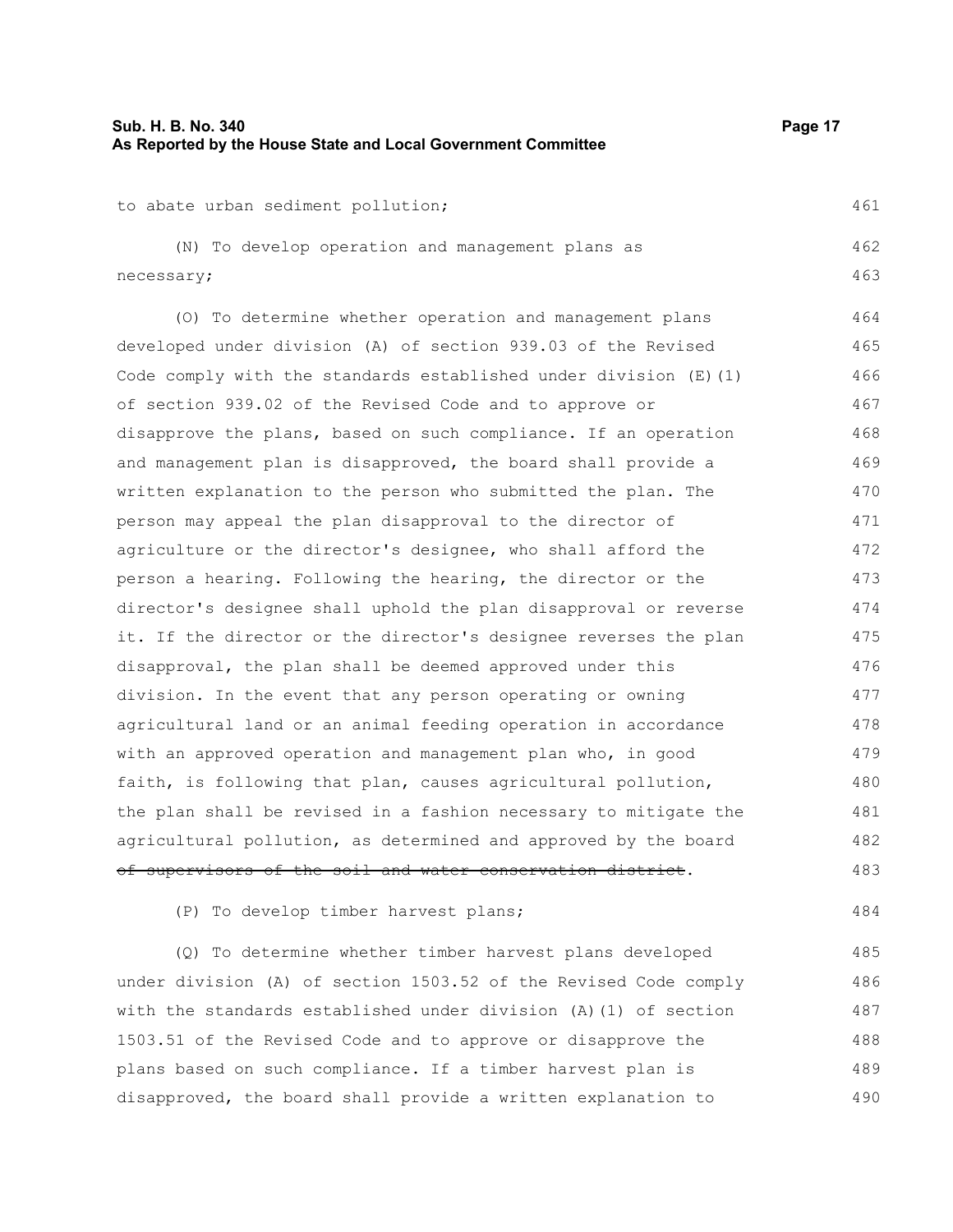#### **Sub. H. B. No. 340 Page 18 As Reported by the House State and Local Government Committee**

the person who submitted the plan. The person may appeal the plan disapproval to the chief of the division of forestry or the chief's designee, who shall afford the person a hearing. Following the hearing, the chief or the chief's designee shall uphold the plan disapproval or reverse it. If the chief or the chief's designee reverses the plan disapproval, the plan shall be deemed approved under this division. 491 492 493 494 495 496 497

(R) With regard to composting conducted in conjunction with agricultural operations, to do all of the following: 498 499

(1) Upon request or upon their own initiative, inspect composting at any such operation to determine whether the composting is being conducted in accordance with section 939.04 of the Revised Code; 500 501 502 503

(2) If the board determines that composting is not being so conducted, request the director to take corrective actions under section 939.07 of the Revised Code that require the person who is conducting the composting to prepare a composting plan in accordance with rules adopted under division (E)(5)(a) of section 939.02 of the Revised Code and to operate in accordance with that plan or to operate in accordance with a previously prepared plan, as applicable; 504 505 506 507 508 509 510 511

(3) In accordance with rules adopted under division (E)(5) (b) of section 939.02 of the Revised Code, review and approve or disapprove any such composting plan. If a plan is disapproved, the board shall provide a written explanation to the person who submitted the plan. 512 513 514 515 516

As used in division (R) of this section, "composting" has the same meaning as in section 939.01 of the Revised Code. 517 518

(S) With regard to conservation activities that are 519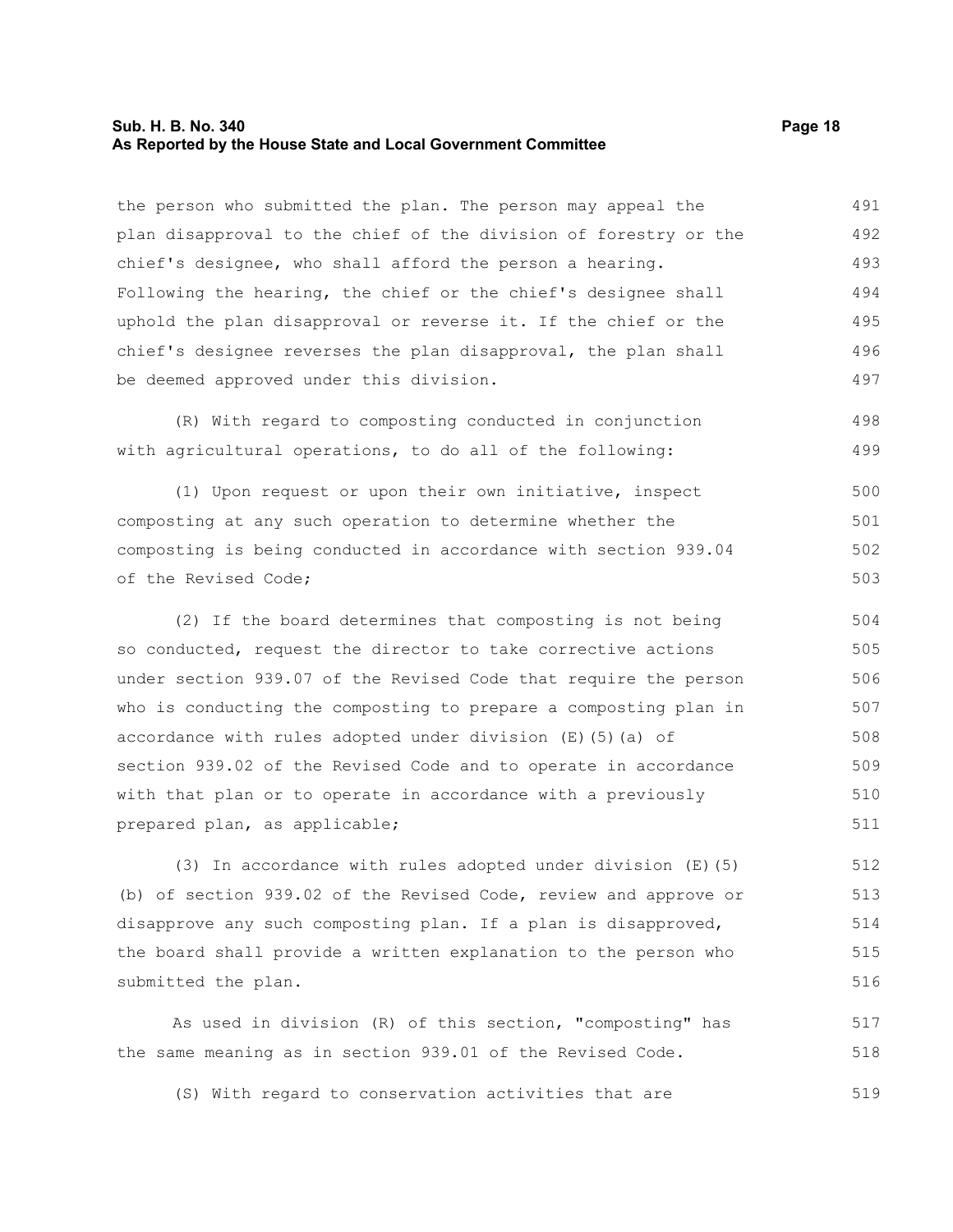#### **Sub. H. B. No. 340 Page 19 As Reported by the House State and Local Government Committee**

conducted in conjunction with agricultural operations, to assist the county auditor, upon request, in determining whether a conservation activity is a conservation practice for purposes of Chapter 929. or sections 5713.30 to 5713.37 and 5715.01 of the Revised Code. 520 521 522 523 524

As used in this division, "conservation practice" has the same meaning as in section 5713.30 of the Revised Code.

(T) To develop and approve or disapprove voluntary nutrient management plans in accordance with section 905.323 of the Revised Code; 527 528 529

(U) To do all acts necessary or proper to carry out the powers granted in this chapter.

The director shall make recommendations to reduce the adverse environmental effects of each project that a soil and water conservation district plans to undertake under division  $(A)$ ,  $(B)$ ,  $(C)$ , or  $(D)$  of this section and that will be funded in whole or in part by moneys authorized under section 940.17 of the Revised Code and shall disapprove any such project that the director finds will adversely affect the environment without equal or greater benefit to the public. The director's disapproval or recommendations, upon the request of the district filed in accordance with rules adopted by the Ohio soil and water conservation commission, shall be reviewed by the commission, which may confirm the director's decision, modify it, or add recommendations to or approve a project the director has disapproved. 532 533 534 535 536 537 538 539 540 541 542 543 544 545

Any instrument by which real property is acquired pursuant to this section shall identify the agency of the state that has the use and benefit of the real property as specified in section 546 547 548

525 526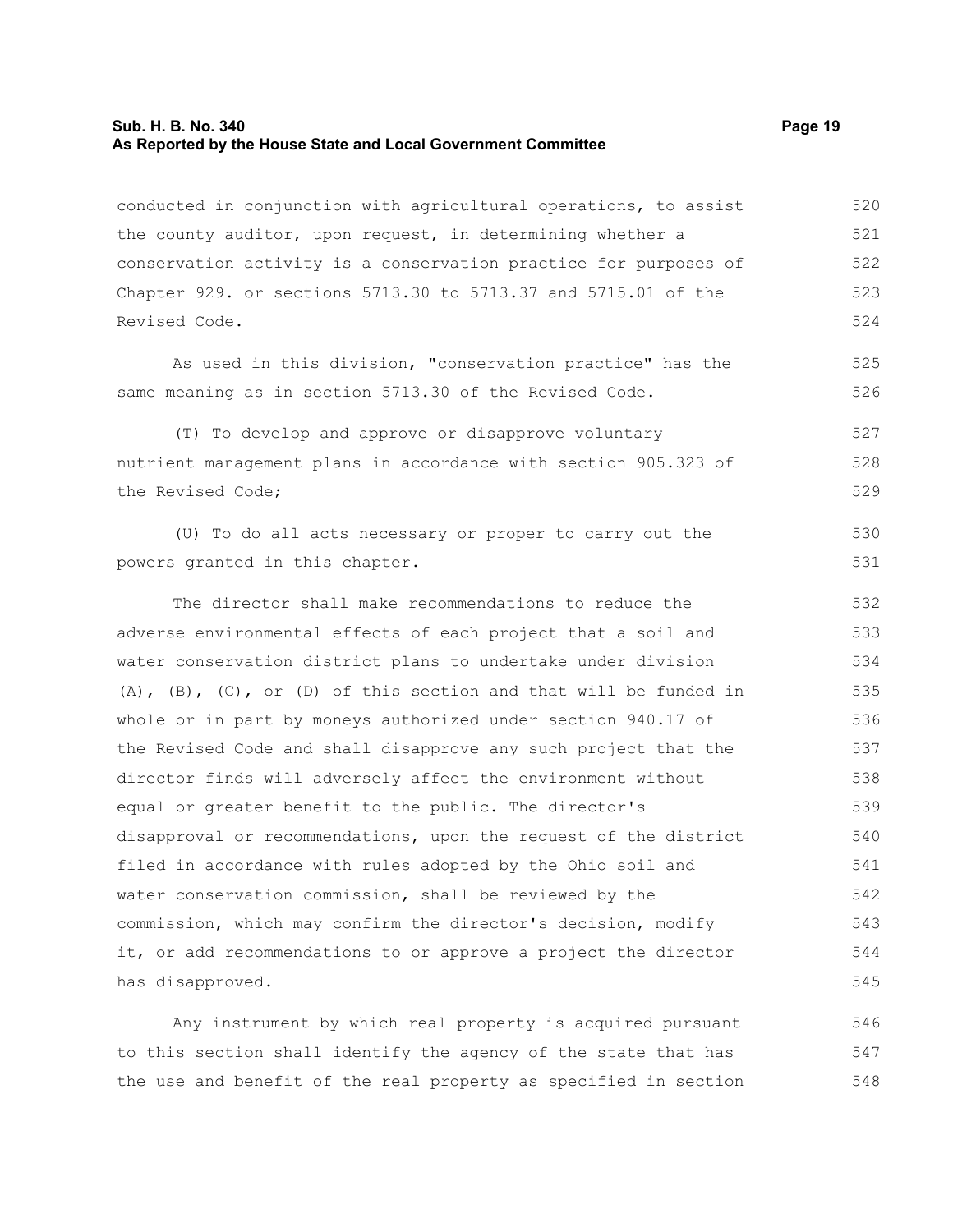| Sub. H. B. No. 340<br>As Reported by the House State and Local Government Committee | Page 20 |
|-------------------------------------------------------------------------------------|---------|
| 5301.012 of the Revised Code.                                                       | 549     |
| Sec. 940.07. (A) As used in this section:                                           | 550     |
| (1) "Judgment" includes a consent judgment.                                         | 551     |
| (2) "Tort action" means a civil action for damages for                              | 552     |
| injury, death, or loss to person or property, other than a civil                    | 553     |
| action for damages for a breach of contract or another agreement                    | 554     |
| between persons.                                                                    | 555     |
| (B) Except as provided in divisions (C) and (D) of this                             | 556     |
| section, the provisions of Chapter 2744. of the Revised Code                        | 557     |
| apply to soil and water conservation districts as political                         | 558     |
| subdivisions of the state and to their boards of supervisors and                    | 559     |
| other officers, employees, and agents as employees of political                     | 560     |
| subdivisions of the state.                                                          | 561     |
| (C) (1) The attorney general, an assistant attorney                                 | 562     |
| general, or special counsel appointed by the attorney general                       | 563     |
| shall defend a soil and water conservation district in any tort                     | 564     |
| action that is commenced against the district as a political                        | 565     |
| subdivision of the state under or pursuant to Chapter 2744. of                      | 566     |
| the Revised Code, if a written request for the legal                                | 567     |
| representation is submitted to the attorney general by the Ohio                     | 568     |
| soil and water conservation commission. If a request is so                          | 569     |
| submitted, the prosecuting attorney of the county associated                        | 570     |
| with the district does not have legal representation duties in                      | 571     |
| connection with the tort action under section 940.13 of the                         | 572     |
| Revised Code.                                                                       | 573     |
| (2) The attorney general, an assistant attorney general,                            | 574     |
| or special counsel appointed by the attorney general shall                          | 575     |
| defend a supervisor or other officer, employee, or agent of a                       | 576     |
| soil and water conservation district in any tort action that is                     | 577     |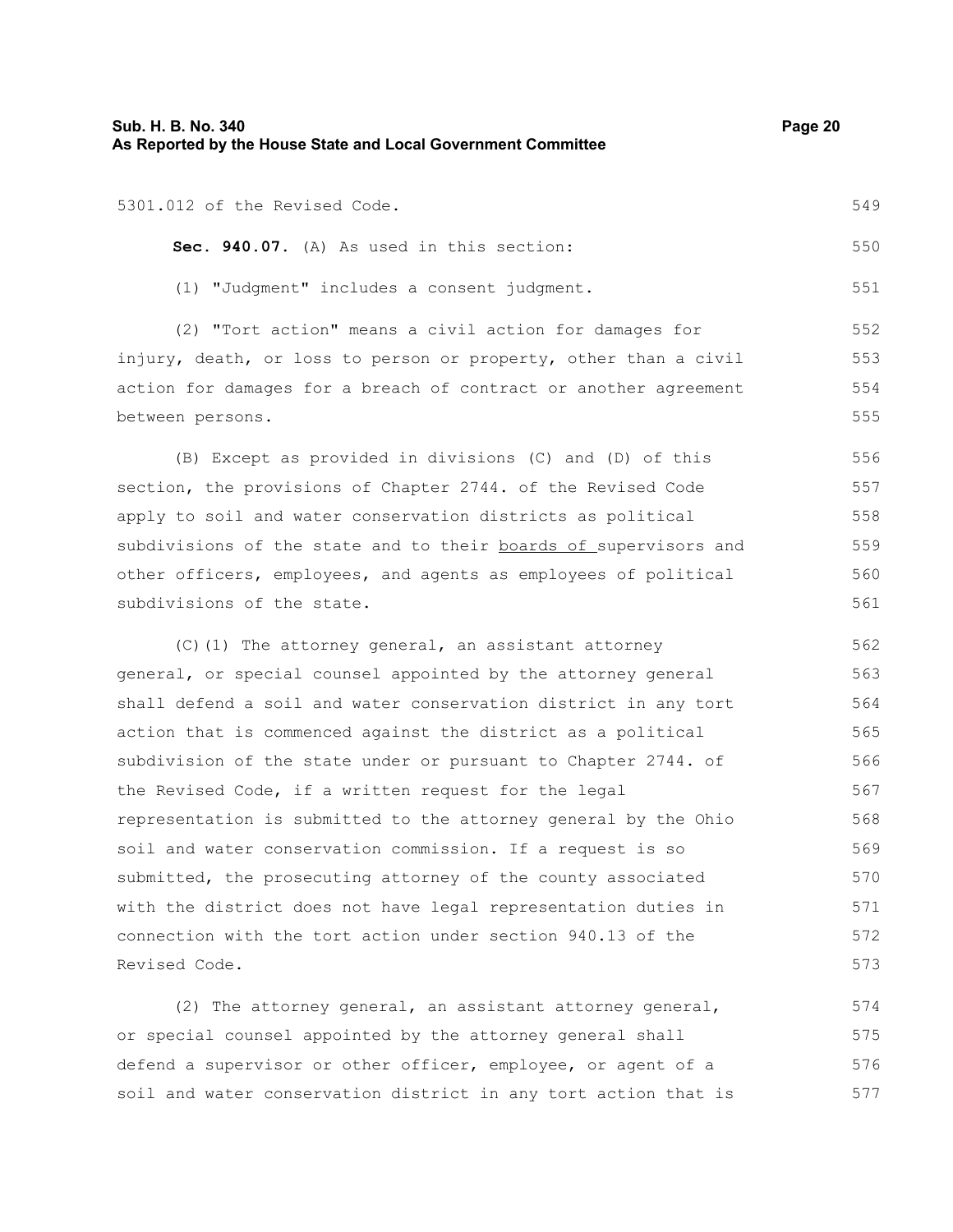#### **Sub. H. B. No. 340 Page 21 As Reported by the House State and Local Government Committee**

commenced against that person and based upon an action or omission allegedly associated with that person's employment or official responsibilities for the district, if both of the following apply: (a) At the time of the action or omission, the person was not acting manifestly outside the scope of the person's employment or official responsibilities for the district or acting with malicious purpose, in bad faith, or in a wanton or reckless manner; (b) A written request for the legal representation is submitted to the attorney general by the Ohio soil and water conservation commission. (3) If a request for legal representation is submitted to the attorney general pursuant to division (C)(2) of this section, divisions (A) and (D) of section 2744.07 of the Revised Code do not apply to the soil and water conservation district and the defense of its supervisor or other officer, employee, or agent. (D)(1) The state shall indemnify and hold harmless a soil and water conservation district as follows: (a) In the amount of any judgment that is rendered against the district in a tort action that is commenced under or pursuant to Chapter 2744. of the Revised Code; (b) In the amount of any settlement of a tort action against the district as described in division (D)(1)(a) of this section, or of a claim for damages for injury, death, or loss to person or property that could become a basis of a tort action against the district as described in division  $(D)$  (1)(a) of this section. 578 579 580 581 582 583 584 585 586 587 588 589 590 591 592 593 594 595 596 597 598 599 600 601 602 603 604 605 606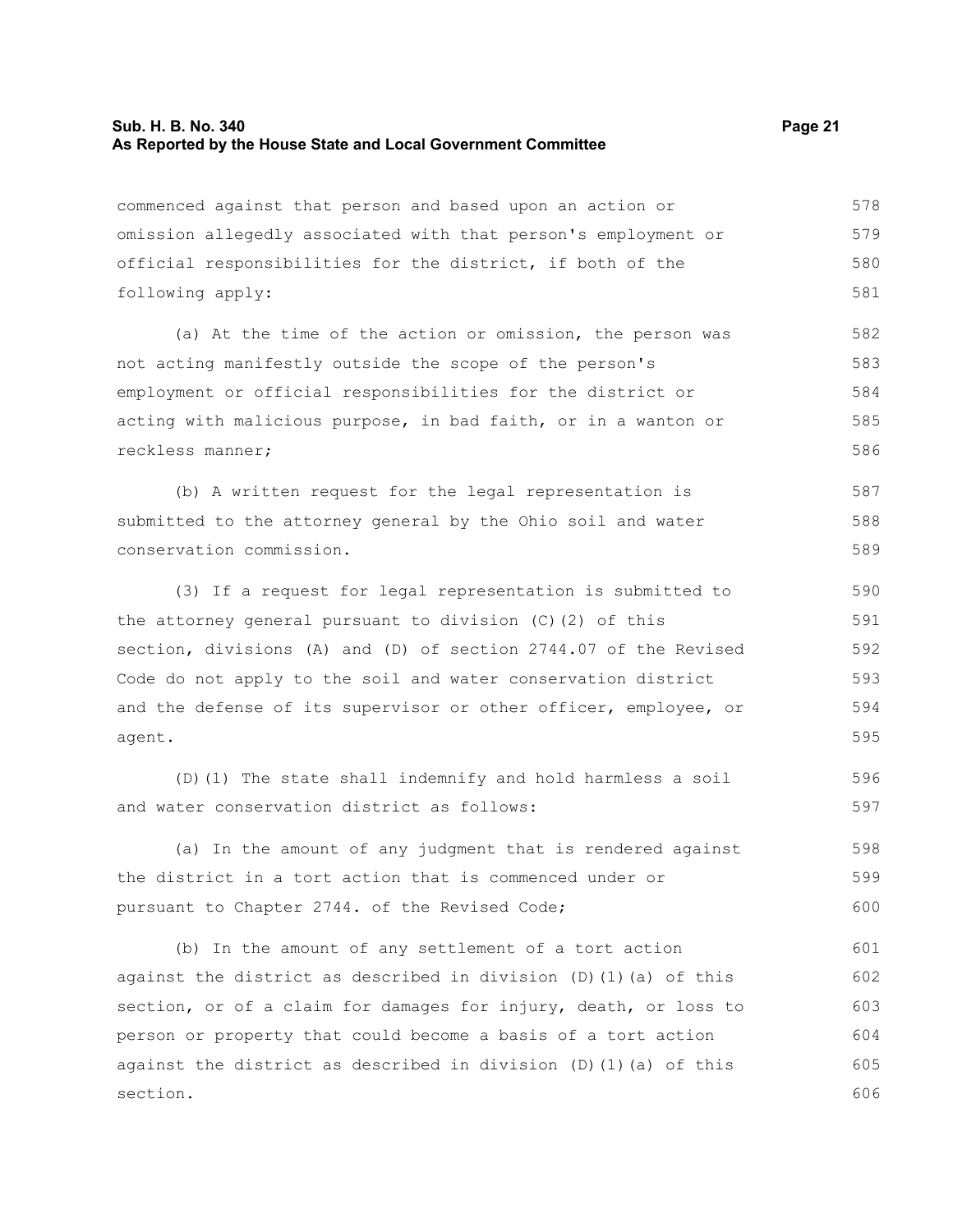### **Sub. H. B. No. 340 Page 22 As Reported by the House State and Local Government Committee**

| (2) The state shall indemnify and hold harmless a                       | 607 |
|-------------------------------------------------------------------------|-----|
| supervisor or other officer, employee, or agent of a soil and           | 608 |
| water conservation district as follows:                                 | 609 |
| (a) Subject to the limitations specified in division (D)                | 610 |
| (3) of this section, in the amount of any judgment that is              | 611 |
| rendered against that person in a tort action based upon an             | 612 |
| action or omission allegedly associated with the person's               | 613 |
| employment or official responsibilities for the district;               | 614 |
| (b) Subject to the limitations specified in division (D)                | 615 |
| (3) of this section, in the amount of any settlement of a tort          | 616 |
| action as described in division $(D)$ $(2)$ $(a)$ of this section or of | 617 |
| any settlement of a claim for damages for injury, death, or loss        | 618 |
| to person or property that could become a basis of a tort action        | 619 |
| as described in division (D) (2) (a) of this section.                   | 620 |
| (3) (a) The maximum aggregate amount of indemnification                 | 621 |
| paid directly from state funds to or on behalf of any supervisor        | 622 |
| or other officer, employee, or agent of a soil and water                | 623 |
| conservation district pursuant to divisions (D)(2)(a) and (b) of        | 624 |
| this section shall be one million dollars per occurrence,               | 625 |
| regardless of the number of persons who suffer injury, death, or        | 626 |
| loss to person or property as a result of the action or omission        | 627 |
| of that person.                                                         | 628 |
| (b) An indemnification may be made pursuant to division                 | 629 |
| $(D)$ (2) (a) or (b) of this section only if, at the time of the        | 630 |
| action or omission, the supervisor or other officer, employee,          | 631 |
| or agent of a soil and water conservation district was not              | 632 |
| acting manifestly outside the scope of the supervisor's or other        | 633 |

officer's, employee's, or agent's employment or official responsibilities for the district or acting with malicious purpose, in bad faith, or in a wanton or reckless manner. 634 635 636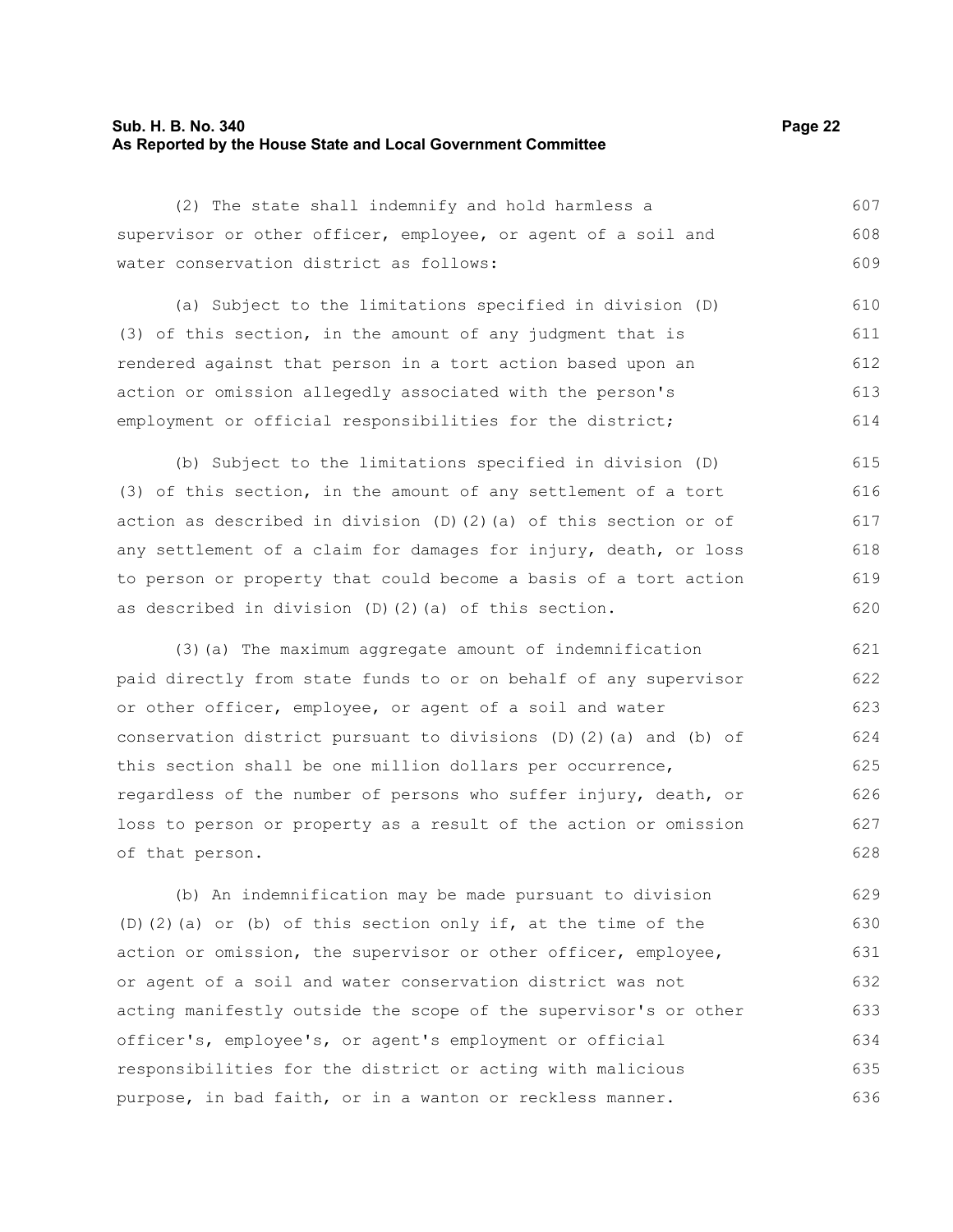#### **Sub. H. B. No. 340 Page 23 As Reported by the House State and Local Government Committee**

(c) An indemnification shall not be made pursuant to division (D)(2)(a) or (b) of this section for any portion of a consent judgment or settlement that is unreasonable or for any portion of a judgment that represents punitive or exemplary damages. 637 638 639 640 641

(4) Division (B) of section 2744.07 of the Revised Code does not apply to a soil and water conservation district, or to any of its supervisors or other officers, employees, or agents, to the extent that division (D) of this section requires the state to indemnify and hold harmless a supervisor or other officer, employee, or agent of that district. 642 643 644 645 646 647

**Sec. 940.08.** The board of supervisors of a soil and water conservation district may employ assistants and such other employees as they consider-it considers necessary and may provide for the payment of the reasonable compensation of such assistants and employees and expenses incurred by them in the discharge of their duties from the special fund established for the district pursuant to section 940.12 of the Revised Code. 648 649 650 651 652 653 654

District employees are entitled to the sick leave benefits that are provided in section 124.38 of the Revised Code and the vacation leave benefits that are provided in section 325.19 of the Revised Code and are entitled to participate in the sick leave donation program established under section 940.09 of the Revised Code. 655 656 657 658 659 660

The supervisors board may designate the amounts and forms of other benefits, including insurance protection, to be provided to employees and may make payments of benefits from the district fund that is created with moneys accepted by the supervisors in accordance with division (E) of section 940.06 of the Revised Code or from the special fund created pursuant to 661 662 663 664 665 666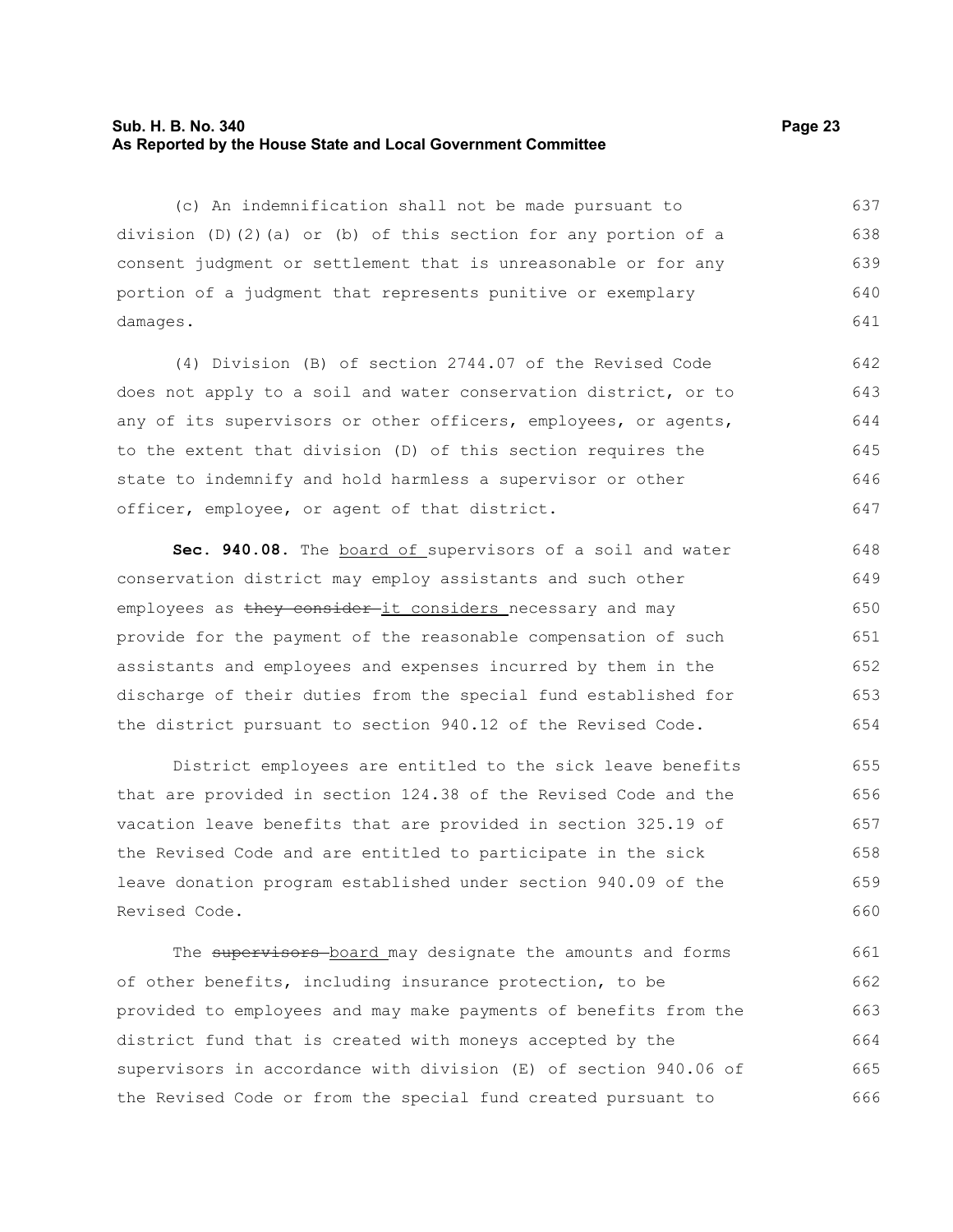#### **Sub. H. B. No. 340 Page 24 As Reported by the House State and Local Government Committee**

section 940.12 of the Revised Code. The board of county commissioners may make payments of benefits that are provided under this section. 667 668 669

The board of supervisors may purchase such materials, equipment, and supplies, may lease such equipment, and may rent, purchase, or construct, and maintain, such offices, and provide for such equipment and supplies therefor, as they consider it considers necessary and may pay for the same from the special fund established for the district pursuant to section 940.12 of the Revised Code. 670 671 672 673 674 675 676

Sec. 940.10. (A) When the **board of supervisors of a soil** and water conservation district find, by resolution, that the district has personal property, including motor vehicles acquired for the use of district officers, road machinery, equipment, tools, or supplies, that is not needed for public use, or is obsolete or unfit for the use for which it was acquired, the supervisors board may sell such property at public auction or by sealed bid to the highest bidder $\tau$ . The board may sell the property after giving at least ten days' notice of the time, place, and manner of sale by posting a typewritten or printed notice in the office of the board of county commissioners. If the fair market value of the property to be sold pursuant to this division is, in the opinion of the **board** of supervisors, in excess of two thousand dollars, notice of the time, place, and manner of the sale shall also be published in a newspaper of general circulation in the district at least ten days prior to such sale. The supervisors board may authorize the sale of such personal property without advertisement or public notification and competitive bidding to the federal government, the state, or any political subdivision of the state. 677 678 679 680 681 682 683 684 685 686 687 688 689 690 691 692 693 694 695 696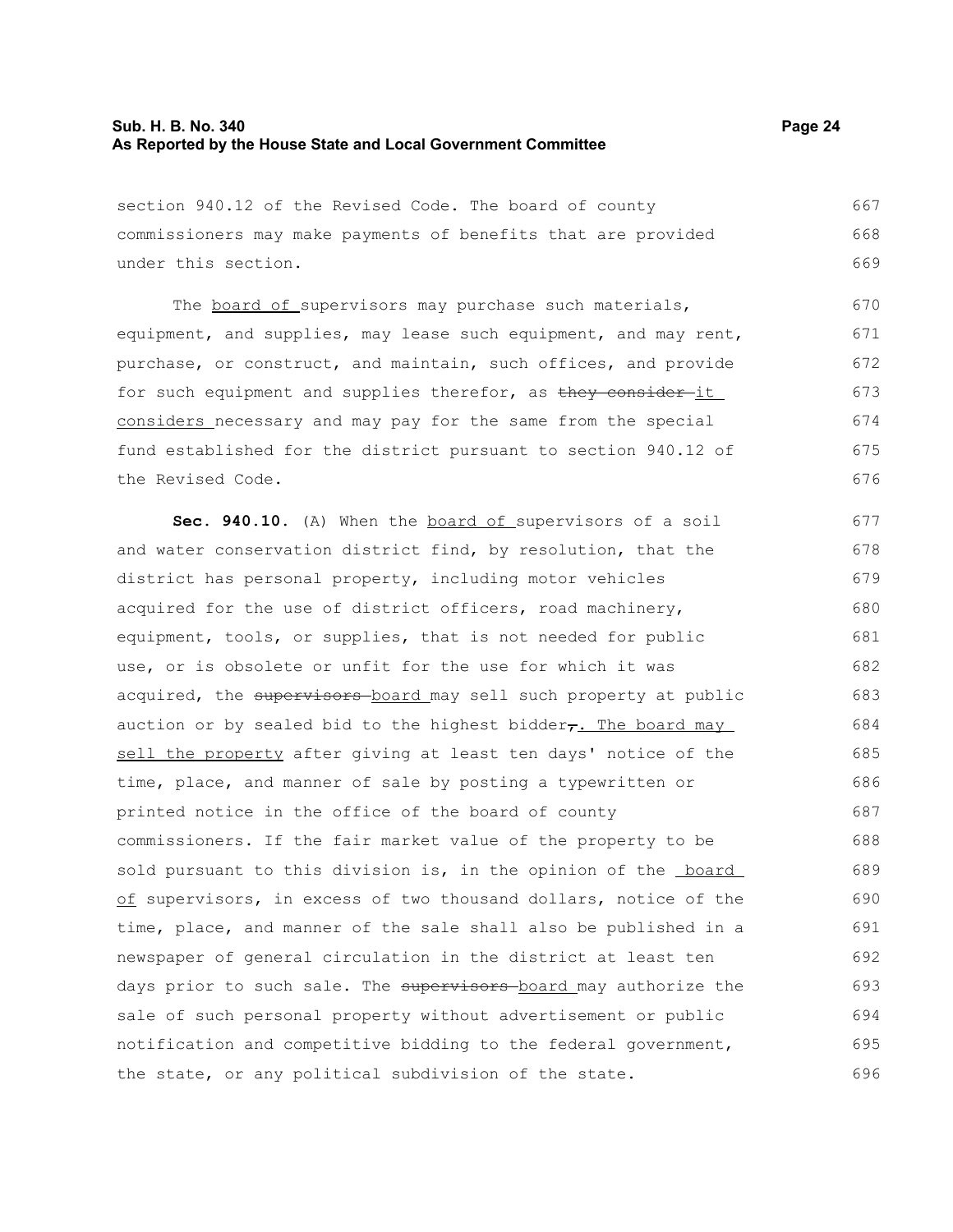#### **Sub. H. B. No. 340 Page 25 As Reported by the House State and Local Government Committee**

If the supervisors conduct-board conducts a sale of personal property by sealed bid, the form of the bid shall be as prescribed by the -supervisors board, and each bid shall contain the name of the person submitting it. Bids received shall be opened and tabulated at the time stated in the notice. The property shall be sold to the highest bidder, except that the supervisors-board may reject all bids and hold another sale, by public auction or sealed bid, in the manner prescribed by this section. 697 698 699 700 701 702 703 704 705

(B) Where the supervisors find board finds, by resolution, that the district has vehicles, equipment, or machinery that is not needed, or is unfit for public use, and the supervisors desire-board desires to sell such vehicles, equipment, or machinery to the person or firm from which they propose it proposes to purchase other vehicles, equipment, or machinery, the supervisors board may offer to sell do both of the following: 706 707 708 709 710 711 712 713

(1) Sell the vehicles, equipment, or machinery to such person or firm $\tau_i$  and to have

(2) Have such selling price credited to the person or firm against the purchase price of other vehicles, equipment, or machinery. 716 717 718

(C) Where the supervisors advertise board advertises for bids for the sale of new vehicles, equipment, or machinery to the district, they it may include in the same advertisement a notice of their its willingness to accept do both of the following: 719 720 721 722 723

(1) Accept bids for the purchase of district-owned vehicles, equipment, or machinery that is obsolete or not needed 724 725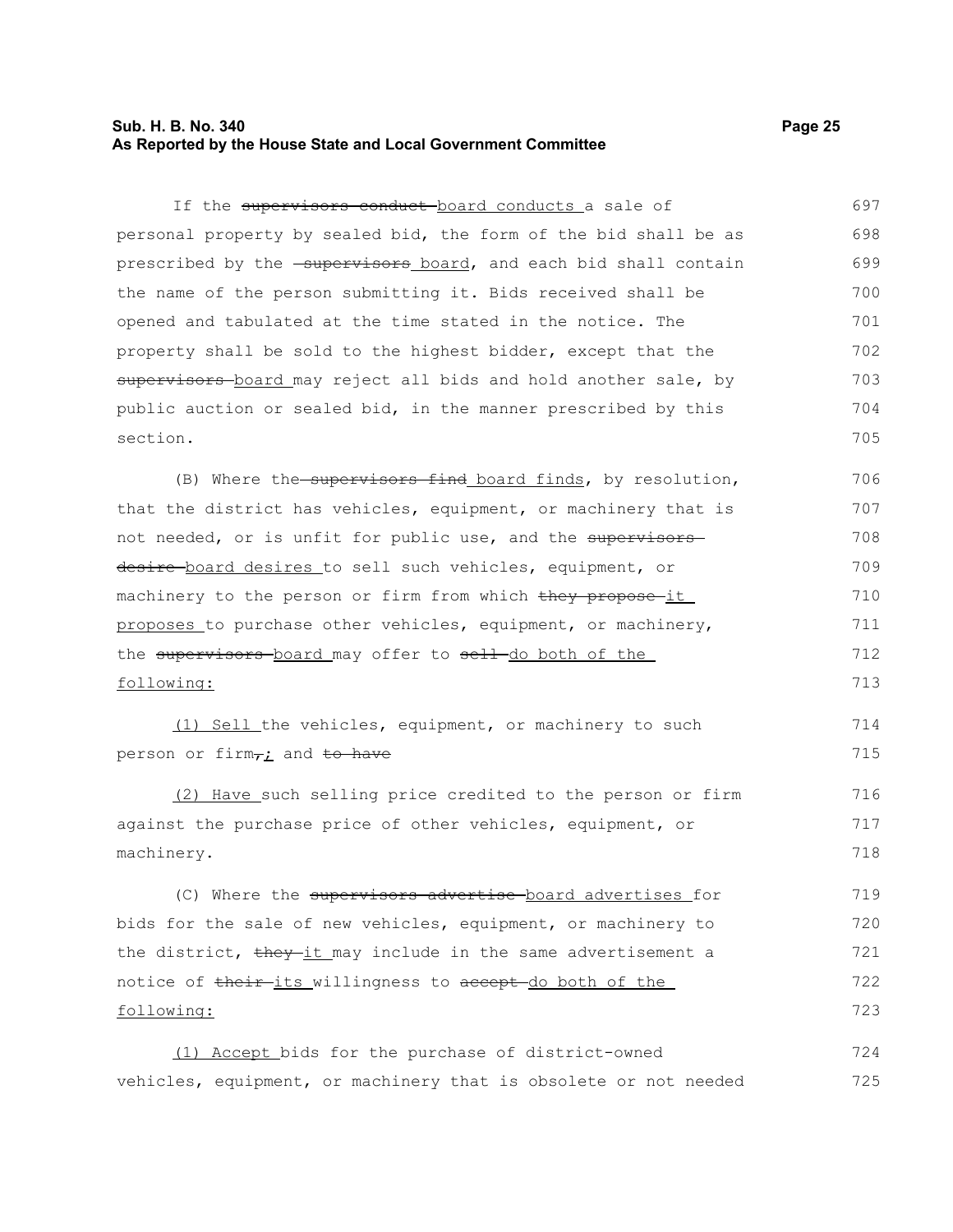### **Sub. H. B. No. 340 Page 26 As Reported by the House State and Local Government Committee**

726

738 739

for public use<sub> $\tau$ i</sub> and to have

(2) Have the amount of such bids subtracted from the selling price of the other vehicles, equipment, or machinery as a means of determining the lowest responsible bidder. 727 728 729

Sec. 940.11. (A) Not later than three months after-theeffective date of this amendment November 2, 2018, the board of supervisors of a soil and water conservation district that hold a credit card account on the effective date of this amendment November 2, 2018, shall adopt a written policy for the use of credit card accounts. Otherwise, the supervisors board shall adopt a written policy before first holding a credit card account. 730 731 732 733 734 735 736 737

The policy shall include provisions addressing all of the following:

(1) The supervisors members of the board or positions authorized to use a credit card account: 740 741

(2) The types of expenses for which a credit card account may be used; 742 743

(3) The procedure for acquisition, use, and management of a credit card account and presentation instruments related to the account including cards and checks; 744 745 746

(4) The procedure for submitting itemized receipts to the fiscal agent or the fiscal agent's designee; 747 748

(5) The procedure for credit card issuance, credit card reissuance, credit card cancellation, and the process for reporting lost or stolen credit cards; 749 750 751

(6) The district's credit card account's maximum credit limit or limits; 752 753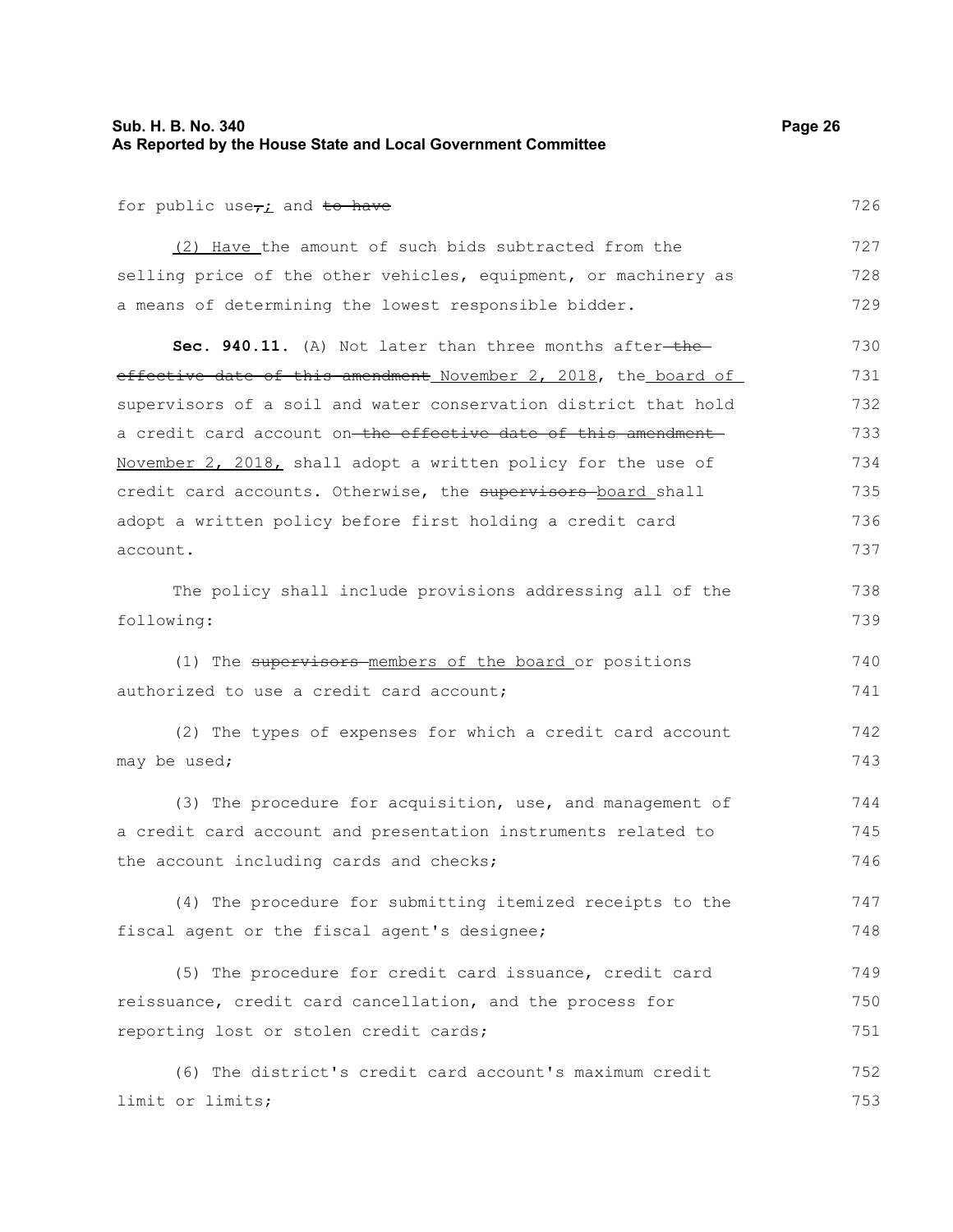#### **Sub. H. B. No. 340 Page 27 As Reported by the House State and Local Government Committee**

(7) The actions or omissions by an officer or employee that qualify as misuse of a credit card account. 754 755

(B) The name of the soil and water conservation district shall appear on each presentation instrument related to the account including cards and checks. 756 757 758

(C) If the fiscal agent of the district does not retain general possession and control of the credit card account and presentation instruments related to the account including cards and checks, the supervisors board shall appoint a compliance officer to perform the duties enumerated under division (D) of this section. The compliance officer may not use a credit card account and may not authorize a supervisor board member or employee to use a credit card account. The fiscal agent is not eligible for appointment as compliance officer. 759 760 761 762 763 764 765 766 767

(D) The compliance officer, if applicable, and the supervisors board at least quarterly shall review the number of cards and accounts issued, the number of active cards and accounts issued, the cards' and accounts' expiration dates, and the cards' and accounts' credit limits. 768 769 770 771 772

(E) If the fiscal agent retains general possession and control of the credit card account and presentation instruments related to the account including cards and checks, and the supervisors board authorize a supervisor board member or employee to use a credit card, the fiscal agent may use a system to sign out credit cards to the authorized users. The supervisor board member or employee is liable in person and upon any official bond the supervisor member or employee has given to the district to reimburse the district treasury the amount for which the supervisor member or employee does not provide itemized receipts in accordance with the policy described in division (A) 773 774 775 776 777 778 779 780 781 782 783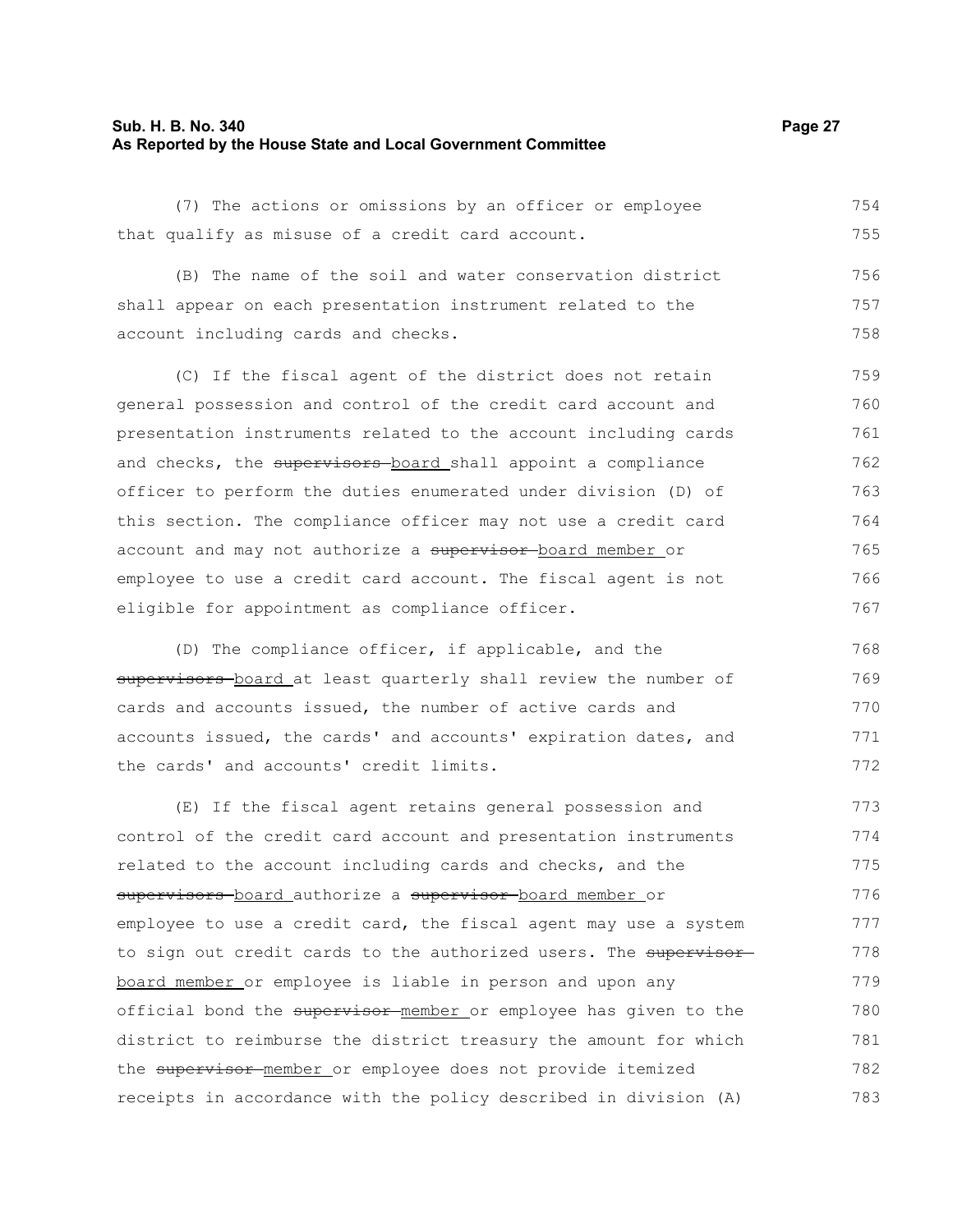### **Sub. H. B. No. 340 Page 28 As Reported by the House State and Local Government Committee**

of this section.

(F) The use of a credit card account for expenses beyond those authorized by the supervisors board constitutes misuse of a credit card account. A supervisor board member or employee of a soil and water conservation district or a public servant as defined under section 2921.01 of the Revised Code who knowingly misuses a credit card account held on behalf of a soil and water conservation district violates section 2913.21 of the Revised Code. 785 786 787 788 789 790 791 792

(G) The fiscal agent or the fiscal agent's designee annually shall file a report with the supervisors-board detailing all rewards received based on the use of the soil and water conservation district's credit card account. 793 794 795 796

(H) As used in this section, "credit card account" means any bank-issued credit card account, store-issued credit card account, financial institution-issued credit card account, financial depository-issued credit card account, affinity credit card account, or any other card account allowing the holder to purchase goods or services on credit or to transact with the account, and any debit or gift card account related to the receipt of grant moneys. "Credit card account" does not include a procurement card account, gasoline or telephone credit card account, or any other card account where merchant category codes are in place as a system of control for use of the card account. 797 798 799 800 801 802 803 804 805 806 807

**Sec. 940.12.** The board of county commissioners of each county in which there is a soil and water conservation district may levy a tax within the ten-mill limitation and may appropriate money from the proceeds of the levy or from the general fund of the county. The money shall be held in a special fund for the credit of the district, to be expended for the 808 809 810 811 812 813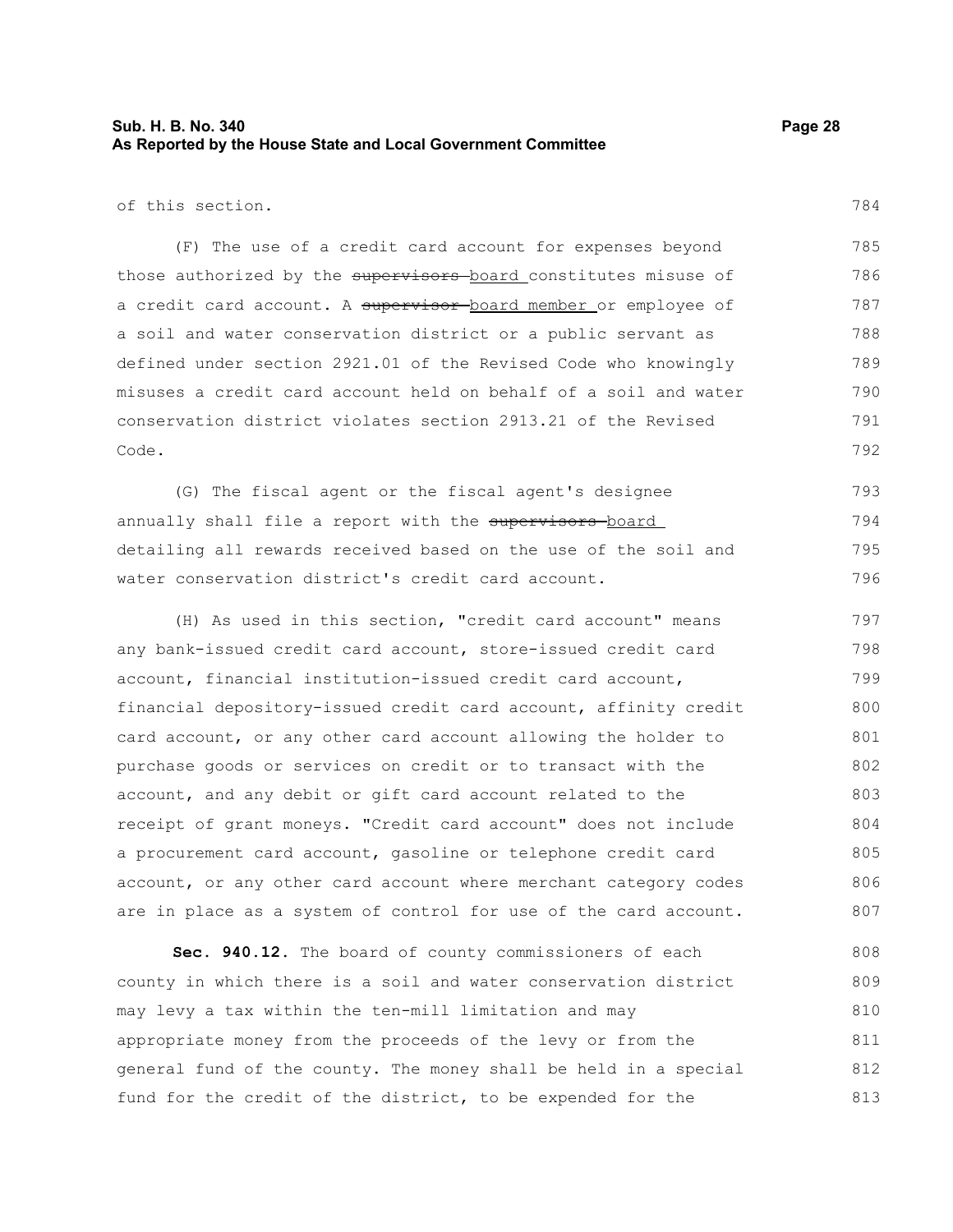#### **Sub. H. B. No. 340 Page 29 As Reported by the House State and Local Government Committee**

purposes prescribed in section 940.08 of the Revised Code or under the policy adopted under section 940.11 of the Revised Code, for construction and maintenance of improvements by the district, and for other expenses incurred in carrying out the program of the district upon the written order of the fiscal agent for the district after authorization by a majority of the board of supervisors of the district. 814 815 816 817 818 819 820

**Sec. 940.13.** (A) The prosecuting attorney of a county in which there is a soil and water conservation district shall beis the legal adviser of the district. The prosecuting attorney shall be-is the legal counsel of such district in all civil actions brought by or against it and shall conduct all such actions in the prosecuting attorney's official capacity. The board of supervisors of a district may also employ such attorneys as may be necessary or desirable in the operations of the district. 821 822 823 824 825 826 827 828 829

(B) The prosecuting attorney of a lead county that is represented on a joint board of supervisors created under section 940.34 of the Revised Code is the legal advisor of the joint board in all civil actions brought by or against the joint board. The prosecuting attorney shall conduct all such actions in the prosecuting attorney's official capacity. The joint board may employ other attorneys as may be necessary or desirable in the operations of the joint board.

**Sec. 940.19.** (A) An owner of land that is located in a soil and water conservation district may file a petition with the board of supervisors of the district requesting the construction of a conservation work of improvement. Upon the receipt of such a petition, the supervisors shall make a preliminary determination to accept or reject the petition. 838 839 840 841 842 843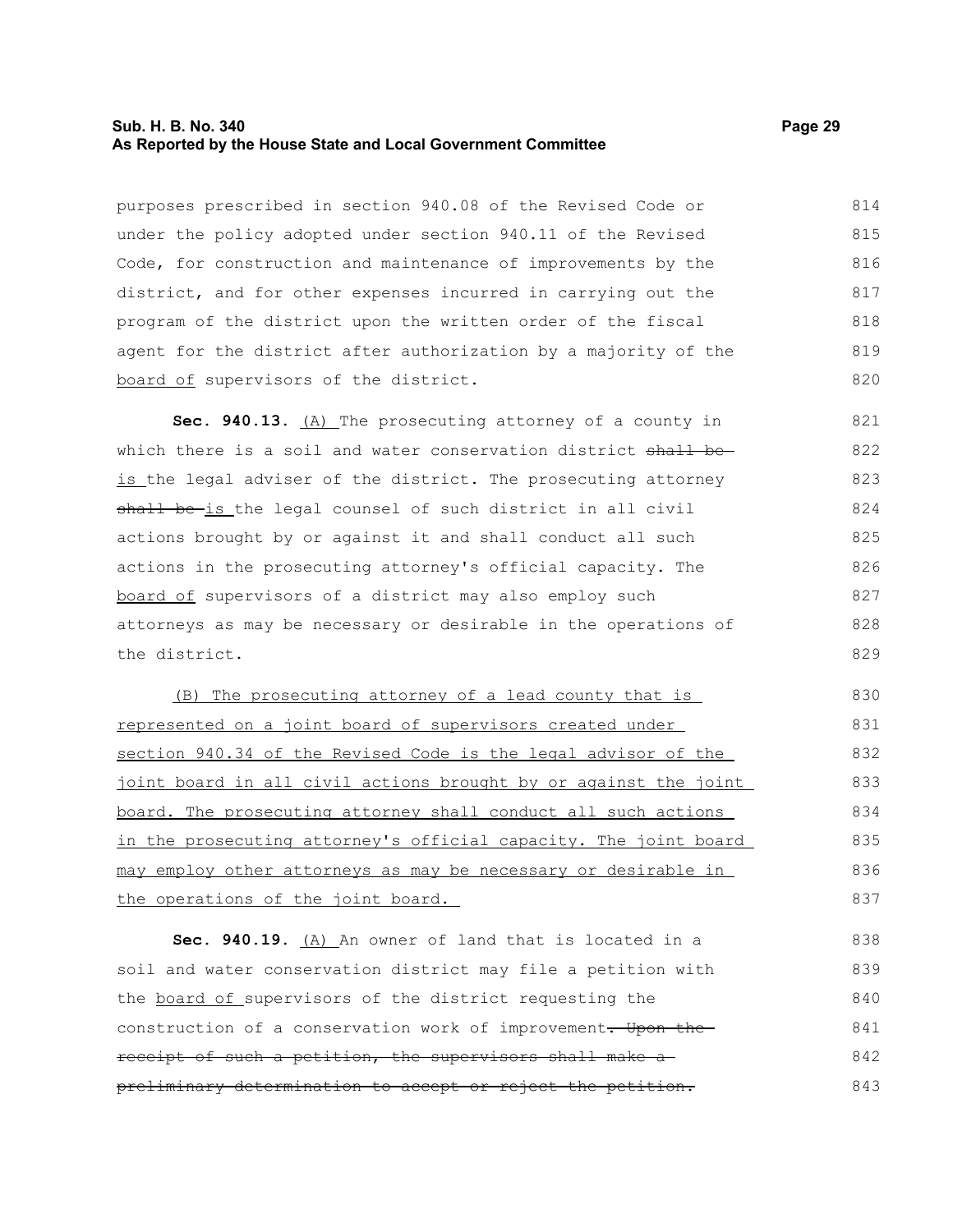### **Sub. H. B. No. 340 Page 30 As Reported by the House State and Local Government Committee**

A petition may be rejected if the supervisors determine. Prior to filing a petition, the petitioner shall consult with the district to discuss the proposed drainage improvement and to determine the proper forms and procedures for filing the (B) The petition shall include all of the following: (1) A statement of the nature of the work for which a petition is filed, including locating, cleaning, removing obstructions from, constructing, reconstructing, straightening,

deepening, widening, altering, boxing, tiling, filling, walling, or arching any ditch, drain, watercourse, floodway, creek, run, or river; changing the course, location, or terminus thereof; or constructing a levee, wall, embankment, jetty, dike, dam, sluice, revetment, reservoir, holding basin, control gate, breakwater, or other structure for the control of water; (2) A description, including location, of the course and termini of the proposed improvement and the branches, spurs, or laterals, if any are petitioned for; (3) A statement that the construction of the improvement is necessary and will benefit the petitioner; and (4) A statement that all costs of engineering, construction, and future maintenance will be assessed to the benefiting parcels of land. (C) The board shall make a preliminary determination to accept or reject the petition at the board's next scheduled 853 854 855 856 857 858 859 860 861 862 863 864 865 866 867 868

meeting.

petition.

(D)(1) The board may reject the petition for any of the following reasons: 870 871

849

850 851 852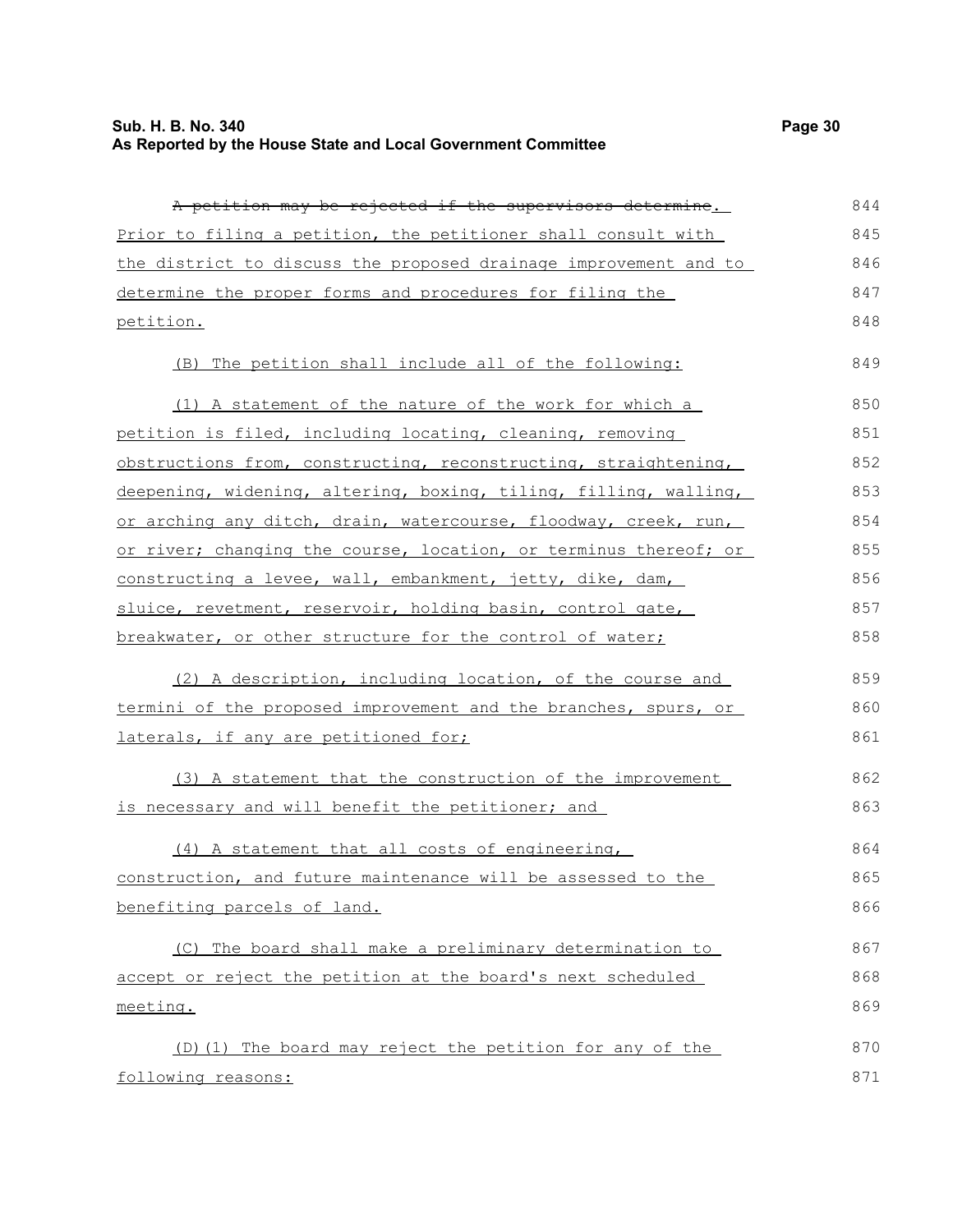#### **Sub. H. B. No. 340 Page 31 As Reported by the House State and Local Government Committee**

(a) The board determines that the information that it the petition contains about the proposed improvement is insufficient to enable the supervisors board to proceed with the petition under this chapter-or if the. 872 873 874 875

(b) The petition appears to be frivolous. The supervisorsalso may reject a petition on the grounds that the. 876 877

(c) The district lacks sufficient staff or other resources to proceed with the improvement in accordance with this chapter.  $\pm$ 878 879 880

(2) If the supervisors reject a board rejects the petition, they-it shall notify the petitioner in writing of the reasons for the rejection. A The petitioner may amend a petition that was-is rejected due to insufficient information may besupplemented with additional information and filed again may subsequently file the amended petition with the board. 881 882 883 884 885 886

(E) If the supervisors accept a board accepts the petition for a proposed improvement, they the board shall establish do both of the following:

(1) Establish a date and time for a view of the proposed improvement, which . The date shall be not fewer than twentyfive thirty nor more than ninety days after the date on which the petition was-filed accepted. The supervisors board shall designate a convenient place near the proposed improvement location at which the view shall-start occur. 890 891 892 893 894 895

Upon receipt of a petition, the supervisors also shallestablish (2) Establish a date and time on and at which and designate a location at which they the board will hold a hearing on the proposed improvement. The hearing shall occur not  $\frac{1}{1 + \frac{1}{1 + \frac{1}{1}}$ fewer than thirty nor more than ninety days after the date 896 897 898 899 900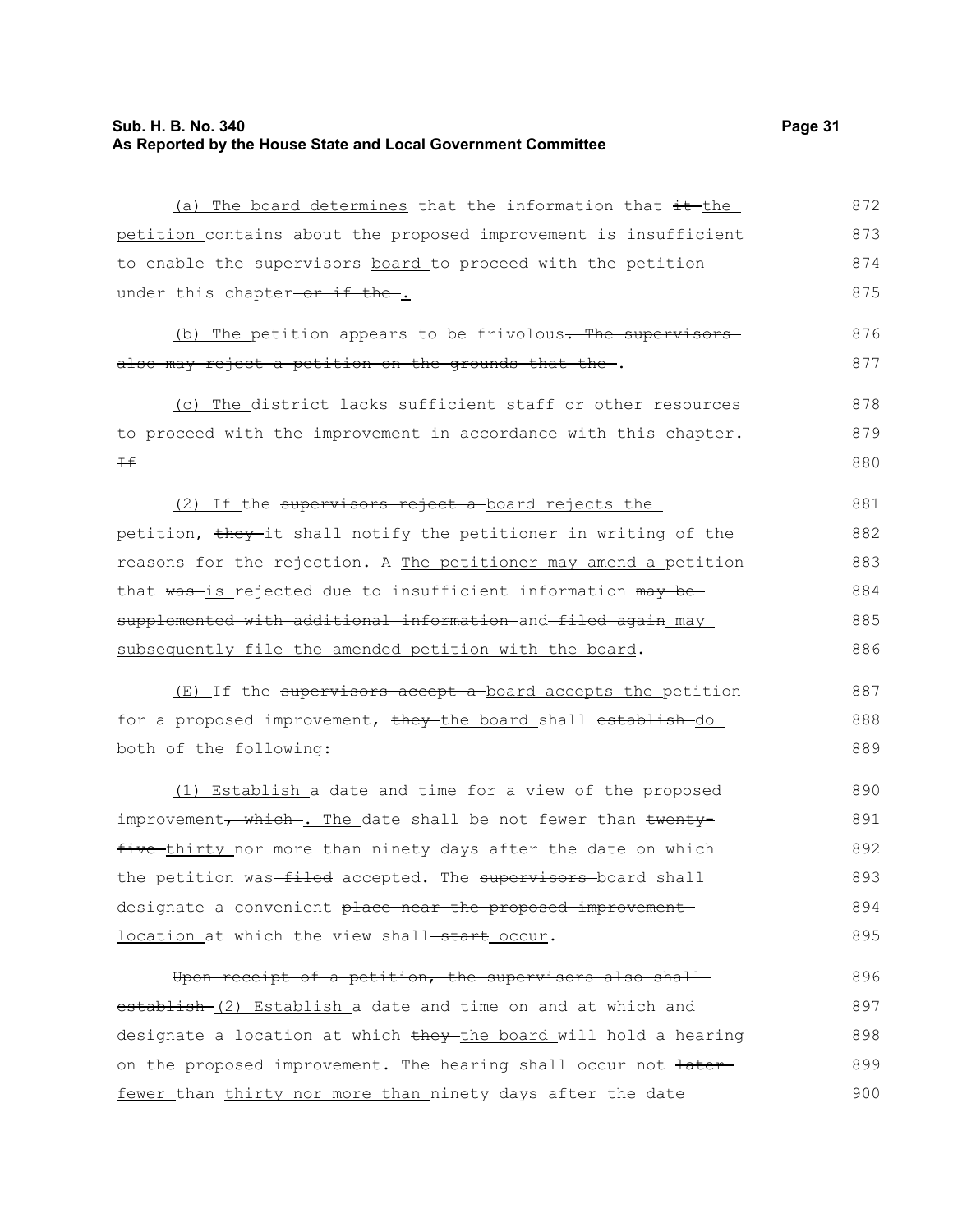901

established for the view.

(F) If a petitioner proposes an improvement that would be located in two or more adjoining soil and water conservation districts, the board of supervisors that receives the petition shall provide notice of the petition to the board of supervisors of each other county in which the proposed improvement would be located. The boards then shall create a joint board of supervisors under section 940.34 of the Revised Code and proceed in accordance with that section. 902 903 904 905 906 907 908 909

**Sec. 940.20.** As soon as the supervisors of a soil and water conservation district have established the dates, times, and locations of the view and the hearing concerning a proposed improvement, they shall send, at (A) At least twenty-twenty-one days prior to the date established for the view, the board of supervisors of a soil and water conservation district shall send a written notice of the view and the hearing to the all landowners within the area to be benefited by the proposed improvement and to the board of county commissioners and the county engineer. The board shall ensure that the notice contains all of the following: 910 911 912 913 914 915 916 917 918 919 920

(1) The date, time, and location for the view and the subsequent hearing; 921 922

(2) A description of the proposed improvement and its location as stated in the petition, a map indicating the location of the proposed improvement or information on where to access the map, and an explanation of how to obtain additional information or ask questions about the proposed improvement; 923 924 925 926 927

(3) A statement that all costs of engineering, construction, and future maintenance will be assessed to the 928 929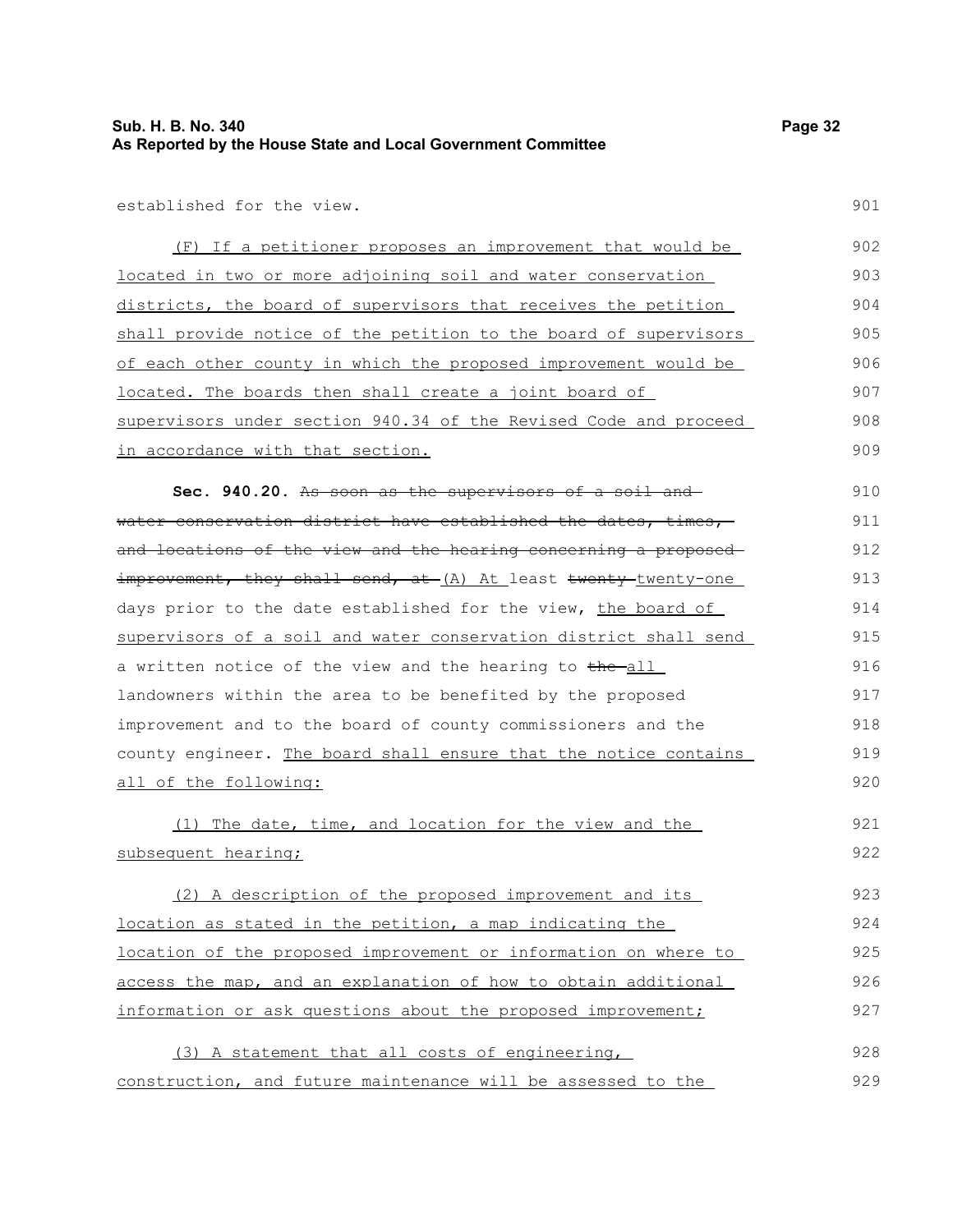#### benefiting parcels of land;

(4) A statement that a landowner may file, not more than twenty-one days after the date of the view, an amendment to the original petition that expands the length of the proposed improvement, provided that the amendment does not expand the area to be benefited by the proposed improvement; 931 932 933 934 935

(5) A statement that any landowner receiving the notice may comment on the proposed improvement in writing before or in person at the hearing on the petition; 936 937 938

(6) The address at which to file an amendment to the petition or submit written comments on the proposed improvement. 939 940

(B) The supervisors-board shall notify all landowners that are adjacent to the proposed improvement either by certified mail or, if the supervisors have board has record of an internet identifier of record associated with such a landowner, by ordinary mail and by that internet identifier of record, and shall notify all others by certified mail or first class mailings. Any such The written notice shall have the words "Legal Notice" printed in plain view on the face of the envelope or, in the case of service by an internet identifier of record, in conspicuous typeface at the top of the notice. In addition, the supervisors 941 942 943 944 945 946 947 948 949 950 951

(C) The board shall invite to the view and the hearing the staff of the soil and water conservation district and the staff of the natural resources conservation service in the United States department of agriculture that is involved with the district together with any other people that the supervisors eonsider board considers to be necessary to the proceedings. 952 953 954 955 956 957

(D) As used in this section, "internet identifier of 958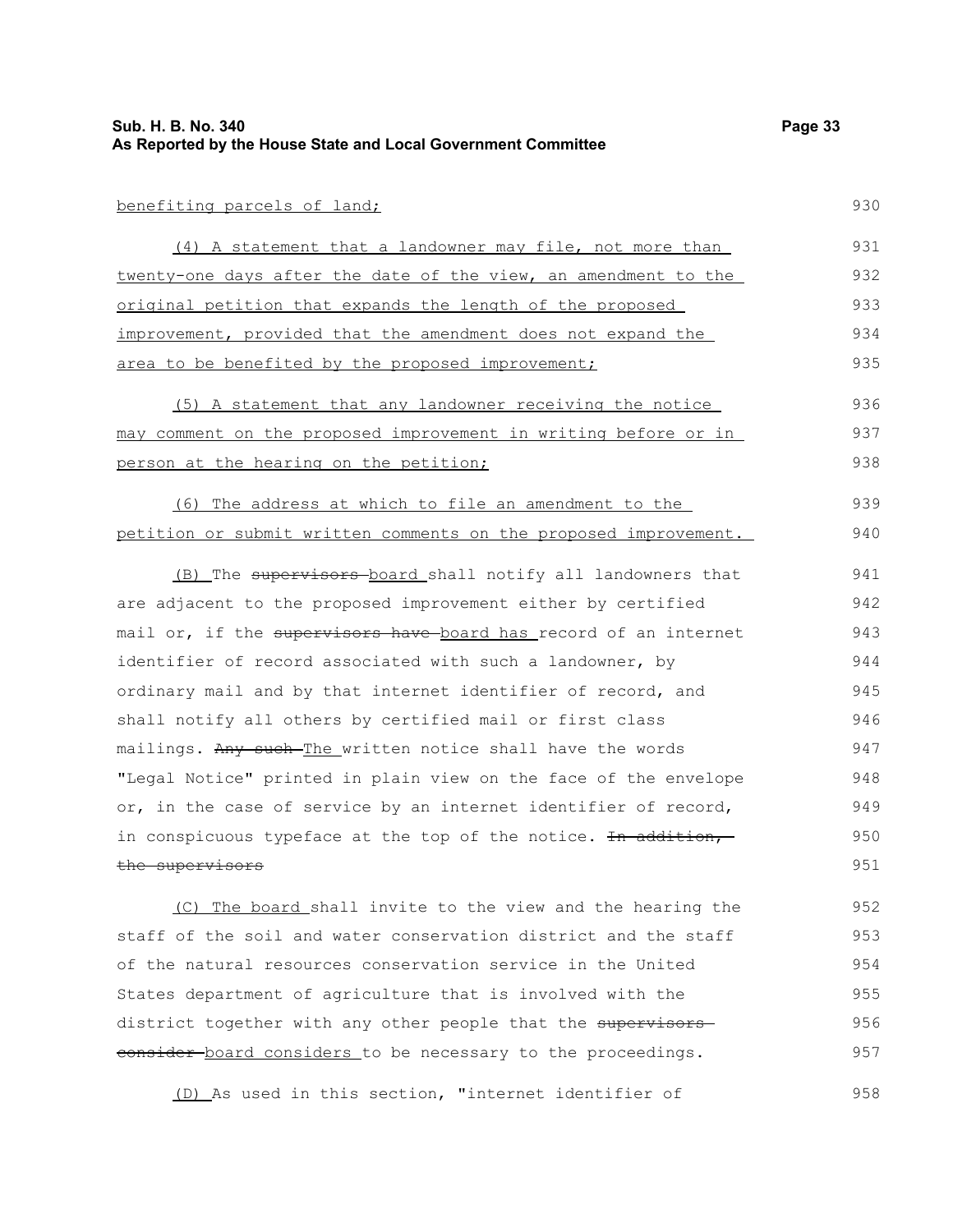## **Sub. H. B. No. 340 Page 34 As Reported by the House State and Local Government Committee**

| record" has the same meaning as in section 9.312 of the Revised  | 959 |
|------------------------------------------------------------------|-----|
| Code.                                                            | 960 |
| Sec. 940.21. (A) On the date established for the view of a       | 961 |
| proposed improvement, the board of supervisors of a soil and     | 962 |
| water conservation district or its designee shall meet at the    | 963 |
| designated location near the proposed improvement at the         | 964 |
| established time. At that time, they shall hear proof of the     | 965 |
| need for the proposed improvement offered by any landowner that  | 966 |
| is affected by it.                                               | 967 |
| The supervisors shall view the area in which the proposed-       | 968 |
| improvement is to be constructed. If the proposed improvement is | 969 |
| a ditch, the view shall include the line of the proposed ditch-  | 970 |
| and each branch, lateral, or spur of the ditch that is mentioned | 971 |
| in the petition. If present an overview of the proposed          | 972 |
| improvement. In the presentation, the board or its designee      | 973 |
| shall use methods and means that the board determines will       | 974 |
| adequately inform those attending the view about the proposed    | 975 |
| improvement's location and the drainage issues intended to be    | 976 |
| addressed by the proposed improvement.                           | 977 |
| (B) Upon the request made at the view of a member of the         | 978 |
| board or of a landowner in the area to be benefited by the       | 979 |
| proposed improvement, the board or its designee shall recess the | 980 |
| view and reconvene at a site along the proposed improvement for  | 981 |
| the purpose of gaining additional information about the drainage | 982 |
| issue intended to be addressed by the proposed improvement. If   | 983 |
| the area to be viewed is extensive, the supervisors board or its | 984 |
| designee may conduct the view on more than one day and may       | 985 |
| adjourn from day to day, or a longer period, until the view is   | 986 |
| completed.                                                       | 987 |
| Sec. 940.22. (A) Upon acceptance of a petition requesting        | 988 |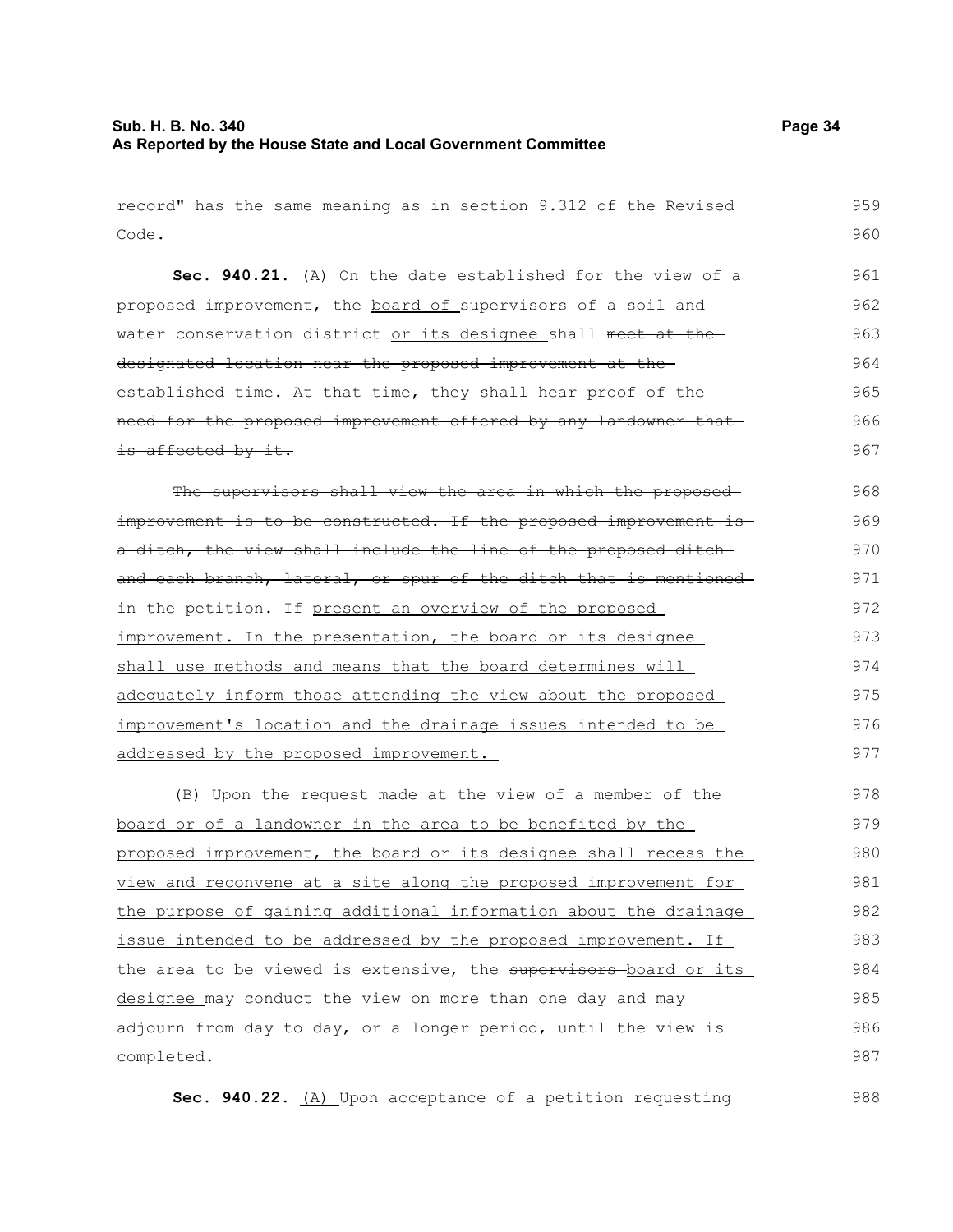#### **Sub. H. B. No. 340 Page 35 As Reported by the House State and Local Government Committee**

the construction of an improvement, the board of supervisors of a soil and water conservation district shall begin to prepareas a guide to the board of county commissioners and the petitioners, a preliminary report regarding the proposed improvement. The supervisors board shall present the completed preliminary report at the hearing that is held on the proposed improvement. (B) The board shall ensure that the preliminary report shall include a includes all of the following:

(1) A preliminary estimate of the  $cost<sub>r</sub>$  comments of construction for the proposed improvement; 998 999

(2) Comments on the feasibility of the  $\frac{1}{2}$  comments on the feasibility of the  $\frac{1}{2}$ proposed improvement; 1000 1001

(3) A statement of the supervisors' board's opinion as to whether the benefits from the project proposed improvement are likely to exceed the estimated cost. The preliminary reportshall identify; 1002 1003 1004 1005

(4) A list of all factors-that are apparent to thesupervisors identified by the board, both favorable and unfavorable to the proposed improvement, so that the petitioners may be informed concerning what is involved with the construction of the proposed improvement. 1006 1007 1008 1009 1010

(C) In addition to reporting preparing a preliminary report on the improvement as petitioned, the supervisors board may submit alternate proposals to accomplish the intent of the petition. The 1011 1012 1013 1014

(D) The preliminary report and all alternate proposals shall be reviewed and receive concurrence from an engineer who is employed by the department of agriculture or by the natural 1015 1016 1017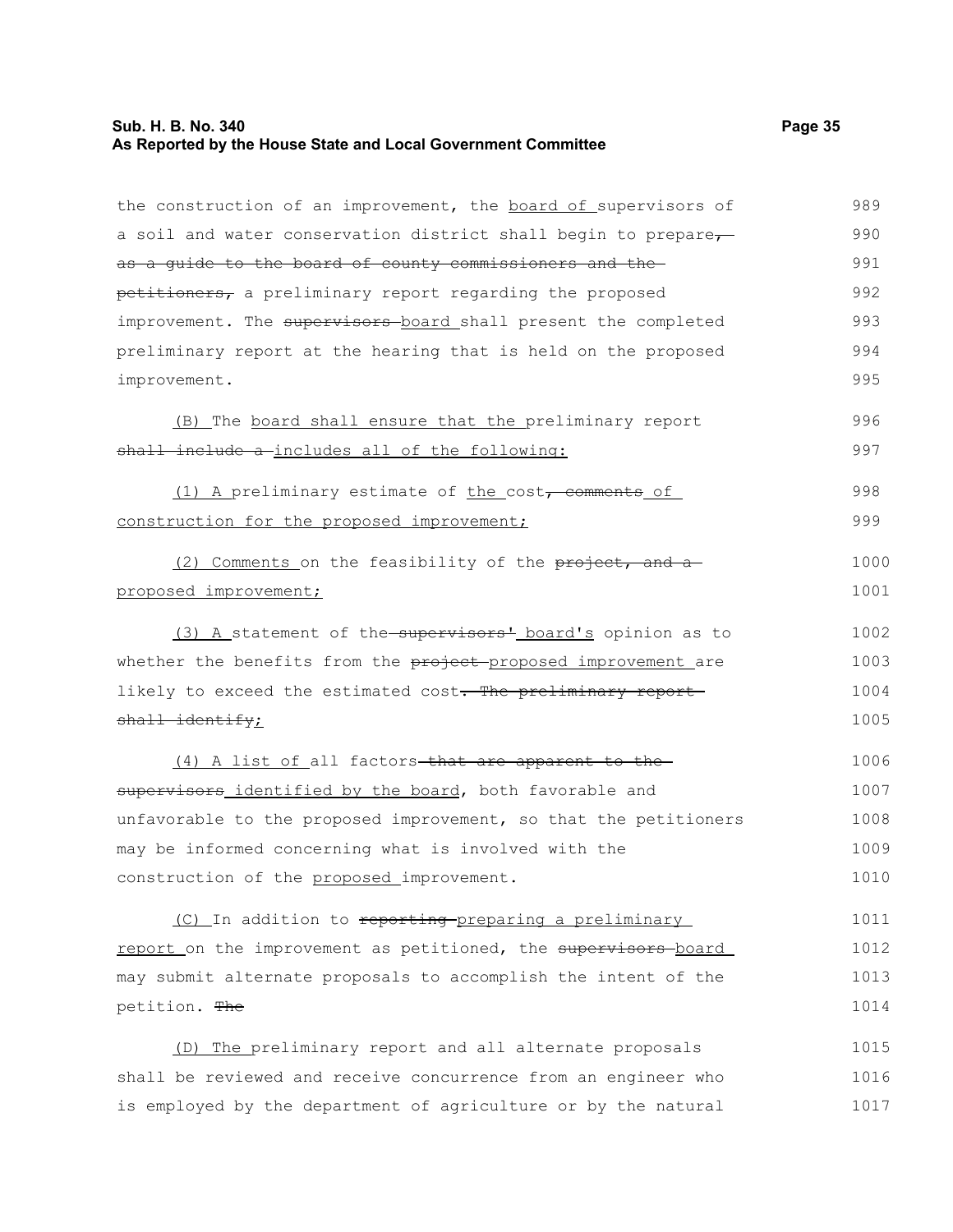### **Sub. H. B. No. 340 Page 36 As Reported by the House State and Local Government Committee**

take into consideration all of the following:

| resources conservation service in the United States department    | 1018 |
|-------------------------------------------------------------------|------|
| of agriculture and who is responsible for providing technical     | 1019 |
| assistance to the district or from any other registered           | 1020 |
| professional engineer whom selected by the board of supervisors   | 1021 |
| <del>choose</del> .                                               | 1022 |
| Sec. 940.23. (A) On the date and at the time established          | 1023 |
| by the board of supervisors for the hearing on a petition for a   | 1024 |
| proposed improvement, the supervisors of a soil and water-        | 1025 |
| conservation district board shall conduct the hearing. Prior to   | 1026 |
| the hearing, landowners affected by the proposed improvement may  | 1027 |
| file objections to it with the supervisors, and at the hearing    | 1028 |
| the supervisors shall hear any objections so filed. In addition   | 1029 |
| At the hearing, the supervisors-board shall present their-do      | 1030 |
| both of the following:                                            | 1031 |
| (1) Present the board's preliminary report on the proposed        | 1032 |
| improvement-and shall hear;                                       | 1033 |
| (2) Hear any comments or evidence offered by any landowner        | 1034 |
| for or against construction of the proposed improvement. If       | 1035 |
| (B) If necessary, the hearing may occur on more than one          | 1036 |
| day and may be adjourned from day to day or for a longer time     | 1037 |
| that board may recess and continue the hearing on subsequent      | 1038 |
| days as may be reasonable to consider additional information      | 1039 |
| about the proposed improvement or so that all interested          | 1040 |
| landowners may have an opportunity to be heard in favor of or in- | 1041 |
| opposition to comment on the proposed improvement.                | 1042 |
| (C) At the conclusion of the hearing, the board shall vote        | 1043 |
| to decide whether to proceed with a project survey and design or  | 1044 |
| to dismiss the petition. In making its decision, the board shall  | 1045 |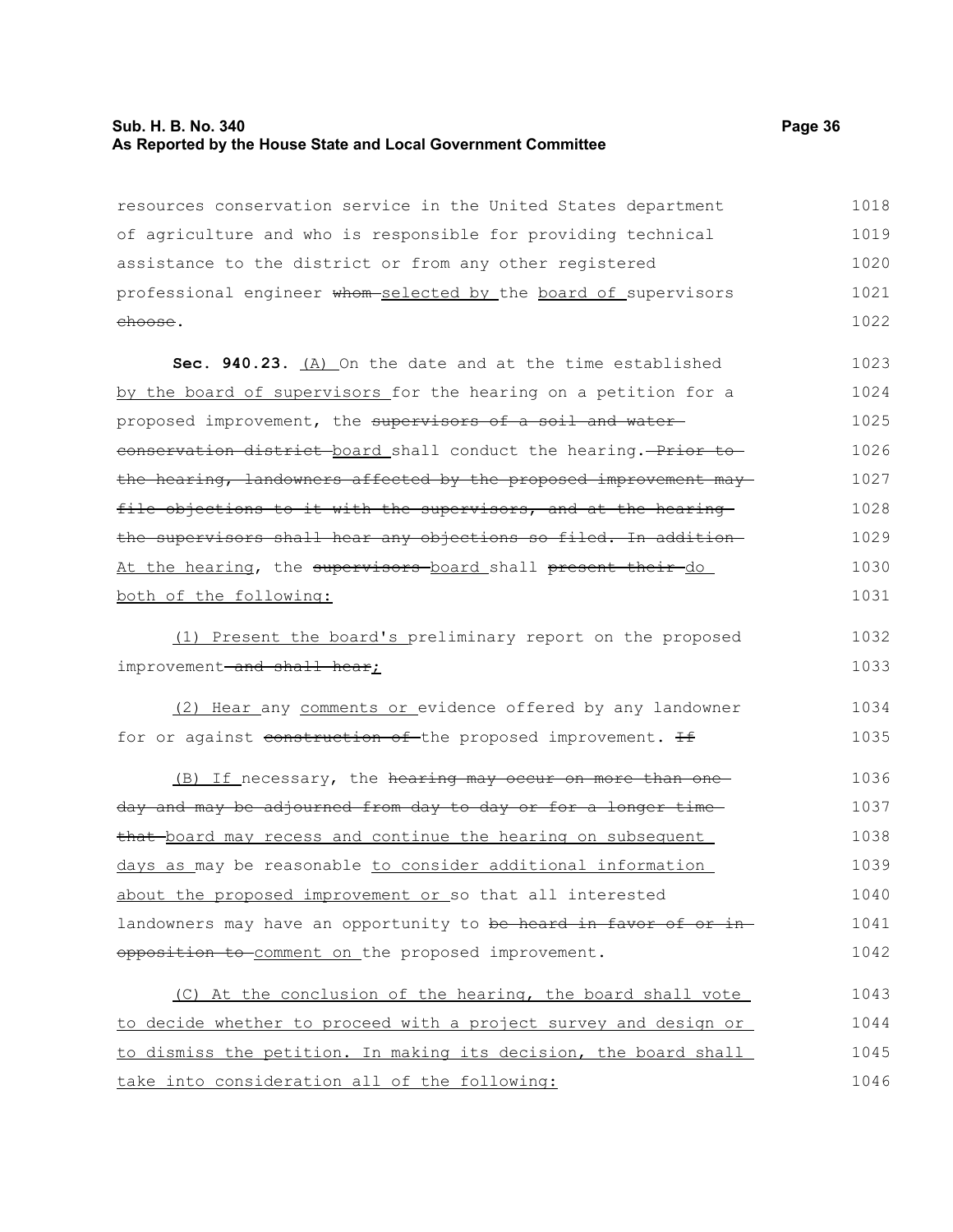| Sub. H. B. No. 340<br>As Reported by the House State and Local Government Committee | Page 37 |
|-------------------------------------------------------------------------------------|---------|
| (1) The petition;                                                                   | 1047    |
| (2) The preliminary report;                                                         | 1048    |
| (3) Comments on the proposed improvement;                                           | 1049    |
| (4) The protection of environmentally significant areas                             | 1050    |
| when those areas could be adversely affected by the construction                    | 1051    |
| of the proposed improvement and, if necessary, alternative plans                    | 1052    |
| providing for that protection and for construction of the                           | 1053    |
| proposed improvement.                                                               | 1054    |
| (D) The board may proceed with the project survey and                               | 1055    |
| design for a proposed improvement if both of the following                          | 1056    |
| apply:                                                                              | 1057    |
| (1) The board finds that a proposed improvement is                                  | 1058    |
| necessary and is conducive to the public welfare.                                   | 1059    |
| (2) The board is reasonably certain that the benefits of                            | 1060    |
| the proposed improvement will outweigh its costs.                                   | 1061    |
| Sec. -940.26 940.24. Upon approval by After a vote of the                           | 1062    |
| board of supervisors of a soil and water conservation district                      | 1063    |
| of a petition to proceed with a project survey and design for a                     | 1064    |
| proposed improvement, the supervisors board or their its                            | 1065    |
| designee shall conduct all necessary surveys for the proposed                       | 1066    |
| improvement. In addition, the supervisors-board or their-its                        | 1067    |
| designee shall prepare plans for constructing the improvement                       | 1068    |
| and shall prepare maps showing the location of the land that is-                    | 1069    |
| proposed to be assessed in accordance with section 940.33 of the                    | 1070    |
| Revised Code for the improvement.                                                   | 1071    |
| The supervisors or their designee shall prepare-                                    | 1072    |
| specifications-. The plans shall include all of the following:                      | 1073    |
| (A) Specifications for construction of the improvement-and-                         | 1074    |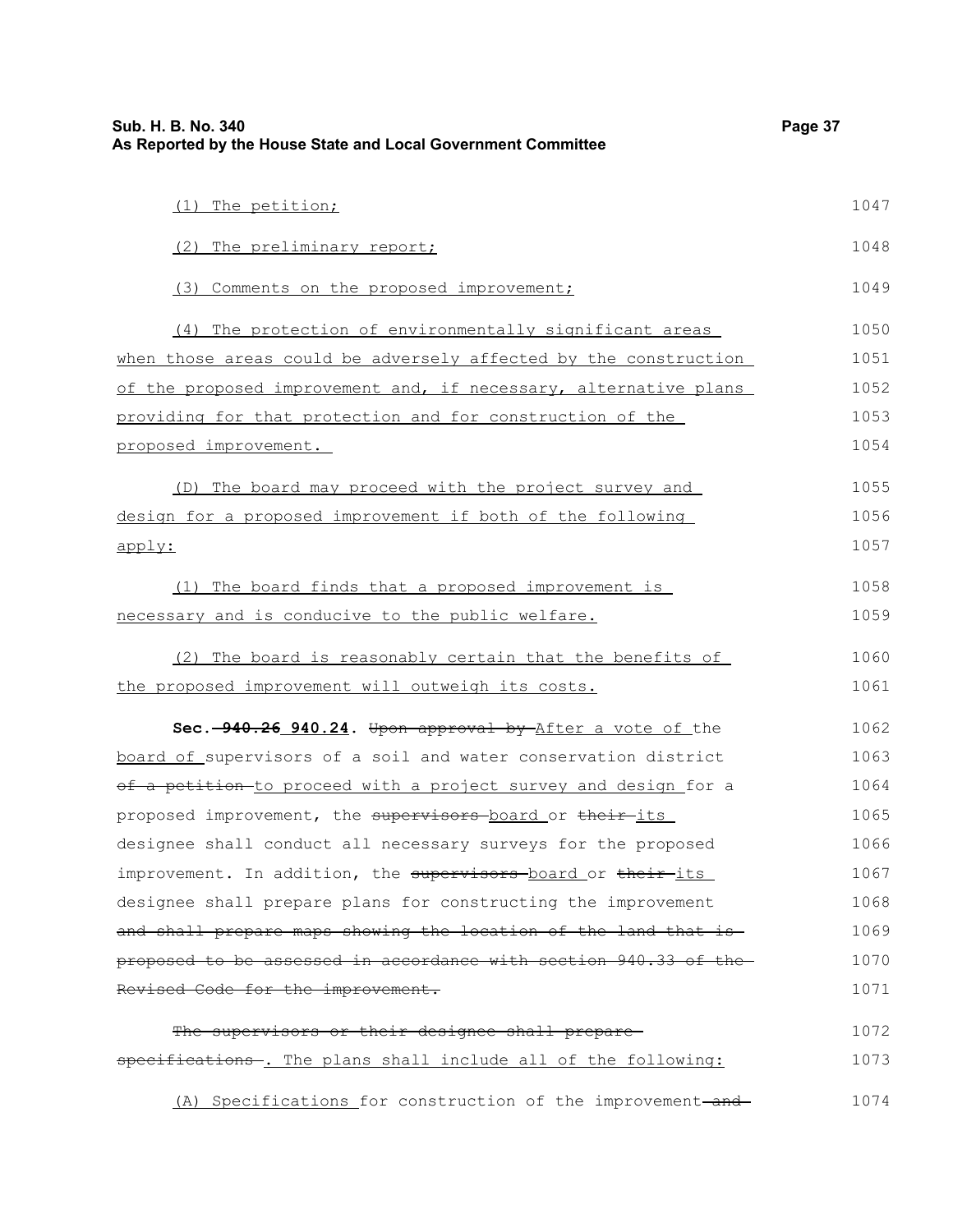| Sub. H. B. No. 340                                            | Page 38 |
|---------------------------------------------------------------|---------|
| As Reported by the House State and Local Government Committee |         |

1075

1086 1087

#### shall specify dimensions;

(B) Dimensions of any temporary easement that is necessary for construction purposes. In addition, the supervisors or theirdesignee shall make estimates of the cost of material and any excavation costs. The construction of the improvement may be divided into construction areas if that would be expedient.; 1076 1077 1078 1079 1080

(C) In the case of an improvement that is a ditch or similar structure for the disposal of water, the specificationsfor its construction that the supervisors or their designee must prepare shall provide for spreading provisions for all of the following: 1081 1082 1083 1084 1085

(1) Spreading and leveling of spoil banks-and shallprovide for erosion;

(2) Erosion and sediment control through the establishment of a sod or seeded strip or other such controls if suitable vegetative cover is not present. With regard to sod or seeded strips, the board shall ensure that the plan provides that such strips will be not fewer than four-ten feet nor more than fifteen feet wide, measured at right angles to the top of the ditch bank on both sides of the ditch, except where suitable vegetative cover exists. The strip Sod or seeded strips or other such controls shall be are considered to be part of the permanent improvement. Sod-The board or its designee shall report to the county auditor the total acreage of sod or seeded strips or other such controls that are established and maintained in excess of four feet shall be compensated for bytheir removal accordance with this chapter. The county auditor shall remove the total acreage of sod or seeded strips or other such controls from the taxable valuation of the property of which they are a part. 1088 1089 1090 1091 1092 1093 1094 1095 1096 1097 1098 1099 1100 1101 1102 1103 1104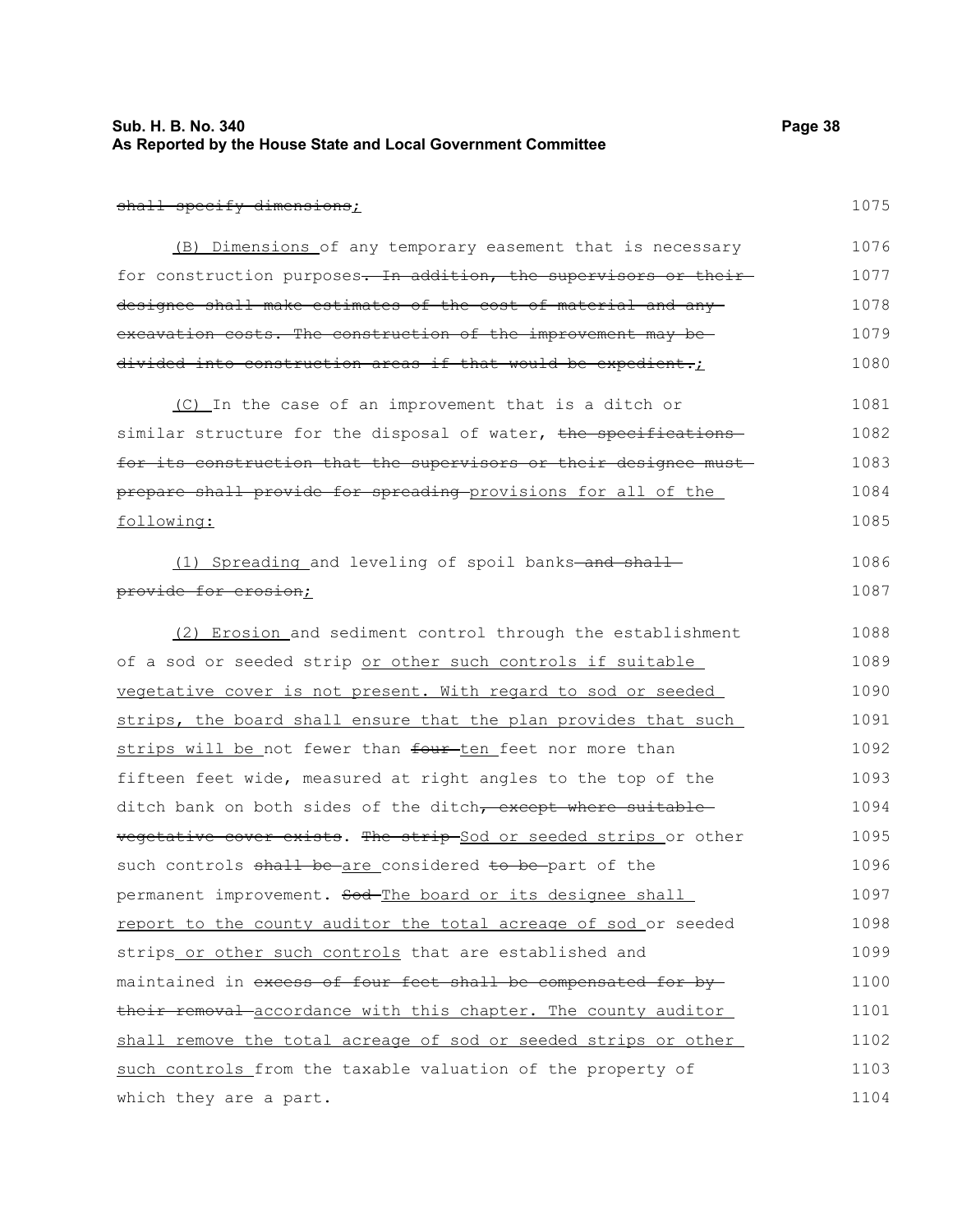### **Sub. H. B. No. 340 Page 39 As Reported by the House State and Local Government Committee**

The supervisors or their designee shall make note (D) An analysis of all fences, floodgates, culverts, bridges, and other structures that will be removed or adjusted in constructing the improvement. The supervisors or their designee also shall makenote; 1105 1106 1107 1108 1109

(E) An analysis of any gates that need to be installed in existing fences in order to provide access to the improvement for maintenance purposes. The plan shall require gates shall-to be locked when requested by the owner of the fence and shall be eonsidered to be a-. Gates are part of the original improvement and subject to maintenance along with the improvement. 1110 1111 1112 1113 1114 1115

The supervisors shall submit the plans, specifications, and other information prepared in accordance with this section to the board of county commissioners of each county in which the proposed improvement is to be located. 1116 1117 1118 1119

 **Sec. 940.25.** (A) After preparing the project survey, design, and plans for constructing the proposed improvement, the board of supervisors of a soil and water conservation district shall prepare a schedule of damages as part of the estimate of the total cost of constructing the proposed improvement. 1120 1121 1122 1123 1124

(B) The schedule of damages shall include both of the following: 1125 1126

(1) An estimate of the value of land or other property necessary to be acquired through purchase or voluntary transfer or appropriated in accordance with sections 163.01 to 163.62 of the Revised Code and a description of that land or other property; 1127 1128 1129 1130 1131

(2) An estimate of the total damages to be sustained by any landowner as a result of the construction and subsequent 1132 1133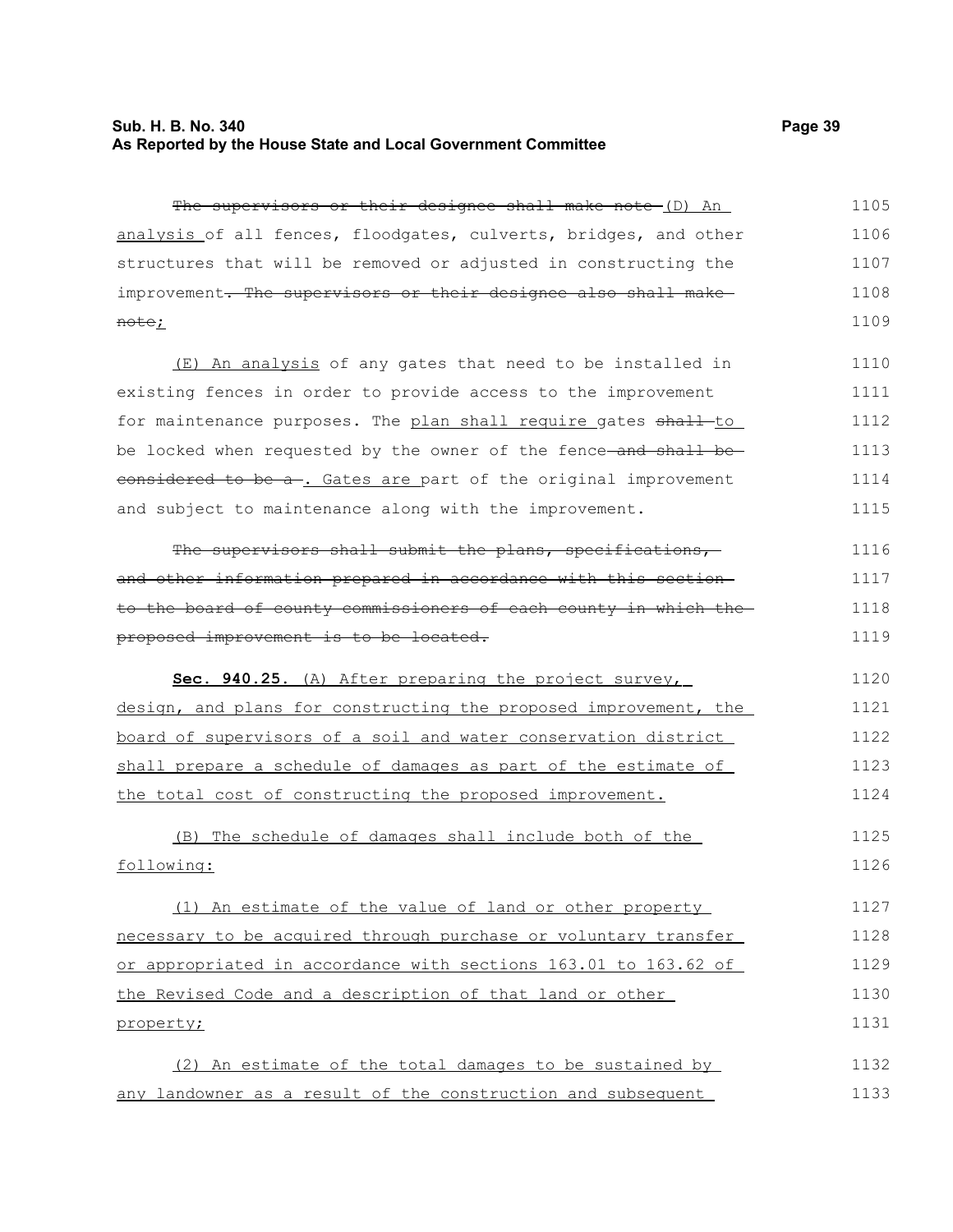| maintenance of a proposed improvement, along with the name and   | 1134 |
|------------------------------------------------------------------|------|
| address of each landowner that is alleged to be damaged, the     | 1135 |
| amount of each landowner's estimated damages, and an explanation | 1136 |
| of each landowner's damages.                                     | 1137 |
| Sec. 940.26. After preparing a schedule of damages, the          | 1138 |
| board of supervisors of a soil and water conservation district   | 1139 |
| or its designee shall make an estimate of the cost of the        | 1140 |
| proposed improvement. The estimate shall include all of the      | 1141 |
| following:                                                       | 1142 |
| (A) Actual construction costs, including costs of                | 1143 |
| addressing the construction specifications set forth in section  | 1144 |
| 940.24 of the Revised Code;                                      | 1145 |
| (B) The estimated costs included in the schedule of              | 1146 |
| damages prepared under section 940.25 of the Revised Code;       | 1147 |
| (C) Any expenses incurred in investigations, consulting          | 1148 |
| services, and notifications related to the proposed improvement, | 1149 |
| and any other incidental costs.                                  | 1150 |
| Sec. 940.27. (A) After preparing an estimate of the cost         | 1151 |
| of a proposed improvement, the board of supervisors of a soil    | 1152 |
| and water conservation district or its designee shall prepare a  | 1153 |
| schedule of estimated assessments on land within the area that   | 1154 |
| will be benefited by a proposed improvement. The board shall     | 1155 |
| include in the schedule the name and address of each landowner   | 1156 |
| whose parcel of land will be benefited by the proposed           | 1157 |
| improvement and a description of each landowner's parcel. The    | 1158 |
| board shall obtain the names and addresses from the tax          | 1159 |
| duplicates of the county. The board shall obtain the             | 1160 |
| descriptions from the county recorder's office. For purposes of  | 1161 |
| the description the county recorder shall not require a metes    | 1162 |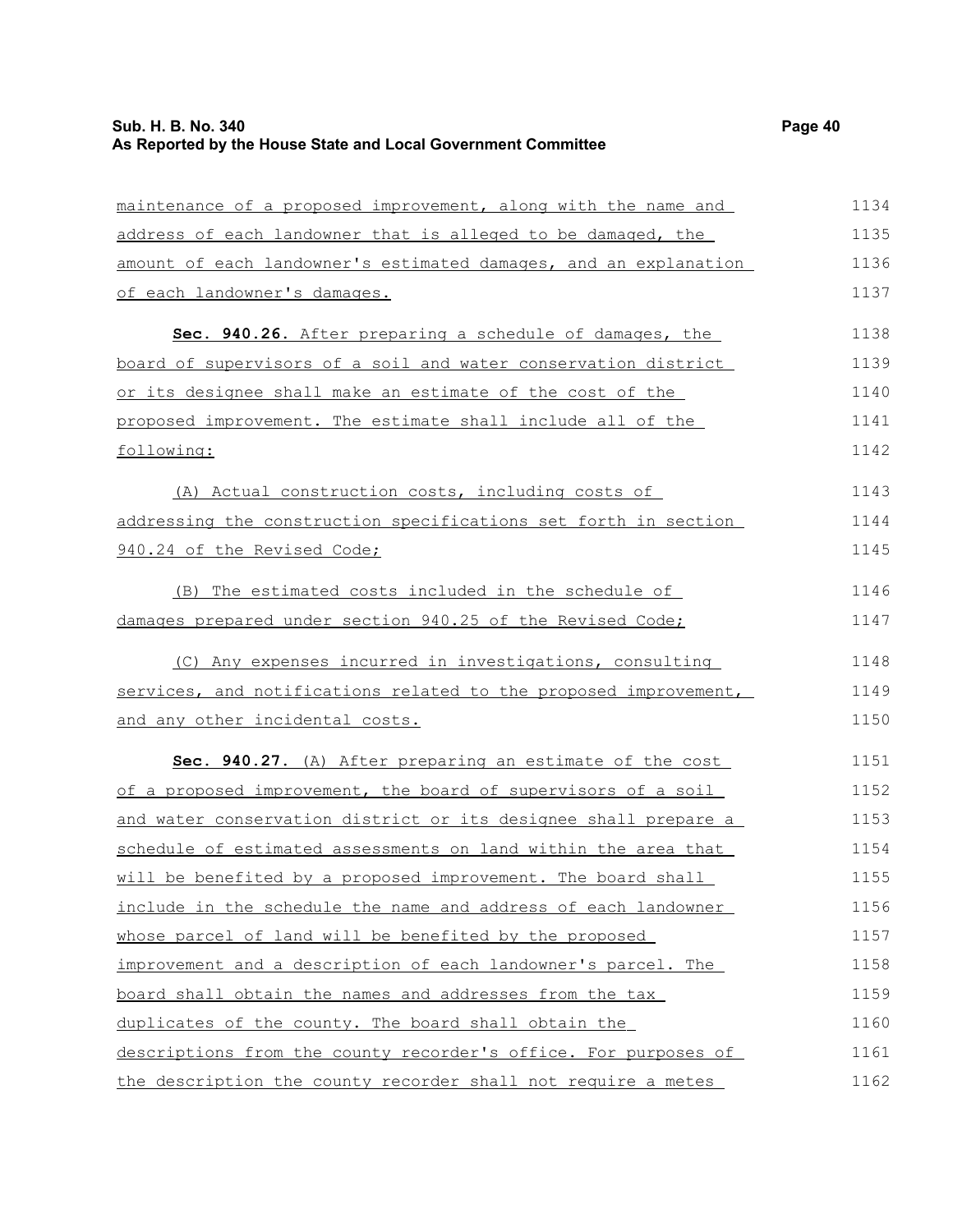| Sub. H. B. No. 340<br>As Reported by the House State and Local Government Committee | Page 41 |
|-------------------------------------------------------------------------------------|---------|
| and bounds survey.                                                                  | 1163    |
| (B) In determining the estimated assessment on a parcel of                          | 1164    |
| land, the board or its designee shall do both of the following:                     | 1165    |
| (1) Use the information compiled in accordance with                                 | 1166    |
| sections 940.24 to 940.26 of the Revised Code;                                      | 1167    |
| (2) Consider, and incorporate when applicable, the                                  | 1168    |
| following factors in the calculations:                                              | 1169    |
| (a) Acreage of the parcel;                                                          | 1170    |
| (b) Volume of water produced by the parcel;                                         | 1171    |
| (c) Distance of the parcel from the proposed improvement;                           | 1172    |
| (d) Percentage of the proposed improvement to be used by                            | 1173    |
| the parcel;                                                                         | 1174    |
| (e) The construction of works that are determined to                                | 1175    |
| solely benefit the particular parcel;                                               | 1176    |
| (f) Soil types of the parcel;                                                       | 1177    |
| (q) The county auditor's land value or current                                      | 1178    |
| agricultural use value, if applicable, of the parcel;                               | 1179    |
| (h) Existing drainage infrastructure that can be                                    | 1180    |
| incorporated into the proposed improvement and associated cost                      | 1181    |
| savings;                                                                            | 1182    |
| (i) Any other factors pertinent to the proposed                                     | 1183    |
| improvement and the watershed that will be affected by the                          | 1184    |
| proposed improvement;                                                               | 1185    |
| (j) Any benefits as defined in section 6131.01 of the                               | 1186    |
| Revised Code.                                                                       | 1187    |
| (C) Unless the board determines for good cause that a                               | 1188    |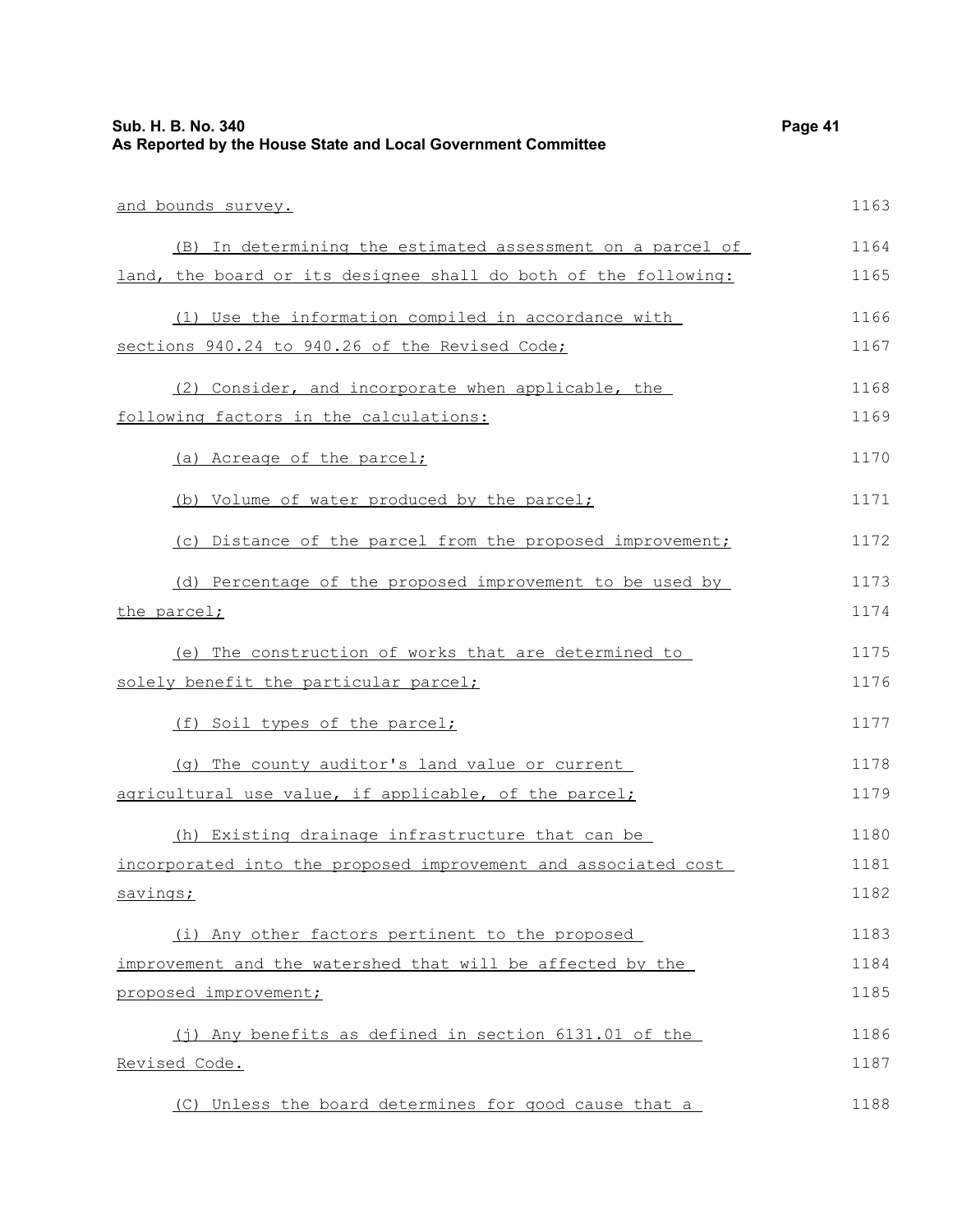## **Sub. H. B. No. 340 Page 42 As Reported by the House State and Local Government Committee**

| lower amount is appropriate, the board shall not establish an    | 1189 |
|------------------------------------------------------------------|------|
| estimated assessment for a parcel of land in an amount less than | 1190 |
| twenty-five dollars, including the cost of preparing and mailing | 1191 |
| the notice required under section 940.32 of the Revised Code. If | 1192 |
| a dwelling is located on a lot that comprises two or more        | 1193 |
| contiquous parcels of land, the board may establish an estimated | 1194 |
| assessment of not less than twenty-five dollars for all of the   | 1195 |
| parcels, including the cost of preparing and mailing the notice  | 1196 |
| required under section 940.32 of the Revised Code.               | 1197 |
| (D) The board shall ensure that the total of the estimated       | 1198 |
| assessments, including the total estimated assessments allocated | 1199 |
| to public corporations and the state, is not greater than the    | 1200 |
| estimated cost of the proposed improvement.                      | 1201 |
| Sec. 940.28. After a board of supervisors of a soil and          | 1202 |
| water conservation district completes the schedule of estimated  | 1203 |
| assessments, the board shall submit the petition, preliminary    | 1204 |
| report, surveys, plans, specifications, schedule of damages,     | 1205 |
| cost estimates, estimated assessments, and any other information | 1206 |
| obtained or prepared for the petition to the board of county     | 1207 |
| commissioners of the county in which the proposed improvement is | 1208 |
| to be located.                                                   | 1209 |
| Sec. 940.29. (A) Upon receiving the information submitted        | 1210 |
| by a board of supervisors of a soil and water conservation       | 1211 |
| district under section 940.28 of the Revised Code, the board of  | 1212 |
| county commissioners shall establish the date, time, and         | 1213 |
| location of a hearing regarding the proposed improvement.        | 1214 |
| (B) At least twenty-one days prior to the date established       | 1215 |
| for the hearing, the clerk of the board of county commissioners  | 1216 |
| shall send a written notice of the hearing by certified mail to  | 1217 |
| all landowners that are adjacent to the proposed improvement.    | 1218 |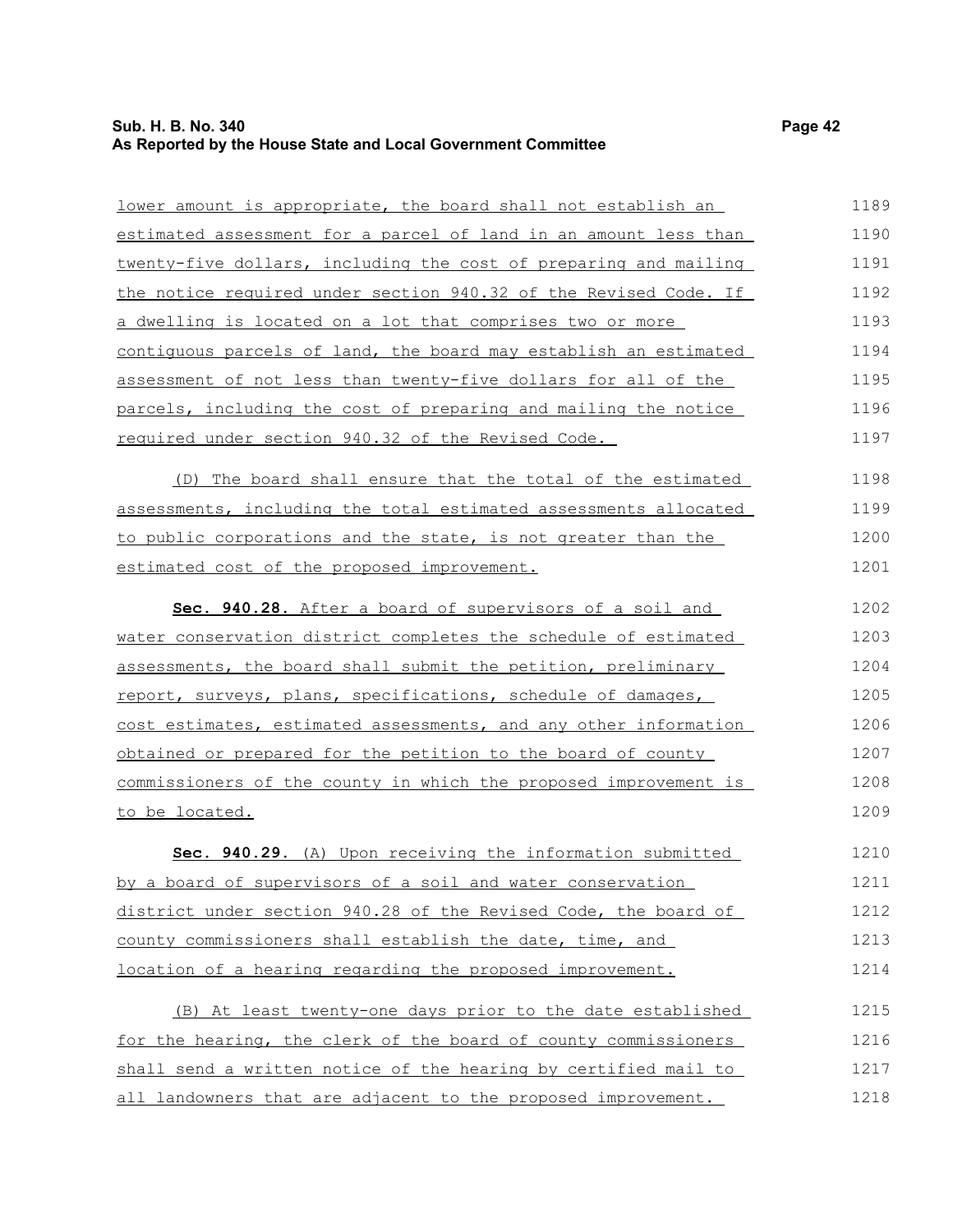| The clerk shall send such notice by certified or first class     | 1219 |
|------------------------------------------------------------------|------|
| mail to all other landowners within the area to be benefited by  | 1220 |
| the proposed improvement, the board of supervisors of the        | 1221 |
| applicable soil and water conservation district, and the county  | 1222 |
| engineer. The clerk shall include all of the following in the    | 1223 |
| notice:                                                          | 1224 |
| (1) The date, time, and location of the hearing;                 | 1225 |
| (2) A description of any easement on the landowner's             | 1226 |
| property that is necessary for purposes of the improvement;      | 1227 |
| (3) A landowner's estimated assessment;                          | 1228 |
| (4) A statement that a landowner may file comments on the        | 1229 |
| proposed improvement and exceptions to the estimated assessment  | 1230 |
| in writing before the hearing or in person at the hearing;       | 1231 |
| (5) The address at which to submit written comments on the       | 1232 |
| proposed improvement and exceptions to the estimated assessment. | 1233 |
| (C) The clerk shall include printed words in plain view on       | 1234 |
| the envelope containing the notice that read "Legal Notice of    | 1235 |
| Proposed Drainage Improvement."                                  | 1236 |
| Sec. 940.30. (A) On the date established for the hearing,        | 1237 |
| the board of county commissioners shall conduct the hearing by   | 1238 |
| doing both of the following:                                     | 1239 |
| (1) Presenting the project design, construction plans,           | 1240 |
| schedule of damages, cost estimates, and estimated assessments   | 1241 |
| for the proposed improvement as submitted by the board of        | 1242 |
| supervisors of the applicable soil and water conservation        | 1243 |
| district;                                                        | 1244 |
| (2) Hear any comments offered by any landowner regarding         | 1245 |
| the estimated assessments and proposed improvement.              | 1246 |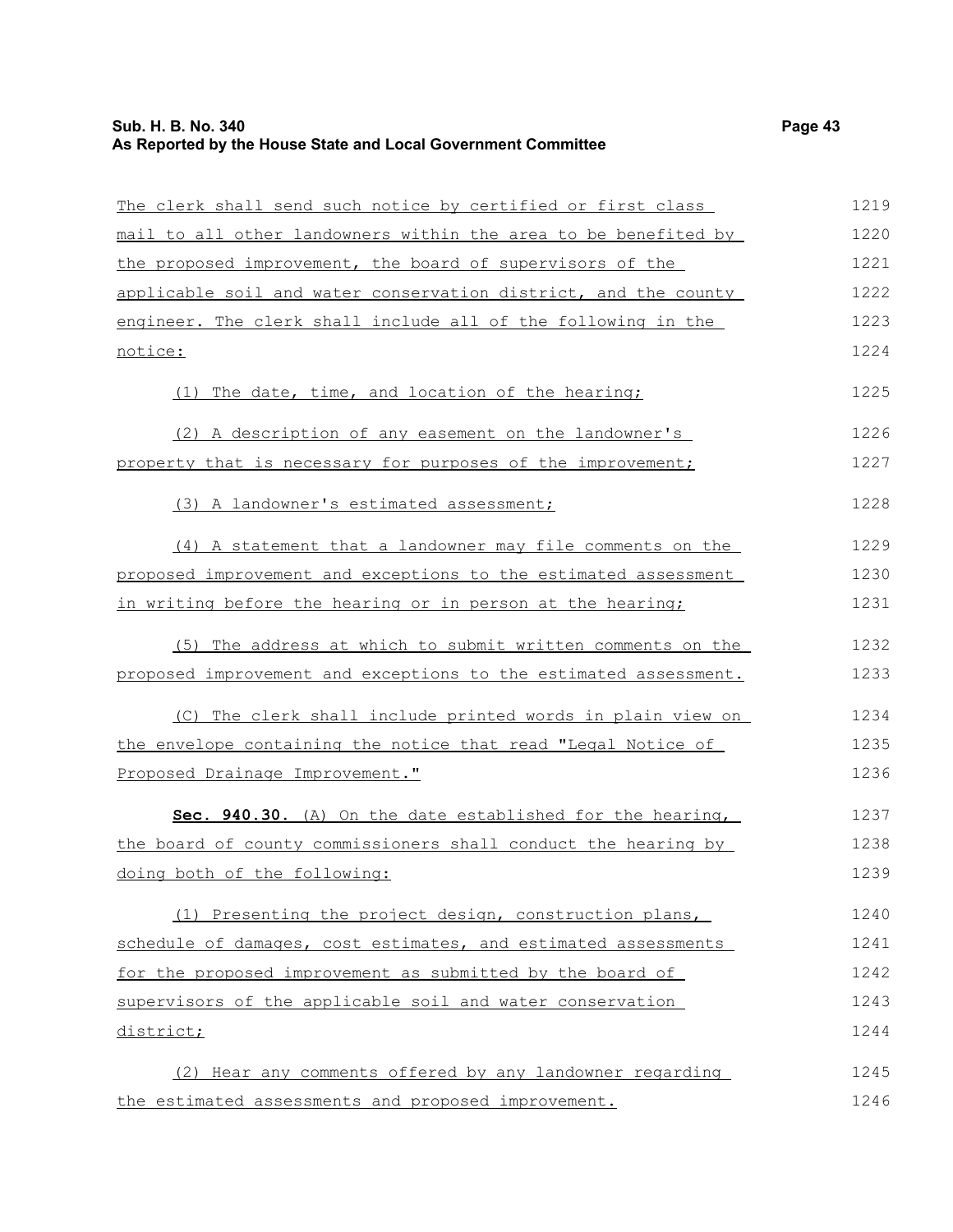## **Sub. H. B. No. 340 Page 44 As Reported by the House State and Local Government Committee**

| (B) If necessary, the board of county commissioners may                      | 1247 |
|------------------------------------------------------------------------------|------|
| adjourn and continue the hearing on subsequent days as may be                | 1248 |
| reasonable to consider additional information about the proposed             | 1249 |
| improvement, make changes that will better accomplish the                    | 1250 |
| purpose and object of the proposed improvement, or allow all                 | 1251 |
| interested landowners to have an opportunity to comment on the               | 1252 |
| proposed improvement.                                                        | 1253 |
| Sec. -940.29 940.31. Upon receipt of a certification under-                  | 1254 |
| section 940.25 of the Revised Code, the board of county-                     | 1255 |
| commissioners shall, within sixty days, approve or disapprove-               | 1256 |
| construction of the improvement. If a board disapproves-                     | 1257 |
| construction of the improvement, the supervisors may revise the-             | 1258 |
| plan for the improvement and again proceed under section 940.25—             | 1259 |
| of the Revised Code. If the board of county commissioners of                 | 1260 |
| each county containing any of the territory included in the-                 | 1261 |
| <del>project area approves construction of the improvement, the -</del>      | 1262 |
| <del>board, or if there is more than one such county, the joint board-</del> | 1263 |
| formed under section 940.31 of the Revised Code, has in addition             | 1264 |
| to its other powers, the powers of a soil and water conservation-            | 1265 |
| district granted by division (C) of section 940.06 of the-                   | 1266 |
| <del>Revised Code.</del>                                                     | 1267 |
| When considering whether to approve or disapprove-                           | 1268 |
| construction of an improvement, the board shall consider all of-             | 1269 |
| the following factors:                                                       | 1270 |
| (A) The cost of location and construction;                                   | 1271 |
| (B) The compensation for land or other property that must-                   | 1272 |
| be taken <i>:</i>                                                            | 1273 |
| (C) The benefits to the public welfare;                                      | 1274 |
| (D) The benefits to land, public corporations, and the-                      | 1275 |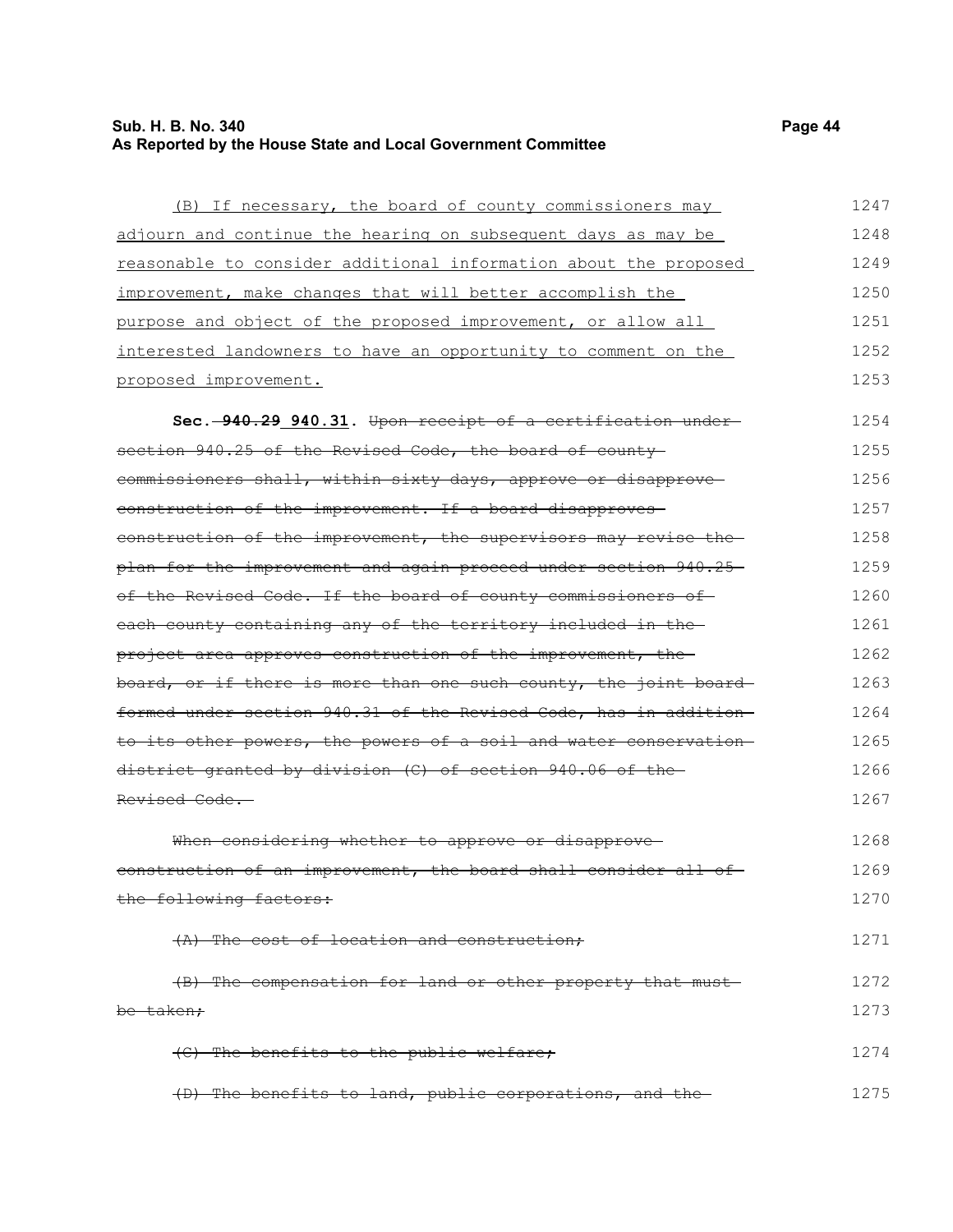| Sub. H. B. No. 340<br>As Reported by the House State and Local Government Committee | Page 45 |
|-------------------------------------------------------------------------------------|---------|
| state needing the improvement;                                                      | 1276    |
| (E) In the case of an improvement involving the drainage-                           | 1277    |
| of water, the effect on land below the improvement that may be-                     | 1278    |
| eaused by constructing the improvement and the sufficiency or                       | 1279    |
| insufficiency of the outlet that receives flow from the                             | 1280    |
| improvement;                                                                        | 1281    |
| (F) Any other proper matter that will assist the board in-                          | 1282    |
| approving or disapproving construction of the improvement.                          | 1283    |
| (A) At the conclusion of the hearing conducted under                                | 1284    |
| section 940.30 of the Revised Code, the board of county                             | 1285    |
| commissioners shall vote to approve or dismiss the petition.                        | 1286    |
| (B) The board may approve the petition if the board is                              | 1287    |
| reasonably certain that:                                                            | 1288    |
| (1) The benefits of the proposed improvement outweigh the                           | 1289    |
| costs.                                                                              | 1290    |
| (2) The proposed improvement is necessary.                                          | 1291    |
| (3) The proposed improvement will be conducive to the                               | 1292    |
| public welfare.                                                                     | 1293    |
| (4) The proposed route and mode of construction of the                              | 1294    |
| improvement will improve water management and development in the                    | 1295    |
| county in which the district is located to the advantage of                         | 1296    |
| lands located in it.                                                                | 1297    |
| (5) The proposed improvement will aid lands in the area by                          | 1298    |
| promoting the economic, environmental, or social development of                     | 1299    |
| the area.                                                                           | 1300    |
| (C) When, in the opinion of the board of county                                     | 1301    |
| commissioners, it is necessary for the board to acquire real                        | 1302    |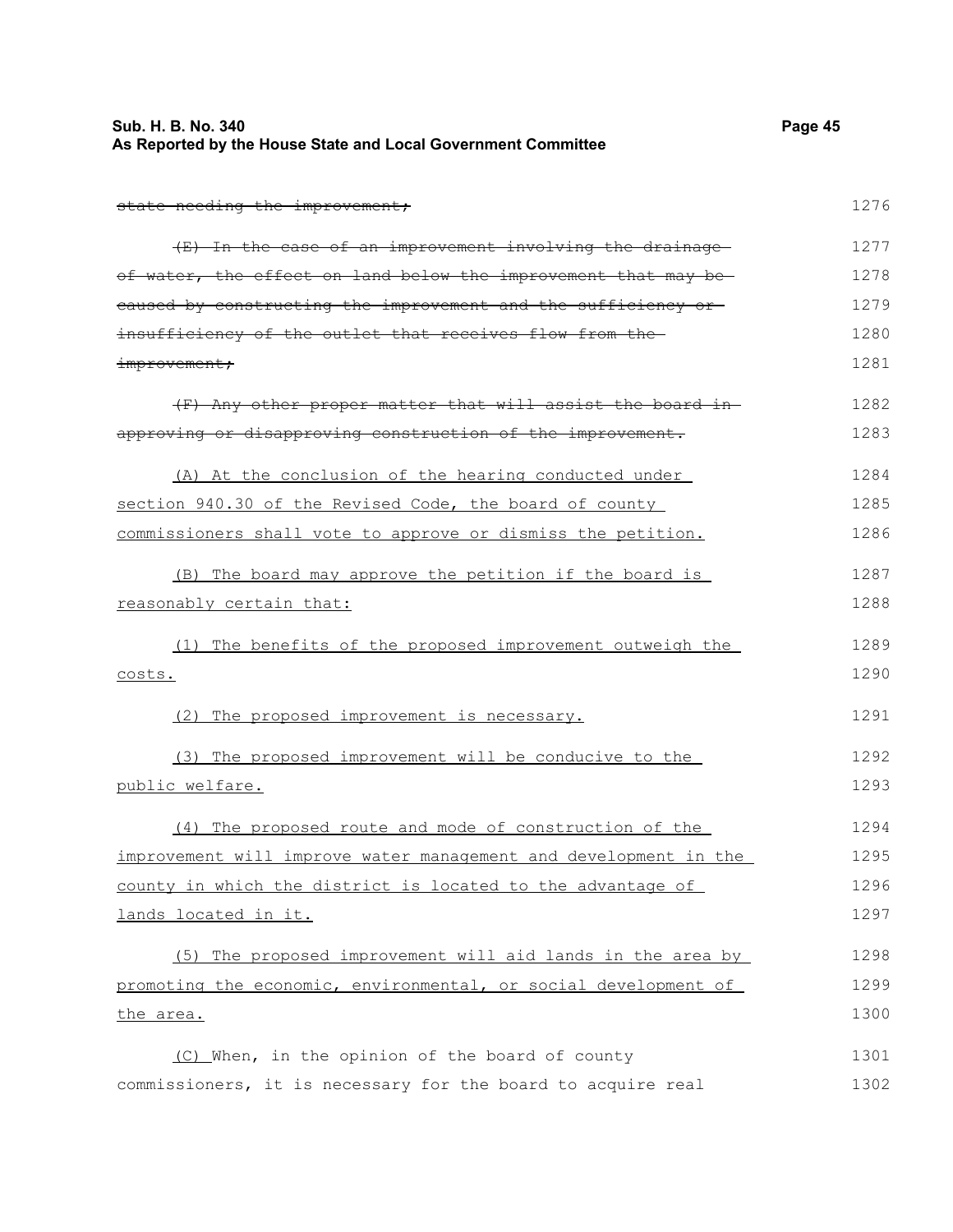## **Sub. H. B. No. 340 Page 46 As Reported by the House State and Local Government Committee**

| property or a right-of-way or other easement for a conservation- | 1303 |
|------------------------------------------------------------------|------|
| works of an improvement project under this chapter, the board    | 1304 |
| may make the acquisition through purchase or voluntary transfer, | 1305 |
| or the board may appropriate the real property or right-of-way   | 1306 |
| or other easement in accordance with sections 163.01 to 163.62   | 1307 |
| of the Revised Code.                                             | 1308 |
| (D) If the board approves construction of the a petition         | 1309 |
| for an improvement, the county engineer shall file with the      | 1310 |
| county recorder a-all of the following:                          | 1311 |
| (1) A property plat showing the general-landowners of            | 1312 |
| record and parcel numbers along the improvement;                 | 1313 |
| (2) The location of the improvement-and a statement-             | 1314 |
| describing the dimensions;                                       | 1315 |
| (3) The width of any permanent easement that is necessary        | 1316 |
| for maintenance of the improvement_granted in section 6137.12 of | 1317 |
| the Revised Code;                                                | 1318 |
| (4) An affidavit listing the landowners of record,               | 1319 |
| complete property descriptions, and parcel numbers subject to    | 1320 |
| the permanent easement. The county engineer shall note the       | 1321 |
| property plat in the affidavit.                                  | 1322 |
| The county engineer shall include the permanent easement         | 1323 |
| in the county's geographic information systems or other mapping  | 1324 |
| system, if available. In-                                        | 1325 |
| In the case of an improvement that is an open ditch,             | 1326 |
| provisions that govern the permanent easement for maintenance of | 1327 |
| the ditch that are established in section 6137.12 of the Revised | 1328 |
| Code shall-apply.                                                | 1329 |
| (E) A board of county commissioners shall follow                 | 1330 |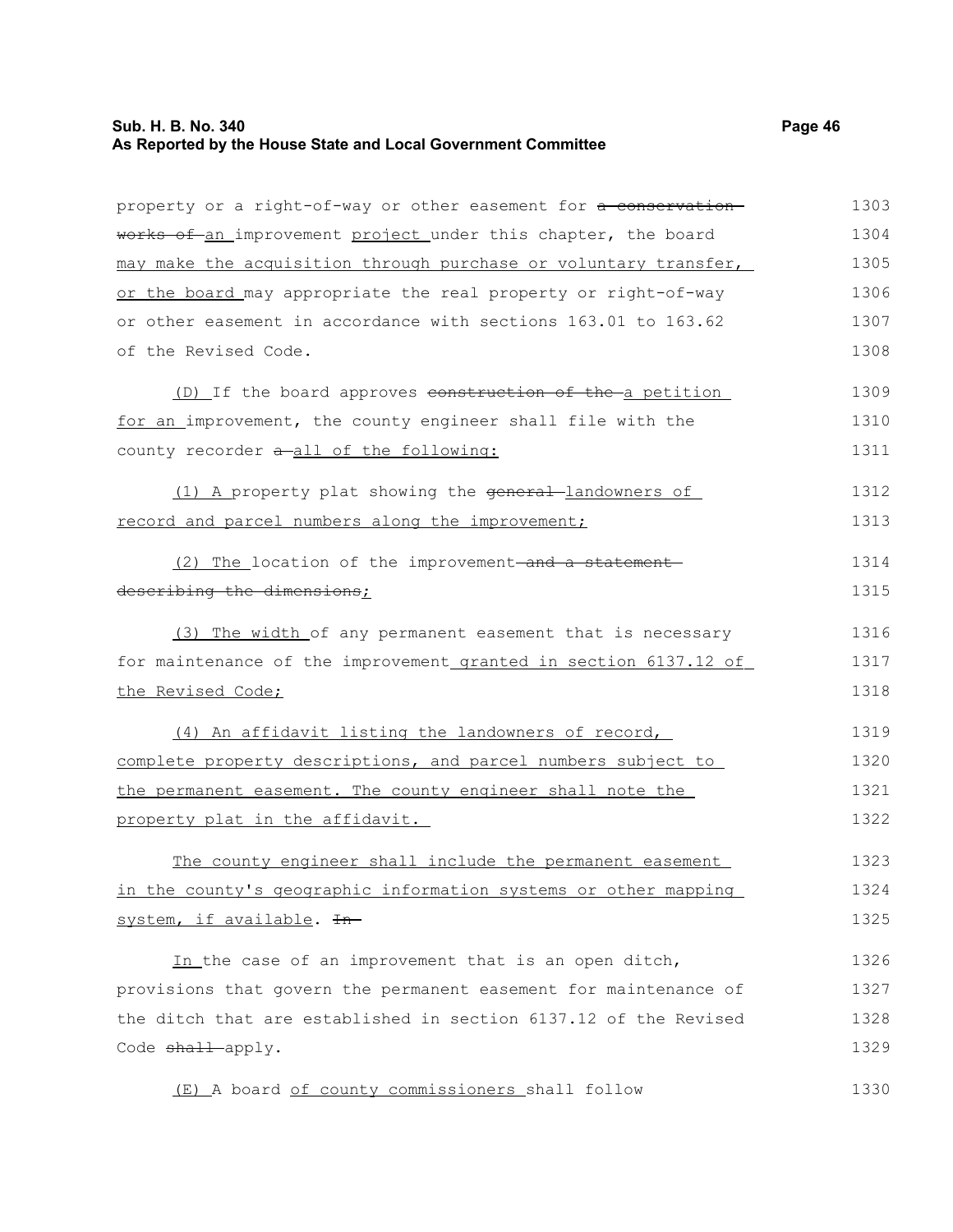### **Sub. H. B. No. 340 Page 47 As Reported by the House State and Local Government Committee**

procedures.

competitive bidding requirements in sections 307.86 to 307.91 of the Revised Code<del>, except that</del> in constructing an improvement. However, the board may designate the board of supervisors of a soil and water conservation district as the contracting agency and it. The board of supervisors shall follow division (H) of section 940.06 of the Revised Code, or except that if. If the improvement is being undertaken through the joint efforts and cooperation of the board of county commissioners or board of supervisors and another state or federal agency, and if the state or federal regulations or procedures are in conflict with those sections with respect to the procedures for the preparing of contracts, the issuing of bids, the making of awards, and generally the administering of the contracts, the board of county commissioners or board of supervisors may adopt the state or federal regulations or procedures in those areas where conflict exists and proceed with the improvement in accordance with the requirements of the state or federal regulations or 1331 1332 1333 1334 1335 1336 1337 1338 1339 1340 1341 1342 1343 1344 1345 1346 1347

(F) If a board of county commissioners does not approve a petition for a proposed improvement, the applicable board of supervisors may revise the proposed improvement and submit the revision to the board of county commissioners for reconsideration of the petition. 1349 1350 1351 1352 1353

**Sec. 940.33 940.32.** (A) Following receipt of a certification made by the supervisors of a soil and water conservation district pursuant to section 940.25 of the Revised Code together with receipt of all plans, specifications, and estimates submitted under that section and upon completion of a schedule of estimated assessments in accordance with section-940.30 of the Revised Code, If the board of county commissioners may approves a petition under section 940.31 of the Revised 1354 1355 1356 1357 1358 1359 1360 1361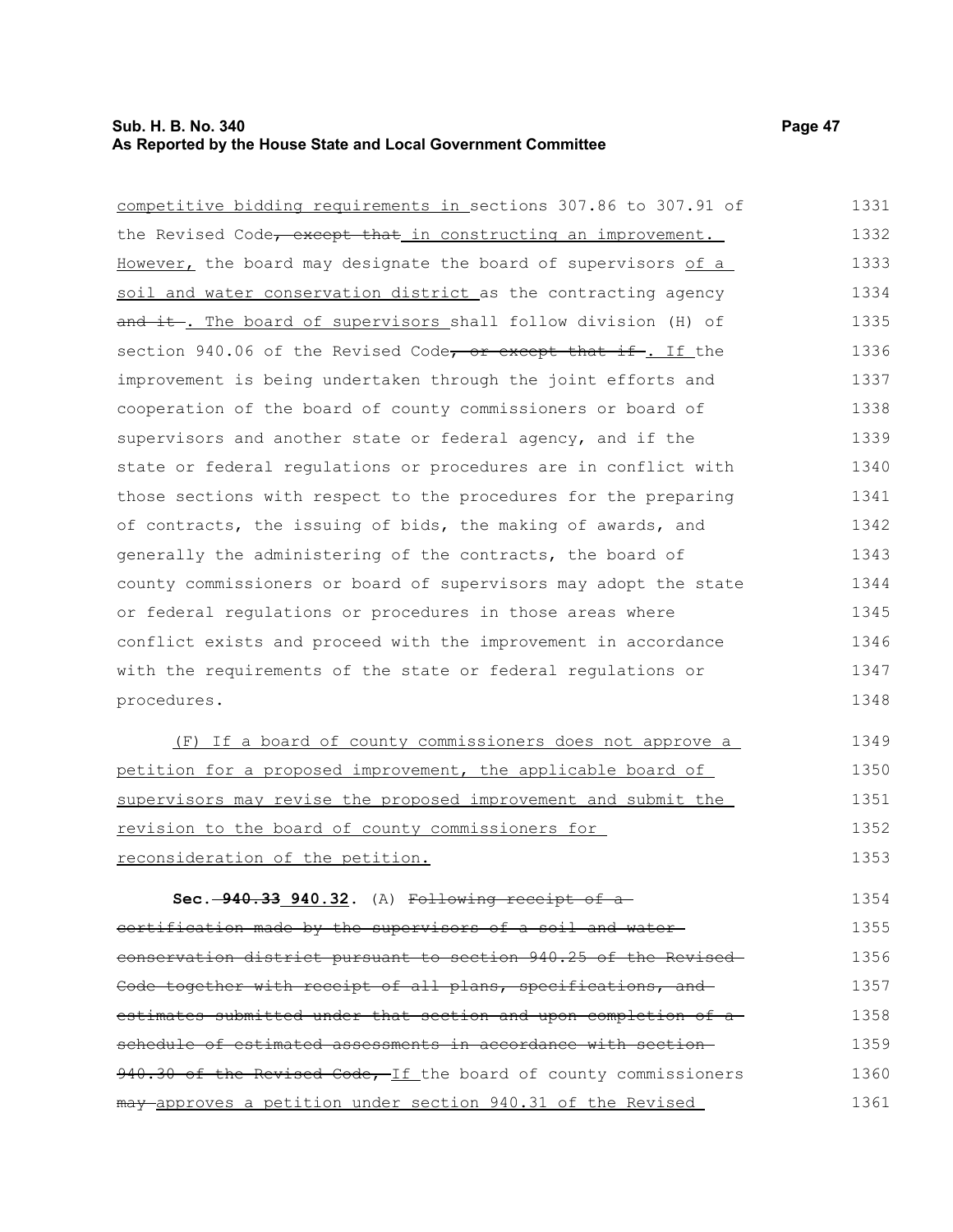### **Sub. H. B. No. 340 Page 48 As Reported by the House State and Local Government Committee**

Code, the board shall adopt a resolution levying upon the property within the project area an to be benefited by an improvement a uniform or varied assessment at a uniform or varied-rate based upon the benefit to the area certified by thesupervisors, as necessary to pay the cost of construction of the improvement not otherwise funded and to repay advances made for purposes of the improvement from the fund created by section 940.16 of the Revised Code. In adopting the resolution, the board shall take into consideration the estimated assessments prepared by the board of supervisors of the soil and water conservation district under section 940.27 of the Revised Code. The board of county commissioners shall direct the person or authority preparing assessments to give primary consideration, in determining a parcel's estimated assessments relating to the disposal of water, to the potential increase in productivity that the parcel may experience as a result of the improvement and also to give consideration to the amount of water disposed of, the location of the property relative to the project, the value of the project to the watershed, and benefits. The part of the assessment that is found to benefit state, county, or township roads or highways or municipal streets shall be assessed against the state, county, township, or municipalcorporation, respectively, payable from motor vehicle revenues. The part of the assessment that is found to benefit propertyowned by any public corporation, any political subdivision of the state, or the state shall be assessed against the publiccorporation, the political subdivision, or the state and shall 1362 1363 1364 1365 1366 1367 1368 1369 1370 1371 1372 1373 1374 1375 1376 1377 1378 1379 1380 1381 1382 1383 1384 1385 1386 1387 1388

be paid out of the general funds or motor vehicle revenues of the public corporation, the political subdivision of the state, or the state, except as otherwise provided by law. 1389 1390 1391

(B) The assessment shall be certified to the county 1392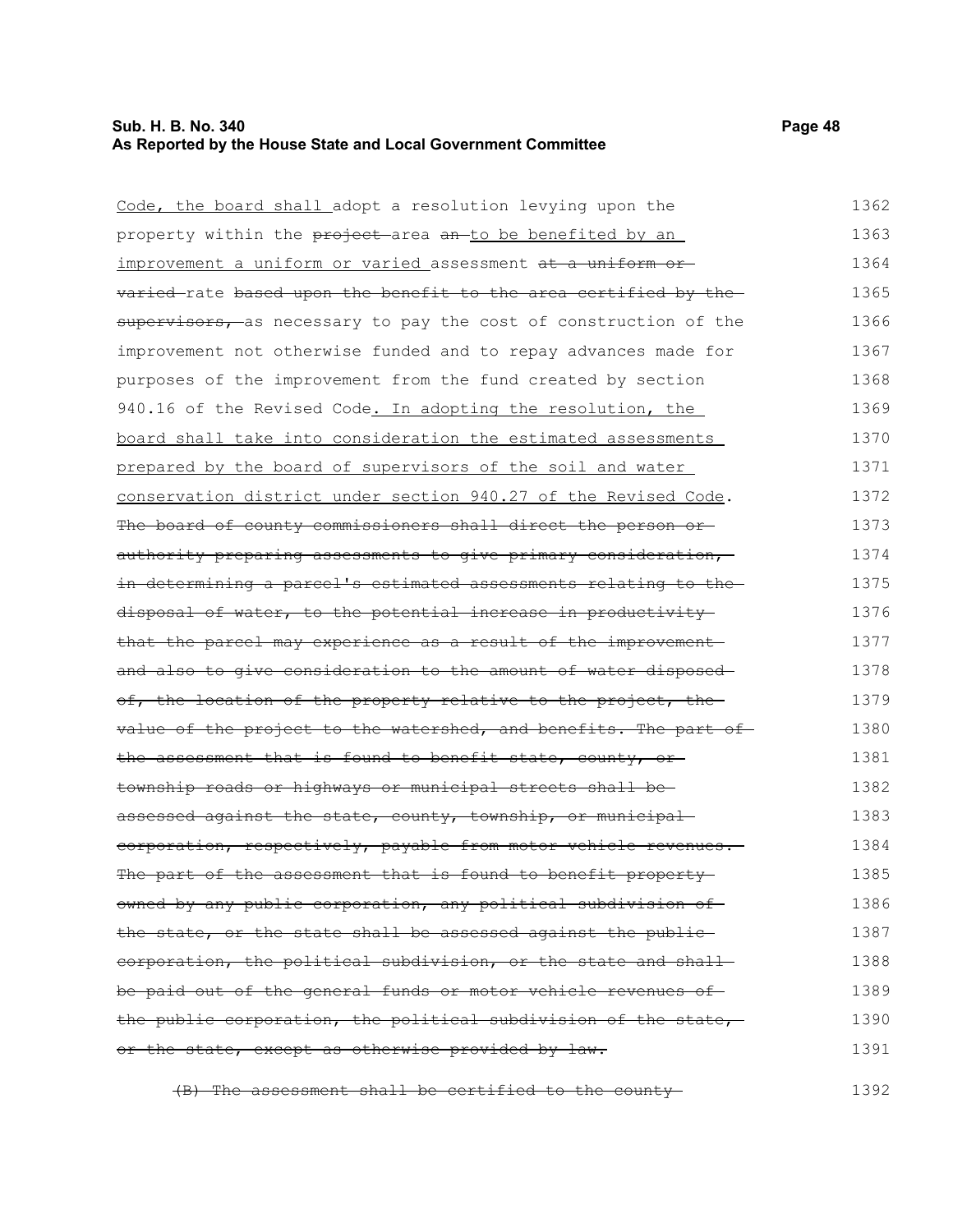### **Sub. H. B. No. 340 Page 49 As Reported by the House State and Local Government Committee**

| auditor and by the county auditor to the county treasurer. The    | 1393 |
|-------------------------------------------------------------------|------|
| collection of the assessment shall conform in all matters to      | 1394 |
| Chapter 323. of the Revised Code.                                 | 1395 |
| (C) Any land owned and managed by the department of-              | 1396 |
| natural resources for wildlife, recreation, nature preserve, or-  | 1397 |
| forestry purposes is exempt from assessments if the director of-  | 1398 |
| natural resources determines that the land derives no benefit-    | 1399 |
| from the improvement. In making such a determination, the         | 1400 |
| director shall consider the purposes for which the land is owned- | 1401 |
| and managed and any relevant articles of dedication or existing   | 1402 |
| management plans for the land. If the director determines that-   | 1403 |
| the land derives no benefit from the improvement, the director-   | 1404 |
| shall notify the board of county commissioners, within thirty     | 1405 |
| days after receiving the assessment notification required by      | 1406 |
| this section, indicating that the director has determined that    | 1407 |
| the land is to be exempt and explaining the specific reason for-  | 1408 |
| making this determination. The board of county commissioners,     | 1409 |
| within thirty days after receiving the director's exemption-      | 1410 |
| notification, may appeal the determination to the court of        | 1411 |
| common pleas. If the court of common pleas finds in favor of the  | 1412 |
| board of county commissioners, the department of natural          | 1413 |
| resources shall pay all court costs and legal fees.               | 1414 |
|                                                                   | 1415 |
| (D)(1)-(B) The board of county commissioners shall give           |      |
| notice by first class mail to every public and private property   | 1416 |
| owner whose property is subject to assessment, at the tax         | 1417 |
| mailing or other known address of the owner. The notice shall     | 1418 |
| contain a-all of the following:                                   | 1419 |

(1) A statement of the amount to be assessed against the property of the addressee,  $a_i$ 1420 1421

(2) A description of the method used to determine the 1422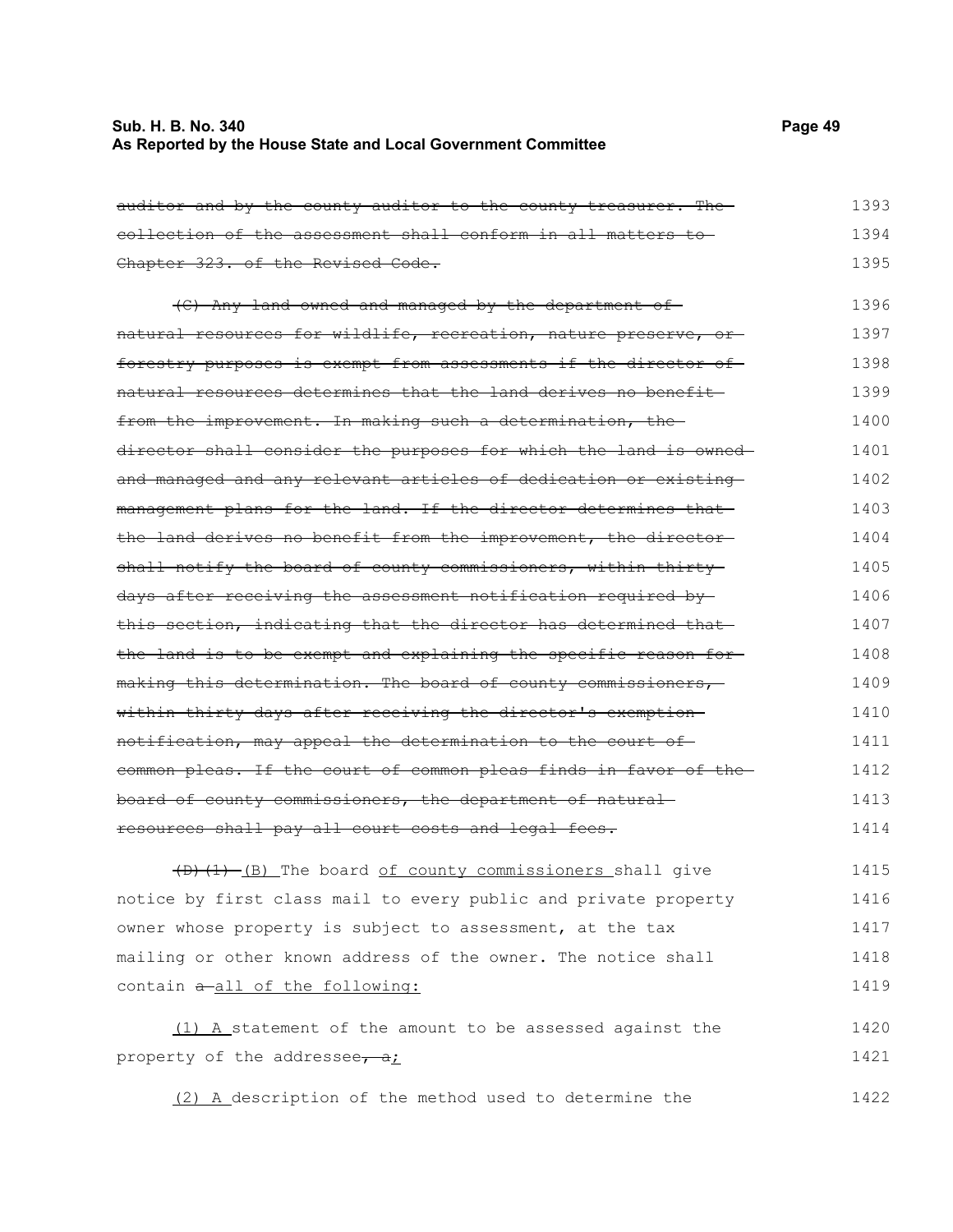## **Sub. H. B. No. 340 Page 50 As Reported by the House State and Local Government Committee**

| necessity for and the amount of the proposed assessment, all         | 1423 |
|----------------------------------------------------------------------|------|
| (3) A description of any easement on the property that is            | 1424 |
| necessary for purposes of the improvement, and a statement that      | 1425 |
| the addressee may file an objection in writing at the office of      | 1426 |
| the board of county commissioners within thirty days after the       | 1427 |
| mailing of notice. If;                                               | 1428 |
| (4) A statement that an owner may file written exceptions            | 1429 |
| to the amount of the assessments with the clerk of the board of      | 1430 |
| county commissioners within thirty days of the date of the           | 1431 |
| <u>notice.</u>                                                       | 1432 |
| (C) If the residence of any owner cannot be ascertained,             | 1433 |
| or if any mailed notice is returned undelivered, the board shall     | 1434 |
| publish the notice to all such owners in a newspaper of general      | 1435 |
| circulation within the project area_to be benefited by the           | 1436 |
| improvement, once each week for three weeks or as provided in        | 1437 |
| section 7.16 of the Revised Code. The notice shall include the       | 1438 |
| information contained in the mailed notice, but shall state that     | 1439 |
| the owner may file an objection in writing at the office of the-     | 1440 |
| board of county commissioners within thirty days after the last-     | 1441 |
| publication of the notice.                                           | 1442 |
| (2) Upon receipt of objections as provided in this-                  | 1443 |
| section, the board shall proceed within thirty days to hold a-       | 1444 |
| final hearing on the objections by fixing a date and giving          | 1445 |
| notice by first class mail to the objectors at the address-          | 1446 |
| provided in filing the objection. If any mailed notice is-           | 1447 |
| returned undelivered, the board shall give due notice to the         | 1448 |
| objectors in a newspaper of general circulation in the project-      | 1449 |
| area or as provided in section 7.16 of the Revised Code, stating     | 1450 |
| the time, place, and purpose of the hearing. Upon hearing the-       | 1451 |
| <del>objectors, the board may adopt a resolution amending and-</del> | 1452 |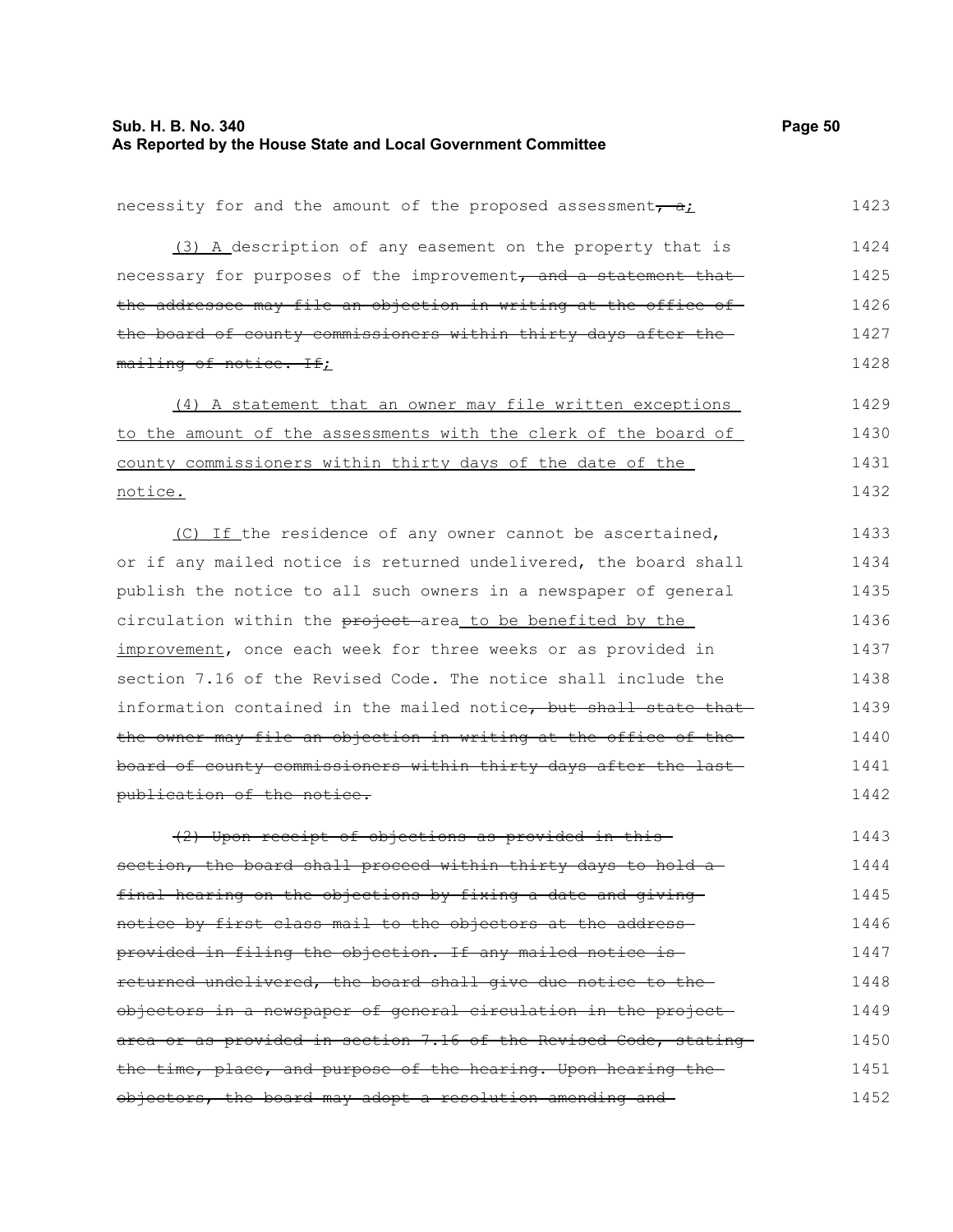# **Sub. H. B. No. 340 Page 51 As Reported by the House State and Local Government Committee**

| approving the final schedule of assessments and shall enter it-   | 1453 |
|-------------------------------------------------------------------|------|
| in the journal.                                                   | 1454 |
| (3) Any owner whose objection is not allowed may appeal           | 1455 |
| within thirty days to the court of common pleas of the county in- | 1456 |
| which the property is located.                                    | 1457 |
| (4) The board of county commissioners shall make an order-        | 1458 |
| approving the levying of the assessment and shall proceed under-  | 1459 |
| section 6131.23 of the Revised Code after one of the following    | 1460 |
| has occurred, as applicable:                                      | 1461 |
| (a) Final notice is provided by mail or publication.              | 1462 |
| (b) The imposition of assessments is upheld in the final-         | 1463 |
| disposition of an appeal that is filed pursuant to division (D)   | 1464 |
| (3) of this section.                                              | 1465 |
| (e) The resolution levying the assessments is approved in-        | 1466 |
| a referendum that is held pursuant to section 305.31 of the       | 1467 |
| Revised Code.                                                     | 1468 |
| (5) The (D) If an owner files an exception to the                 | 1469 |
| estimated assessment, the board, within thirty days of the date   | 1470 |
| of the filing, shall establish a date and time for hearing the    | 1471 |
| exception to the estimated assessments. The board may hear each   | 1472 |
| owner's exception in an individual hearing or hear all            | 1473 |
| exceptions in a single hearing. Not less than fourteen days       | 1474 |
| prior to the hearing date, the clerk of the board shall notify    | 1475 |
| each owner who filed an exception of the date and time of the     | 1476 |
| owner's exception hearing. Upon hearing the objector's            | 1477 |
| exceptions, the board may adopt a resolution amending and         | 1478 |
| approving the final schedule of estimated assessments and shall   | 1479 |
| enter it in the journal.                                          | 1480 |
| If the board amends the final schedule of estimated               | 1481 |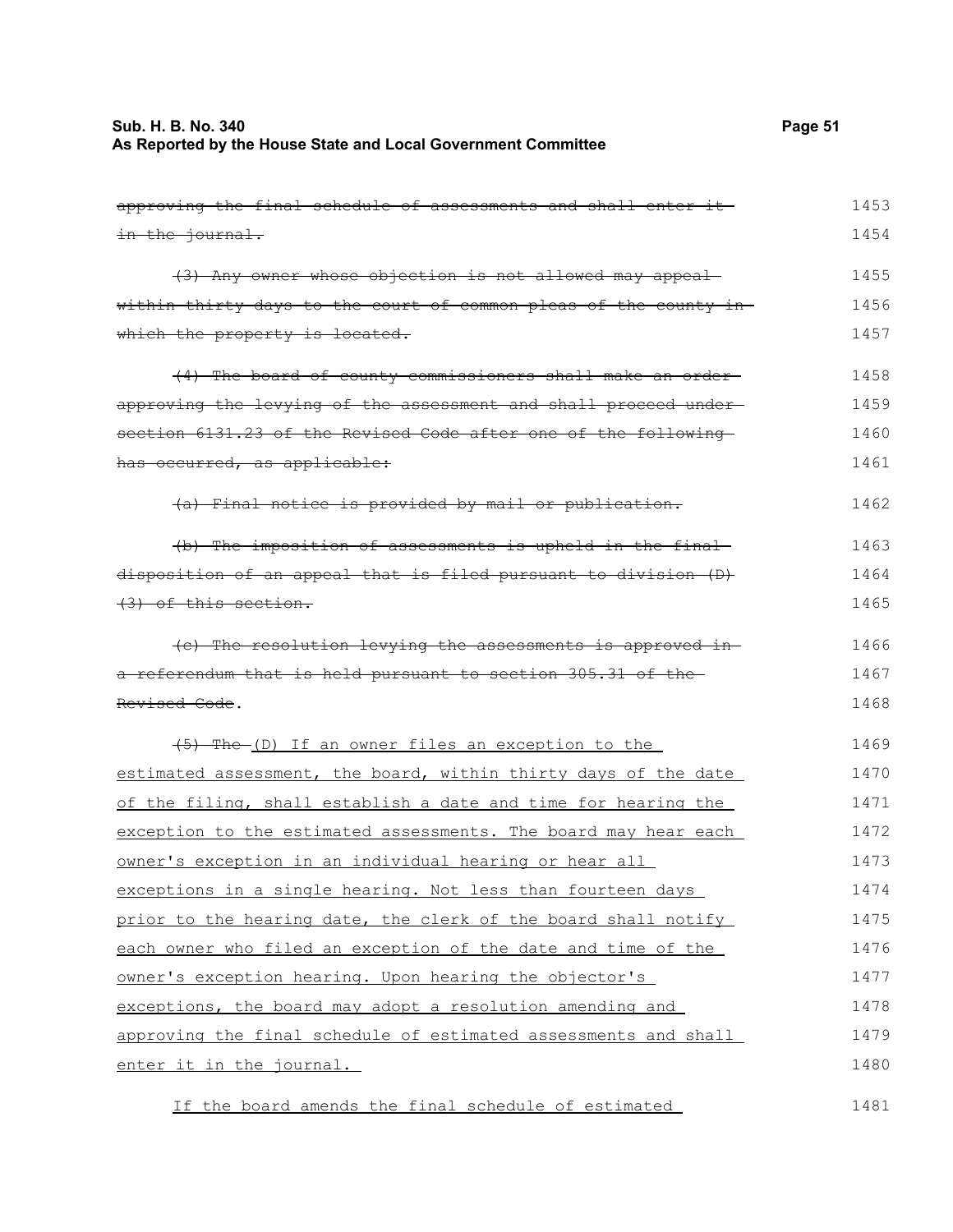#### **Sub. H. B. No. 340 Page 52 As Reported by the House State and Local Government Committee**

days of the notice of final estimated assessment.

assessments after hearing exceptions, the clerk of the board shall send by certified or first class mail a written notice of the revised final schedule of estimated assessments to all owners within the area to be benefited by the improvement. The notice shall contain both of the following: (1) The amount of the final estimated assessment for the owner's property; (2) A statement that an owner may appeal the final estimated assessment to the applicable court of common pleas pursuant to section 940.38 of the Revised Code within twenty-one

(E) The board shall certify the schedule of final estimated assessments to the county auditor, who shall certify the assessments to the county treasurer. The collection of the assessments shall be made in accordance with Chapter 323. of the Revised Code. 1493 1494 1495 1496 1497

(F) The county treasurer shall deposit the proceeds of the assessment in the fund designated by the board and shall report to the county auditor the amount of money from the assessment that is collected by the treasurer. Moneys shall be expended from the fund for purposes of the improvement. 1498 1499 1500 1501 1502

 $\overline{(E)}$  (G) Any moneys collected in excess of the amount needed for construction of the improvement and the subsequent first year's maintenance may be maintained in a fund to be used for maintenance of the improvement. In any year subsequent to a year in which an assessment for construction of an improvement levied under this section has been collected, and upon determination by the board of county commissioners that funds are not otherwise available for maintenance or repair of the 1503 1504 1505 1506 1507 1508 1509 1510

1487 1488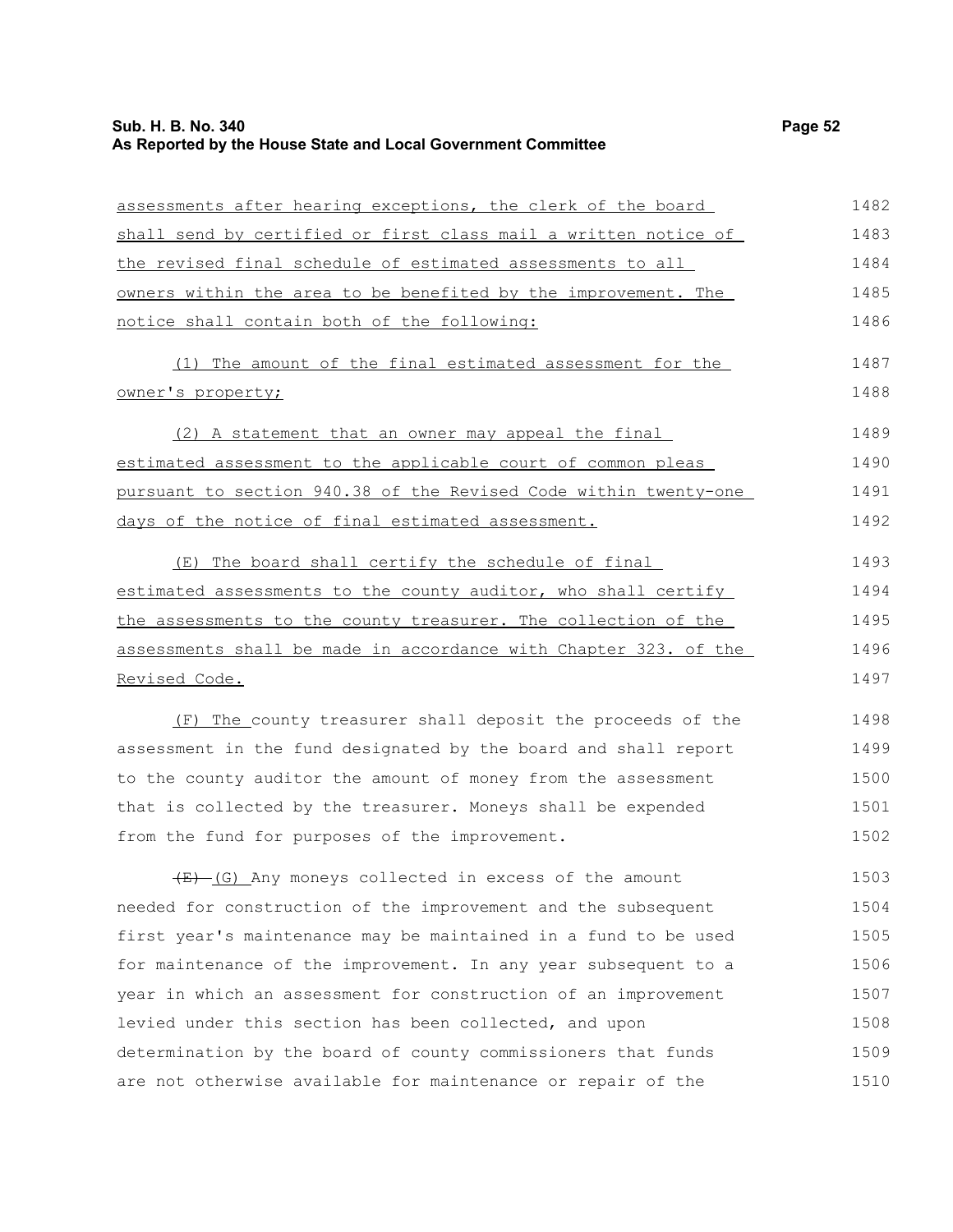### **Sub. H. B. No. 340 Page 53 As Reported by the House State and Local Government Committee**

improvement, the board shall levy on the property within the project area to be benefited by the improvement an assessment for maintenance at a uniform percentage of all construction costs based upon the assessment schedule used in determining the construction assessment. The assessment is not subject to the provisions concerning notice and petition contained in this section. An assessment for maintenance shall not be levied in any year in which the unencumbered balance of funds available for maintenance of the improvement exceeds twenty per cent of the cost of construction of the improvement, except that the board may adjust the level of assessment within the twenty per cent limitation, or suspend temporarily the levying of an assessment, for maintenance purposes as maintenance funds are needed. 1511 1512 1513 1514 1515 1516 1517 1518 1519 1520 1521 1522 1523 1524

(H) For the purpose of levying an assessment for maintenance of an improvement, a board may use the procedures established in Chapter 6137. of the Revised Code regarding maintenance of improvements as defined in section 6131.01 of the Revised Code in lieu of using the procedures established under this section. 1525 1526 1527 1528 1529 1530

 $(F)$  (J) The board of county commissioners may issue bonds and notes as authorized by section 131.23 or 133.17 of the Revised Code. 1531 1532 1533

**Sec. 940.34940.33.** (A) A board of county commissioners may declare by resolution that it is necessary to levy a tax upon the property within the project area to be benefited by an improvement in order to pay the costs of the improvement not otherwise funded. 1534 1535 1536 1537 1538

Such-The resolution shall specify the all of the following: 1539 1540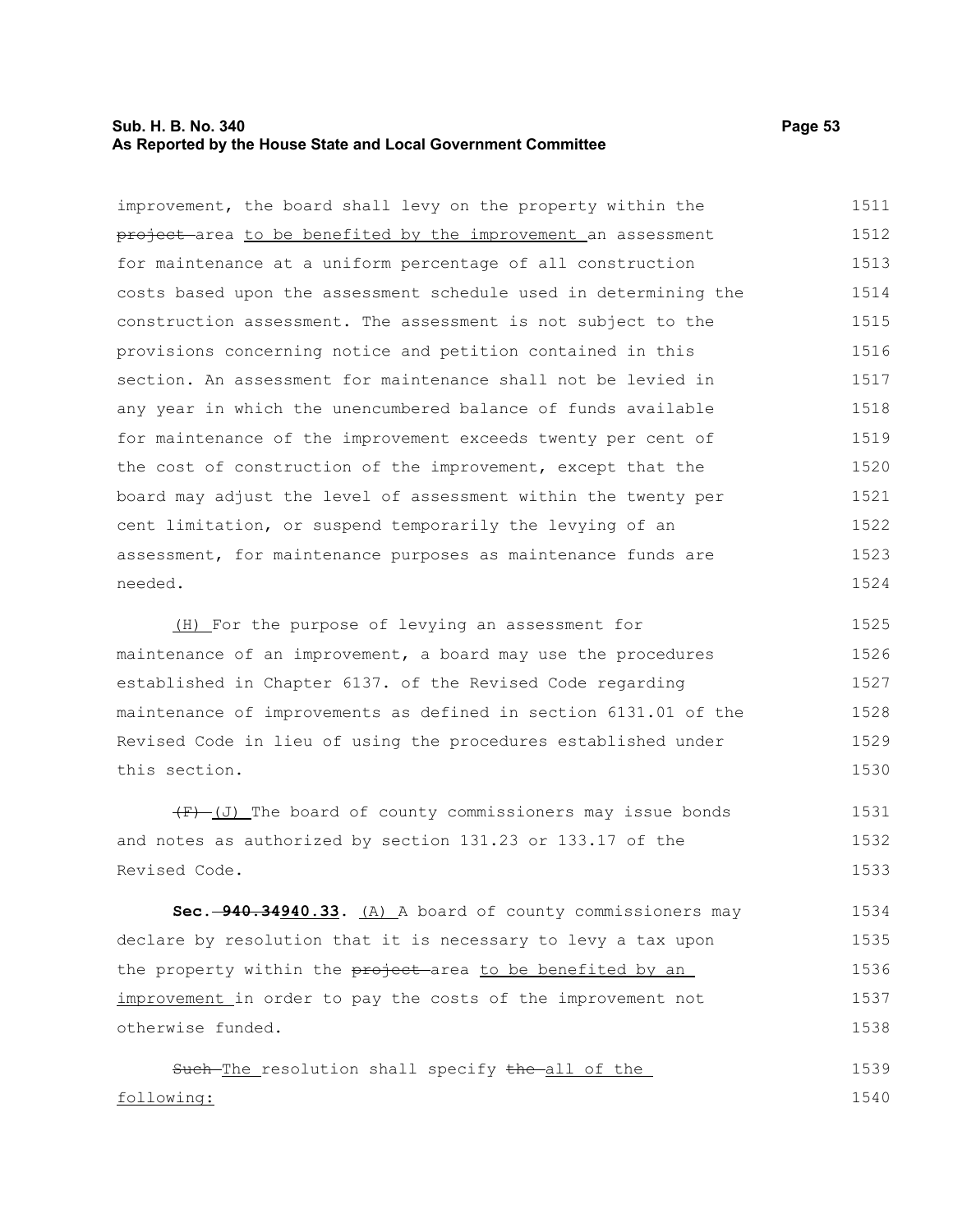(1) The rate that it is necessary to levy<sub> $\tau$ </sub> the purpose-

thereof, and the; (2) The purpose of the tax levy; (3) The number of years during which such the increase shall be-is in effect, which levy-may include a levy upon theduplicate of the current year. (B) A copy of the resolution shall be certified to the board of elections for the county not less than ninety days before the general election in any year and the board shall submit the proposal to the electors within the project-area to be benefited by an improvement at the succeeding November election in accordance with section 5705.25 of the Revised Code. For purposes of that section, the subdivision is the projectarea to be benefited by an improvement. (C) If the per cent required for approval of a levy as set forth in section 5705.26 of the Revised Code vote in favor thereof, the board of county commissioners may levy a tax within the project area to be benefited by an improvement, outside the ten-mill limitation, during the period and for the purpose stated in the resolution, or at any less rate or for any less number of years. (D) The board may issue bonds and notes in anticipation of 1542 1543 1544 1545 1546 1547 1548 1549 1550 1551 1552 1553 1554 1555 1556 1557 1558 1559 1560 1561 1562

the collection of taxes levied under this section, and notes in anticipation of the issuance of bonds. **Sec. 940.34.** (A) Upon receiving a petition pursuant to 1563 1564 1565

section 940.19 of the Revised Code for a proposed improvement that would be located in two or more adjoining soil and water conservation districts, the board of supervisors of the adjoining districts shall, with approval of the Ohio soil and 1566 1567 1568 1569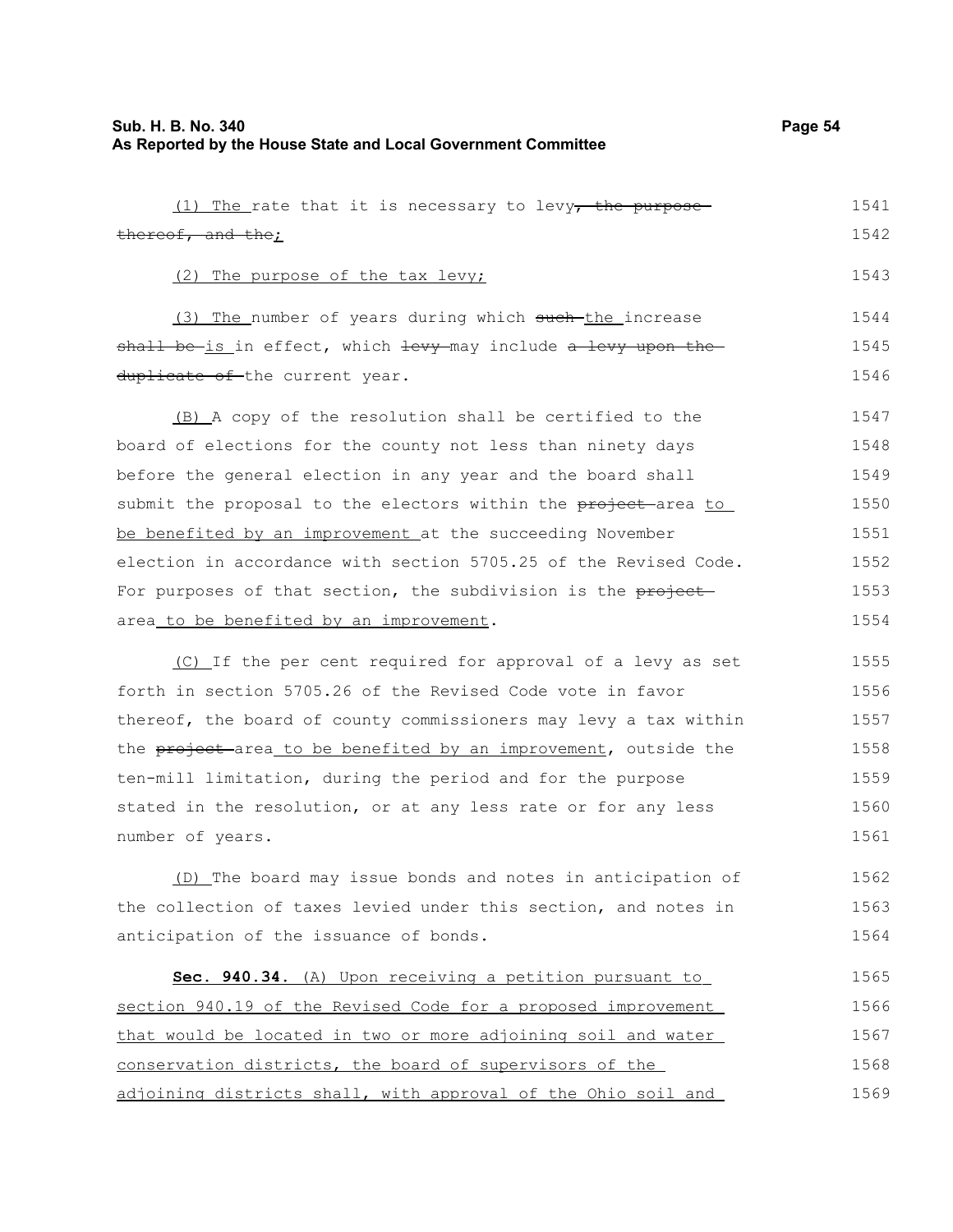## **Sub. H. B. No. 340 Page 55 As Reported by the House State and Local Government Committee**

| water conservation commission, create a joint board of           | 1570 |
|------------------------------------------------------------------|------|
| supervisors. Each district shall have the same number of         | 1571 |
| supervisors on the joint board. However, if the membership of    | 1572 |
| the joint board would be an even number, an additional           | 1573 |
| supervisor from the lead county shall be designated.             | 1574 |
| (B) A joint board of supervisors shall exercise the same         | 1575 |
| powers, execute the same duties, and follow the same procedures  | 1576 |
| in connection with an improvement under this chapter as the      | 1577 |
| board of supervisors of a single soil and water conservation     | 1578 |
| district with the following conditions:                          | 1579 |
| (1) For purposes of making a preliminary determination to        | 1580 |
| accept or reject a petition in accordance with section 940.19 of | 1581 |
| the Revised Code, the joint board shall make the determination   | 1582 |
| within sixty days of the approval of the creation of the joint   | 1583 |
| board.                                                           | 1584 |
| (2) For purposes of a petition, the joint board shall do         | 1585 |
| both of the following:                                           | 1586 |
| (a) Send the petition and accompanying information to the        | 1587 |
| board of county commissioners of the lead county; and            | 1588 |
| (b) Send notification of the need for the creation of a          | 1589 |
| joint board of county commissioners under section 940.35 of the  | 1590 |
| Revised Code to the board of county commissioners of each county | 1591 |
| in the area to be benefited by the proposed improvement.         | 1592 |
| (C) Upon the creation of a joint board of supervisors, the       | 1593 |
| elected officials in the lead county, including the engineer,    | 1594 |
| recorder, auditor, prosecutor, treasurer, judges, and clerk of   | 1595 |
| the board of county commissioners, shall serve as the            | 1596 |
| administrative officers for the joint board of supervisors.      | 1597 |
| Sec. -940.31 940.35. The boards of county commissioners of       | 1598 |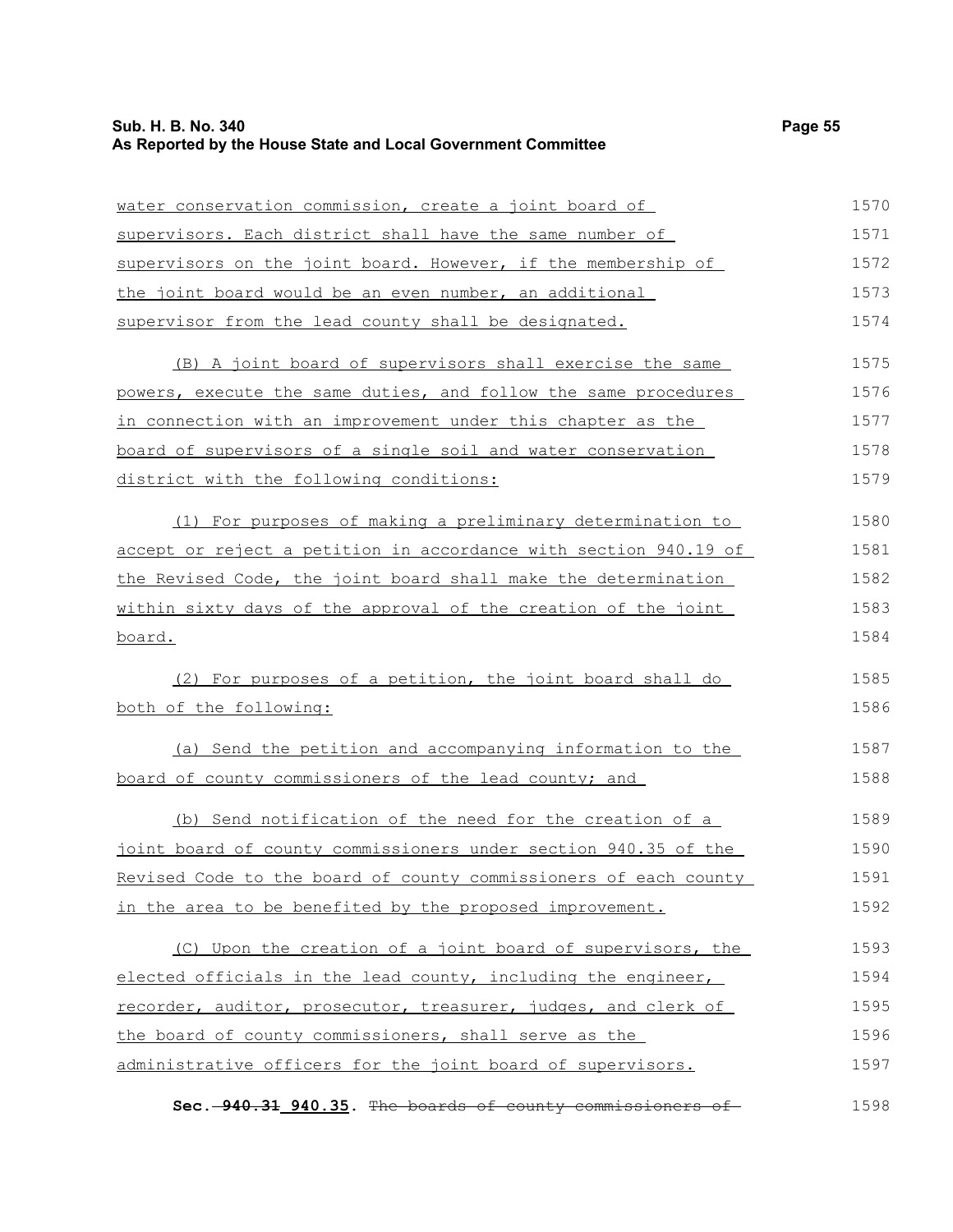## **Sub. H. B. No. 340 Page 56 As Reported by the House State and Local Government Committee**

| all the counties containing any of the territory included in the- | 1599 |
|-------------------------------------------------------------------|------|
| project area, if all such counties have approved construction of  | 1600 |
| an improvement under section 940.29 of the Revised Code, are a    | 1601 |
| joint board of county commissioners for the improvement. (A) If   | 1602 |
| a proposed improvement would affect more than one county, the     | 1603 |
| board of county commissioners from each of the counties that      | 1604 |
| would be affected by the proposed improvement shall meet on a     | 1605 |
| date fixed by the clerk of the board of county commissioners of   | 1606 |
| the lead county. The boards shall meet in the lead county to      | 1607 |
| organize a joint board of county commissioners and elect a        | 1608 |
| president, which shall be the first order of business at the      | 1609 |
| hearing.                                                          | 1610 |
| (B) A joint board of county commissioners-may do all the-         | 1611 |
| things that a board of county commissioners may do in connection  | 1612 |
| with the improvement and shall proceed as if it were a board of   | 1613 |
| county commissioners representing a county that included all the  | 1614 |
| territory within the project area shall exercise the same         | 1615 |
| powers, execute the same duties, and follow the same procedures   | 1616 |
| in connection with an improvement under this chapter as the       | 1617 |
| board of county commissioners of a single county.                 | 1618 |
| The joint board may agree to apportion any cost of the            | 1619 |
| improvement, or expenses incurred in connection therewith, not-   | 1620 |
| paid by assessments or taxes levied for the improvement, or       | 1621 |
| funds other than county funds, among the participating counties.  | 1622 |
| The joint board shall elect one of its members president          | 1623 |
| and designate a clerk of one of the boards of county-             | 1624 |
| commissioners of the participating counties as clerk of the-      | 1625 |
| joint board. A majority of the county commissioners constituting  | 1626 |
| the joint board constitutes a quorum. All decisions of the joint  | 1627 |
| board shall be made by a majority vote of the county-             | 1628 |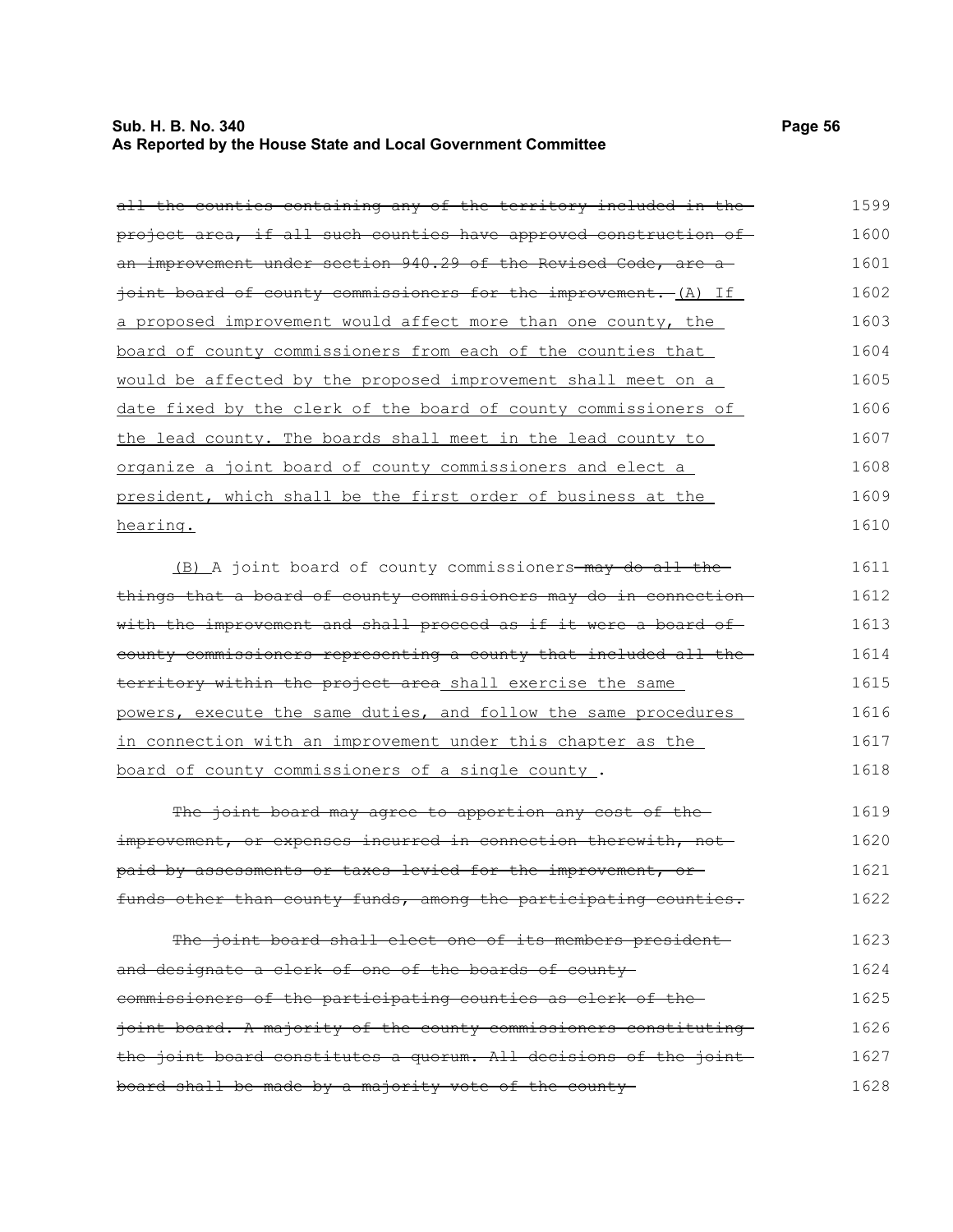| Sub. H. B. No. 340                                            | Page 57 |  |
|---------------------------------------------------------------|---------|--|
| As Reported by the House State and Local Government Committee |         |  |

1629

commissioners constituting the joint board.

For the purpose of bringing a referendum petition against a soil and water conservation project under section 305.31 of the Revised Code, a resolution adopted by a joint board of county commissioners shall be considered to be a resolution adopted by the board of county commissioners of each county in the project area. The electors of any county in the project areamay file a petition for referendum under that section against a resolution adopted by the joint board of county commissioners as if it had been adopted by the board of county commissioners forthat county. The referendum shall be conducted only in the county in which the referendum petition was filed. The electors of any county in the project area in which no referendum petition was filed shall not be eligible to vote in the referendum, and the outcome of a referendum shall have effect only in the county in which the referendum was held. Any county in the project area in which a referendum is not held remains subject to the provisions of the resolution adopted by the jointboard of county commissioners for the soil and water conservation district. (C) The clerk of the board of county commissioners of the 1630 1631 1632 1633 1634 1635 1636 1637 1638 1639 1640 1641 1642 1643 1644 1645 1646 1647 1648 1649

lead county shall do all of the following: 1650

(1) Act as clerk and administrator of the joint board; 1651

(2) Enter the findings of the joint board in the journal of the board of county commissioners of the lead county; 1652 1653

(3) Make the final record of the improvement in the lead county; 1654 1655

(4) Provide copies of all proceedings to the clerks of the boards of all affected counties. 1656 1657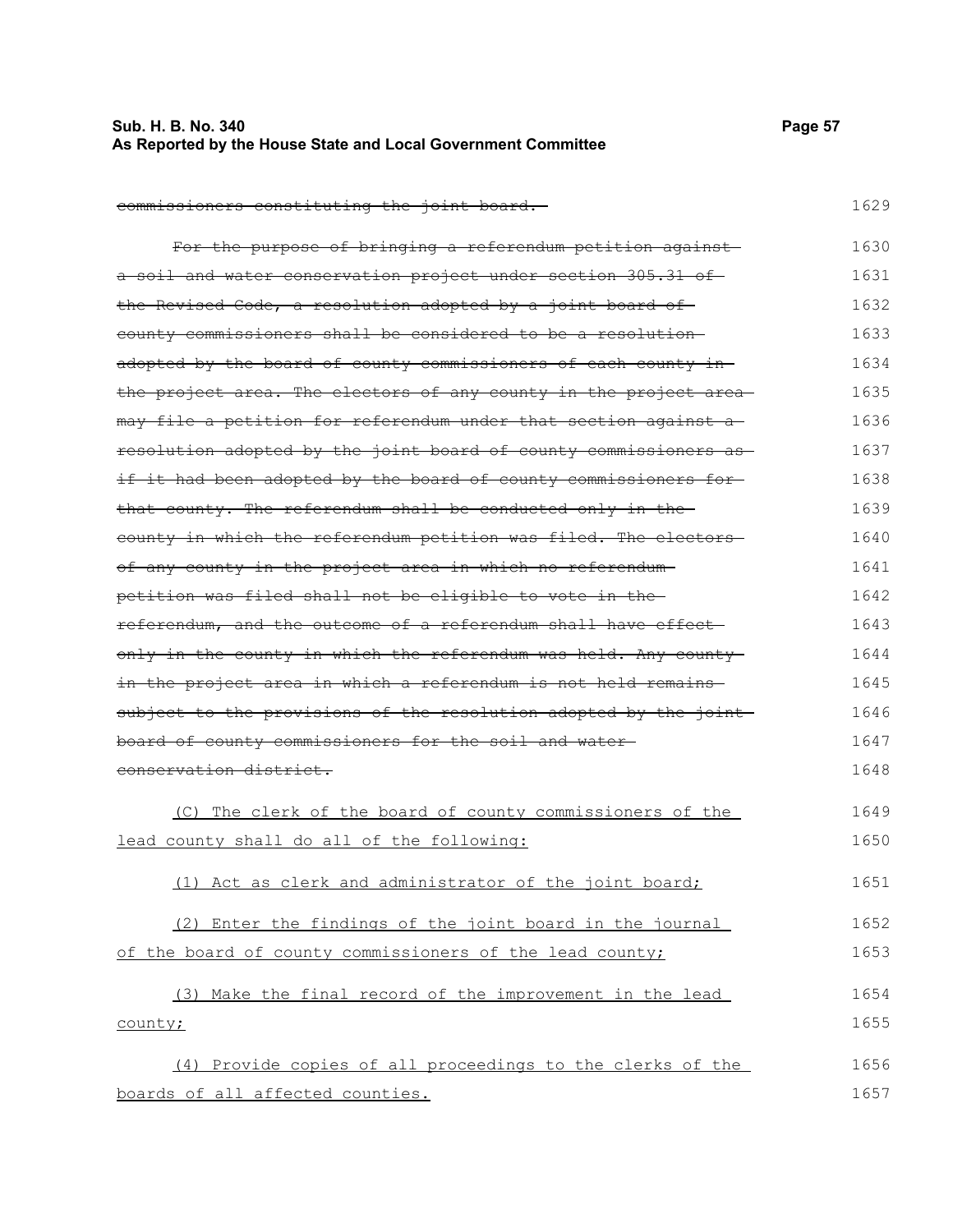## **Sub. H. B. No. 340 Page 58 As Reported by the House State and Local Government Committee**

| (D) A majority of the county commissioners constituting          | 1658 |
|------------------------------------------------------------------|------|
| the joint board shall constitute a quorum. All decisions of the  | 1659 |
| joint board shall be made by a majority vote of the quorum       | 1660 |
| present at a meeting of the joint board.                         | 1661 |
| (E) The director of natural resources shall be an ex_            | 1662 |
| officio member of the joint board and may participate, in person | 1663 |
| or through a designated representative, in deliberations and     | 1664 |
| proceedings of the joint board. The director shall have no vote  | 1665 |
| on any proceedings of the joint board except in the case of a    | 1666 |
| tie for or against an improvement. If the director or the        | 1667 |
| director's designee is not present at the proceeding, the        | 1668 |
| director shall review the proceedings and cast the deciding vote | 1669 |
| within thirty days of the proceeding. A failure to cast a vote   | 1670 |
| for or against the improvement within thirty days constitutes an | 1671 |
| affirmative vote for the improvement. The clerk shall record the | 1672 |
| final resolution of the tie.                                     | 1673 |
| (F) Upon the creation of a joint board of county                 | 1674 |
| commissioners, the elected officials in the lead county,         | 1675 |
| including the engineer, recorder, auditor, prosecutor,           | 1676 |
| treasurer, judges, and clerk of the board of county              | 1677 |
| commissioners, shall serve as the administrative officers for    | 1678 |
| the joint board of county commissioners.                         | 1679 |
| Sec. -940.32 940.36. The county auditor and coun                 | 1680 |
| treasurer of one of the counties represented by a joint board of | 1681 |
| county commissioners under section 940.31 of the Revised Code,   | 1682 |
| to be designated by the joint board, shall ex officio become the | 1683 |
| fiscal agents of all the participating counties. Such (A) The    | 1684 |
| auditor of the lead county shall certify to the auditor of the   | 1685 |
| other counties a schedule of any taxes or assessments to be      | 1686 |
| levied for the improvement, and the auditor of such other county | 1687 |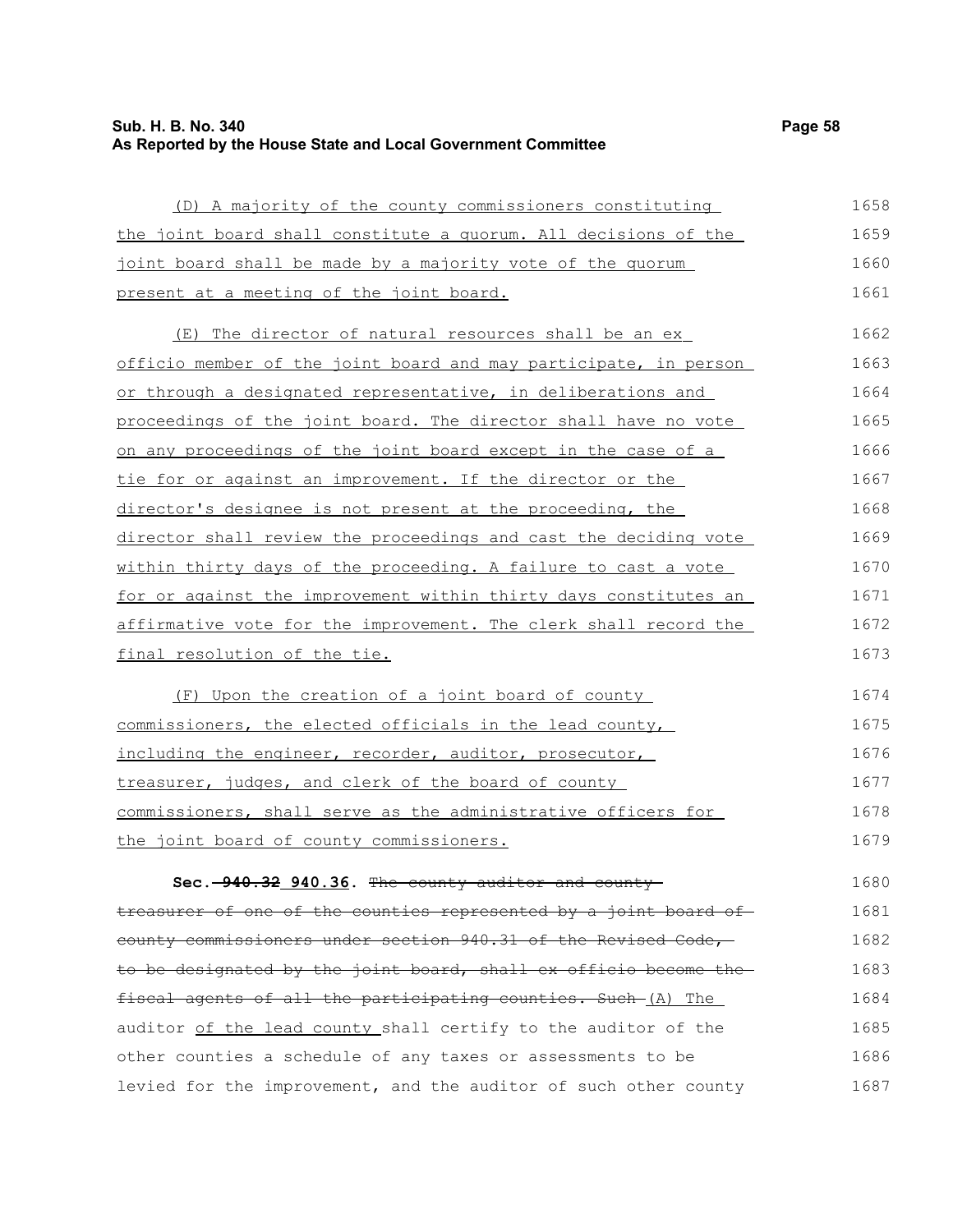### **Sub. H. B. No. 340 Page 59 As Reported by the House State and Local Government Committee**

| immediately shall proceed forthwith to-place such tax or         | 1688 |
|------------------------------------------------------------------|------|
| assessment upon the duplicates. Taxes or assessments so          | 1689 |
| certified for collection to an auditor of another county are a   | 1690 |
| lien on the land within such county from the date such           | 1691 |
| certificate is received by the auditor of such other county. The | 1692 |
| (B) The treasurer of each county shall proceed to collect        | 1693 |
| the same any taxes or assessments levied for the improvement     | 1694 |
| pursuant to the orders made in the proceedings of the joint      | 1695 |
| board of county commissioners, and such taxes or assessments     | 1696 |
| when collected shall be paid to the treasurer for the joint      | 1697 |
| board. The                                                       | 1698 |
| (C) The auditor and treasurer of the lead county shall           | 1699 |
| receive and account for such funds any taxes or assessments      | 1700 |
| levied for the improvement in the same manner as they would for  | 1701 |
| taxes or assessments collected within their county. The          | 1702 |
| treasurer and auditor of the lead county with their bondspersons | 1703 |
| are liable on their official bonds for any misappropriation of   | 1704 |
| such funds. All warrants for the payment of costs in connection  | 1705 |
| with the improvement shall be drawn by the auditor-designated-   | 1706 |
| under this section of the lead county, on the treasurer of the   | 1707 |
| lead county, payable out of the fund designated by the joint     | 1708 |
| board to receive moneys for the improvement.                     | 1709 |
| Sec. -940.35 940.37. The board of county commissioners, or,      | 1710 |
| if a joint board of county commissioners has been created under  | 1711 |
| section 940.31 940.35 of the Revised Code, the joint board,      | 1712 |
| shall maintain the works of improvement improvements constructed | 1713 |
| by the board for a soil and water conservation district under    | 1714 |
| this chapter. For that purpose, the board of county              | 1715 |
| commissioners or joint board may use procedures and requirements | 1716 |
| established in sections 6137.08 to 6137.14 Chapter 6137. of the  | 1717 |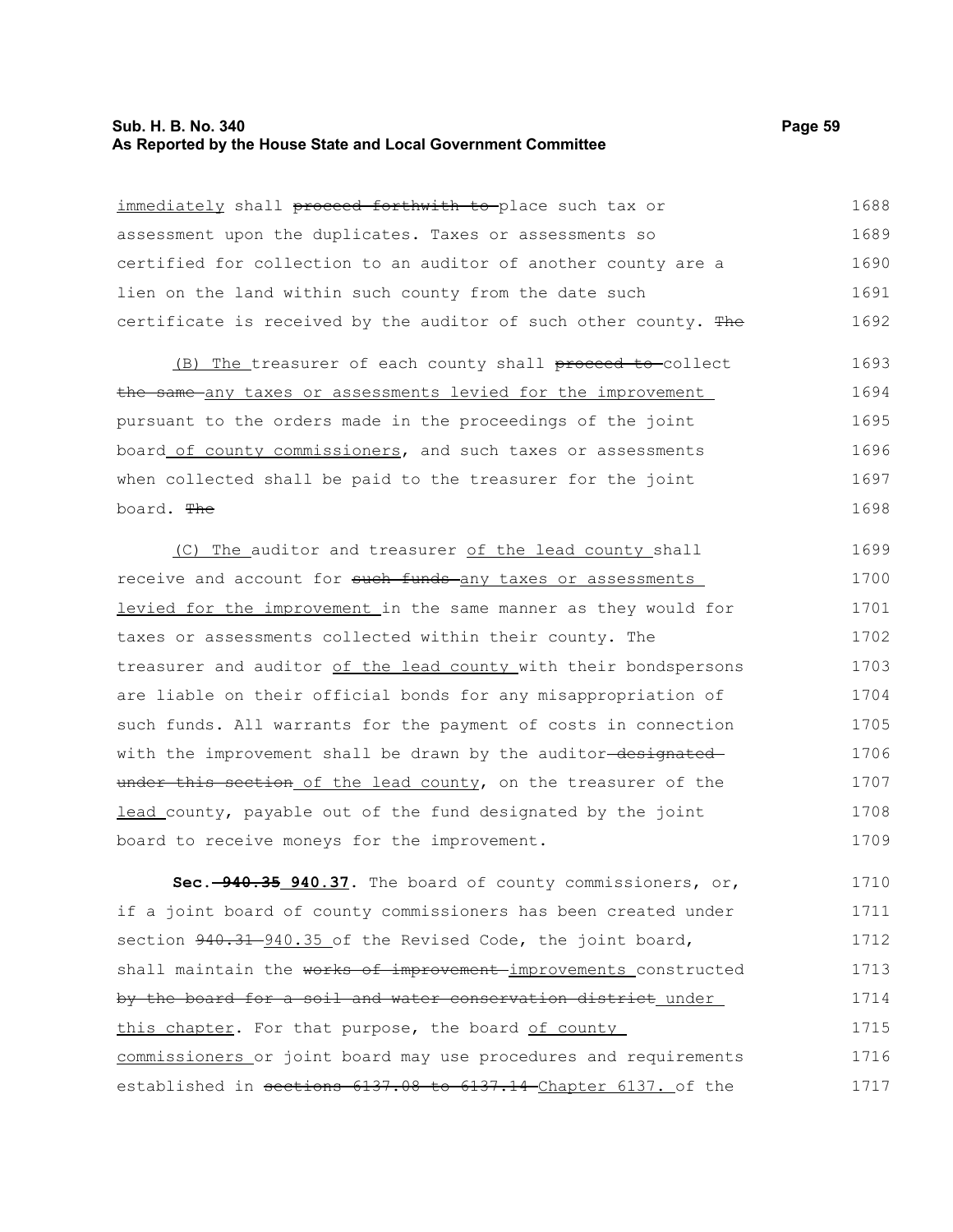## **Sub. H. B. No. 340 Page 60 As Reported by the House State and Local Government Committee**

| Revised Code and may contract with or authorize the board of     | 1718 |
|------------------------------------------------------------------|------|
| supervisors or joint board of supervisors of a soil and water    | 1719 |
| conservation district to perform maintenance of such works of    | 1720 |
| improvement.                                                     | 1721 |
| Sec. 940.38. Any affected landowner may appeal to the            | 1722 |
| appropriate court of common pleas any action or determination of | 1723 |
| a board of supervisors, joint board of supervisors, board of     | 1724 |
| county commissioners, or joint board of county commissioners     | 1725 |
| under this chapter. The affected landowner shall make the appeal | 1726 |
| within thirty days of the date of the action or determination.   | 1727 |
| The appeal may be based on, but is not limited to, any of the    | 1728 |
| following questions:                                             | 1729 |
| (A) Is the improvement necessary?                                | 1730 |
| Will the improvement be conducive to the public<br>(B)           | 1731 |
| welfare?                                                         | 1732 |
| (C) Is the cost of the improvement greater than the              | 1733 |
| benefits conferred?                                              | 1734 |
| (D) Is the route, termini, or mode of construction the           | 1735 |
| best to accomplish the purpose of the improvement?               | 1736 |
| (E) Are the assessments levied according to benefits?            | 1737 |
| Is the award for compensation or damages just?<br>(F)            | 1738 |
| Sec. 940.39. (A) For purposes of this section, references        | 1739 |
| to a "board of supervisors of a soil and water conservation      | 1740 |
| district" or a "board" includes a joint board of supervisors of  | 1741 |
| a soil and water conservation district.                          | 1742 |
| (B) Notwithstanding any other provision of law to the            | 1743 |
| contrary, a board of supervisors of a soil and water             | 1744 |
| conservation district, when practicable, may conduct meetings by | 1745 |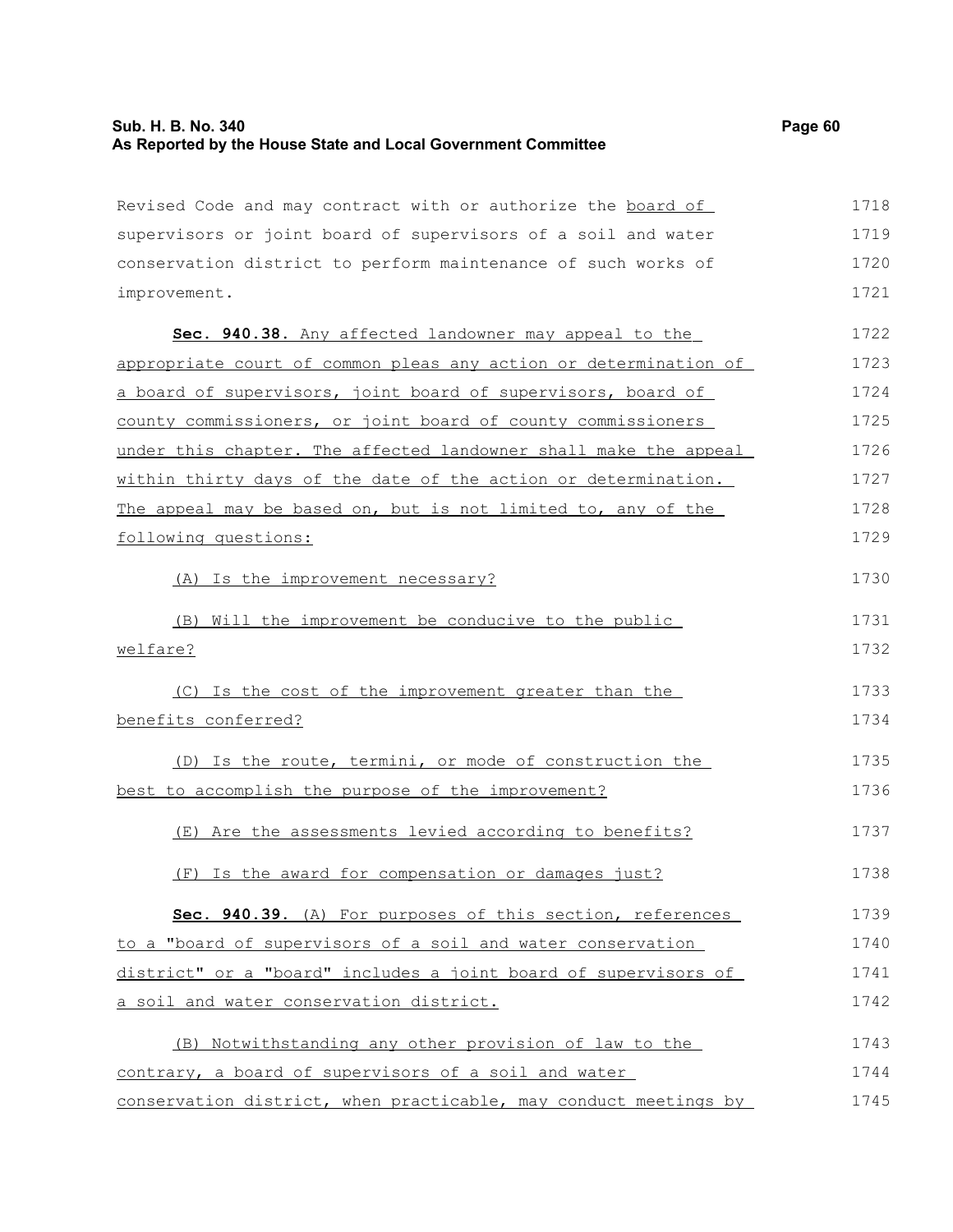#### **Sub. H. B. No. 340 Page 61 As Reported by the House State and Local Government Committee**

video conference or, if video conference is not available, by teleconference. The board of supervisors shall make provisions for public attendance at any location involved in such a meeting. The board shall establish the board's main office or board room as the primary meeting location for the video

conference or teleconference. The conference shall be held at that location in an open meeting at which the public is allowed to attend. 1751 1752 1753

(C) Before convening a meeting of a board of supervisors by video conference or by teleconference, designated staff shall send, via electronic mail, facsimile, or United States postal service, a copy of meeting-related documents to each member of the board. 1754 1755 1756 1757 1758

(D) The minutes of each drainage improvement meeting shall specify who was attending by teleconference, who was attending by video conference, and who was physically present. Any vote taken in a meeting held by teleconference that is not unanimous shall be recorded as a roll call vote. 1759 1760 1761 1762 1763

(E) Nothing in section 121.22 of the Revised Code prohibits a board of supervisors from conducting a meeting in a manner authorized by this section. 1764 1765 1766

**Sec. 6131.01.** As used in sections 6131.01 to 6131.64 of the Revised Code: 1767 1768

(A) "Owner" means any owner of any right, title, estate, or interest in or to any real property and includes persons, partnerships, associations, private corporations, public corporations, boards of township trustees, boards of education of school districts, the mayor or legislative authority of a municipal corporation, the director of any department, office, 1769 1770 1771 1772 1773 1774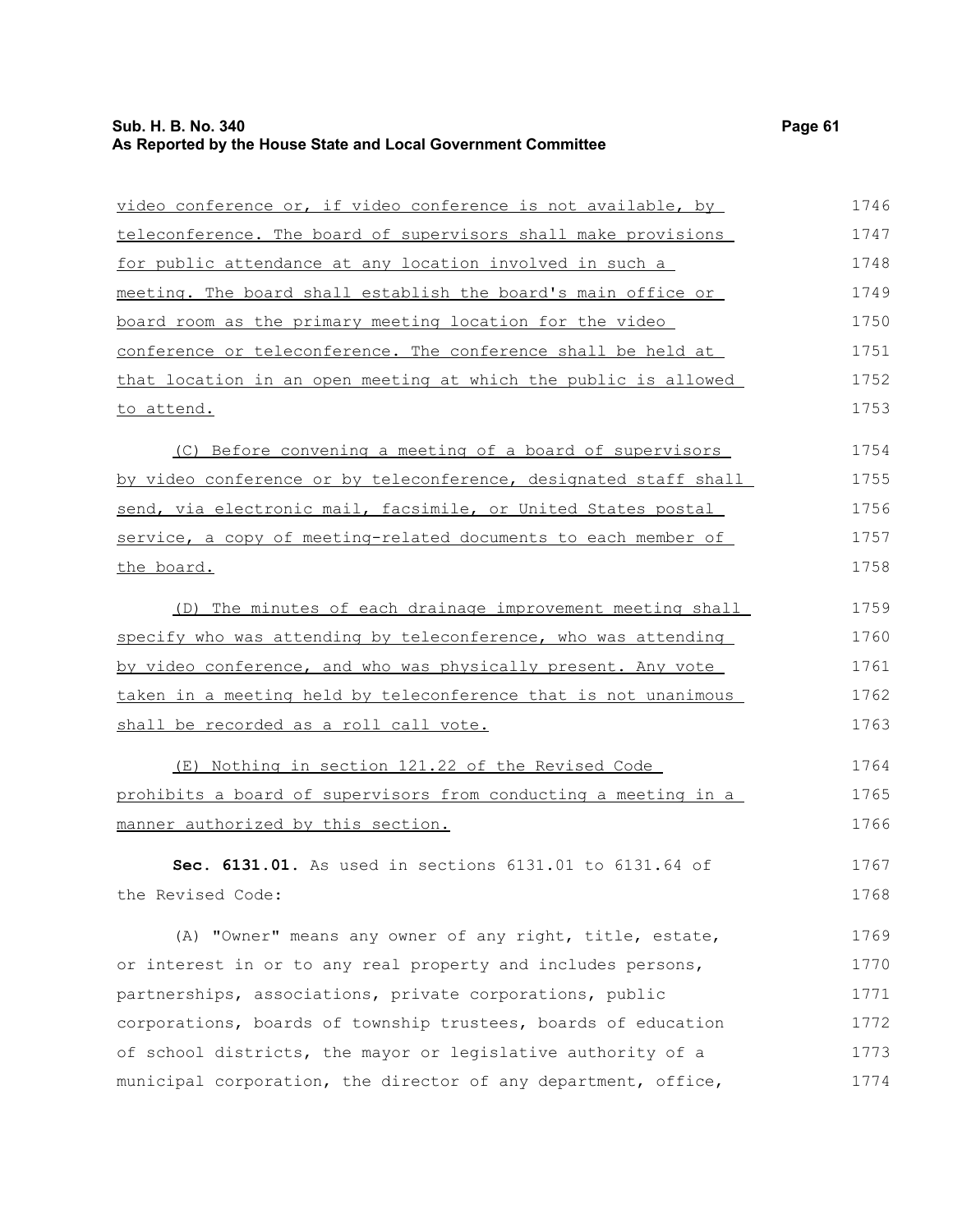#### **Sub. H. B. No. 340 Page 62 As Reported by the House State and Local Government Committee**

or institution of the state, and the trustees of any state, county, or municipal public institution. "Owner" also includes any public corporation and the director of any department, office, or institution of the state affected by an improvement but not owning any right, title, estate, or interest in or to any real property. 1775 1776 1777 1778 1779 1780

(B) "Land" includes any estate or interest, of any nature or kind, in or to real property, or any easement in or to real property, or any right to the use of real property, and all structures or fixtures attached to real property, including but not restricted to all railroads, roads, electric railroads, street railroads, streets and street improvements, telephone, telegraph, and transmission lines, underground cables, gas, sewage, and water systems, pipe lines and rights of way of public service corporations, and all other real property whether public or private. 1781 1782 1783 1784 1785 1786 1787 1788 1789 1790

(C) "Improvement" includes:

(1) The location, construction, reconstruction, reconditioning, widening, deepening, straightening, altering, boxing, tiling, filling, walling, arching, or any change in the course, location, or terminus of any ditch, drain, watercourse, or floodway; 1792 1793 1794 1795 1796

(2) The deepening, widening, or straightening or any other change in the course, location, or terminus of a river, creek, or run; 1797 1798 1799

(3) A levee or any wall, embankment, jetty, dike, dam, sluice, revetment, reservoir, holding basin, control gate, breakwater, or other structure for the protection of lands from the overflow from any stream, lake, or pond, or for the 1800 1801 1802 1803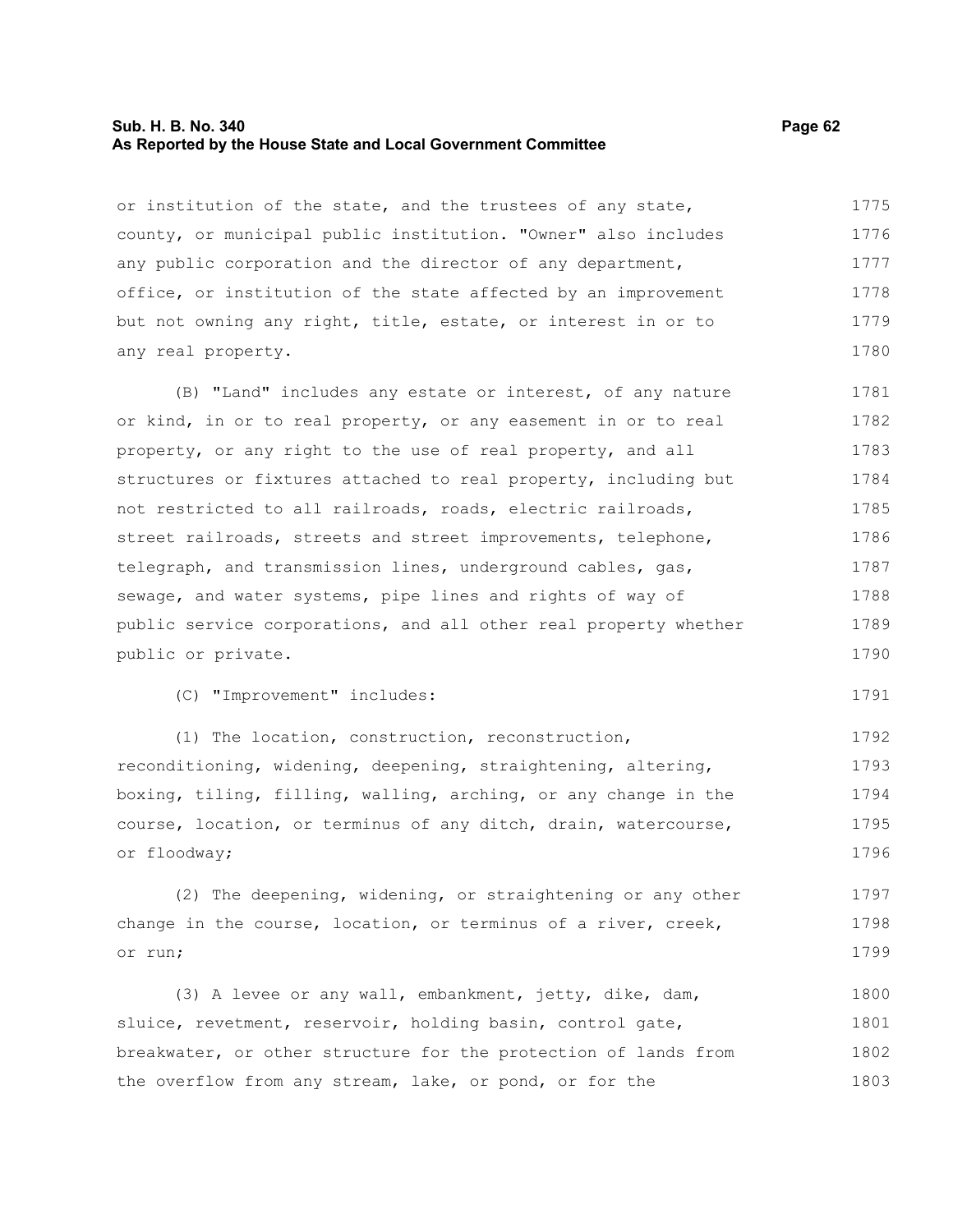| protection of any outlet, or for the storage or control of                  | 1804 |
|-----------------------------------------------------------------------------|------|
| water;                                                                      | 1805 |
| (4) The removal of obstructions such as silt bars, log                      | 1806 |
| jams, debris, and drift from any ditch, drain, watercourse,                 | 1807 |
| floodway, river, creek, or run;                                             | 1808 |
|                                                                             |      |
| (5) The vacating of a ditch or drain.                                       | 1809 |
| (D) "Person" means natural person, firm, partnership,                       | 1810 |
| association, or corporation, other than public corporations.                | 1811 |
| (E) "Public corporation" or "political subdivision" means                   | 1812 |
| counties, townships, municipal corporations, school districts,              | 1813 |
| park districts, turnpikes, toll bridges, conservancy districts,             | 1814 |
| and all other governmental agencies clothed with the power of               | 1815 |
| levying general or special taxes.                                           | 1816 |
| $(F)$ (1) "Benefit" or "benefits," except as ordered in                     | 1817 |
| section 6131.31 of the Revised Code, means advantages to land               | 1818 |
| and owners, to public corporations as entities, and to the state            | 1819 |
| resulting from drainage, conservation, control and management of            | 1820 |
| water, and environmental, wildlife, and recreational                        | 1821 |
| improvements. Factors relevant to whether such advantages result            | 1822 |
| include:                                                                    | 1823 |
| $\left(\frac{1}{1}\right)$ (a) The watershed or entire land area drained or | 1824 |
| affected by the improvement;                                                | 1825 |
| $(2)$ (b) The total volume of water draining into or through                | 1826 |
| the improvement and the amount of water contributed by each land            | 1827 |
| owner;                                                                      | 1828 |
| $(3)$ (c) The use to be made of the improvement by any                      | 1829 |
| owner, public corporation, or the state.                                    | 1830 |
| (2) "Benefit" or "benefits" includes, but is not limited                    | 1831 |
|                                                                             |      |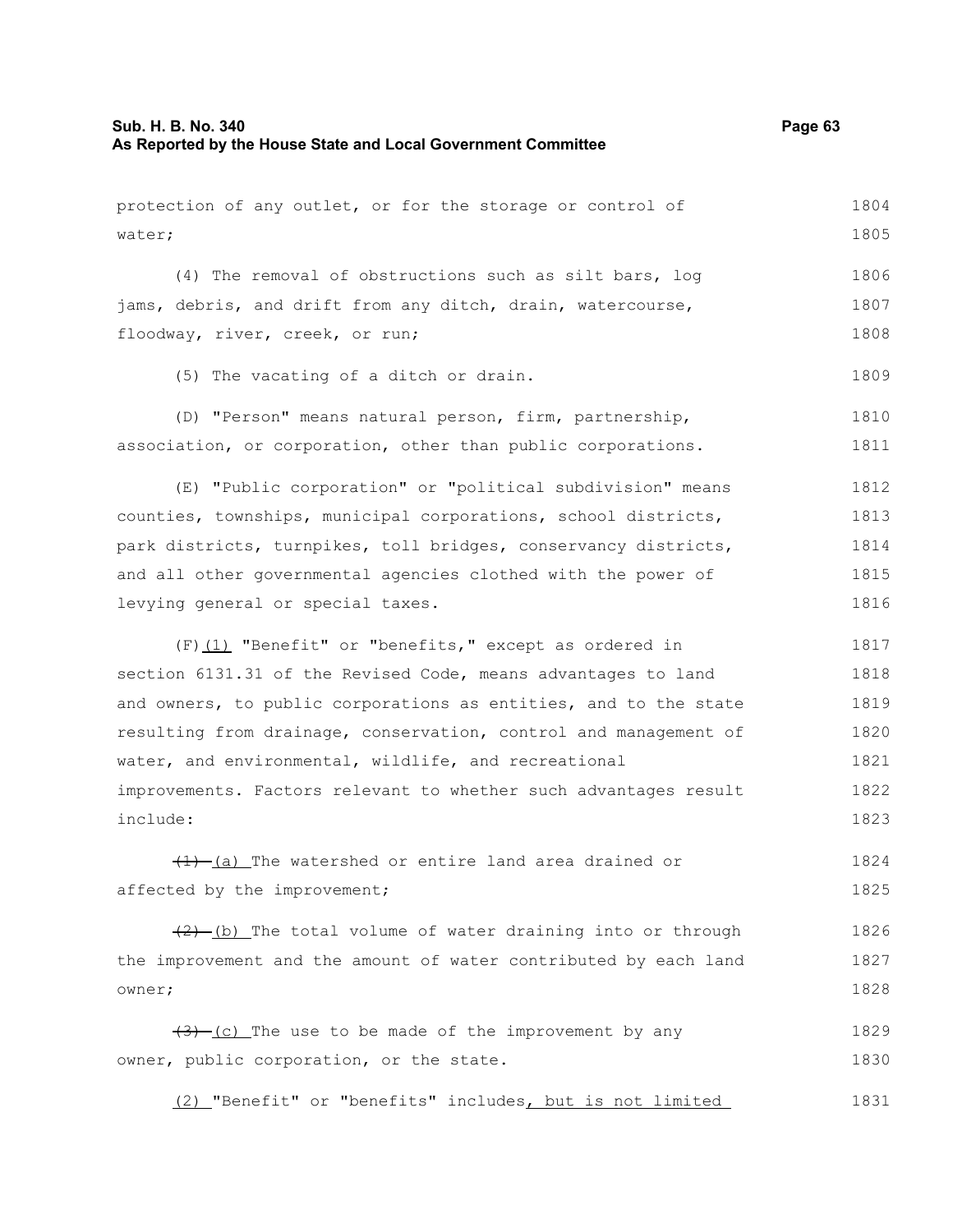| to, any or all of the following factors: elimination            | 1832 |
|-----------------------------------------------------------------|------|
| (a) Elimination or reduction of damage from-flood-              | 1833 |
| flooding; removal                                               | 1834 |
| (b) Removal of water conditions that jeopardize public          | 1835 |
| health, safety, or welfare; increased                           | 1836 |
| (c) Increased value of land resulting from the an               | 1837 |
| improvement; use                                                | 1838 |
| (d) The use of water for irrigation, storage, regulation        | 1839 |
| of stream flow, soil conservation, water supply, or any other   | 1840 |
| incidental purpose-incidental thereto; providing                | 1841 |
| (e) Providing an outlet for the accelerated runoff from         | 1842 |
| artificial drainage whenever the if a stream, watercourse,      | 1843 |
| channel, or ditch that is under improvement is called upon to   | 1844 |
| discharge functions for which it was not designed-by nature; it | 1845 |
| being the legislative intent that uplands-. Uplands that have   | 1846 |
| been removed from their natural state by deforestation,         | 1847 |
| cultivation, artificial drainage, urban development, or other   | 1848 |
| man made causes human methods shall be considered as to be      | 1849 |
| benefited by an improvement that is required to dispose of the  | 1850 |
| accelerated flow of water from the uplands.                     | 1851 |
| (G) "Environmentally significant areas" mean natural land       | 1852 |
| or water areas that in some degree retain or have reestablished | 1853 |
| their natural character or have other features of scientific or | 1854 |
|                                                                 |      |

educational interest such as rare or endangered plant and animal populations or geologic, scenic, or other natural features and, because of their values and functions, contribute to the community's general welfare. 1855 1856 1857 1858

(H) "Days" means calendar days.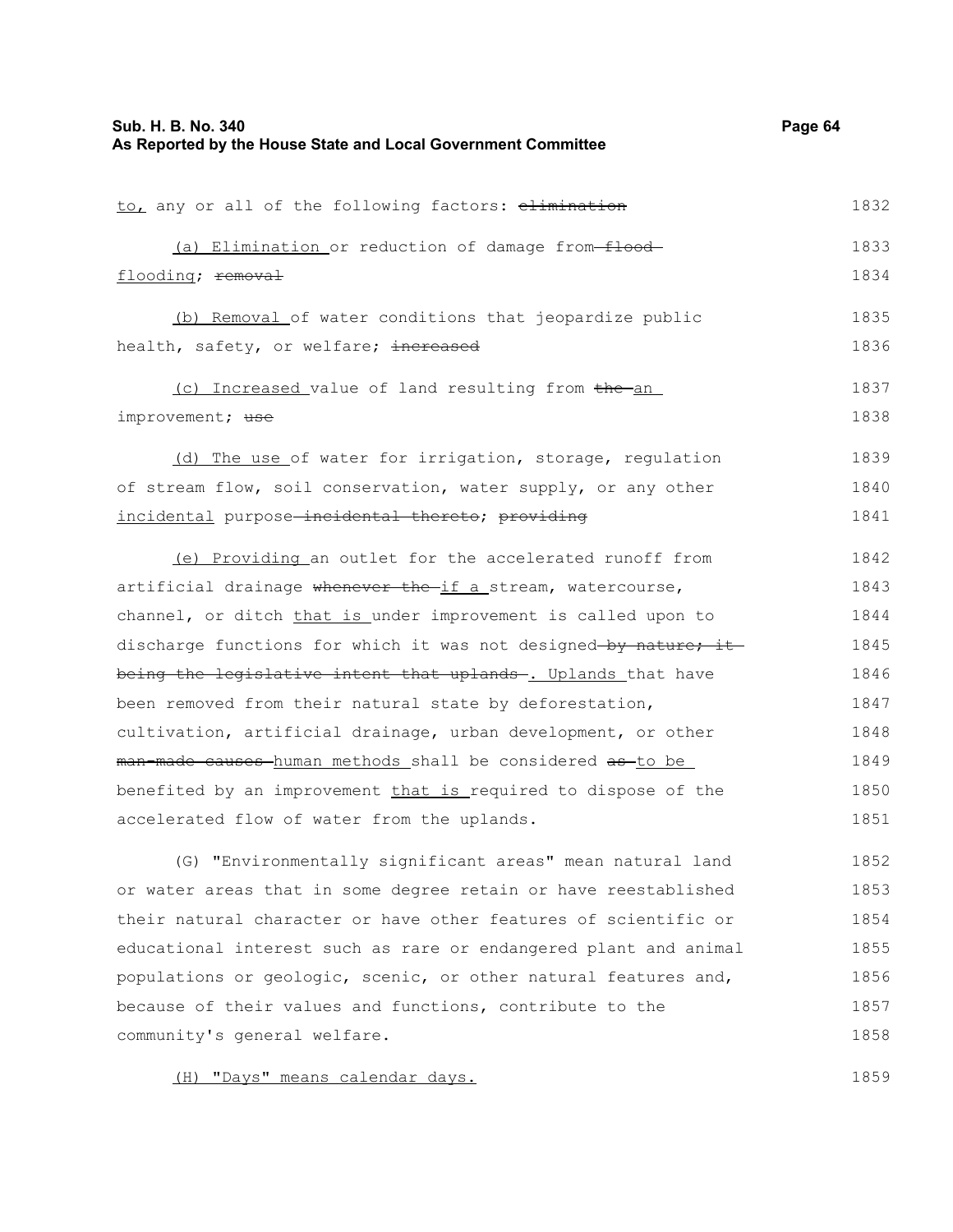### **Sub. H. B. No. 340 Page 65 As Reported by the House State and Local Government Committee**

Sec. 6131.04. (A) Any owner may file a petition for the construction of a drainage improvement with the clerk of the board of county commissioners of the county in which is located a part of the land that is averred proposed to be benefited by benefit from the construction of a proposed-improvement. Prior to filing a petition, the petitioner shall consult with the county engineer of the county in which the petition will be filed to discuss the proposed drainage improvement and to determine the proper forms and procedures for filing the petition. (B) The petition shall state  $t$  that the construction of the improvement is necessary, will benefit the petitioner, and willbe conducive to the public welfare; shall state the all of the following: (1) The nature of the work petitioned for, and may ask tolocate, clean, remove, which may include locating, cleaning, removing obstructions from, construct, reconstruct, straighten, deepen, widen, alter, box, tile, fill, wall constructing, reconstructing, straightening, deepening, widening, altering, boxing, tiling, filling, walling, or arch arching any ditch, drain, watercourse, floodway, creek, run, or river-or to change; changing the course, location, or terminus thereof<sub>7</sub>; or  $\frac{m}{q}$  askto construct-constructing a levee, wall, embankment, jetty, 1860 1861 1862 1863 1864 1865 1866 1867 1868 1869 1870 1871 1872 1873 1874 1875 1876 1877 1878 1879 1880 1881 1882

petition shall state the;

(2) The course and termini of the proposed improvement and the branches, spurs, or laterals, if any are petitioned for-Except as ordered under section 6131.31 of the Revised Code, the petition shall state that; 1886 1887 1888 1889

dike, dam, sluice, revetment, reservoir, holding basin, control gate, breakwater, or other structure for control of water. The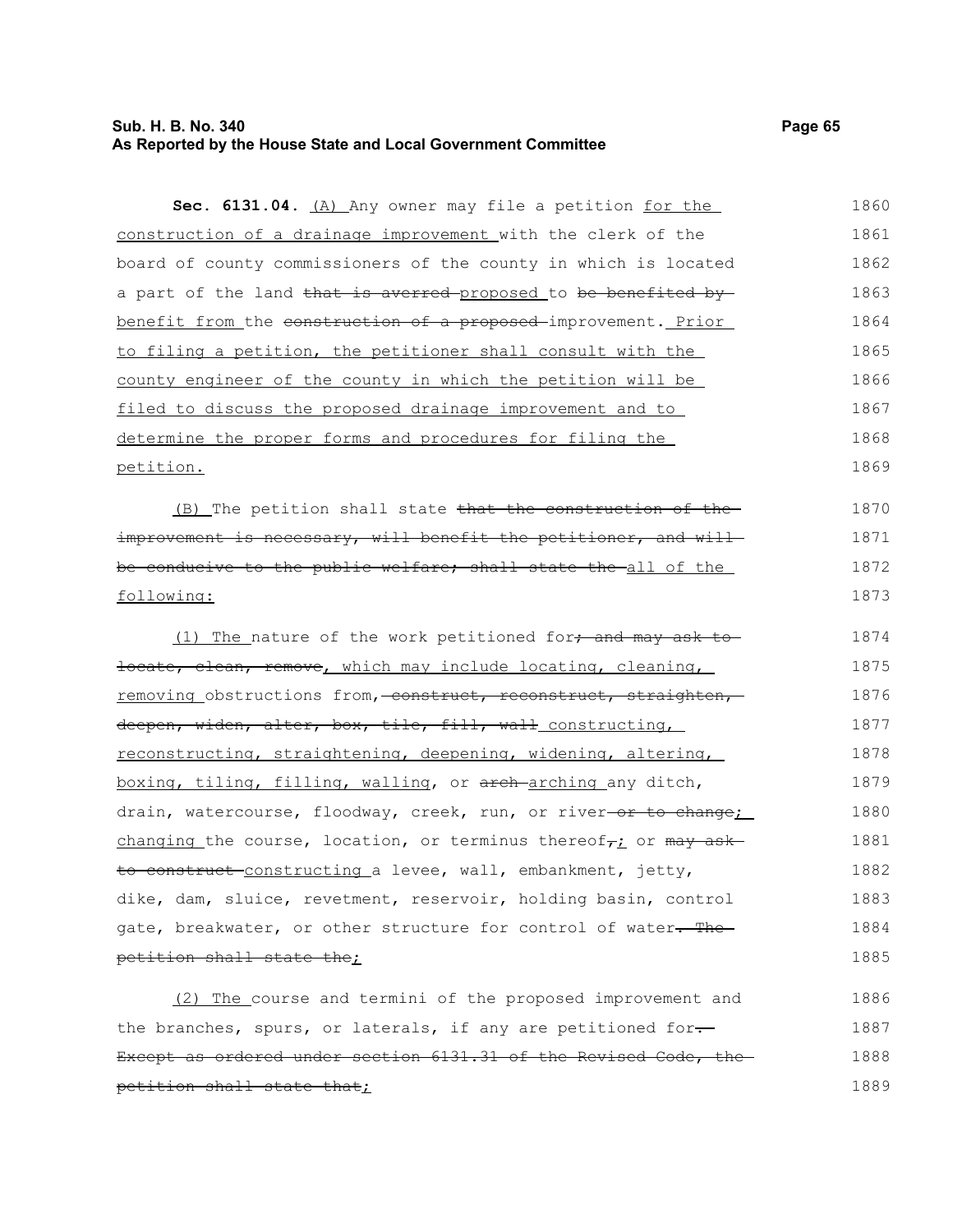| (3) That the construction of the improvement is necessary        | 1890 |
|------------------------------------------------------------------|------|
| and will benefit the petitioner;                                 | 1891 |
| (4) That all costs of engineering, construction, and             | 1892 |
| future maintenance will be assessed to the benefiting parcels of | 1893 |
| land. The petition shall contain a, except as ordered under an   | 1894 |
| appeal filed in accordance with section 6131.31 of the Revised   | 1895 |
| Code;                                                            | 1896 |
| (5) A list of the names and addresses, where known, of all       | 1897 |
| the owners of the land that the petitioner or the county         | 1898 |
| engineer claims will be benefited or damaged by the construction | 1899 |
| of the proposed improvement, as determined by the county         | 1900 |
| engineer. The petition shall be signed by one                    | 1901 |
| (C) One or more owners must sign the petition as the             | 1902 |
| petitioners. If the petitioner is a public corporation or the    | 1903 |
| state, the petition shall be signed by its authorized            | 1904 |
| representative_must_sign_the_petition.                           | 1905 |
| (D) If the petitioner is the county, the petition shall          | 1906 |
| must be filed with the clerk of the court of common pleas        | 1907 |
| without the bond required under section 6131.06 of the Revised   | 1908 |
| Code, the matters in the petition shall be heard by the common-  | 1909 |
| pleas court as if the petition had come to the court on appeal,  | 1910 |
| and the clerk and the court shall do all things that sections    | 1911 |
| 6131.01 to 6131.64 of the Revised Code provide that the county   | 1912 |
| commissioners shall do. The court of common pleas may appoint a  | 1913 |
| board of arbitrators to assume the duties of the judge. The      | 1914 |
| board shall be comprised of three disinterested persons chosen-  | 1915 |
| by the judge, who owners in the county and shall designate one   | 1916 |
| of the persons to be-chairman_chairperson. A decision of the-    | 1917 |
| board shall require approval of a majority of the members The    | 1918 |
| appointed board shall hear and act on the petition in accordance | 1919 |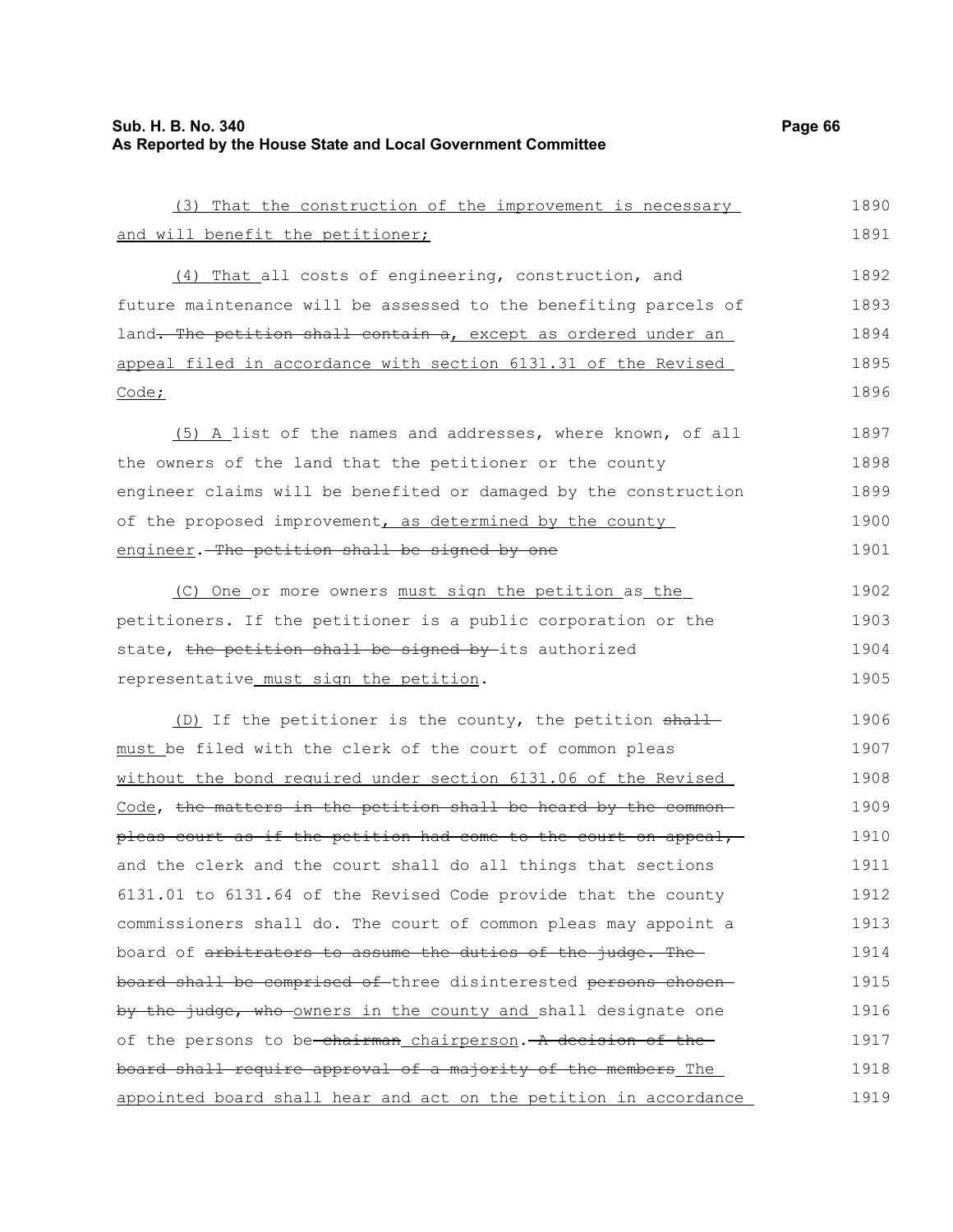| with this chapter. Either party may appeal the board's decision                     | 1920 |
|-------------------------------------------------------------------------------------|------|
| to the court of common pleas, which shall decide the case on the                    | 1921 |
| record of arbitration.                                                              | 1922 |
| Sec. 6131.05. The petition referred to in section 6131.04                           | 1923 |
| of the Revised Code may be amended upon the written application                     | 1924 |
| <u>of any (A) Any benefiting owner <del>filed </del>may file an amendment to a </u> | 1925 |
| petition for a drainage improvement that expands the length of                      | 1926 |
| the proposed improvement, provided that such amendment does not                     | 1927 |
| expand the area to be benefited by the proposed improvement. An                     | 1928 |
| owner shall file the amendment not more than twenty-one days                        | 1929 |
| after the date of the view. Such owner shall not propose an                         | 1930 |
| amendment that expands either the area or number of parcels to                      | 1931 |
| be benefited by the proposed improvement, but shall file a new                      | 1932 |
| petition regarding the proposal in accordance with section                          | 1933 |
| 6131.04 of the Revised Code.                                                        | 1934 |
| $(R)$ a benefiting owner shall file an amendment with the                           | 1935 |

(B) A benefiting owner shall file an amendment with the clerk of the board of county commissioners-and upon theallowance of the application by the board of countycommissioners, by an order entered on its journal. 1935 1936 1937 1938

The petition may be amended while the proceedings arepending on appeal in the court of common pleas, pursuant to the rules and laws relating to civil procedure. If the petitioner is the county, the application for amendment shall be filed with the clerk of the court of common pleas and shall be heard pursuant to the rules and laws relating to civil procedure. Any written application for amendment of the petition shall include the information required for the petition in section 6131.04 of the Revised Code, including names and addresses of the additional owners that the petitioner seeking amendment or the county engineer claims will be benefited or damaged by the 1939 1940 1941 1942 1943 1944 1945 1946 1947 1948 1949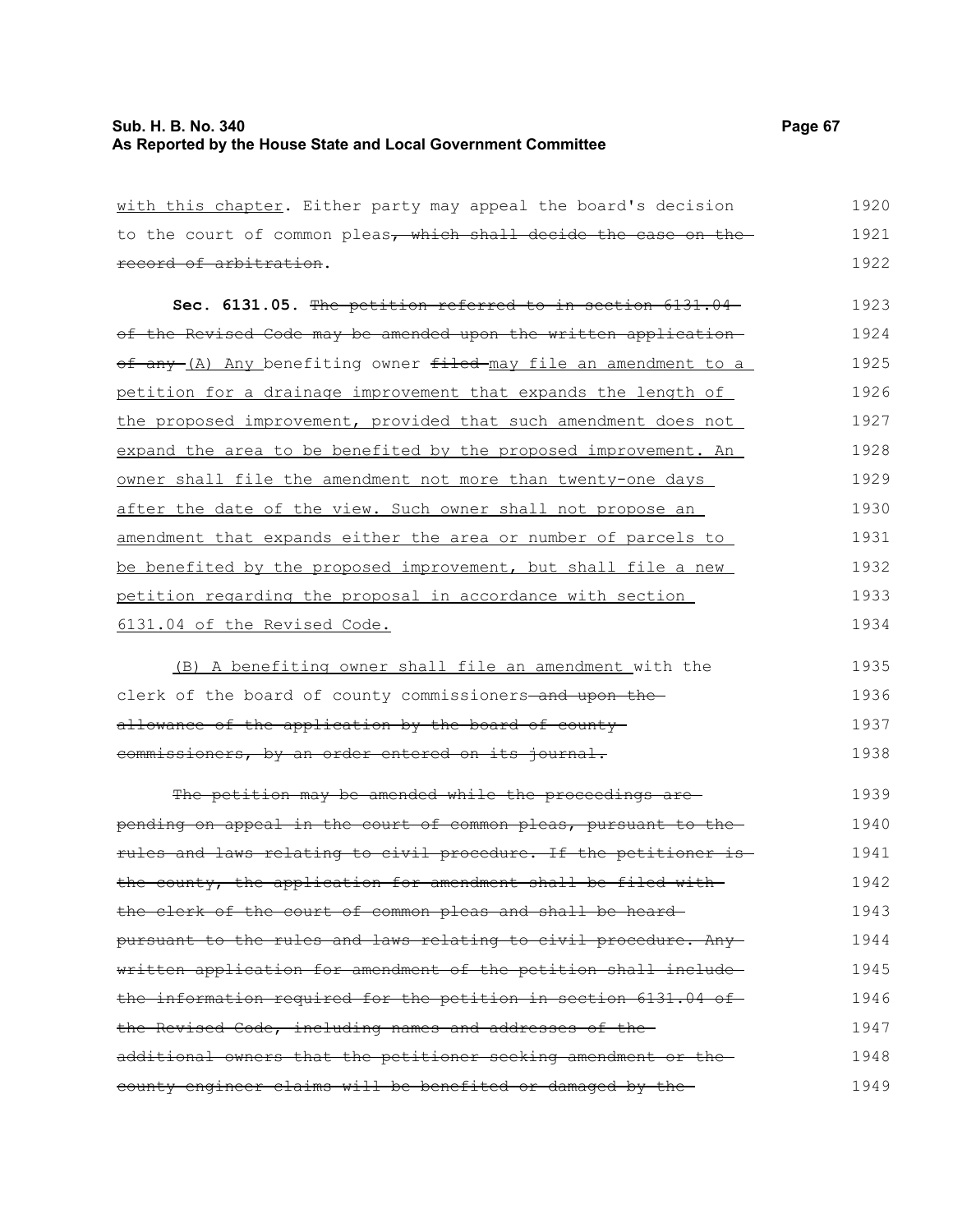## **Sub. H. B. No. 340 Page 68 As Reported by the House State and Local Government Committee**

| proposed improvement. Any application, remonstrance, statement,  | 1950 |
|------------------------------------------------------------------|------|
| report, or schedule filed in any improvement proceedings may be  | 1951 |
| amended as a petition may be amended, as provided in this-       | 1952 |
| section- not more than twenty-one days after the view required   | 1953 |
| by section 6131.07 of the Revised Code and shall include the     | 1954 |
| information required by section 6131.04 of the Revised Code      | 1955 |
| along with the amendment.                                        | 1956 |
| (C) If the petition was filed by the county under division       | 1957 |
| (D) of section 6131.04 of the Revised Code, any proposed         | 1958 |
| amendment to the petition shall be filed with the clerk of the   | 1959 |
| court of common pleas or with the board appointed under that     | 1960 |
| division. If the amendment is filed with the clerk of the court  | 1961 |
| of common pleas, the court shall hear the amendment pursuant to  | 1962 |
| the rules and laws relating to civil procedure.                  | 1963 |
| Sec. 6131.06. (A) The petitioner shall file with the             | 1964 |
| petition referred to in section 6131.04 of the Revised Code a    | 1965 |
| bond in the penal sum of one thousand five hundred dollars, plus | 1966 |
| the sum of two-five dollars for each parcel of land in excess of | 1967 |
| two hundred parcels-averred in the petition to be benefited,     | 1968 |
| with at least two sureties who are freeholders of the county, or | 1969 |
| with surety by a surety company authorized to do business in-    | 1970 |
| this state, or with cash that are listed in the petition as      | 1971 |
| lands that will benefit from the improvement.                    | 1972 |
| (B) The bond shall be made payable to the county, to the         | 1973 |
| credit of the general drainage improvement fund or a special     | 1974 |
| fund created for the proposed improvement, and conditioned to    | 1975 |
| pay the cost of notices, plus any other incidental expenses,     | 1976 |
| except the costs incurred by the engineer in making              | 1977 |
| hispreliminary reports all costs associated in preparing for the | 1978 |
| view and first hearing if the prayer of the petition is not      | 1979 |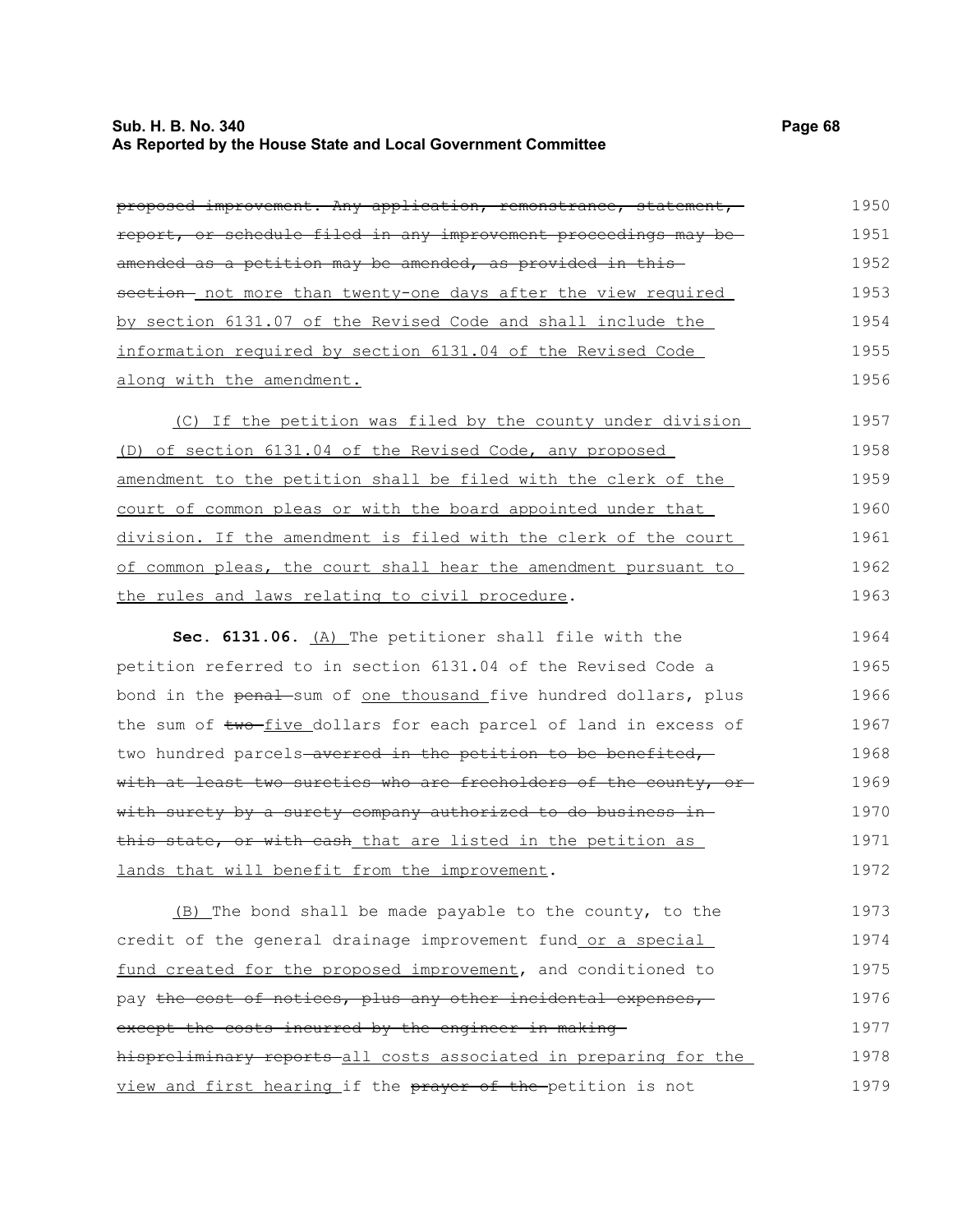granted or if the petition is for any cause dismissed unless the board of county commissioners decides to pay the engineer's costs from the petitioners' bond in accordance with section 6131.09 of the Revised Code. (C) The bond clerk of the board of county commissioners shall be released-release the bond at the expiration of the twenty-one day thirty-day appeal period provided for in section 6131.25 of the Revised Code after an order  $\theta$ f-to proceed with the project by the commissioners board at the first hearing or at the termination of the appeal. **Sec. 6131.57 6131.061.** (A) The clerk of the board of county commissioners and the county engineer shall maintain a permanent file for the proposed improvement containing a record of the petition, the applications and remonstrances filed, the amendments, comments, notices, proceedings, resolutions, orders made by the board, the preliminary estimates, and preliminary report of the county engineer, the reports of review by the director of natural resources, the director of transportation, and the directors of any conservancy district, the reports of the engineer as to the construction of the improvement, and suchother matter as is proper for any other record regarding the proposed improvement that is filed with the board. A record of the assessments levied, pursuant to the order of the board, as 1980 1981 1982 1983 1984 1985 1986 1987 1988 1989 1990 1991 1992 1993 1994 1995 1996 1997 1998 1999 2000 2001 2002

corrected after the completion of the contract, and the schedules of payments for compensation and damages shall be kept by the 2003 2004 2005

(B) The county-auditor engineer shall maintain a file for the proposed improvement that contains a record of the petition, amendments to the petition, all reports, estimates, surveys, maps, plans, drawings, schedules, and other documents prepared 2006 2007 2008 2009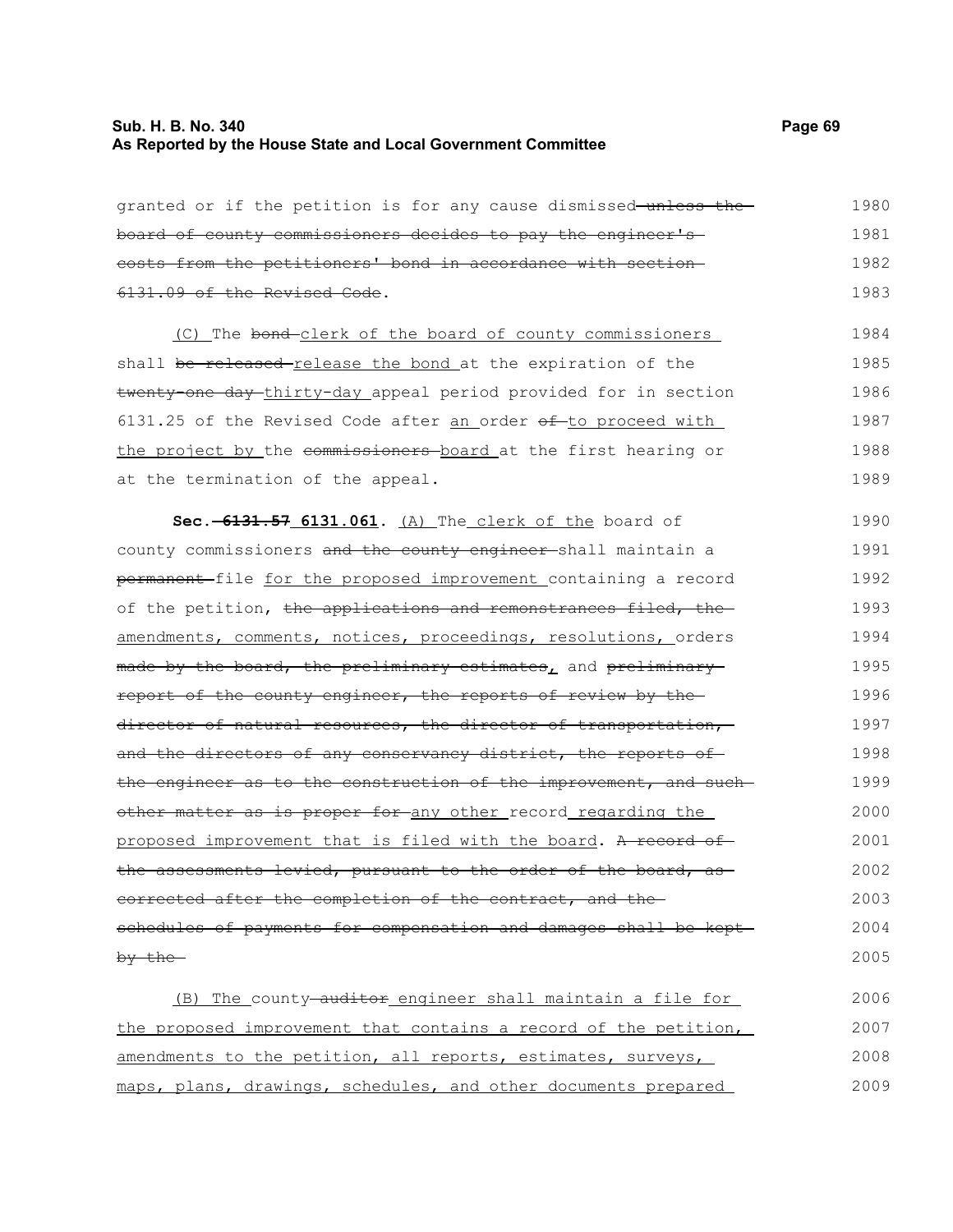| for the proposed improvement by the engineer or the engineer's   | 2010 |
|------------------------------------------------------------------|------|
| designee, and any reports of the director of natural resources,  | 2011 |
| director of transportation, and directors of any conservancy     | 2012 |
| districts. The clerk of                                          | 2013 |
| (C) After the final hearing of the board of county               | 2014 |
| commissioners-shall, after the final hearing of the board of     | 2015 |
| county commissioners or after the final judgment, order, or      | 2016 |
| decree has been rendered upon any appeal, the clerk of the board | 2017 |
| of county commissioners shall file with the county engineer all  | 2018 |
| maps, profiles, and plans of the improvement, which shall be     | 2019 |
| filed together with an annual record of maintenance and repair,  | 2020 |
| and may transfer to, the county engineer the file maintained     | 2021 |
| pursuant to division (A) of this section. Upon receiving the     | 2022 |
| file, the county engineer shall maintain the file as the         | 2023 |
| permanent project file, together with an annual record of        | 2024 |
| maintenance and repairs for the improvement.                     | 2025 |
| (D) The county auditor shall maintain a record of the            | 2026 |
| estimated and final assessments levied for the improvement, and  | 2027 |
| the schedules of payments for compensation and damages.          | 2028 |
| Sec. 6131.07. (A) When the a petition authorized by is           | 2029 |
| filed under section 6131.04 of the Revised Code is filed with    | 2030 |
| the clerk of the board of county commissioners, the clerk shall  | 2031 |
| give notice of the petition to the board of county commissioners | 2032 |
| and to-the county engineer.                                      | 2033 |
| (B) The board of county commissioners shall, by an order         | 2034 |
| upon its journal, fix do both of the following:                  | 2035 |
| (1) Establish a date and hour for the a view of the              | 2036 |
| proposed improvement, which shall be not fewer than twenty-five  | 2037 |
| nor more than ninety between thirty and one hundred twenty days  | 2038 |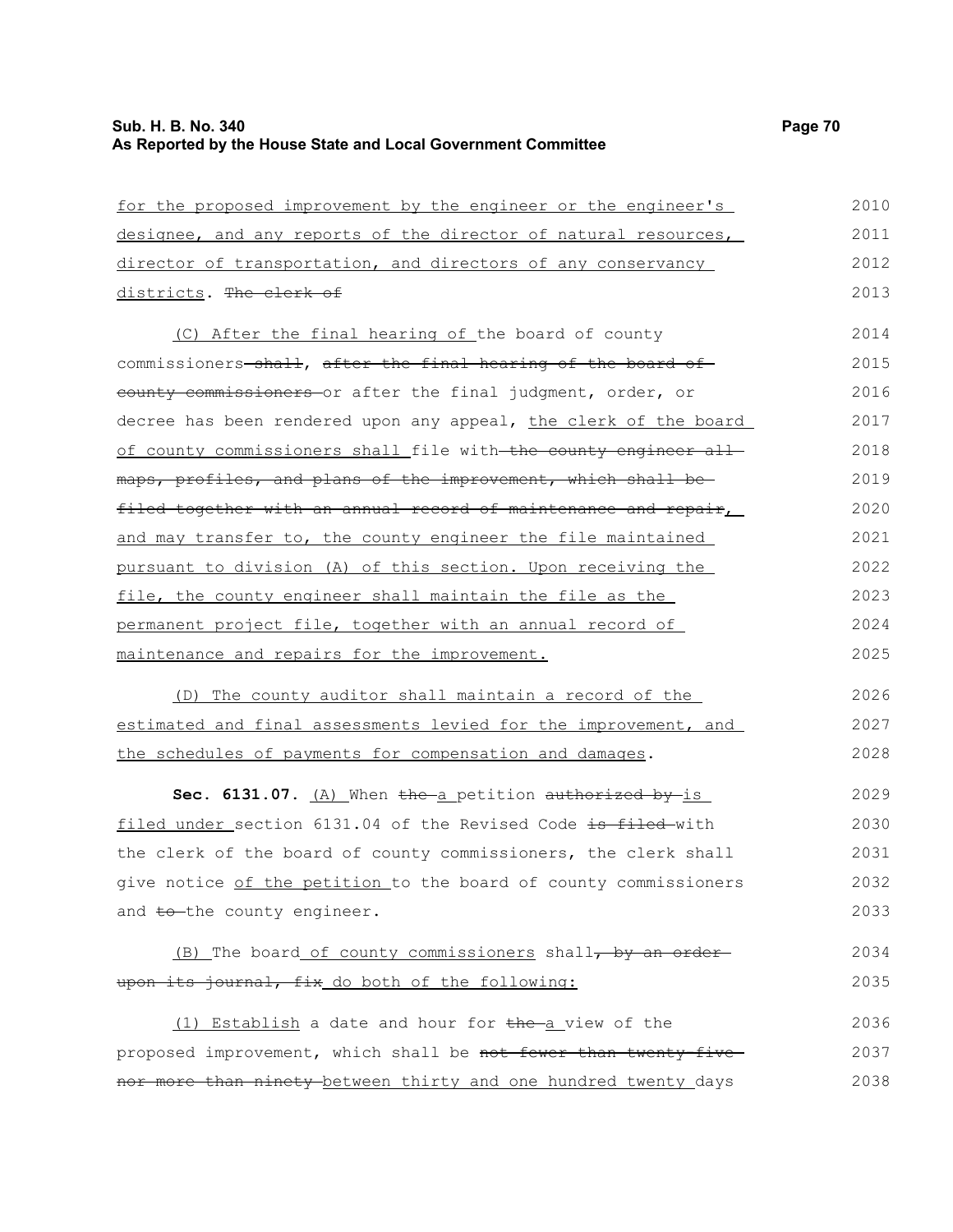| after the date on which the petition was filed with the clerk-               | 2039 |
|------------------------------------------------------------------------------|------|
| The board shall designate a convenient place near the proposed-              | 2040 |
| improvement at which the view shall start. The board shall also-             | 2041 |
| <del>fix</del> ;                                                             | 2042 |
| (2) Establish a date and hour <del>, not fewer than ten nor more</del>       | 2043 |
| than- between thirty and ninety days after the date set for the              | 2044 |
| view, when it will hold its first hearing at a place designated              | 2045 |
| by it. As soon as the dates for the view and first hearing have-             | 2046 |
| been fixed by the board, the clerk shall prepare and mail, at on .           | 2047 |
| the petition.                                                                | 2048 |
| (C) At least twenty-twenty-one days prior to the date set                    | 2049 |
| for the view, the clerk shall send a written notice to the                   | 2050 |
| owners named in the petition and of legal record on the date of              | 2051 |
| its filing <del>, setting forth the pendency, substance, and prayer of</del> | 2052 |
| the petition, - The clerk shall include all of the following in              | 2053 |
| <u>the notice:</u>                                                           | 2054 |
| (1) The date, time, and location for the view and the                        | 2055 |
| first hearing;                                                               | 2056 |
| (2) A description of the proposed improvement and its                        | 2057 |
| <u>location as stated in the petition, a map indicating the </u>             | 2058 |
| <u>location of the proposed improvement or information on where to</u>       | 2059 |
| access such map, and an explanation of how to access additional              | 2060 |
| information or ask questions about the proposed improvement;                 | 2061 |
| (3) A statement that all costs of engineering,                               | 2062 |
| construction, and future maintenance will be assessed to the                 | 2063 |
| benefiting parcels of land <del>, and the date, hour, and starting</del>     | 2064 |
| place of the view and the date, hour, and location of the first-             | 2065 |
| hearing. For each proposed improvement, all individual notices               | 2066 |
| shall be sent by the same type of mail, either certified mail,               | 2067 |
|                                                                              |      |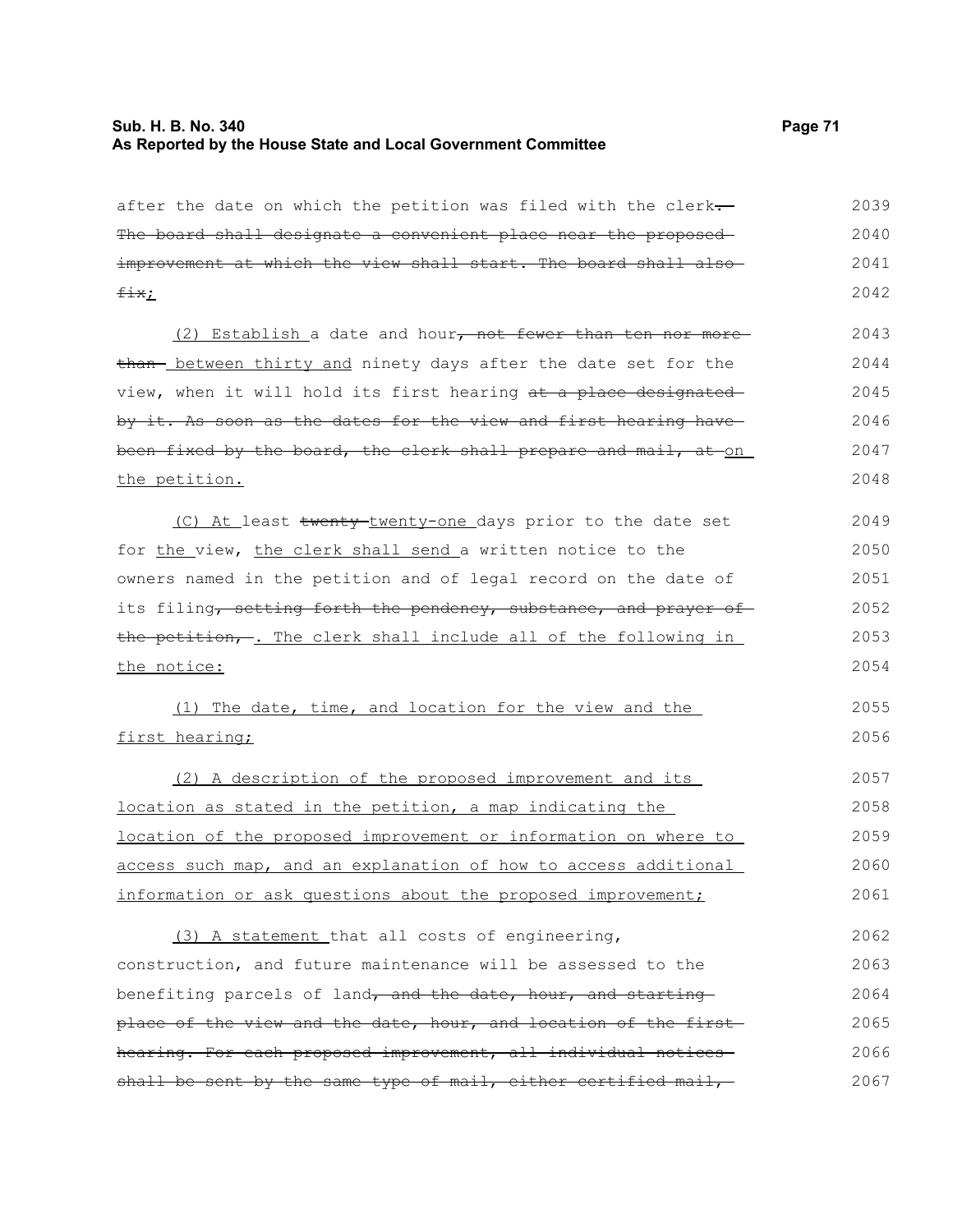| return receipt requested, or first class mail in a five day      | 2068 |
|------------------------------------------------------------------|------|
| return envelope. Whichever method the board chooses, the;        | 2069 |
| (4) A statement that an owner may file, not more than            | 2070 |
| twenty-one days after the date of the view, an amendment to the  | 2071 |
| petition that expands the length of the proposed improvement,    | 2072 |
| provided that such amendment does not expand the area to be      | 2073 |
| benefited by the proposed improvement;                           | 2074 |
| (5) A statement that an owner receiving the notice may           | 2075 |
| comment on the proposed improvement in writing before or in      | 2076 |
| person at the public hearings on the petition;                   | 2077 |
| (6) The address at which to file an amendment to the             | 2078 |
| petition or submit written comments on the proposed amendment or | 2079 |
| the petition.                                                    | 2080 |
|                                                                  |      |
| (D) The clerk shall notify all owners that are adjacent to       | 2081 |
| the proposed improvement by certified mail and shall notify all  | 2082 |
| other owners by certified mail or first class mailings. The      | 2083 |
| words "Legal Notice of Proposed Drainage Improvement" shall be   | 2084 |
| printed in plain view on the face of the envelope. When the      | 2085 |
| owner is not a natural person, the notice shall be mailed to its | 2086 |
| chief officer or managing agent at the usual place of business   | 2087 |
| in the county. If such an owner is a foreign or domestic         | 2088 |
| railroad company, regardless of whether the charter thereof      | 2089 |
| prescribes the manner or place of service of process thereon,    | 2090 |
| the notice shall be addressed to the property owner of record as | 2091 |
| listed by the county auditor on the general tax list. If such an | 2092 |
| owner other than a railroad company does not maintain a regular  | 2093 |
| place of business in the county, then the notice shall be mailed | 2094 |
| to the nearest regular place of business of such an owner. The   | 2095 |
| The clerk shall eause to be published publish a legal<br>(E)     | 2096 |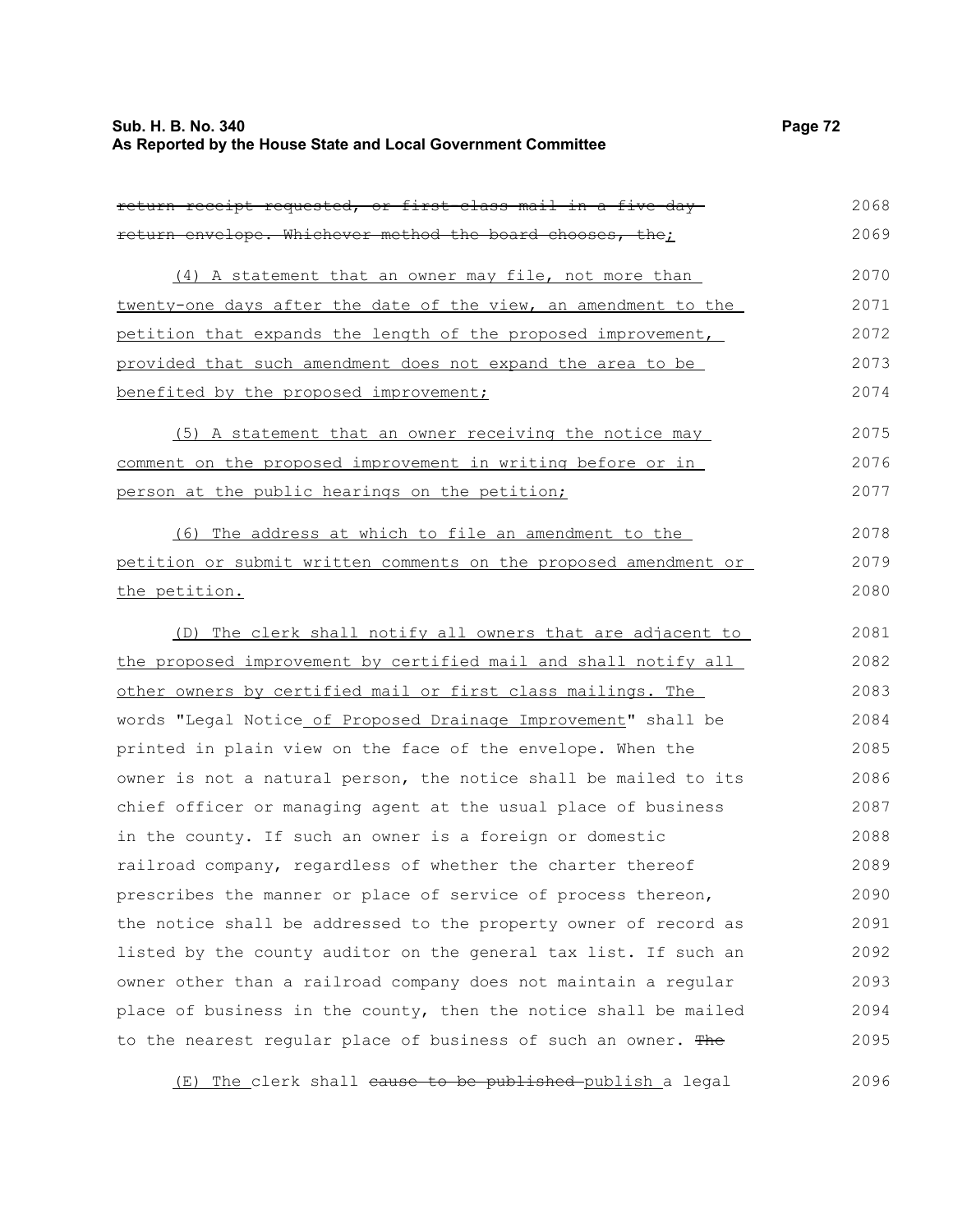### **Sub. H. B. No. 340 Page 73 As Reported by the House State and Local Government Committee**

notice in at least one newspaper of general circulation in the area affected by the proposed improvement, stating the name and number, if any, of the proposed improvement, the location and nature of the work proposed in the petition, and the date, time, and location of the view and first hearing. If the individual notices are sent by certified mail, the publication-clerk shall be publish the notice in one issue of such newspaper, and shall not be publish the notice less than thirteen days prior to the date of the view. If the individual notices are sent by firstclass mail in five-day return envelopes, the publication of thisclerk shall publish the newspaper notice shall be made in two issues of the newspaper, and the notice shall include a list of the names of all addressees whose individual notices were undelivered. The clerk shall publish the first such publication shall-not be less than thirteen days prior to the date of the view, and the second publication shall not be less than six days prior to the date of the view. The publication shall serve as 2097 2098 2099 2100 2101 2102 2103 2104 2105 2106 2107 2108 2109 2110 2111 2112 2113

public notice to all owners of the pendency of the improvement whether or not they were individually named and notified. 2114 2115

Proof of notice by publication shall be verified by affidavit of the printer or other person knowing the fact, and the clerk of the board of county commissioners shall prepare a certificate showing the service of the notices by mail, both of which shall be filed with the clerk of the board of county commissioners on or before the day of the first hearing. Notices returned undelivered and receipts shall be kept on file by the clerk as part of the permanent record of the improvement. 2116 2117 2118 2119 2120 2121 2122 2123

**Sec. 6131.08.**  $\theta$ wners Any owner who have has not joined in the a petition authorized by filed in accordance with section 6131.04 of the Revised Code and who are in favor of the improvement may file applications requesting that the 2124 2125 2126 2127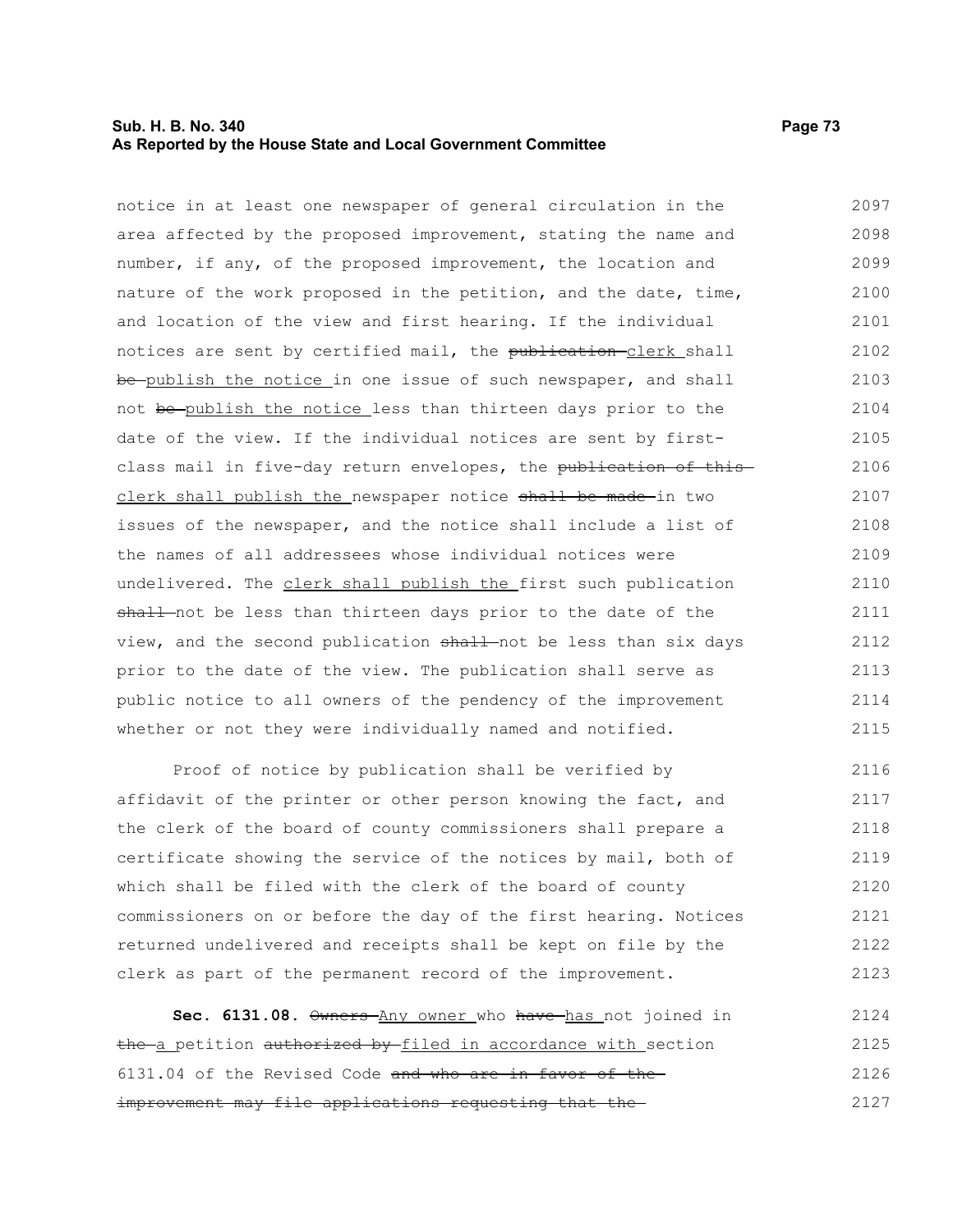### **Sub. H. B. No. 340 Page 74 As Reported by the House State and Local Government Committee**

improvement be granted and state their reasons therefor. Ownerswho are opposed to the improvement may file remonstrances against the granting of the improvement and state their reasons therefor. The applications or remonstrances may be filed with the clerk of the board of county commissioners may comment on the proposed improvement at any time before a final order on the petition is made by the board of county commissioners-confirmingthe assessments and ordering the letting of the contracts for the construction of the improvement or before a final order is made dismissing the petition. Comments may be made in person at the public hearings on the petition or by filing written comments with the clerk of the board of county commissioners. **Sec. 6131.09.** When notified of the filing of a petition authorized by section 6131.04 (A) Upon receiving the notice required under division (A) of section 6131.07 of the Revised Code, the county engineer shall prepare a preliminary estimate of the cost of report on the proposed improvement. The engineer shall file at the first hearing, as a guide to the commissionersand the petitioners, a preliminary report including his, which shall include all of the following: (1) A preliminary estimate of the cost, his comment of the proposed improvement; (2) Comments on the feasibility of the project, and  $a_i$ (3) A statement of his the engineer's opinion as to whether benefits from the project are likely to exceed the estimated cost. The preliminary report shall; (4) A list all of factors apparent to the engineer, both favorable and unfavorable to the proposed improvement, so thatthe petitioners may be informed as to what is involved. 2128 2129 2130 2131 2132 2133 2134 2135 2136 2137 2138 2139 2140 2141 2142 2143 2144 2145 2146 2147 2148 2149 2150 2151 2152 2153 2154 2155 2156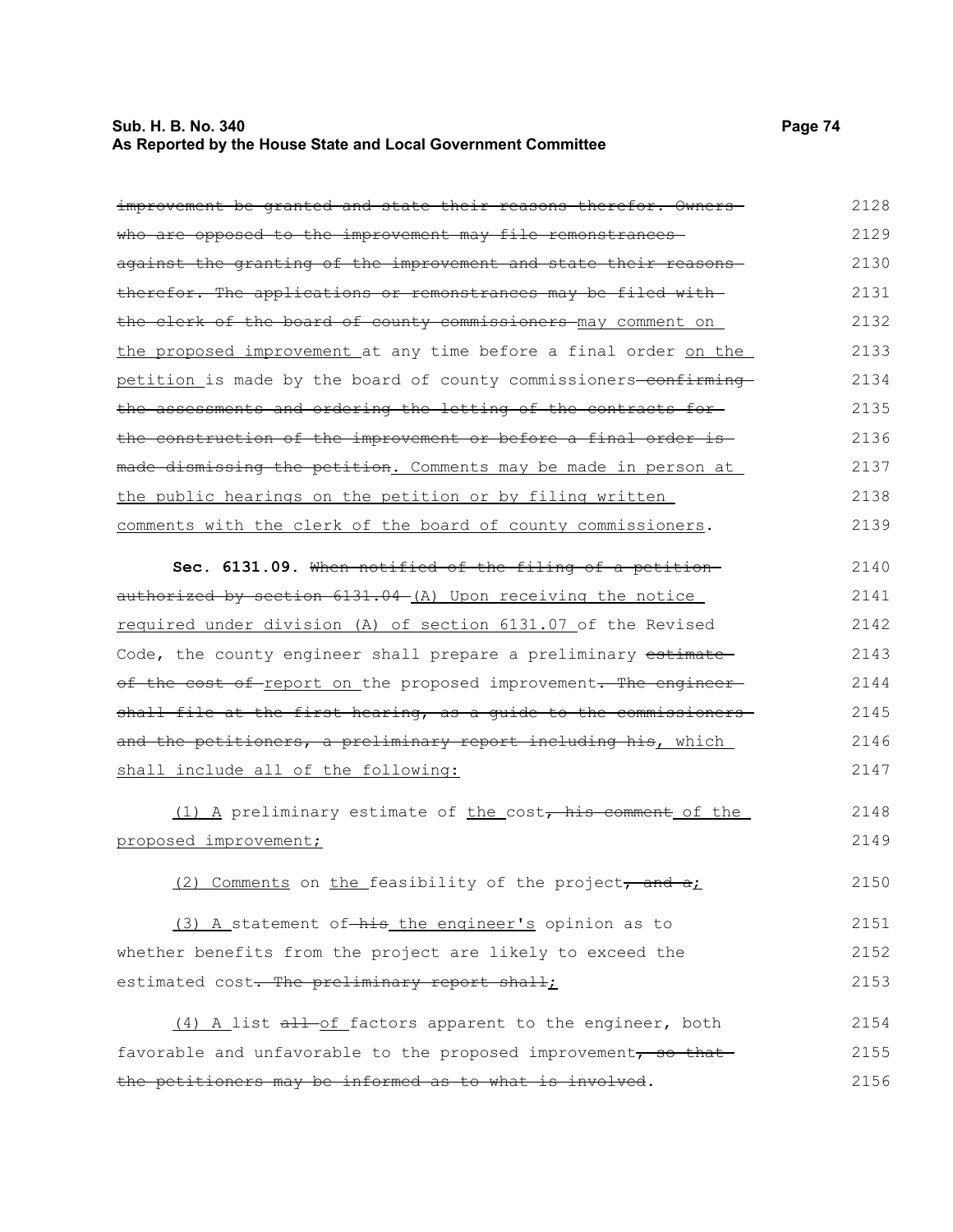# **Sub. H. B. No. 340 Page 75 As Reported by the House State and Local Government Committee**

| (B) In addition to reporting on the improvement as                | 2157 |
|-------------------------------------------------------------------|------|
| petitioned, the engineer may submit alternate proposals to        | 2158 |
| accomplish the prayer-intent of the petition.                     | 2159 |
| (C) The county commissioners may require the county               | 2160 |
| engineer to file any additional preliminary reports, of whatever  | 2161 |
| nature, that in the opinion of the board will serve as a guide    | 2162 |
| to the board and the petitioners in deciding whether to proceed   |      |
|                                                                   | 2163 |
| with the proposed improvement.                                    | 2164 |
| (D) The costs incurred by the engineer in making                  | 2165 |
| preliminary reports may be paid from the bond of the petitioners  | 2166 |
| if the petition is dismissed at the first hearing, and any        | 2167 |
| amount in excess of the bond shall be paid from county funds. If  | 2168 |
| the engineer's costs are not paid from the petitioners' bond,     | 2169 |
| they shall be paid from county funds.                             | 2170 |
|                                                                   |      |
| Sec. 6131.10. The board of county commissioners and the           | 2171 |
| (A) On the date established for the view of a proposed            | 2172 |
| improvement, the county engineer or its designated                | 2173 |
| representative shall meet at the designated place near-present    | 2174 |
| an overview of the proposed improvement on the day of, using      | 2175 |
| methods and means that the board of county commissioners          | 2176 |
| determines will adequately inform those attending the view fixed- | 2177 |
| as provided in section 6131.07 of the Revised Code and hear the   | 2178 |
| proof offered at that time by any owner affected by about the     | 2179 |
| proposed improvement's location and the drainage issues intended  | 2180 |
| to be addressed by the proposed improvement. The board and the-   | 2181 |
| eounty engineer or his authorized representative shall go over-   | 2182 |
| and along the line of the proposed improvement and each branch,   | 2183 |
| lateral, or spur mentioned in the petition or in any application  | 2184 |
| filed therefor. The board shall adjourn the view from day to      | 2185 |
| day, or a longer period, until the view is completed. Upon-       | 2186 |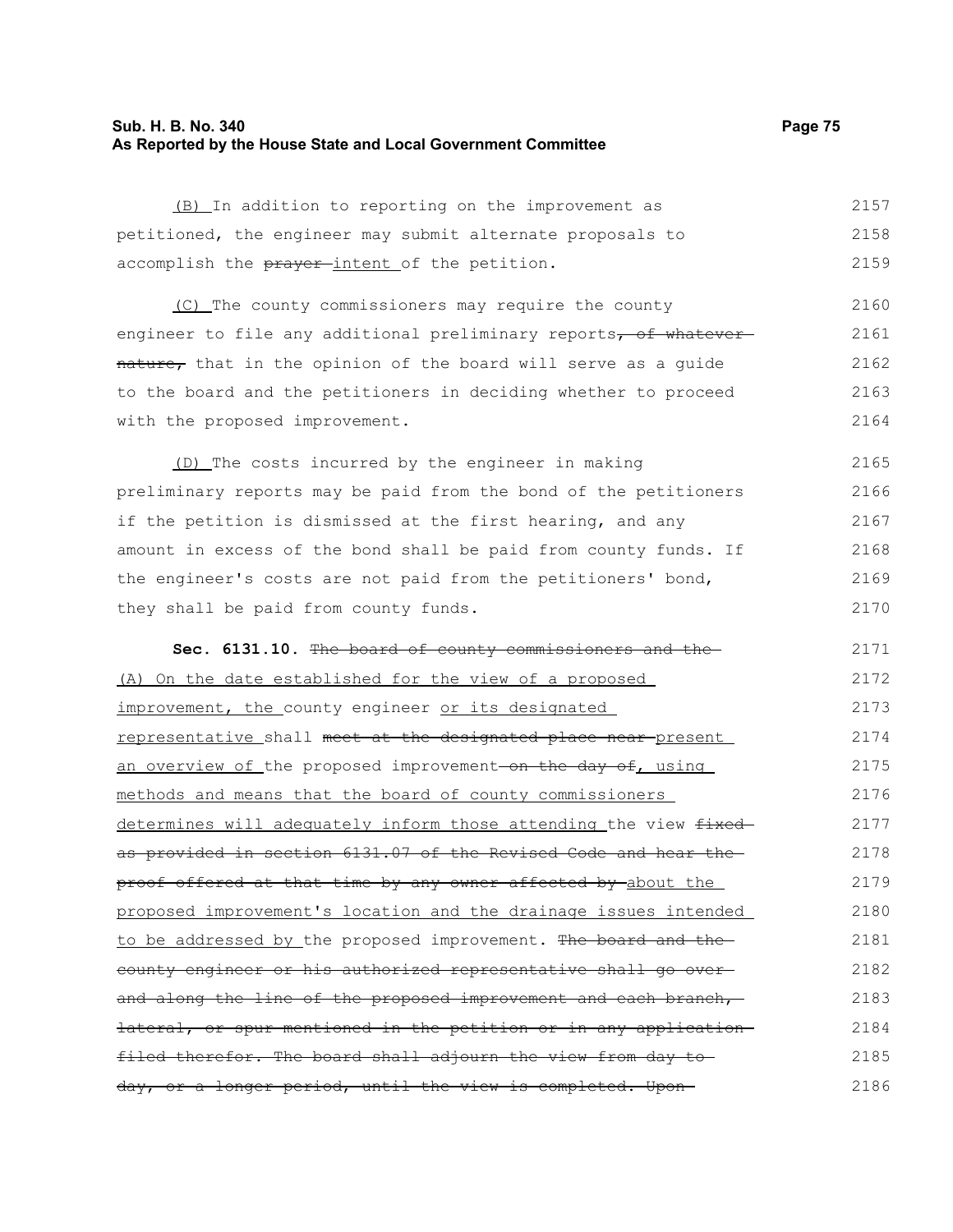# **Sub. H. B. No. 340 Page 76 As Reported by the House State and Local Government Committee**

| completing the view, the board shall adjourn the further hearing | 2187 |
|------------------------------------------------------------------|------|
| to the place designated by the board, to the day and hour fixed  | 2188 |
| in the notice given. On the day so fixed for the first hearing   | 2189 |
| on the petition, the board shall take up the further hearing on- | 2190 |
| the petition and on the applications or remonstrances filed. The | 2191 |
| board shall hear the preliminary report of the county engineer-  | 2192 |
| as provided in section 6131.09 of the Revised Code and shall     | 2193 |
| hear any evidence offered by any owner for or against the        | 2194 |
| granting of the proposed improvement or for or against the       | 2195 |
| granting of any laterals, branches, spurs, or change of route,   | 2196 |
| eourse, termini, or manner of construction described in the      | 2197 |
| petition or in any application filed therefor. If any-           | 2198 |
| applications for branches, laterals, spurs, or change of route-  | 2199 |
| or course are filed after the view, the board shall fix a time   | 2200 |
| to view and shall view them. The first hearing may be adjourned  | 2201 |
| from day to day, or for a longer time that may be reasonable, so | 2202 |
| that all interested owners may have an opportunity to be heard-  | 2203 |
| <del>for or against</del>                                        | 2204 |
| (B) Upon a request made by a commissioner or an owner in         | 2205 |
| the area to be benefited by the proposed improvement, the board  | 2206 |
| of county commissioners shall recess the view and reconvene it   | 2207 |
| at a site along the proposed improvement for the purpose of      | 2208 |
| gaining additional information about the drainage issues         | 2209 |
| intended to be addressed by the proposed improvement.            | 2210 |
| (C) If the area to be viewed is extensive, the board of          | 2211 |
| commissioners may conduct the view on more than one day and may  | 2212 |
| adjourn from day to day, or a longer period, until the view is   | 2213 |
| completed.                                                       | 2214 |
| Sec. 6131.101. (A) At the first hearing on a petition for        | 2215 |
| a proposed improvement, the board of county commissioners shall  | 2216 |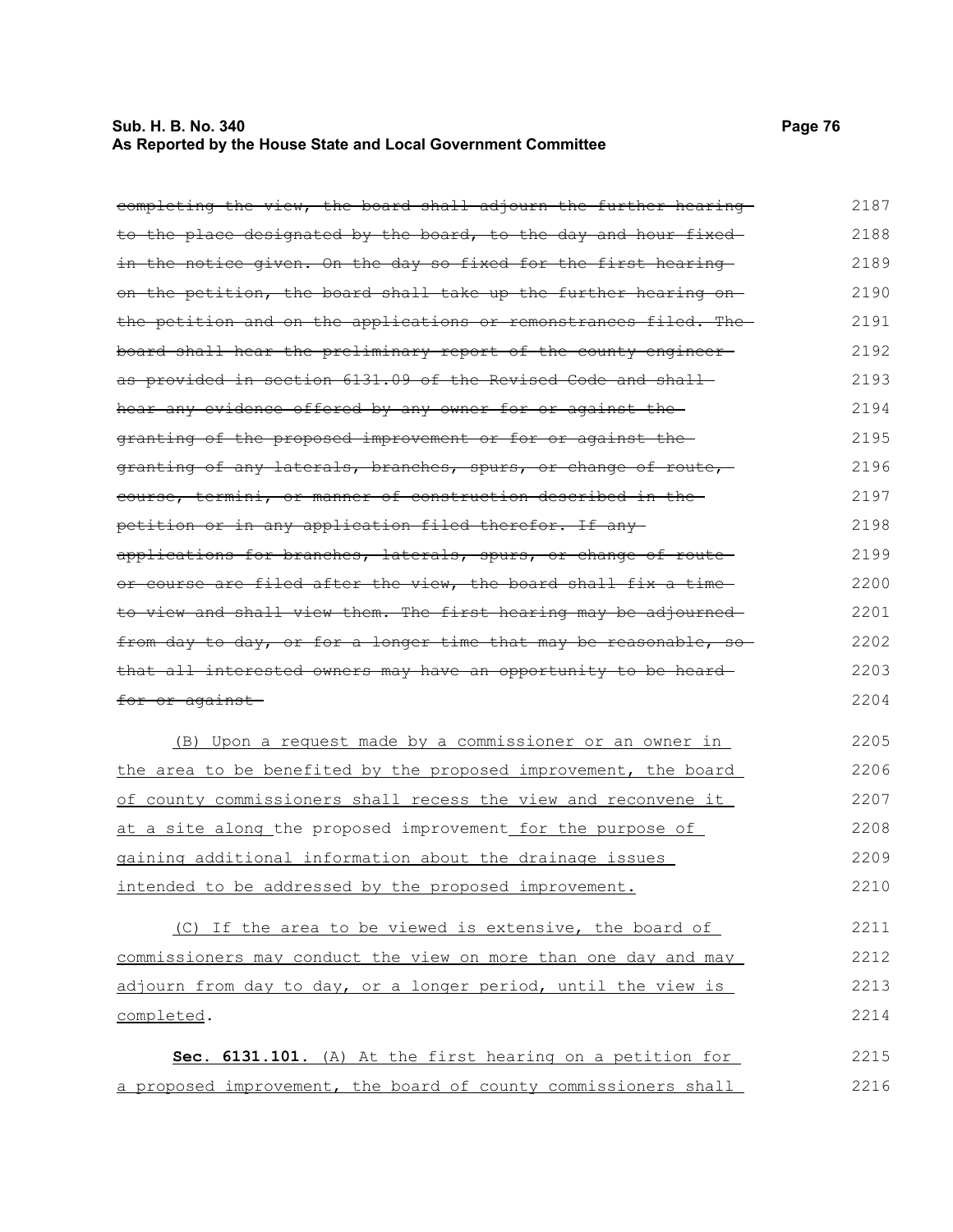| Sub. H. B. No. 340<br>As Reported by the House State and Local Government Committee | Page 77 |
|-------------------------------------------------------------------------------------|---------|
| do both of the following:                                                           | 2217    |
| (1) Hear the preliminary report of the county engineer                              | 2218    |
| required under section 6131.09 of the Revised Code;                                 | 2219    |
| (2) Hear any evidence offered by any owner for or against                           | 2220    |
| <u>the granting of the proposed improvement or for or against the</u>               | 2221    |
| granting of any laterals, branches, spurs, or change of route,                      | 2222    |
| course, termini, or manner of construction described in the                         | 2223    |
| petition or in any amendment.                                                       | 2224    |
| (B) If necessary, the board of county commissioners may                             | 2225    |
| recess and continue the hearing on subsequent days as may be                        | 2226    |
| reasonable to consider additional information about the proposed                    | 2227    |
| improvement or so that all interested owners may have an                            | 2228    |
| opportunity to comment on the proposed improvement.                                 | 2229    |
| (C) At the conclusion of the first hearing, the board                               | 2230    |
| shall vote to determine whether to proceed with the project                         | 2231    |
| survey and design or to dismiss the petition, taking into                           | 2232    |
| consideration the petition, the preliminary report, and comments                    | 2233    |
| on the proposed improvement.                                                        | 2234    |
| Sec. 6131.11. $(A)$ If the board of county commissioners, at                        | 2235    |
| finds at the conclusion of the first hearing, finds for a                           | 2236    |
| proposed improvement that a proposed improvement is not                             | 2237    |
| necessary, or finds that a proposed improvement will not be                         | 2238    |
| conducive to the public welfare, or finds-that the estimated                        | 2239    |
| cost of a-the proposed improvement will exceed the benefits to                      | 2240    |
| be derived if it is constructed, the board shall dismiss the                        | 2241    |
| petition for the proposed improvement and enter its findings                        | 2242    |
| upon its journal.                                                                   | 2243    |

(B) Any owner who is affected by the order of dismissal may appeal to the court of common pleas of the county in which 2244 2245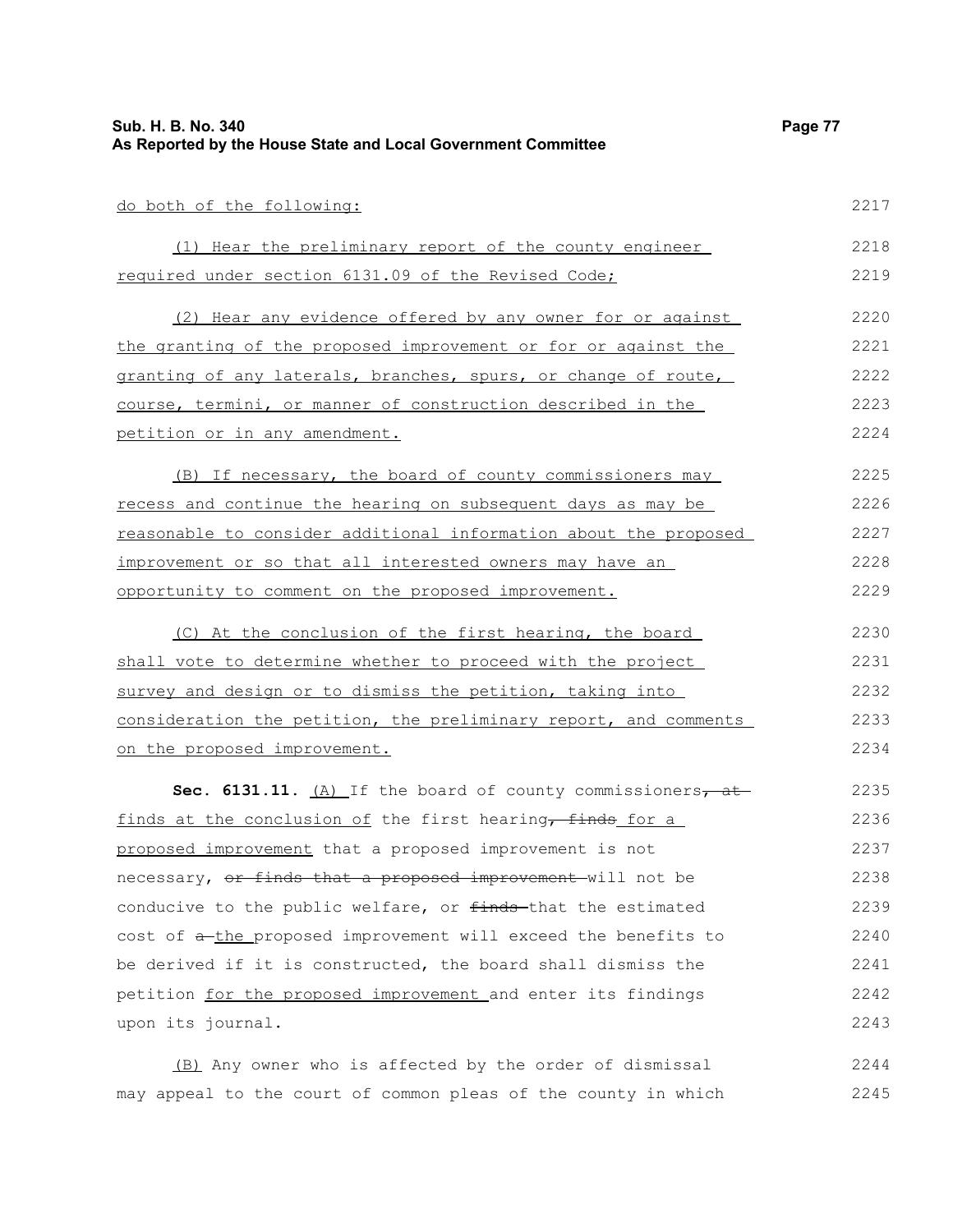# **Sub. H. B. No. 340 Page 78 As Reported by the House State and Local Government Committee**

| the petition was filed, as provided in sections 6131.12 to                  | 2246 |
|-----------------------------------------------------------------------------|------|
| 6131.64 of the Revised Code. If no appeal is filed within                   | 2247 |
| twenty-one-thirty days <sub>7</sub> pursuant to section 6131.25 of the      | 2248 |
| Revised Code, the petitioner-bond shall pay-cover all the costs             | 2249 |
| incurred in the proceedings <del>-and the-</del> . Any remaining funds from | 2250 |
| the bond shall be-released returned to the petitioner.                      | 2251 |
| (C) An order issued by the board under this section is                      | 2252 |
| effective on the day of the hearing at which the board issued               | 2253 |
| it.                                                                         | 2254 |
| Sec. 6131.12. If (A) At the conclusion of the first                         | 2255 |
| hearing on a petition for a proposed improvement, the board of              | 2256 |
| county commissioners may decide to proceed with the project                 | 2257 |
| survey and design for a proposed improvement if the board finds             | 2258 |
| that all of the following:                                                  | 2259 |
| (1) That a proposed improvement is necessary and that it                    | 2260 |
| will be;                                                                    | 2261 |
| (2) That the proposed improvement is conducive to the                       | 2262 |
| public welfare, and if the board is;                                        | 2263 |
| (3) That it is reasonably certain that the cost thereof                     | 2264 |
| benefits of the proposed improvement will be less than the-                 | 2265 |
| benefits, it may grant the prayer of the petition. When deciding            | 2266 |
| whether to grant the prayer of the petition, the outweigh its               | 2267 |
| <u>costs.</u>                                                               | 2268 |
| (B) The board shall give consideration to the protection                    | 2269 |
| of environmentally significant areas when those areas could be              | 2270 |
| adversely affected by the construction of the proposed                      | 2271 |
| improvement and, if necessary, to alternative plans providing               | 2272 |
| for that protection as well as for construction of the proposed             | 2273 |
| improvement. Upon granting the prayer of the                                | 2274 |

improvement. Upon granting the prayer of the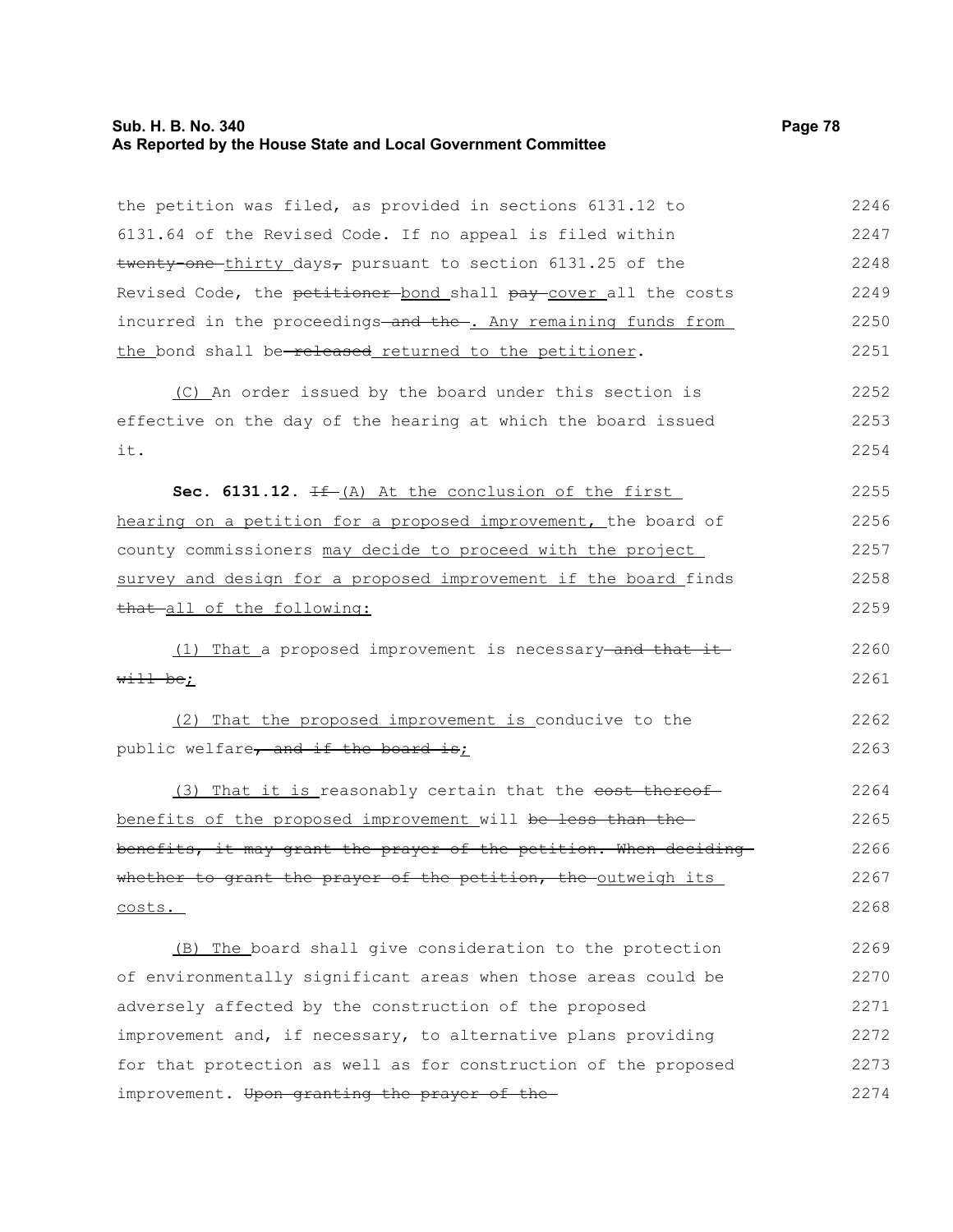### **Sub. H. B. No. 340 Page 79 As Reported by the House State and Local Government Committee**

| (C) After deciding to proceed with a petition for a               | 2275 |
|-------------------------------------------------------------------|------|
| proposed improvement, the board shall determine do all of the     | 2276 |
| following:                                                        | 2277 |
| (1) Determine the route and termini of the proposed               | 2278 |
| improvement and of the branches, spurs, and laterals thereof and  | 2279 |
| the manner of constructing the same. On any petition for any      | 2280 |
| improvement of a ditch, drain, watercourse, or levee, the-The     | 2281 |
| board, without request or application, may by its order change    | 2282 |
| either terminus of the proposed improvement or the route thereof  | 2283 |
| if it finds that the change is necessary to accomplish the        | 2284 |
| purposes of the improvement. An order issued by the board under-  | 2285 |
| this section granting the prayer of the petition is effective on  | 2286 |
| the day of the hearing at which the board issued it.              | 2287 |
| Upon granting the petition, the board shall order the             | 2288 |
| county auditor to transfer from the general revenue funds of the  | 2289 |
| county, not otherwise appropriated, to the general drainage       | 2290 |
| improvement fund an amount not more than twenty five per cent of  | 2291 |
| the engineer's preliminary estimate. After the twenty-one day-    | 2292 |
| period for appeal, as provided in section 6131.25 of the Revised  | 2293 |
| Code, has expired and no appeal has been taken, and as soon as    | 2294 |
| the transfer of funds has been authorized, the board shall order- | 2295 |
| (2) Order the county engineer to prepare the reports,             | 2296 |
| plans, and schedules as provided in-sections 6131.01 to 6131.64   | 2297 |
| of the Revised Code this chapter. It shall fix                    | 2298 |
| (3) Set a date for the filing of the reports, plans, and          | 2299 |

schedules by the engineer, allowing such time as is necessary for the preparation of the reports, plans, and schedules by the engineer, and such time may be extended from time to time by the board. 2300 2301 2302 2303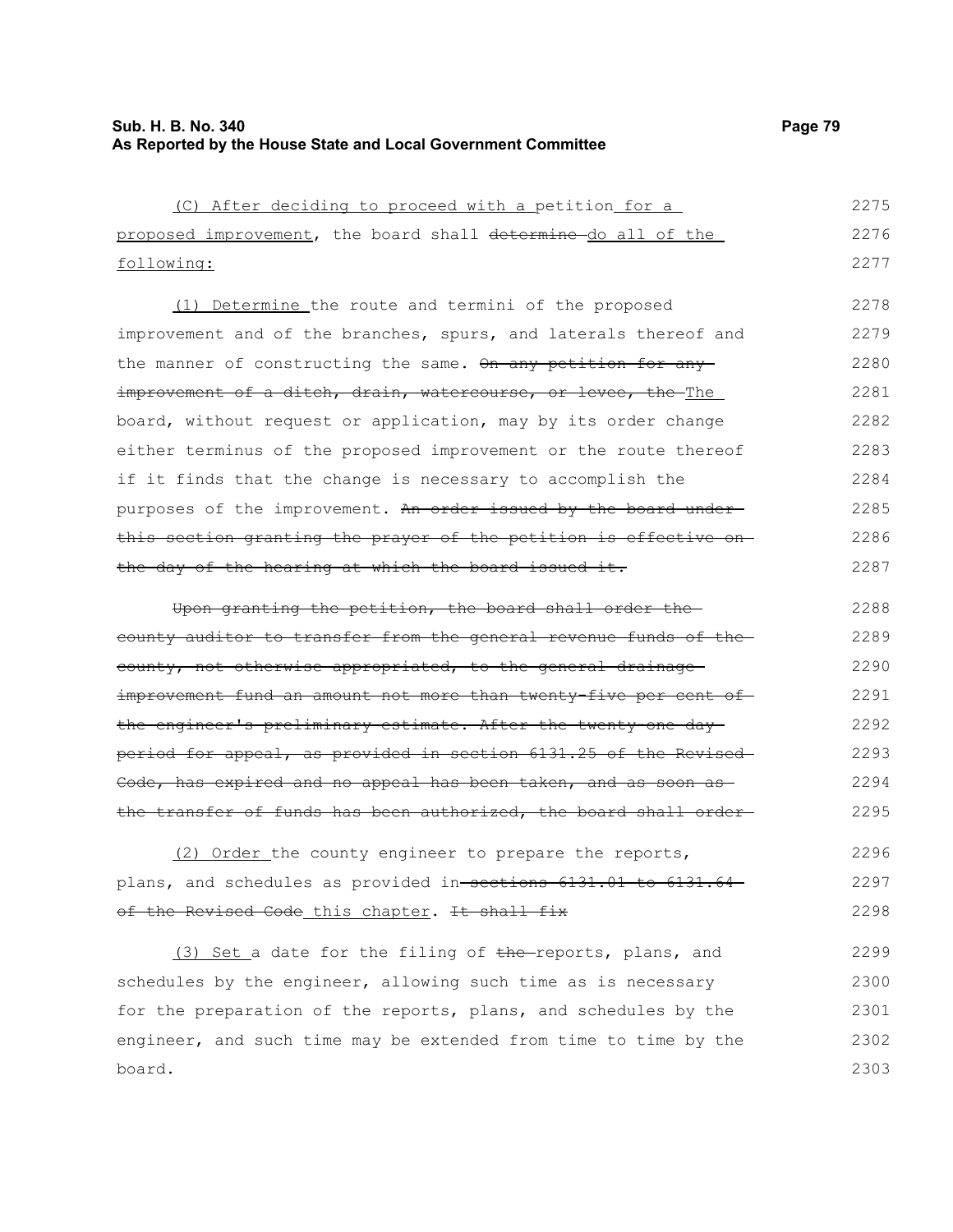# **Sub. H. B. No. 340 Page 80 As Reported by the House State and Local Government Committee**

2333

| The board shall adjourn the hearing on the improvement to         | 2304 |
|-------------------------------------------------------------------|------|
| the date that it has fixed for the filing of the reports, plans,  | 2305 |
| and schedules by the engineer and adjourn the proceedings from-   | 2306 |
| time to time, if necessary, thereafter. No change in the route-   | 2307 |
| or termini of any proposed improvement shall be made, no-         | 2308 |
| branches, laterals, or spurs shall be granted, and no change-     | 2309 |
| shall be made in the nature of the work proposed after the first- | 2310 |
| hearing is completed, except upon application of an interested    | 2311 |
| owner affected by the proposed improvement and upon notice given- | 2312 |
| to all owners affected by the change, as provided in sections     | 2313 |
| 6131.01 to 6131.64 of the Revised Code. All the findings and      | 2314 |
| orders of the board shall be entered in its journal.              | 2315 |
| The route of an improvement shall so far as practicable be-       | 2316 |
| located so as to avoid running the improvement diagonally across- | 2317 |
| property and shall where practicable follow property lines,       | 2318 |
| section lines, and lines of public highways, but where the line   | 2319 |
| of a public highway is followed, approval must be obtained from-  | 2320 |
| the agency owning the highway.                                    | 2321 |
| (D) After the thirty-day period for appeal provided under         | 2322 |
| section 6131.25 of the Revised Code has expired and no appeal     | 2323 |
| has been filed, the board may order the county auditor to         | 2324 |
| transfer funds of the county not otherwise appropriated to the    | 2325 |
| appropriate drainage improvement fund. The board shall not        | 2326 |
| appropriate an amount that exceeds twenty-five per cent of the    | 2327 |
| engineer's preliminary cost estimate.                             | 2328 |
| (E) If the board finds for the decides to proceed with a          | 2329 |
| petition for a proposed improvement, and if the improvement is    | 2330 |
| being undertaken through the joint efforts and cooperation of     | 2331 |
| the board and any federal or state agency, and if the federal     | 2332 |

regulations, state agency rules, or other procedures of the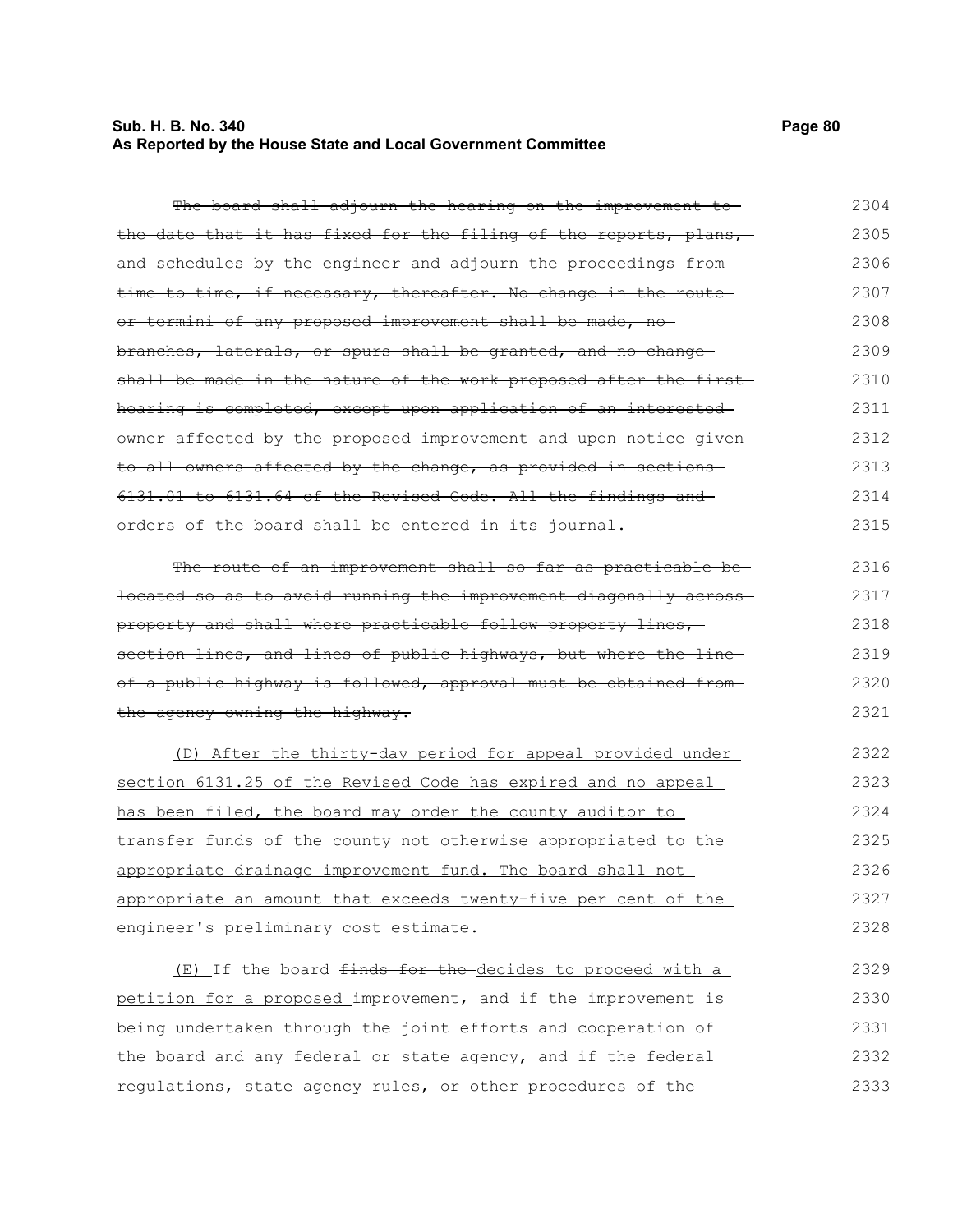#### **Sub. H. B. No. 340 Page 81 As Reported by the House State and Local Government Committee**

cooperating agency are in conflict with Chapter 6131. of the Revised Code with respect to the procedures for the preparing of contracts, the issuing of bids, the making of awards, and generally the administering of the contracts, the board may adopt the federal regulations, state agency rules, or procedures in those areas where conflict exists and proceed with the improvement in accordance with the requirements of the federal regulations, state agency rules, or procedures. 2334 2335 2336 2337 2338 2339 2340 2341

(F) The board shall enter all of its findings and orders in the board's journal. An order issued by the board under this section granting the intent of the petition is effective on the day of the hearing at which the board issued it. 2342 2343 2344 2345

| Sec. 6131.13. The board of county commissioners-may hear-    | 2346 |
|--------------------------------------------------------------|------|
| and determine at the same time and under one petition, upon- | 2347 |
| proper averments, the following questions:                   | 2348 |

(A) The locating of a new ditch, drain, or watercourse, or one partly old and partly new, or one partly open and partly tiled; 2349 2350 2351

(B) The deepening, widening, straightening, boxing, tiling, or changing of the route or course of, or the altering in any manner of, an old ditch, drain, or watercourse; 2352 2353 2354

(C) The connecting into a single system of two or more improvements. 2355 2356

The board, on application of owners interested or at its own discretion, may consolidate and treat as a petition for one improvement petitions pending at the same time for two or more separate improvements which connect with each other, or which serve common territory, or which can readily be combined into one system. In case of such consolidation, the board shall enter 2357 2358 2359 2360 2361 2362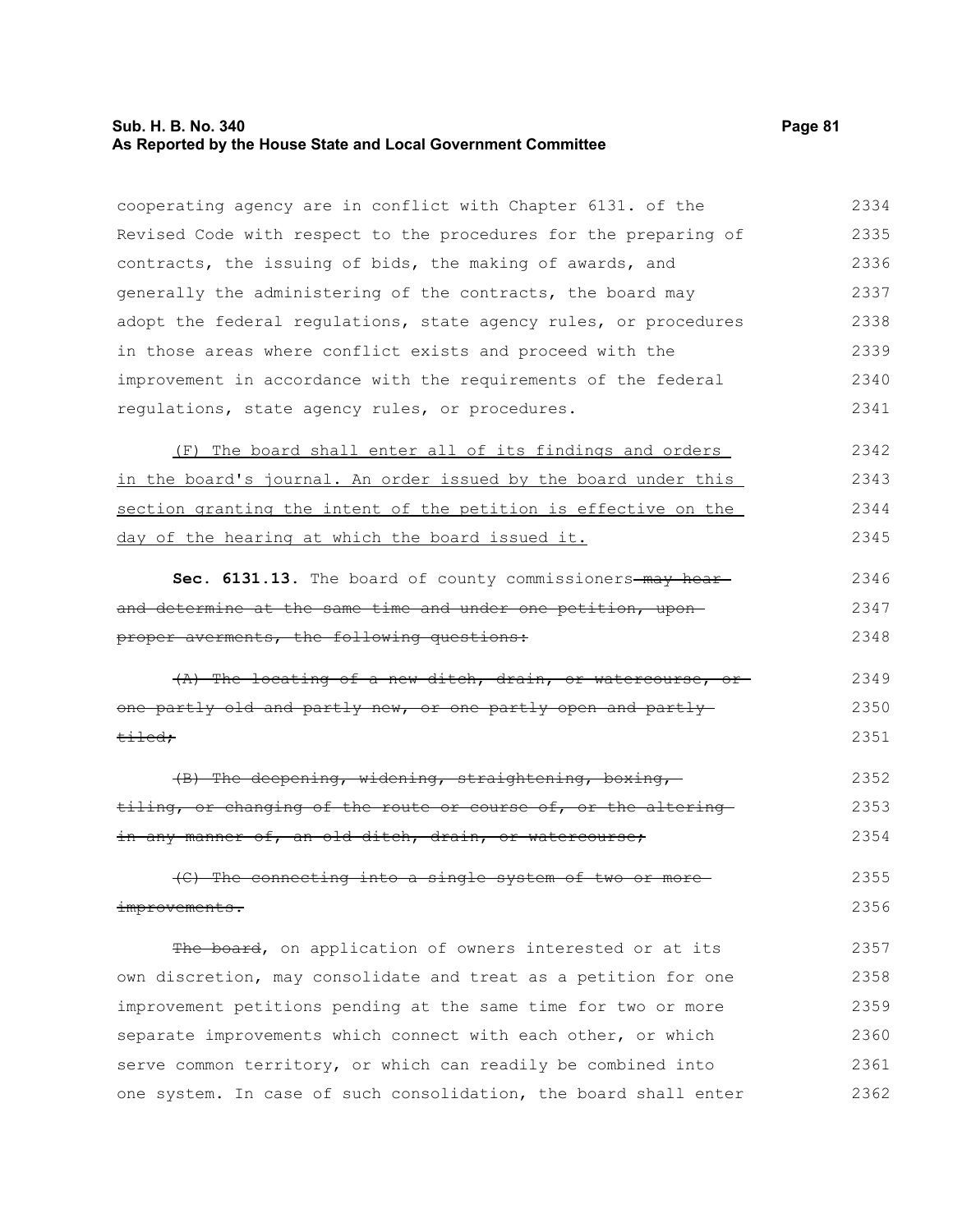# **Sub. H. B. No. 340 Page 82 As Reported by the House State and Local Government Committee**

| its action upon its journal, and if necessary, it shall order               | 2363 |
|-----------------------------------------------------------------------------|------|
| the county engineer to re-estimate and make such further reports            | 2364 |
| and schedules as are necessary upon its order consolidating the             | 2365 |
| improvements. If two or more improvements are consolidated, the             | 2366 |
| proceedings after consolidation shall be the same as if all the             | 2367 |
| matters were petitioned for in one petition.                                | 2368 |
| Sec. 6131.14. The (A) Upon the board's determination to                     | 2369 |
| proceed with the project survey and design on a proposed                    | 2370 |
| improvement under section 6131.12 of the Revised Code, the clerk            | 2371 |
| of the board of county commissioners shall eertify-immediately              | 2372 |
| forward a copy of the board's findings and orders to the county             | 2373 |
| engineer <del>-immediately, after the requirements of section 6131.12</del> | 2374 |
| of the Revised Code have been met, a copy of the findings and               | 2375 |
| orders of the board of county commissioners in favor of an-                 | 2376 |
| improvement.                                                                | 2377 |
| (B) The county engineer shall make the do all of the                        | 2378 |
| following:                                                                  | 2379 |
| (1) Conduct all necessary survey-surveys for the proposed                   | 2380 |
| improvement. The engineer shall make;                                       | 2381 |
| (2) Prepare plans for structures <sub>7</sub> ;                             | 2382 |
| (3) Create maps showing the location of the land proposed                   | 2383 |
| to be assessed, and profiles showing the cuttings and gradient;             | 2384 |
| (4) Prepare construction drawings of the improvement-and-                   | 2385 |
| shall make;                                                                 | 2386 |
| (5) Prepare an estimate of the cost of the construction of                  | 2387 |
| the improvement, which shall include actual construction cost,              | 2388 |
| the cost of engineering, the cost of the first year maintenance,            | 2389 |
| and the cost of notices, publication, and other incidental                  | 2390 |
| expenses. The If applicable, the engineer shall may recommend               | 2391 |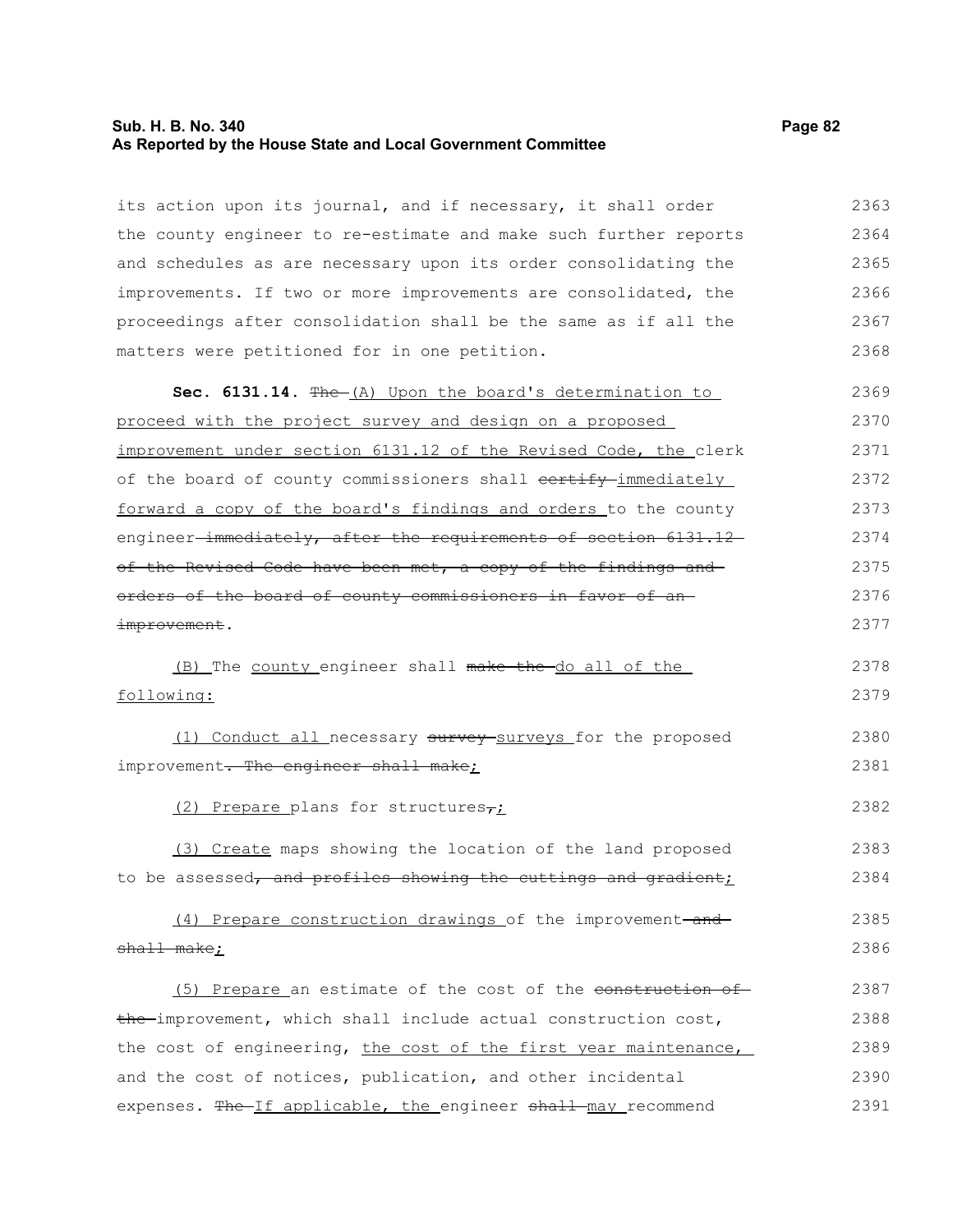### **Sub. H. B. No. 340 Page 83 As Reported by the House State and Local Government Committee**

the maintenance district in which the improvement shall be placed. The assessment of the improvement for maintenance for one year shall be added to the cost of construction in making the actual assessment and shall be credited to the maintenance fund of the district. (6) Prepare a schedule of damages that includes both of the following: (a) An estimate of the value of land or other property necessary to be acquired through purchase or voluntary transfer or appropriated in accordance with section 163.01 to 163.62 of the Revised Code, and a description of that land or other property; (b) An estimate of the total damages to be sustained by owners as a result of the construction and subsequent maintenance of a proposed improvement, along with the name and address of each owner that is alleged to be damaged, the amount of each owner's estimated damages, and an explanation of each owner's injury. (C) The county engineer shall set proper constructionstakes and shall note the intersection of the line of the improvement with the apparent land boundaries of separateowners, township and county lines, natural landmarks, road-2392 2393 2394 2395 2396 2397 2398 2399 2400 2401 2402 2403 2404 2405 2406 2407 2408 2409 2410 2411 2412 2413

crossings, or other lines or marks. The engineer shall take and note any necessary levels off the line of the improvement to determine the area of the land subject to drainage. 2414 2415 2416

The engineer shall also establish, at intervals of notless than one in each mile, in the most practicable permanent form, and in locations where destruction or disturbance is improbable, bench marks from which the original levels of the 2417 2418 2419 2420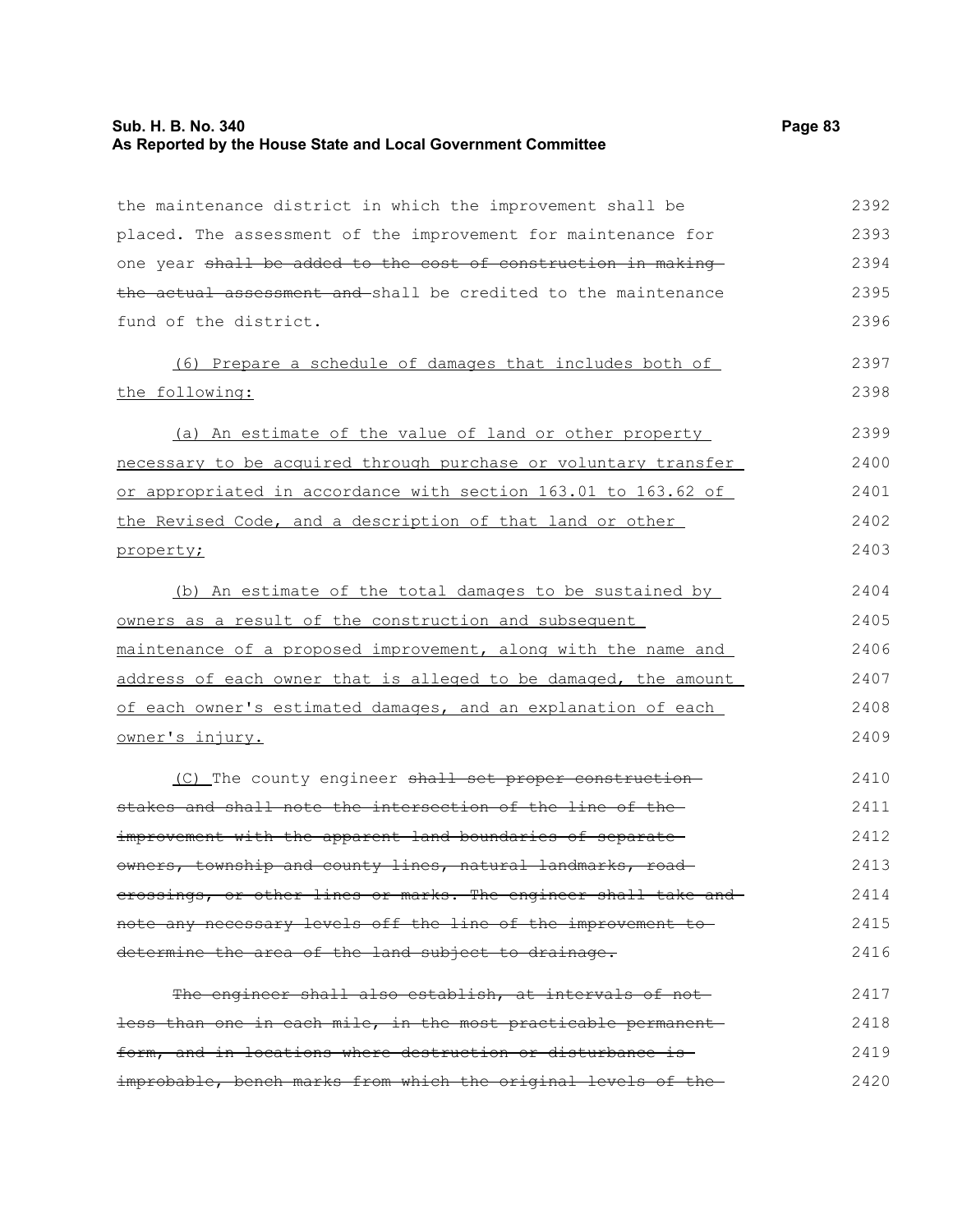# **Sub. H. B. No. 340 Page 84 As Reported by the House State and Local Government Committee**

| improvement can be established. The bench marks and all levels-  | 2421 |
|------------------------------------------------------------------|------|
| of the improvement shall be based upon some established          | 2422 |
| elevation of the geological survey of the United States, if any, | 2423 |
| in the county, and the relation of any assumed elevation used by | 2424 |
| the engineer in the work upon any improvement to the elevation-  | 2425 |
| established by the geological survey shall be accurately stated  | 2426 |
| in the engineer's report. The engineer shall make a plan of the  | 2427 |
| work proposed to be done, which shall show the grade, the depth, | 2428 |
| the excavating to be done, the location of the permanent bench   | 2429 |
| marks and their actual elevation based on the most recent United | 2430 |
| States geological survey data above or below the base elevation  | 2431 |
| used, and such other data as in the judgment of the engineer     | 2432 |
| will aid in retracing lines, levels, or other features of the    | 2433 |
| improvement. The plan shall indicate the profile and the nature  | 2434 |
| of the excavation.                                               | 2435 |
| As soon as the engineer has completed the maps, profiles,        | 2436 |
| and plans for the improvement, the (D) (1) The engineer shall    | 2437 |
|                                                                  |      |
| transmit copies thereof-of the construction drawings to the      | 2438 |
| director of natural resources, the director of transportation    | 2439 |
| when a state highway is affected, and the board of directors of  | 2440 |
| any conservancy district within which any part of the lands or   | 2441 |
| streams affected by the proposed improvement may lie.            | 2442 |
| (2) The director of natural resources, the director of           | 2443 |
| transportation, and the board of directors of the conservancy    | 2444 |
| district shall review the plans submitted and within thirty days | 2445 |
| file with the county engineer a report indicating approval or,   | 2446 |
| in case that approval cannot be given, a report with             | 2447 |
| recommendations.                                                 | 2448 |

(3) The approval or report with recommendations, which, where appropriate, shall include recommendations regarding the 2449 2450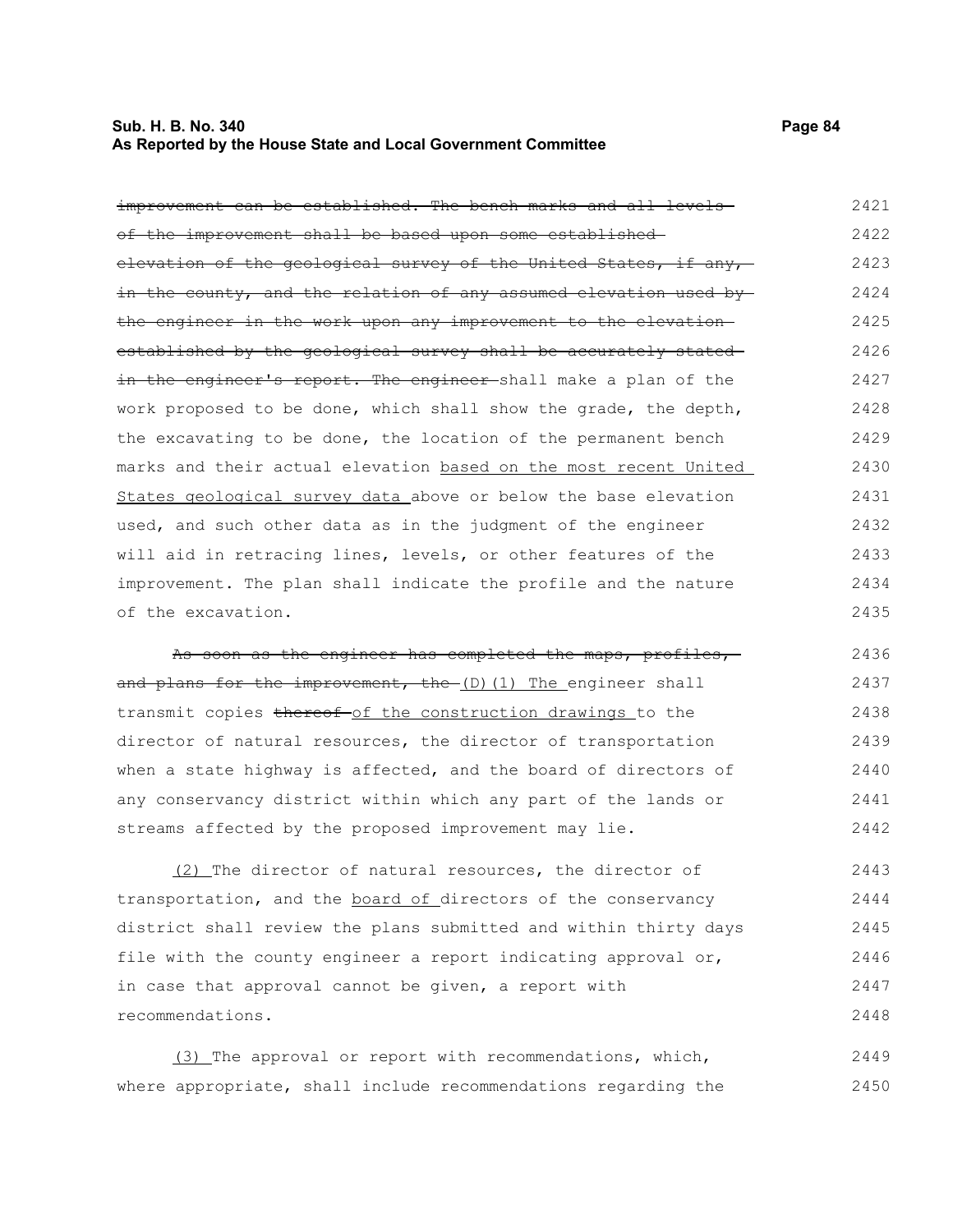#### **Sub. H. B. No. 340 Page 85 As Reported by the House State and Local Government Committee**

use of best management practices that are consistent with the prayer of the petition, shall be transmitted by the engineer to the board of county commissioners, who shall take notice of the approval or recommendations and shall authorize the engineer to make any changes or alterations that in the judgment of the board are necessary or desirable. 2451 2452 2453 2454 2455 2456

(4) Upon receipt of approval of the plans by the director of natural resources, the director of transportation, and the board of directors of any conservancy districts affected, or upon completion of any changes authorized by the board of county commissioners, the engineer shall file the construction drawings with the clerk of the board of county commissioners all maps, profiles, and plans as provided by this section. 2457 2458 2459 2460 2461 2462 2463

(E) The engineer shall prepare specifications for the construction of the improvement. The engineer shall specify a width of temporary easement for construction purposes. Thespecifications shall provide for that include all of the following: 2464 2465 2466 2467 2468

(1) The route of an improvement, which, as practicable as possible, shall be located to avoid running the improvement diagonally across property and to follow property lines, section lines, and lines of public highways. However, where the line of a public street or highway is followed, approval must be obtained from the governmental entity owning the street or highway. 2469 2470 2471 2472 2473 2474 2475

(2) The width of the temporary easement for construction required for the improvement. The specifications shall require the temporary easement to include spreading and leveling of spoil banks and shall prohibit the temporary easement from being more than seventy-five feet from the top of the bank. 2476 2477 2478 2479 2480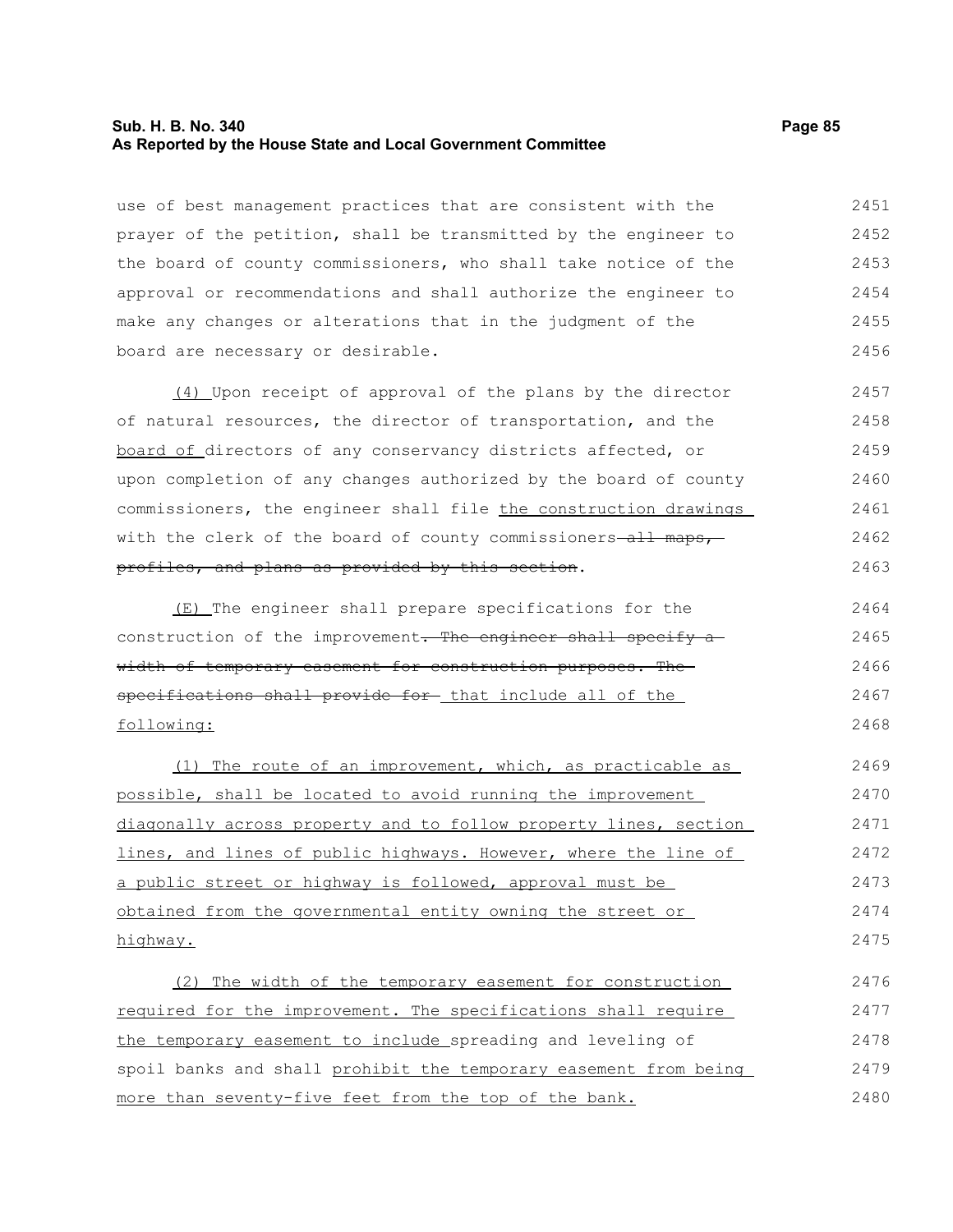### **Sub. H. B. No. 340 Page 86 As Reported by the House State and Local Government Committee**

part of the permanent improvement. Sod

(3) The width of the permanent easement required for the improvement. The specifications shall provide for erosion and sediment control through the establishment of a sod or seeded strip not fewer than four ten feet nor more than fifteen feet wide, measured at right angles to the top of the ditch bank, on both sides of the ditch, except where suitable vegetative cover 2481 2482 2483 2484 2485 2486

exists. The strip or other such controls shall be considered a

(F) The county engineer shall provide to the county auditor the acreages of sod or seeded strips established and maintained in excess of four feet under this section and the county auditor shall be compensated for by their removal remove the entire amount of each sod or seeded strip from the taxable valuation of the property of which they are a part. The engineershall make estimates of the cost of excavating and of the costof material and may divide the construction of the improvement into construction areas as considered expedient. 2489 2490 2491 2492 2493 2494 2495 2496 2497

(G) The engineer shall make a note of all fences, floodgates, culverts, or bridges that will be removed in constructing the improvement and of all culverts or bridges that must be adjusted or the channel of which must be enlarged to construct the improvement. 2498 2499 2500 2501 2502

(H) In estimating the cost of an improvement, the engineer may include the cost of installing gates in fences on the reserved right-of-way where needed to provide access for maintenance. The gates shall be kept locked when requested by the owner and shall be considered a part of the original improvement and subject to maintenance as provided by sections-6137.01 to 6137.12 Chapter 6137. of the Revised Code. 2503 2504 2505 2506 2507 2508 2509

(I) The engineer shall make an estimate of the cost of 2510

2487 2488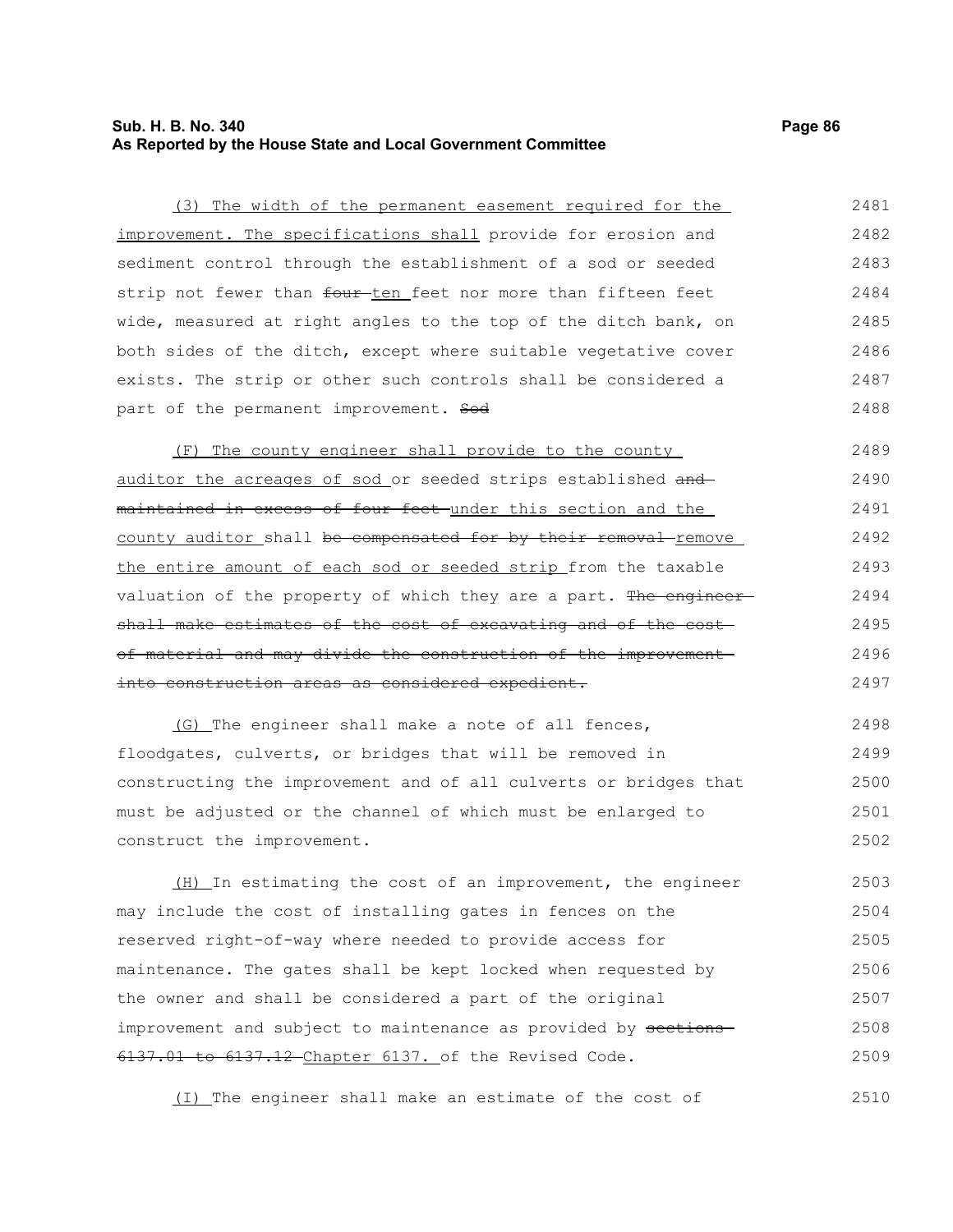# **Sub. H. B. No. 340 Page 87 As Reported by the House State and Local Government Committee**

| inspecting the work as it progresses and shall, with the         | 2511 |
|------------------------------------------------------------------|------|
| assistance of the prosecuting attorney, prepare forms for        | 2512 |
| contracts with bidders and forms of bid quaranties that meet the | 2513 |
| requirements of section 153.54 of the Revised Code.              | 2514 |
| (J) Upon the acceptance of the contract work, the engineer       | 2515 |
| shall file with the county recorder a-all of the following:      | 2516 |
| (1) A property plat showing the general owners of record         | 2517 |
| and parcel numbers along the drainage improvement;               | 2518 |
| (2) The location of the improvement-and a;                       | 2519 |
| (3) A statement describing the width of the permanent            | 2520 |
| easement for maintenance as provided for in section 6137.12 of   | 2521 |
| the Revised Code;                                                | 2522 |
| (4) An affidavit listing the owners of record, complete          | 2523 |
| property descriptions, and parcel numbers subject to the         | 2524 |
| permanent easement. The engineer shall note the property plat in | 2525 |
| the affidavit.                                                   | 2526 |
| The engineer shall include the permanent easement in the         | 2527 |
| county's geographic information systems or other mapping system, | 2528 |
| if available._ The                                               | 2529 |
| The engineer shall make an itemized bill of the costs and        | 2530 |
| expenses incurred in the proper discharge of duties set forth in | 2531 |
| this section and shall file the maps, profiles, plans,           | 2532 |
| schedules, and reports with the clerk of the board of county     | 2533 |
| commissioners upon completing them.                              | 2534 |
| Sec. 6131.15. (A) The county engineer shall estimate the         | 2535 |
| prepare a schedule of assessments that includes all of the       | 2536 |
| following:                                                       | 2537 |
| (1) The name and address of each private owner of land and       | 2538 |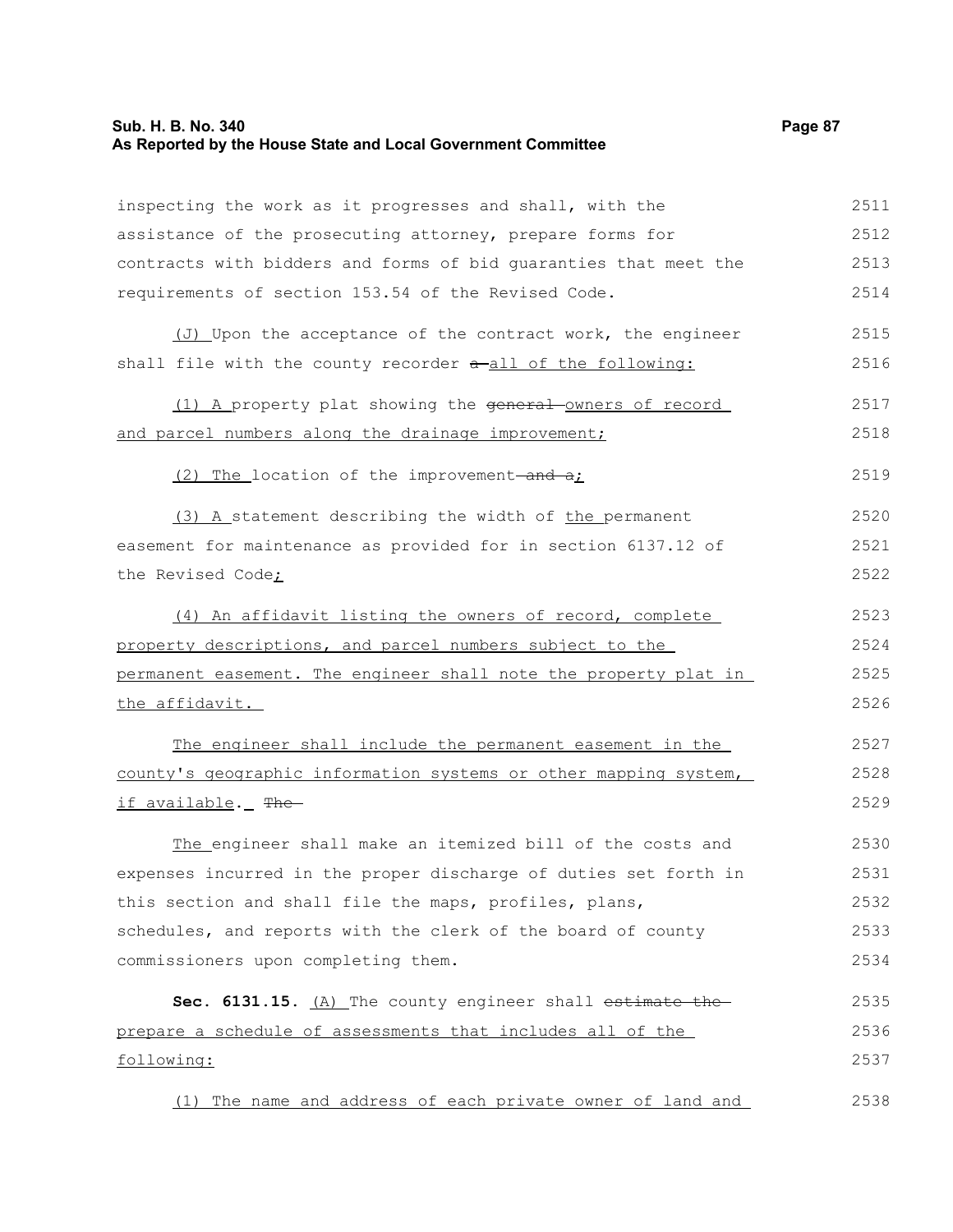### **Sub. H. B. No. 340 Page 88 As Reported by the House State and Local Government Committee**

a description of the land to be benefited by the proposed improvement. The engineer shall obtain the names and addresses from the tax duplicates of the county. The engineer shall obtain the description from the county recorder's office. For purposes of the description the county recorder shall not require a metes and bounds survey. 2539 2540 2541 2542 2543 2544

(2) The amount of the estimated assessment to be assessed to each tract of land. An assessment shall not be less than ten dollars. The total amount of the estimated assessments, including the total estimated assessments allocated to public corporations and the state, shall equal the estimated cost of the proposed improvement. 2545 2546 2547 2548 2549 2550

(3) An explanation of each assessment that is for purposes other than drainage;

(4) The benefits accruing to public corporations political subdivisions and any department, office, or institution of the state. The engineer shall determine the estimated cost of the improvement that each public corporation political subdivision and any department, office, or institution of the state shall be assessed by reason of the benefit to public health, safety, convenience, the environment, wildlife, recreation, and welfare, or as the means of improving any street, road, or highway under the control or ownership of any public corporation political subdivision or any department, office, or institution of the state, or for benefit to any land owned by any public corporation or any department, office, or institution of the state. The engineer shall prepare a schedule of assessments containing the name and address of each public corporation political subdivision and each department, office, or institution of the state so benefited, the amount of the 2553 2554 2555 2556 2557 2558 2559 2560 2561 2562 2563 2564 2565 2566 2567 2568

2551 2552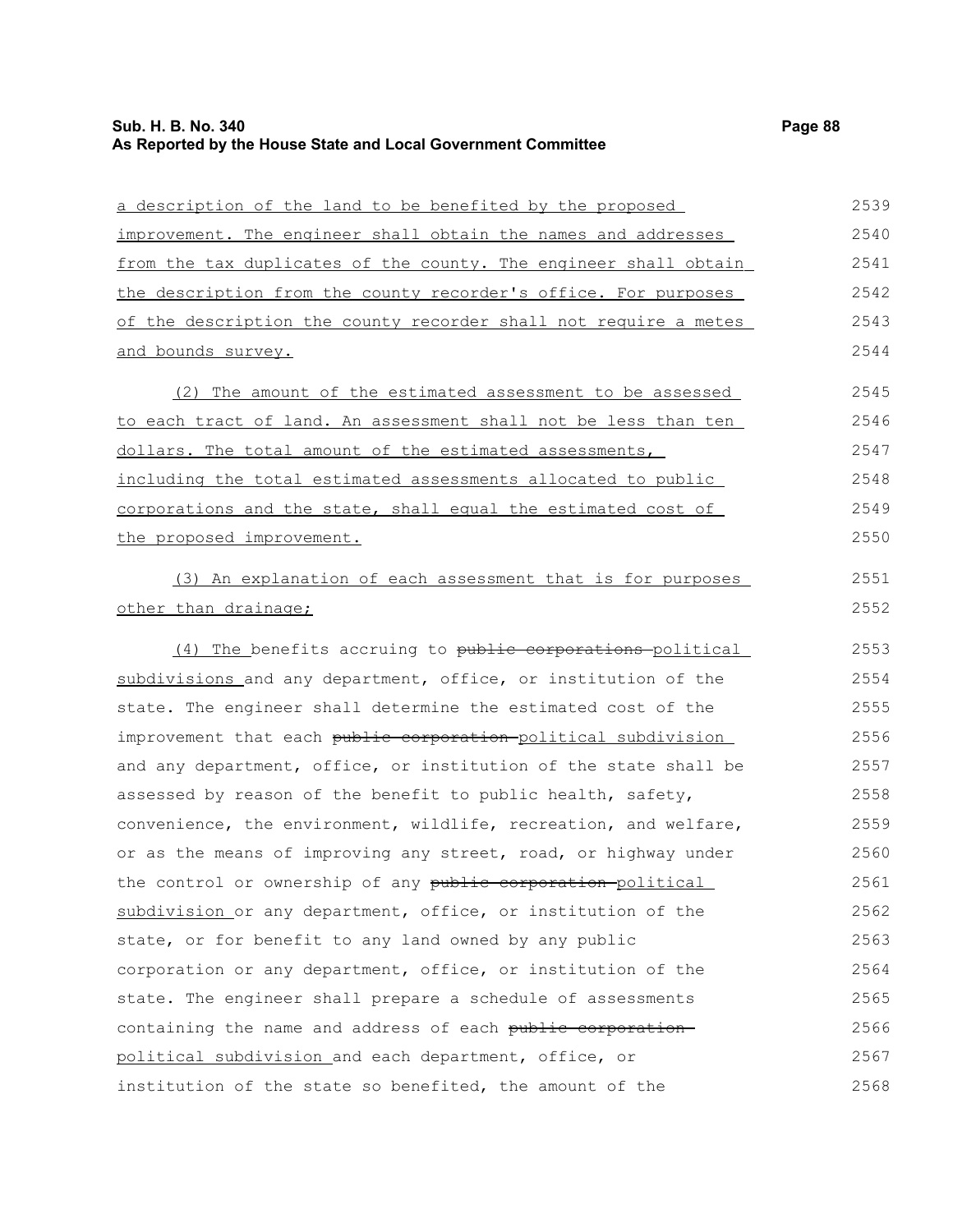# **Sub. H. B. No. 340 Page 89 As Reported by the House State and Local Government Committee**

| estimated assessment, and an explanation of the assessment if     | 2569 |
|-------------------------------------------------------------------|------|
| the assessment is for purposes other than drainage.               | 2570 |
|                                                                   |      |
| The county engineer shall also include in the schedule of-        | 2571 |
| assessments the name and address of each private owner of land-   | 2572 |
| and a description of the land believed to be benefited by the     | 2573 |
| proposed improvement, which names and descriptions shall be-      | 2574 |
| taken from the tax duplicates of the county. The engineer shall-  | 2575 |
| enter in the schedule the amount of the estimated assessment,     | 2576 |
| which in no case shall be less than ten dollars, to be assessed   | 2577 |
| to each tract of land and an explanation of the assessment, if    | 2578 |
| the assessment is for purposes other than drainage, by reason of  | 2579 |
| the construction of the improvement upon which the assessment is- | 2580 |
| based. The total of these estimated assessments including the-    | 2581 |
| total estimated assessments allocated to public corporations and  | 2582 |
| the state shall equal the estimated cost of the proposed          | 2583 |
| improvement.                                                      | 2584 |
| In determining the estimated drainage assessments for a           | 2585 |
|                                                                   |      |
| parcel, the county engineer shall give primary consideration to   | 2586 |
| the potential increase in productivity that the parcel may-       | 2587 |
| experience as a result of the improvement and shall also give-    | 2588 |
| consideration to the quantity of drainage contributed, the        | 2589 |
| relative location of the property to the project, the portion of  | 2590 |
| the project through which the drainage from the parcel flows,     | 2591 |
| the value of the project to the watershed, and benefits as        | 2592 |
| defined in section 6131.01 of the Revised Code.                   | 2593 |
| The county engineer shall also estimate the value of land-        | 2594 |
|                                                                   |      |
| or other property necessary to be taken and the damages to be-    | 2595 |
| sustained by any owner as a result of the construction of the-    | 2596 |
| proposed improvement and the subsequent maintenance of the-       | 2597 |

improvement. The engineer shall prepare a schedule of damages-2598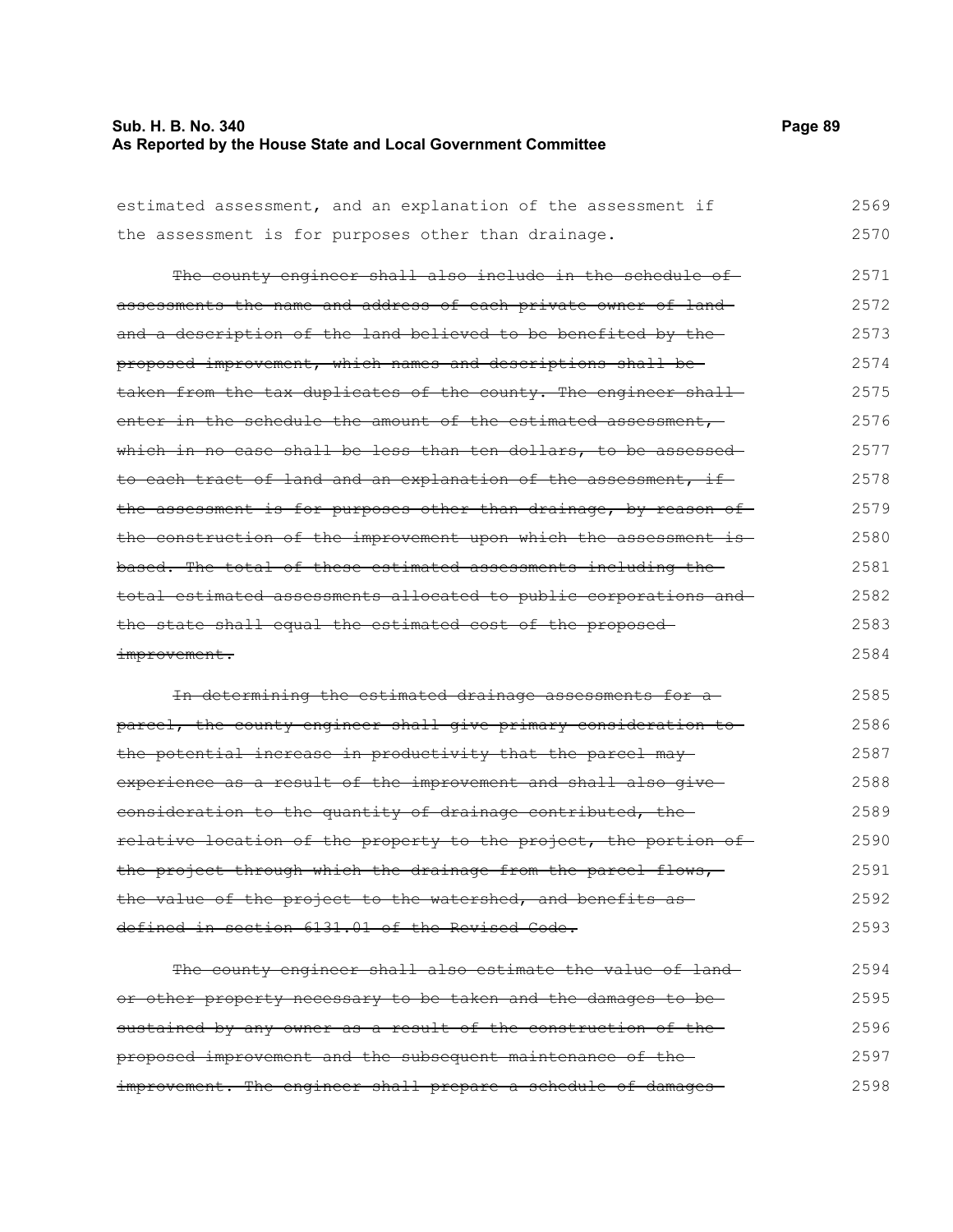# **Sub. H. B. No. 340 Page 90 As Reported by the House State and Local Government Committee**

| containing the name and address of each owner alleged to be-      | 2599 |
|-------------------------------------------------------------------|------|
| damaged, the amount of the estimated damages, and an explanation- | 2600 |
| of the injury upon which the estimate is based. The engineer's    | 2601 |
| schedule of damages shall also contain the value of the land or-  | 2602 |
| other property necessary to be taken, the name and address of-    | 2603 |
| the owner, and a complete description of the land or other-       | 2604 |
| property. The engineer shall include the total of the estimated   | 2605 |
| damages and valuations as part of hisestimate of the total cost-  | 2606 |
| of constructing the improvement.                                  | 2607 |
| (B) In calculating each estimated assessment, the county          | 2608 |
| engineer shall do both of the following:                          | 2609 |
| (1) Use the information compiled in accordance with               | 2610 |
| divisions (B) (5) and (6) of section 6131.14 of the Revised Code; | 2611 |
| (2) Consider the following factors:                               | 2612 |
| (a) Acreage of a parcel;                                          | 2613 |
| (b) Volume of water produced by a parcel;                         | 2614 |
| (c) Remoteness of the parcel to the improvement;                  | 2615 |
| (d) Percentage of the improvement used by the parcel;             | 2616 |
| (e) Work determined to benefit that particular parcel only        | 2617 |
| and not the remainder of parcels in the watershed;                | 2618 |
| (f) Soils;                                                        | 2619 |
| (q) County auditor's land value or current agricultural           | 2620 |
| use value, if applicable;                                         | 2621 |
| (h) Existing drainage infrastructure that can be                  | 2622 |
| incorporated into the improvement and associated cost savings;    | 2623 |
| (i) Any other factors pertinent to that particular                | 2624 |
| petition and watershed;                                           | 2625 |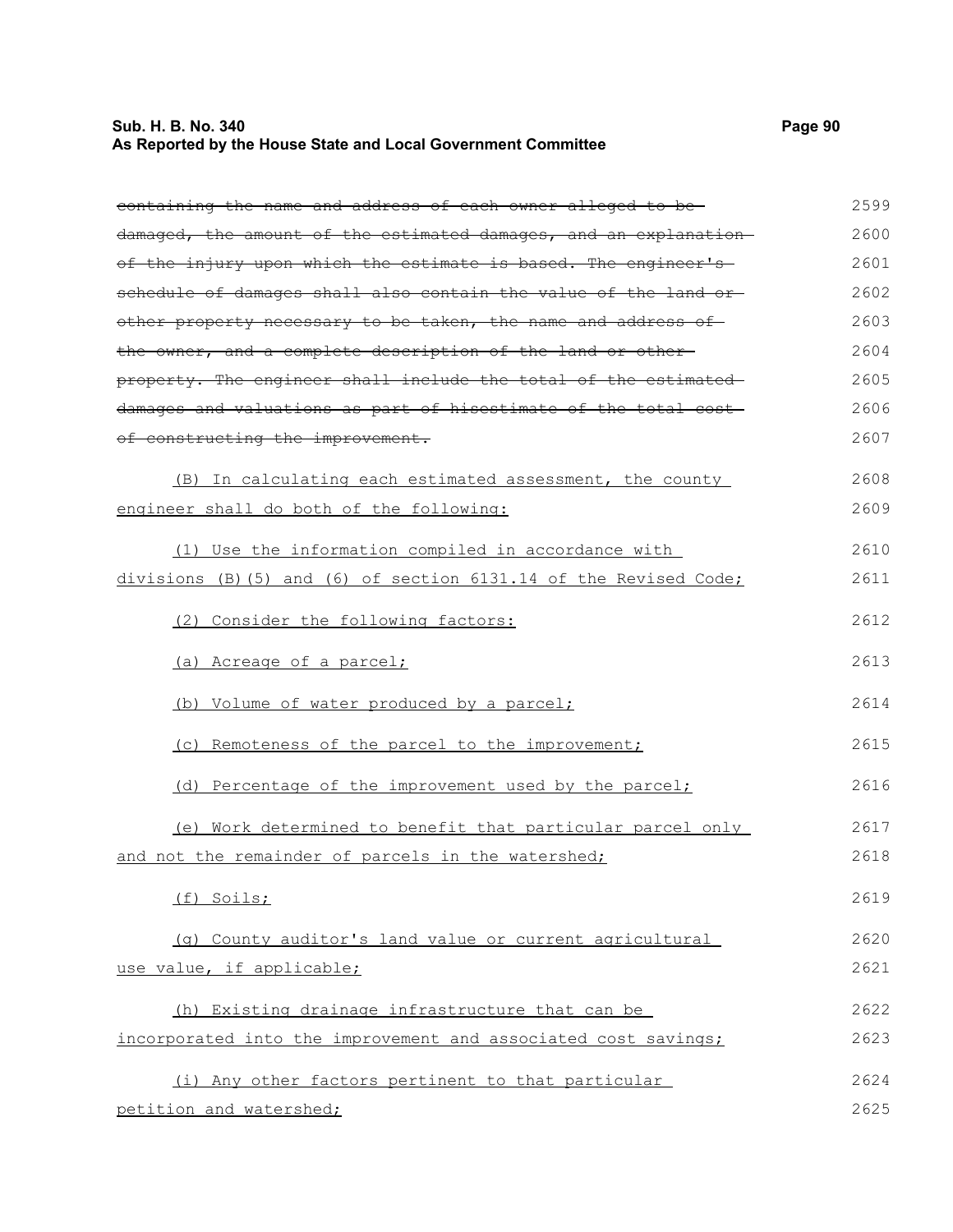# **Sub. H. B. No. 340 Page 91 As Reported by the House State and Local Government Committee**

| (j) Any benefits as defined in section 6131.01 of the            | 2626 |
|------------------------------------------------------------------|------|
| Revised Code.                                                    | 2627 |
| (C) The county engineer, in making his the estimate of the       | 2628 |
| amount to be assessed each tract of land, each -public-          | 2629 |
| eorporation political subdivision, and the state in accordance   | 2630 |
| with this section, and the board of county commissioners, in     | 2631 |
| amending, correcting, confirming, and approving the assessments  | 2632 |
| in accordance with section 6131.22 of the Revised Code, shall    | 2633 |
| levy the assessments according to benefits. Each tract of land   | 2634 |
| and public corporation political subdivision affected by an      | 2635 |
| improvement and the state shall be assessed in the proportion    | 2636 |
| that each is benefited by the improvement, as "benefit" and      | 2637 |
| "improvement" are defined in section 6131.01 of the Revised      | 2638 |
| Code, and not otherwise.                                         | 2639 |
| Sec. 6131.16. (A) Upon the filing with the clerk of the          | 2640 |
| board of county commissioners of the reports, plans, and         | 2641 |
| schedules by the county engineer as provided in section 6131.14  | 2642 |
| of the Revised Code, the board of county commissioners shall fix | 2643 |
| a date not fewer than twenty-five nor more than ninety days      | 2644 |
| thereafter when a final hearing on the report shall be held.     | 2645 |
| Upon the fixing of the date                                      | 2646 |
| (B) At least twenty-one days prior to the date established       | 2647 |
| for the hearing, the clerk shall immediately give provide notice | 2648 |
| by certified mail, return receipt requested, or by first class   | 2649 |
| mail in a five day return envelope. For each improvement, all-   | 2650 |
| individual notices shall be sent by the same type of mail.       | 2651 |
| Whichever method the board chooses, the to all owners that are   | 2652 |
| adjacent to the proposed improvement by certified mail and to    | 2653 |
| all others in the area to be benefited by the proposed           | 2654 |
| improvement by certified or first class mail. The clerk shall    | 2655 |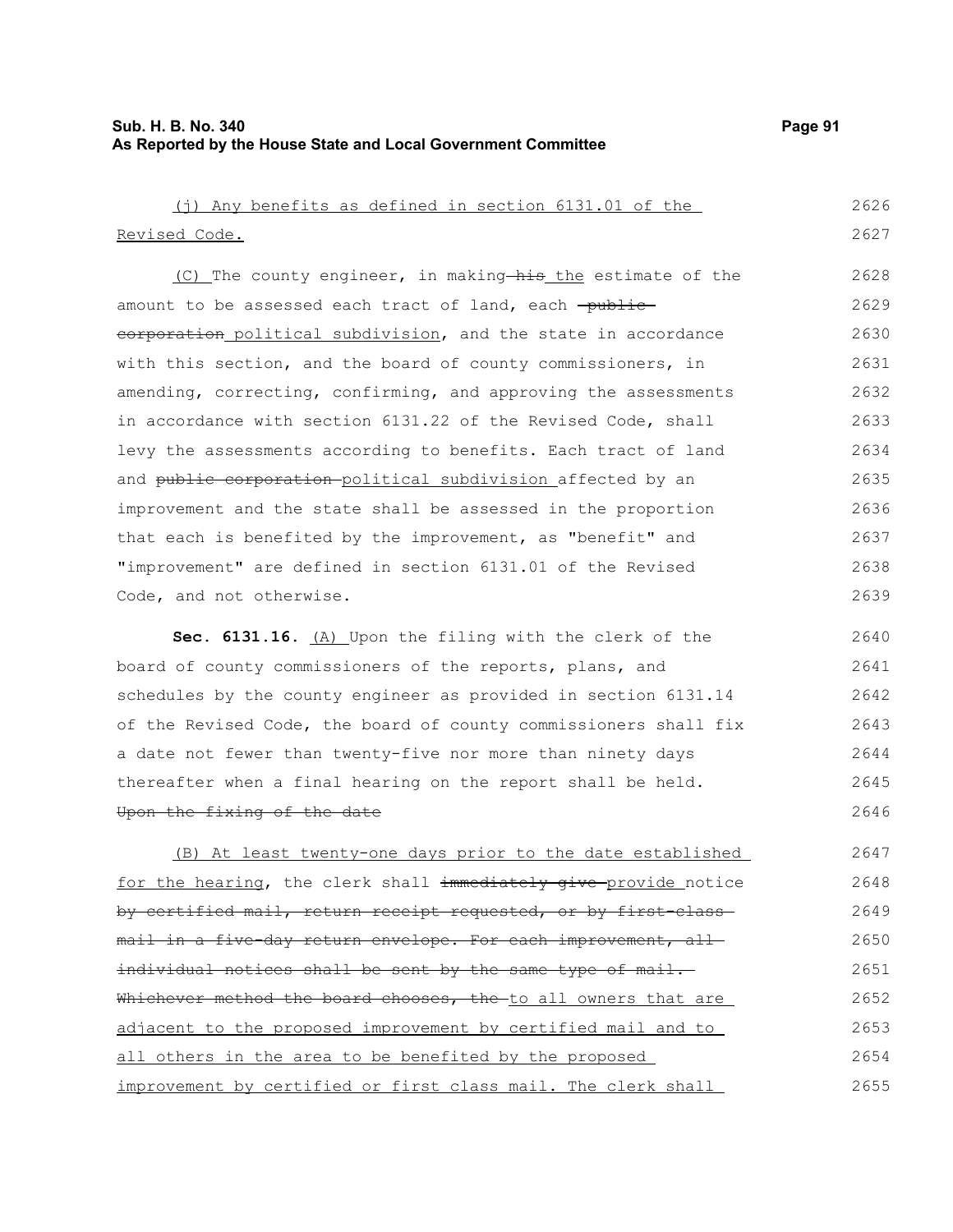### **Sub. H. B. No. 340 Page 92 As Reported by the House State and Local Government Committee**

ensure that the words "Legal Notice of Proposed Drainage Improvement" shall be are printed in plain view on the face of the envelope. Notice The clerk shall be sent send the notice to all the owners whose names appear in the engineer's schedules of assessments and damages. The notice-clerk shall be mailed mail the notice to each address as given in the petition or to such address as the clerk learns to be the correct address, as provided in section 6131.07 of the Revised Code. If the schedule of assessments or the schedule of damages filed by the engineer contains the names of owners other than those mentioned in the petition, notices the clerk shall also be mailed mail the notice 2656 2657 2658 2659 2660 2661 2662 2663 2664 2665 2666

to those owners. The clerk shall include in the notice all of the following: (1) An owner's estimated assessment, the estimated damages, if any, and of any compensation for land or other property necessary to be taken on each tract of land owned by the owner, as estimated and described in the schedules; 2667 2668 2669 2670 2671 2672

(2) The date, time, and location of the final hearing by the board on the report of the engineer and on the proceedings for the improvement; 2673 2674 2675

(3) A statement that an owner may file an exception to the assessments or a claim for compensation or damages with the clerk of the board of county commissioners not less than five days before the date fixed for the final hearing; 2676 2677 2678 2679

(4) A statement that if bonds or notes are to be issued, an owner may pay an assessment in cash by giving notice to do so on a form proscribed by the board of county commissioners not more than twenty-one days after the final hearing or that an owner may pay the assessments in installments payable with interest added at the same rate that bonds or notes bear 2680 2681 2682 2683 2684 2685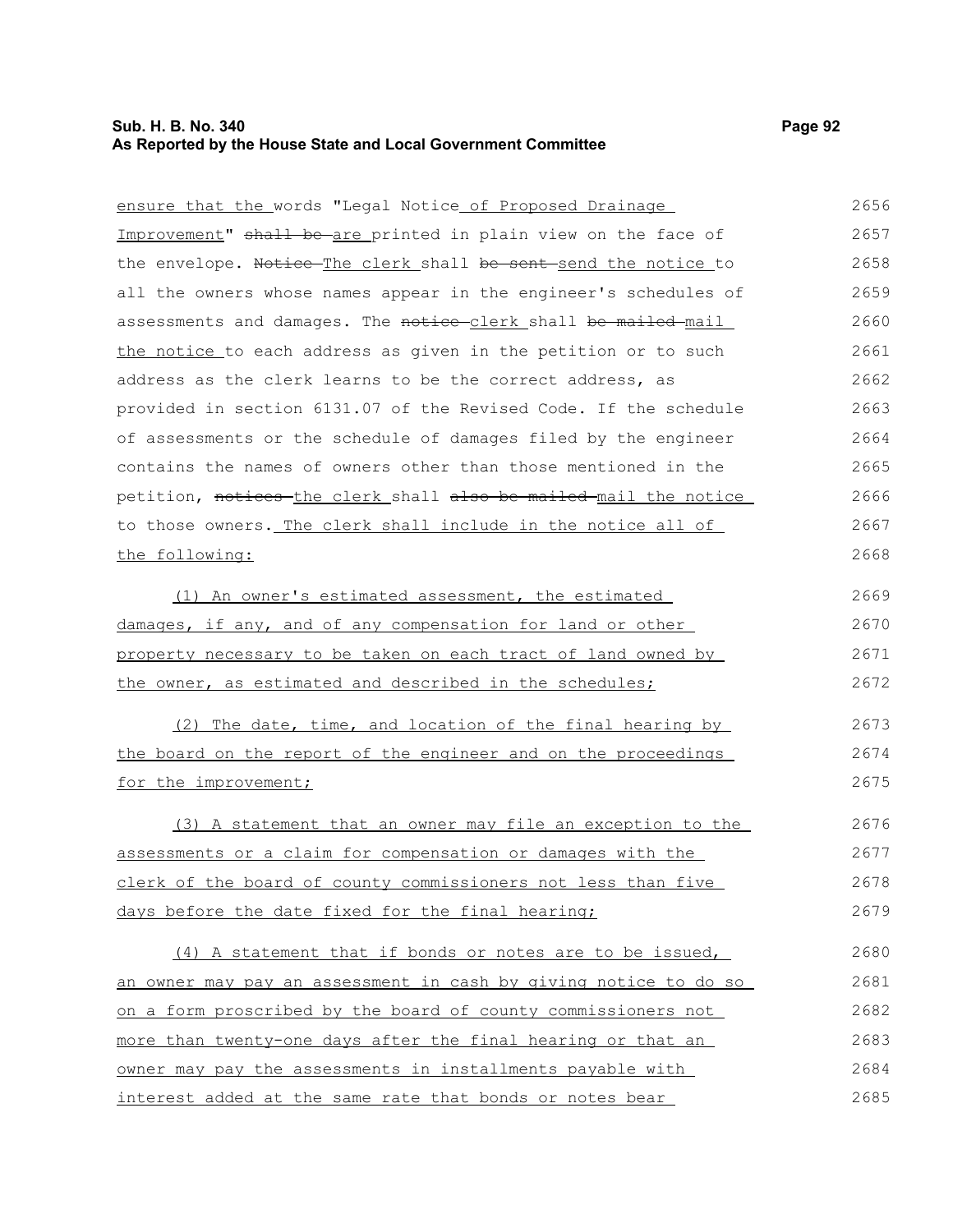### **Sub. H. B. No. 340 Page 93 As Reported by the House State and Local Government Committee**

#### interest.

(C) The clerk shall cause to be published a legal notice in at least one newspaper of general circulation in the area affected by the improvement, stating the name and number, if any, of the proposed improvement, the location and nature of the work proposed in the petition, and the date, time, and location of the final hearing. The publication of this notice shall be made in one issue of the newspaper if the individual notices are sent by certified mail. If the individual notices are sent by first-class mail in five-day return envelopes, the publication of this newspaper notice shall be made in two issues of the newspaper, and the notice shall include a list of the names of all addressees whose individual notices were undelivered. The publication shall be not fewer than thirteen days prior to the date of the final hearing. The publication shall serve as public notice to all owners of the substance of the proposed improvement and of the pendency of the final hearing of the board of county commissioners in the proceedings to authorize the construction of the proposed improvement whether or not they were individually named and notified. 2687 2688 2689 2690 2691 2692 2693 2694 2695 2696 2697 2698 2699 2700 2701 2702 2703 2704 2705

The mailed legal notice shall notify the owners of theassessment or the estimated damages, if any, and of compensation for any land or other property necessary to be taken on each tract of land owned by the owner, as estimated and described in the schedules, shall notify the owners of the date of the finalhearing by the board on the report of the engineer and on the proceedings for the improvement, and shall notify all owners that all claims for compensation or damages must be filed with the clerk of the board of county commissioners before that date fixed for the final hearing. The notice shall further state that if bonds or notes are to be issued, the owner must give written-2706 2707 2708 2709 2710 2711 2712 2713 2714 2715 2716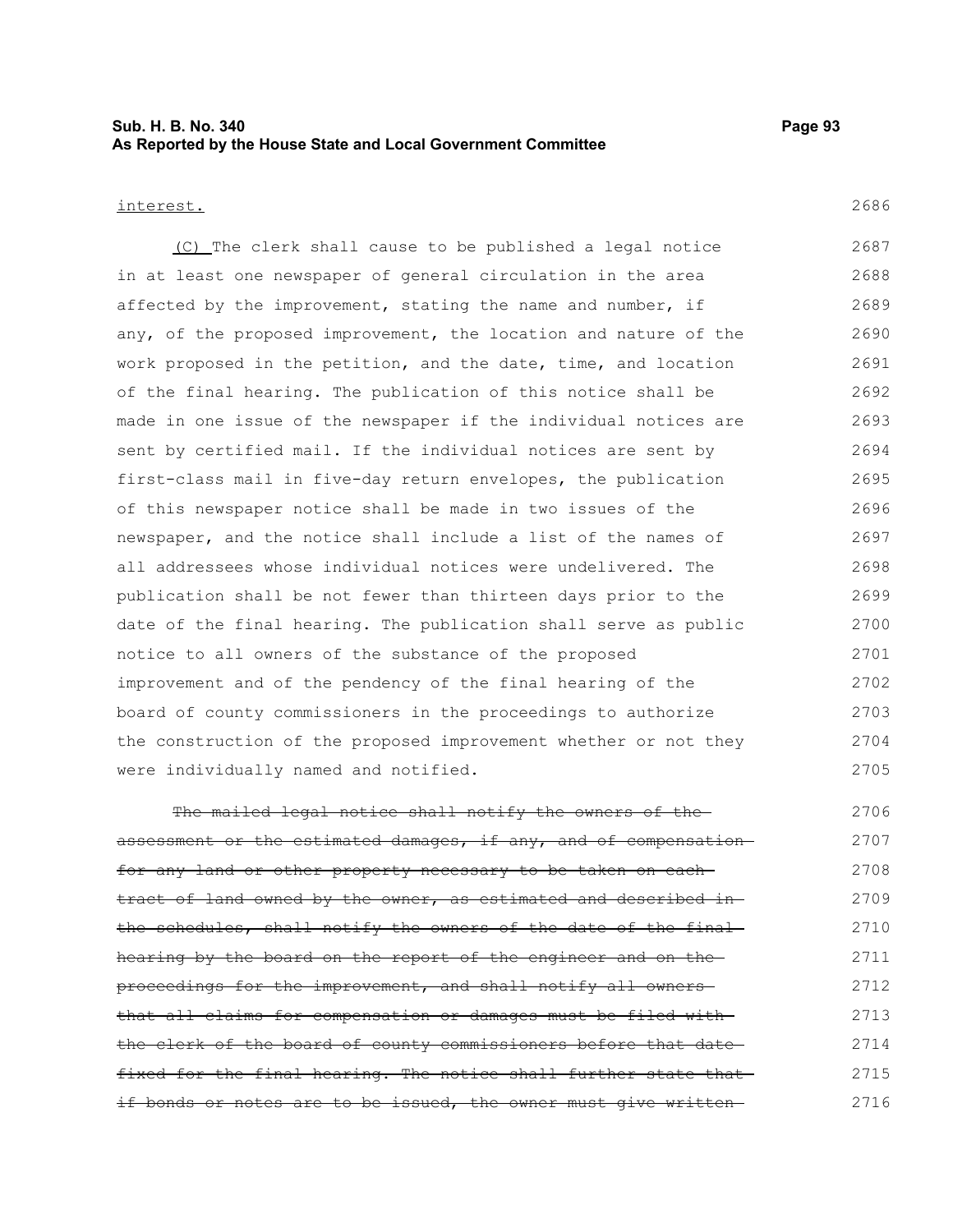### **Sub. H. B. No. 340 Page 94 As Reported by the House State and Local Government Committee**

| notice within twenty one days after the final hearing of         | 2717 |
|------------------------------------------------------------------|------|
| hisintention to pay in cash. The clerk shall include with the-   | 2718 |
| legal notice to the owner a form prescribed by the board of      | 2719 |
| county commissioners that the owner shall use to notify the-     | 2720 |
| board of hisintention to pay in cash. If hedoes not give notice- | 2721 |
| of hisintention to pay in cash within twenty-one days, the-      | 2722 |
| installments will be payable with the interest added at the same | 2723 |
| rate that the bonds or notes bear interest.                      | 2724 |
| Proof of notice by publication shall be verified by              | 2725 |
| affidavit of the printer or other person knowing that fact,      | 2726 |
| newspaper and the clerk of the board of county commissioners     | 2727 |
| shall prepare a certificate showing the service of the notices   | 2728 |
| by mail, both of which shall be filed with the clerk of the      | 2729 |
| board of county commissioners on or before the day of the final  | 2730 |
|                                                                  |      |

hearing. Notices-If any notices are returned undelivered, the clerk shall keep the returned undelivered notices and their receipts shall be kept on file as a permanent record of the improvement with the permanent file of records required under section 6131.061 of the Revised Code. 2731 2732 2733 2734 2735

**Sec. 6131.17.** Any owner may accept the estimated assessment as described in the engineer's schedules, or may accept the estimated damages or compensation as described in the engineer's schedule of damages, or may acquiesce to the engineer's failure to estimate damages or award compensation in hisfavor, and will be construed to have done so unless he files-(A) An owner may file an exception to the county engineer's schedules of assessments or files-file a claim for damages or compensation, on or before the date of the final hearing in theproceedings to construct the improvement. 2736 2737 2738 2739 2740 2741 2742 2743 2744 2745

All exceptions to the engineer's schedules of assessments 2746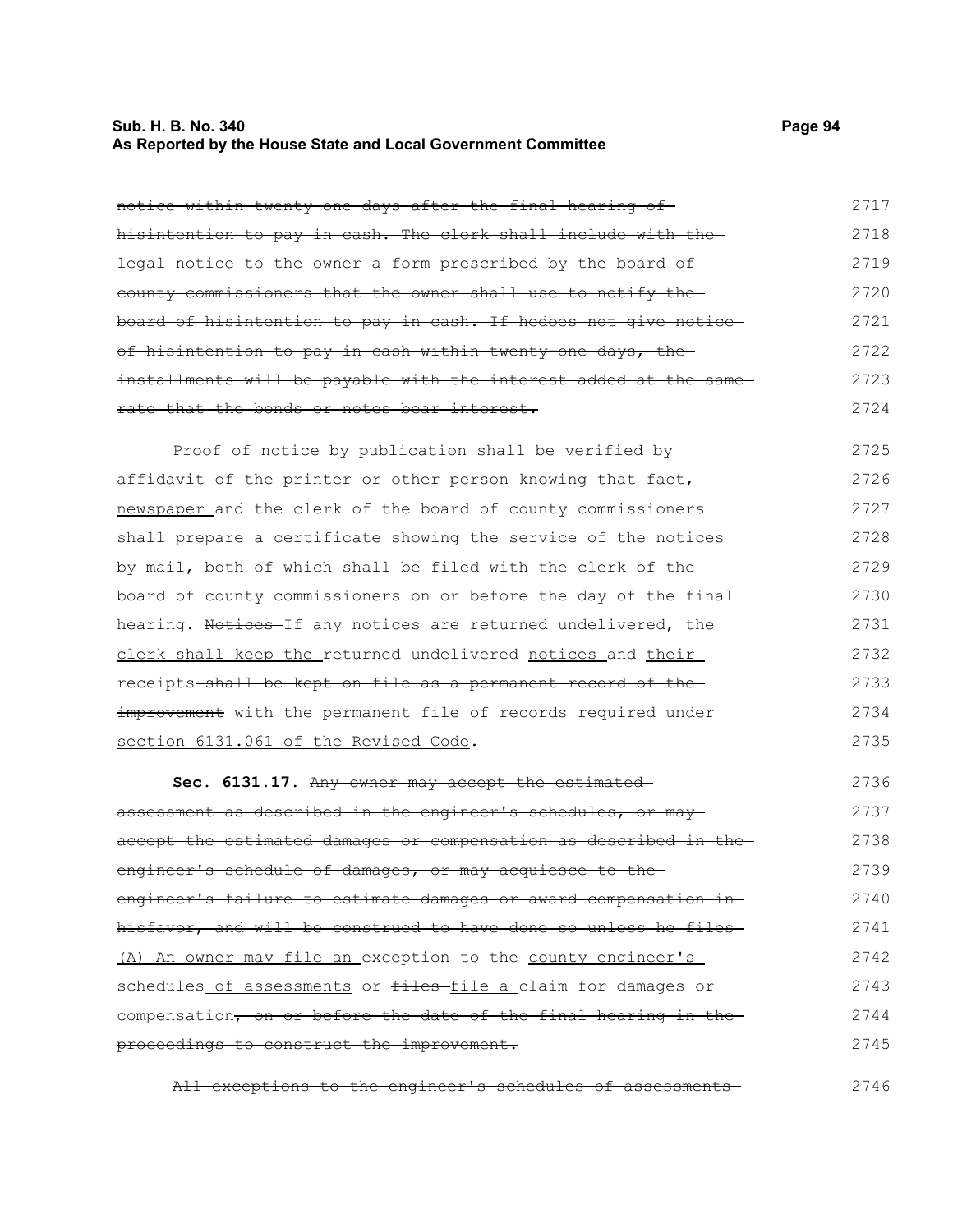### **Sub. H. B. No. 340 Page 95 As Reported by the House State and Local Government Committee**

and damages, and all claims for compensation for land or otherproperty necessary to be taken, and all claims for damages by reason of a proposed improvement not listed in the engineer's schedule of damages, shall be filed with the clerk of the board of county commissioners as provided in section 6131.16 of the Revised Code on or not less than five days before the date of the final hearing in the proceedings to construct the improvement. 2747 2748 2749 2750 2751 2752 2753 2754

All exceptions to the engineer's schedules and all claims-(B) An owner shall include with an exception or claim for compensation or damage shall describe the land, a part of whichis the nature of the exception or claim, the amount claimed, if any, and the identity of the property claimed to be taken or damaged, and shall describe the nature of and the reasons forthe claim asked to be paid to each claimant. 2755 2756 2757 2758 2759 2760 2761

**Sec. 6131.19.** (A) At the final hearing, or at such time  $\pm \circ$ which said the final hearing is adjourned to hear claims for compensation or damages, the board of county commissioners shall hear any competent evidence offered by any of the interested owners-affected owner upon the county engineer's estimate of damages and upon any claim filed for compensation or damages. 2762 2763 2764 2765 2766 2767

(B) Upon consideration of all the evidence, including the county engineer's schedule of estimated damages, and a view of the -premises affected property, if it-the board desires such-a view, the board shall find and determine the amount of damages to which any owner is entitled for each claim filed by an owner, and shall also determine the fair-value of any land or any other property to be taken for said-the proposed improvement. The 2768 2769 2770 2771 2772 2773 2774

(C) If the board of county commissioners awards additional compensation to any owner, the board shall-enter its findings in-2775 2776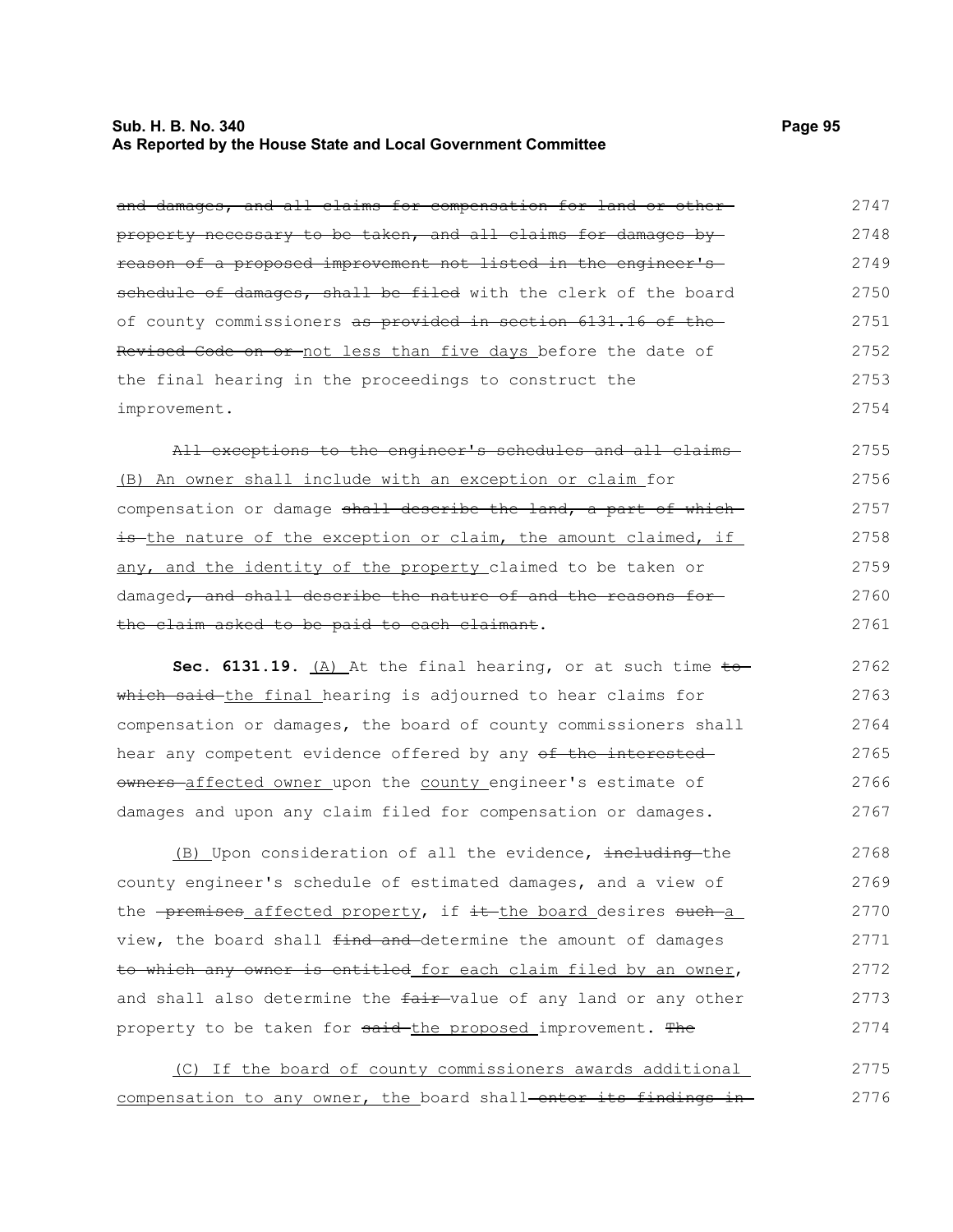### **Sub. H. B. No. 340 Page 96 As Reported by the House State and Local Government Committee**

its journal, and shall authorize the county auditor to issue hiswarrants upon the county treasurer of the county in which theland is located, payable from the general drainage improvement fund, to such claimants for such amounts, which amounts so determined shall be paid before any work on the proposed improvement is done order the county engineer to prepare new

assessments for the proposed improvement and the clerk of the board shall notify all owners of the new assessments pursuant to section 6131.16 of the Revised Code. 2783 2784 2785

(D) An owner may appeal may be taken by any claimant fromthe an order of the board refusing the allowance of county commissioners concerning a claim for compensation or damages, and an appeal may be taken by any claimant from an order allowing compensation or damages if, in his opinion, the amount awarded is less than the actual damages sustained, or less than the fair value of the land or other property necessary to be taken. Such appeal shall be taken and perfected as provided in sections 6131.01 to 6131.64, inclusive, of the Revised Code this chapter. 2786 2787 2788 2789 2790 2791 2792 2793 2794 2795

**Sec. 6131.21.** (A) At the final hearing on a proposed improvement, after hearing all the evidence offered in the proceedings and after receiving and considering all the schedules, plans, and reports filed by the county engineer, the board of county commissioners shall review and reconsider the its former order made by it finding in favor of the to proceed with project survey and design for the proposed improvement and shall either affirm its former order and proceed to confirm the assessments and order the letting of the contract or shall set aside its former order and dismiss the petition. At the finalhearing, if the board finds that the cost of the improvement will be equal to or greater than the benefits that will be-2796 2797 2798 2799 2800 2801 2802 2803 2804 2805 2806 2807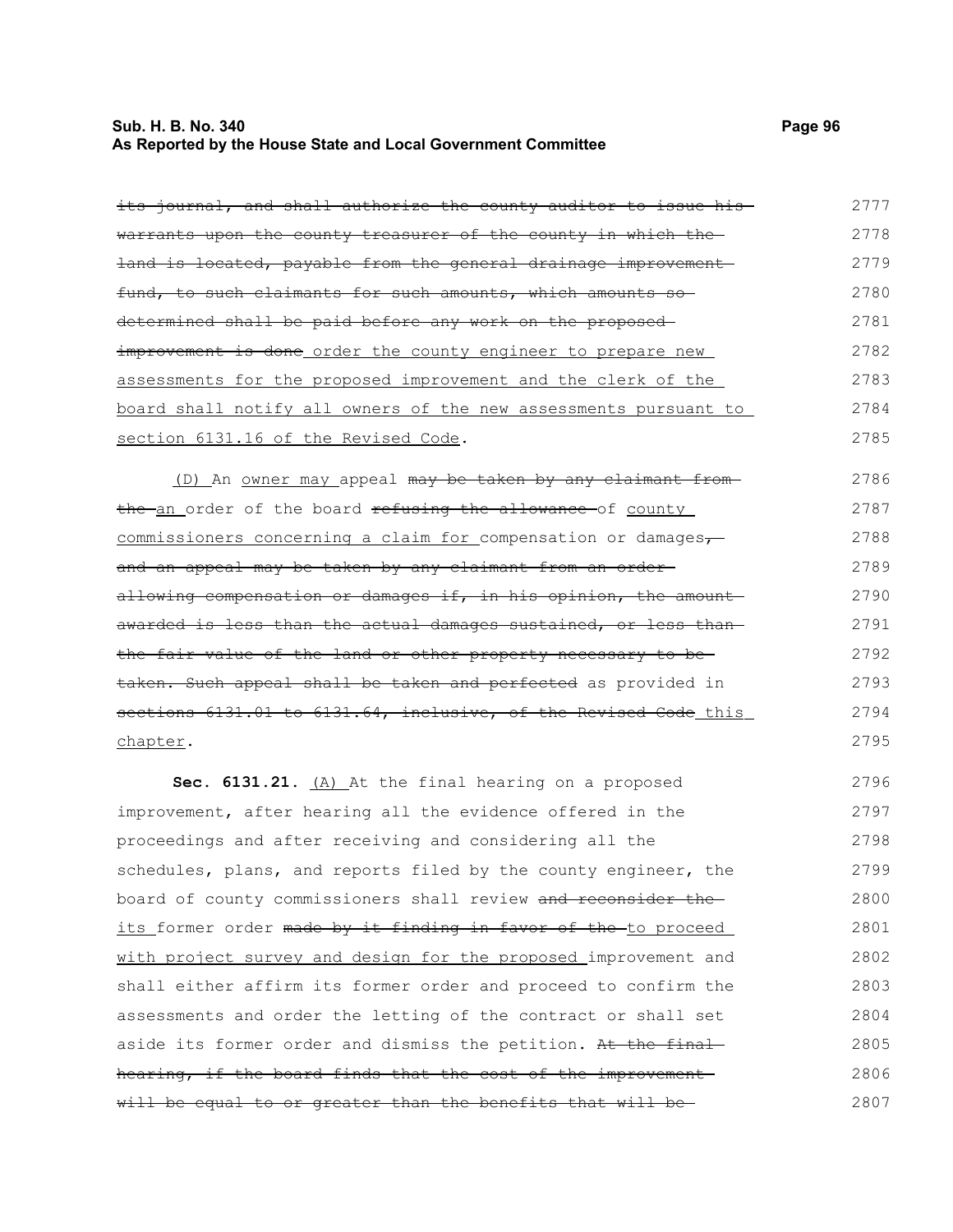#### **Sub. H. B. No. 340 Page 97 As Reported by the House State and Local Government Committee**

derived therefrom if constructed, or if the board finds that the improvement is not necessary, or if it finds that theimprovement will not be conducive to the public welfare, the board shall set aside the former order finding in favor of the improvement made by it at the first hearing and shall dismiss the petition. (B) In determining whether or not the improvement should be granted, the board shall consider the following factors:  $(A)$  (1) The cost of location and construction;  $(B)$  (2) The compensation for land or other property necessary to be taken;  $\left(\frac{1}{\sqrt{C}}\right)$  (3) The effect on land along or in the vicinity of the route of the improvement;  $(D)$  (4) The effect on land below the lower terminus of the improvement that may be caused by constructing the improvement;  $(E)$ (5) The sufficiency or insufficiency of the outlet;  $(F)$ (6) The benefits to the public welfare;  $(4)$  (7) The benefits to land, public corporations, and the state needing the improvement;  $(H+(8)$  Any other proper matter that will assist  $\pm t$  the board in finding for or against the improvement. (C) The board shall set aside the former order and dismiss the petition if the board finds any of the following: (1) That the cost of the improvement will be equal to or greater than the benefits that will be derived from the improvement if constructed; (2) That the improvement is not necessary; 2808 2809 2810 2811 2812 2813 2814 2815 2816 2817 2818 2819 2820 2821 2822 2823 2824 2825 2826 2827 2828 2829 2830 2831 2832 2833 2834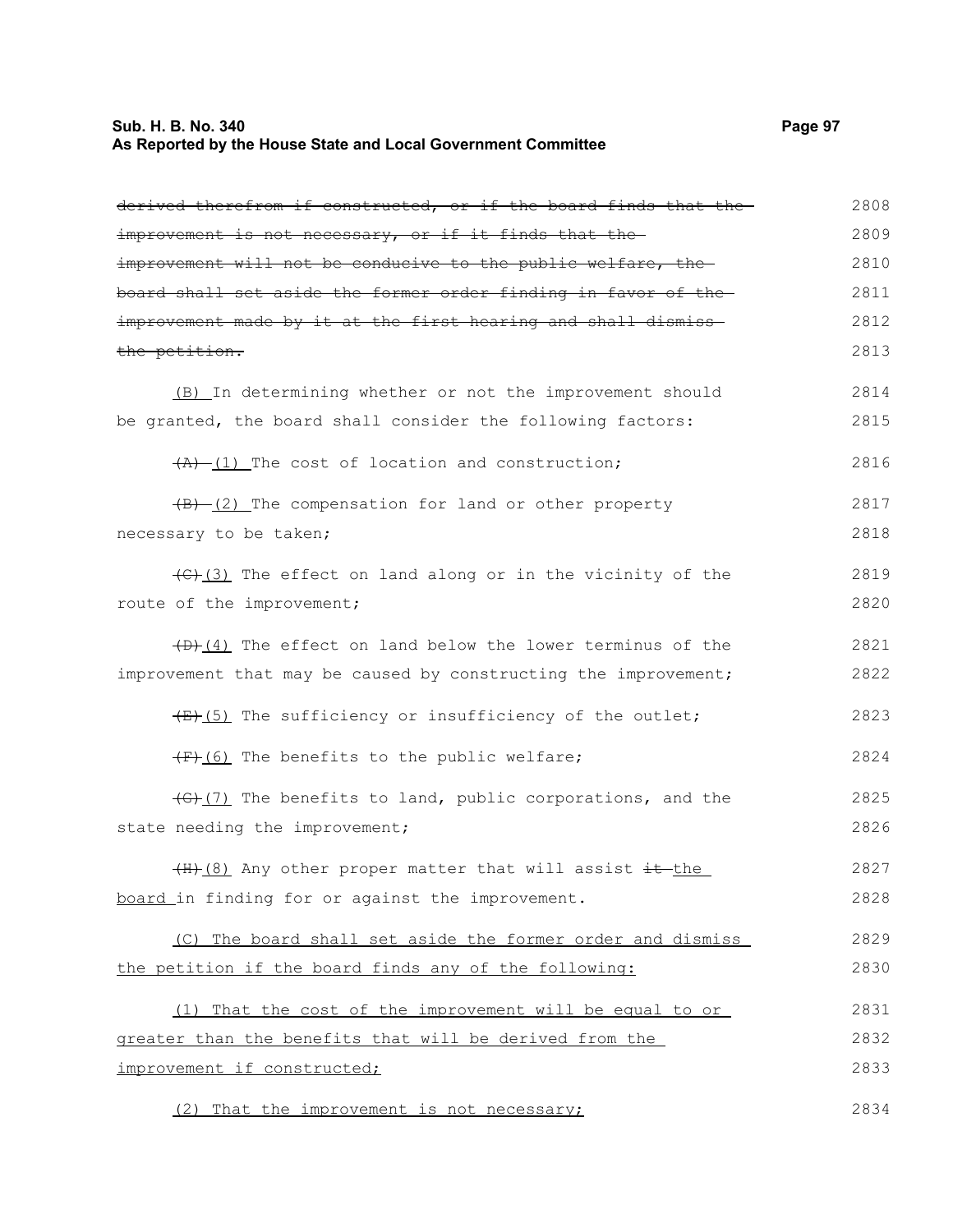| (3) That the improvement will not be conducive to the            | 2835 |
|------------------------------------------------------------------|------|
| public welfare.                                                  | 2836 |
| (D) If the petition is dismissed board dismisses the             | 2837 |
| petition for a proposed improvement at the final hearing, all    | 2838 |
| costs for the proceedings, including the costs incurred by the   | 2839 |
| engineer in making surveys, plans, reports, and schedules, may   | 2840 |
| be distributed to the benefiting landowners in the same ratio as | 2841 |
| determined by the engineer in the final estimated assessments    | 2842 |
| presented at the final hearing. The board shall confirm or alter | 2843 |
| the assessments as provided for in section 6131.22 of the-       | 2844 |
| Revised Code. The approved assessments shall then be certified-  | 2845 |
| to the county auditor to be administered pursuant to section     | 2846 |
| 6131.49 of the Revised Code.                                     | 2847 |
|                                                                  |      |
| If the costs are not distributed to the benefiting               | 2848 |
| landowners, they shall-the costs must be paid from county funds. | 2849 |
| (E) The petitioner, or any owner in favor of the                 | 2850 |
| improvement, may appeal from the order of dismissal, as provided | 2851 |
| in section 6131.25 of the Revised Code.                          | 2852 |
| (F) An order issued by the board under this section is           | 2853 |
| effective on the day of the hearing at which the board issued    | 2854 |
| it.                                                              | 2855 |
|                                                                  |      |
| Sec. 6131.22. $(A)$ At the final hearing on a proposed           | 2856 |
| improvement, if the petition is not dismissed, the board of      | 2857 |
| county commissioners shall hear any evidence offered for or      | 2858 |
| against the assessment proposed to be levied against any owner   | 2859 |
| or on any land as shown by the schedule of assessments filed by  | 2860 |
| the county engineer and shall hear any competent evidence on the | 2861 |
| question of benefits.                                            | 2862 |
| (B) (1) The board, from the evidence offered and from an         | 2863 |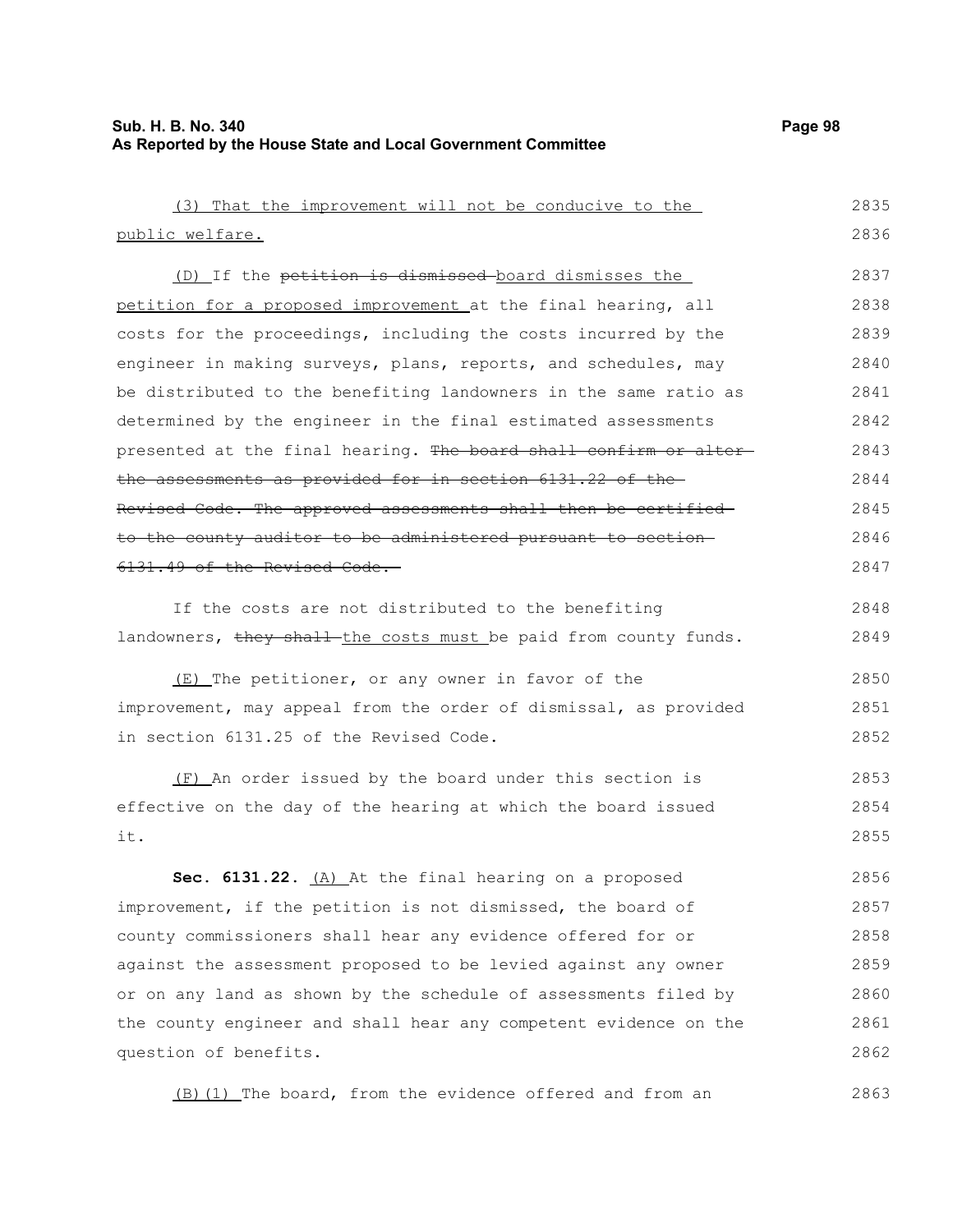# **Sub. H. B. No. 340 Page 99 As Reported by the House State and Local Government Committee**

| actual view of the premises, shall amend and correct the         | 2864 |
|------------------------------------------------------------------|------|
| assessments, and the assessments so amended or corrected shall   | 2865 |
| be approved by the board. That part of the assessment that is    | 2866 |
| <del>assessed</del>                                              | 2867 |
| (2) An assessment for benefits to the general public             | 2868 |
| because the improvement is conducive to the public welfare shall | 2869 |
| be paid by the public and shall be assessed against the county   | 2870 |
| payable from the general fund. Such part of the                  | 2871 |
| (3) An assessment as is found to benefit state roads or          | 2872 |
| highways shall be assessed against the state payable from motor  | 2873 |
| vehicle revenues. Such part of the                               | 2874 |
| (4) An assessment as is found to benefit county roads or         | 2875 |
| highways shall be assessed against the county payable from motor | 2876 |
| vehicle revenues. Such part of the                               | 2877 |
| (5) An assessment as is found to benefit any public              | 2878 |
| eorporation or political subdivision of the state shall be       | 2879 |
| assessed against the public corporation or political subdivision | 2880 |
| and shall be paid out of the general funds or motor vehicle      | 2881 |
| revenues of the public corporation or political subdivision-of-  | 2882 |
| the state, except as otherwise provided by law. The board shall  | 2883 |
| approve and confirm                                              | 2884 |
| (C) Upon approving the assessments, the board shall order        | 2885 |
| do all of the following:                                         | 2886 |
| (1) Order the engineer to receive bids for the                   | 2887 |
| construction of the proposed improvement, and shall fix the      | 2888 |
| date, time, and place for the receiving of bids, which shall be  | 2889 |
| not less than twenty-five-thirty days after the date of the      | 2890 |
| order. The board shall determine;                                | 2891 |

(2) Determine when the assessments shall must be paid and 2892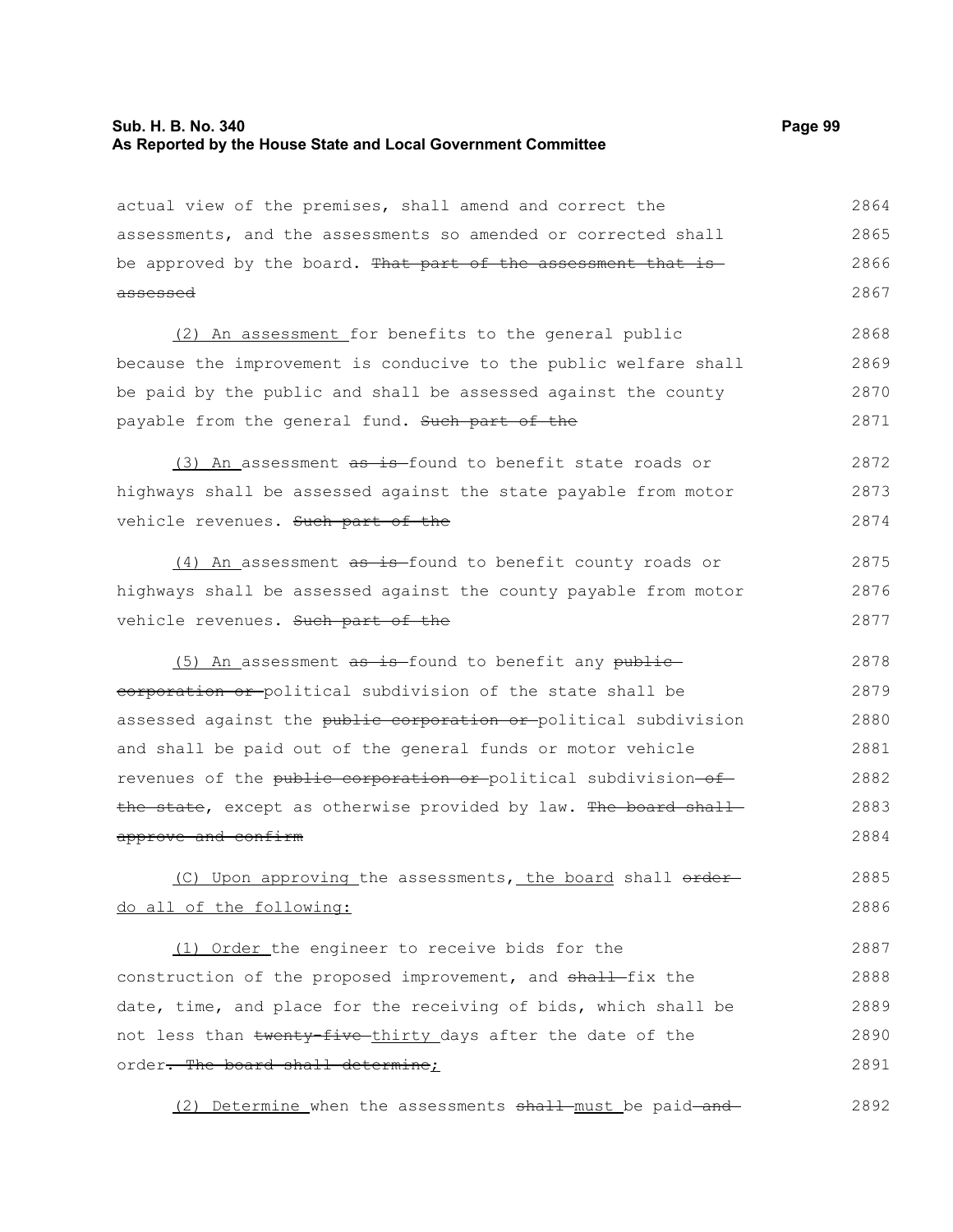### **Sub. H. B. No. 340 Page 100 As Reported by the House State and Local Government Committee**

shall determine; (3) Determine whether bonds or notes shall must be issued in anticipation of and payable out of the installments of assessments. (D) The board's board shall enter the orders approving the assessments-and ordering, the order requiring the engineer to receive bids, and any other orders made at this the final hearing, shall be entered on in its journal. The clerk of the board of county commissioners shall immediately transmit to the county auditor the schedules listing all assessments as approved by the board. (E) Any owner opposed to the granting of the petition, or any owner opposed to further proceedings in the improvement, or any owner who claims that the assessment levied against-him the owner is excessive or is not in proportion to benefits, may appeal from any order made pursuant to this section, as provided in section 6131.25 of the Revised Code. 2893 2894 2895 2896 2897 2898 2899 2900 2901 2902 2903 2904 2905 2906 2907 2908 2909

(F) An order issued by the board under this section is effective on the day of the hearing at which the board issued it. 2910 2911 2912

**Sec. 6131.23.** (A) The assessments estimated in accordance with section 6131.14 of the Revised Code shall be payable in not less than two semiannual installments. At the time of the final hearing, in the order approving the levying of the assessments, the board of county commissioners shall determine how long a period of time, in semiannual installments, as taxes are paid, shall be given the owners of land benefited to pay the assessments that are made for an improvement and whether or not bonds or notes shall be issued and sold in anticipation of such 2913 2914 2915 2916 2917 2918 2919 2920 2921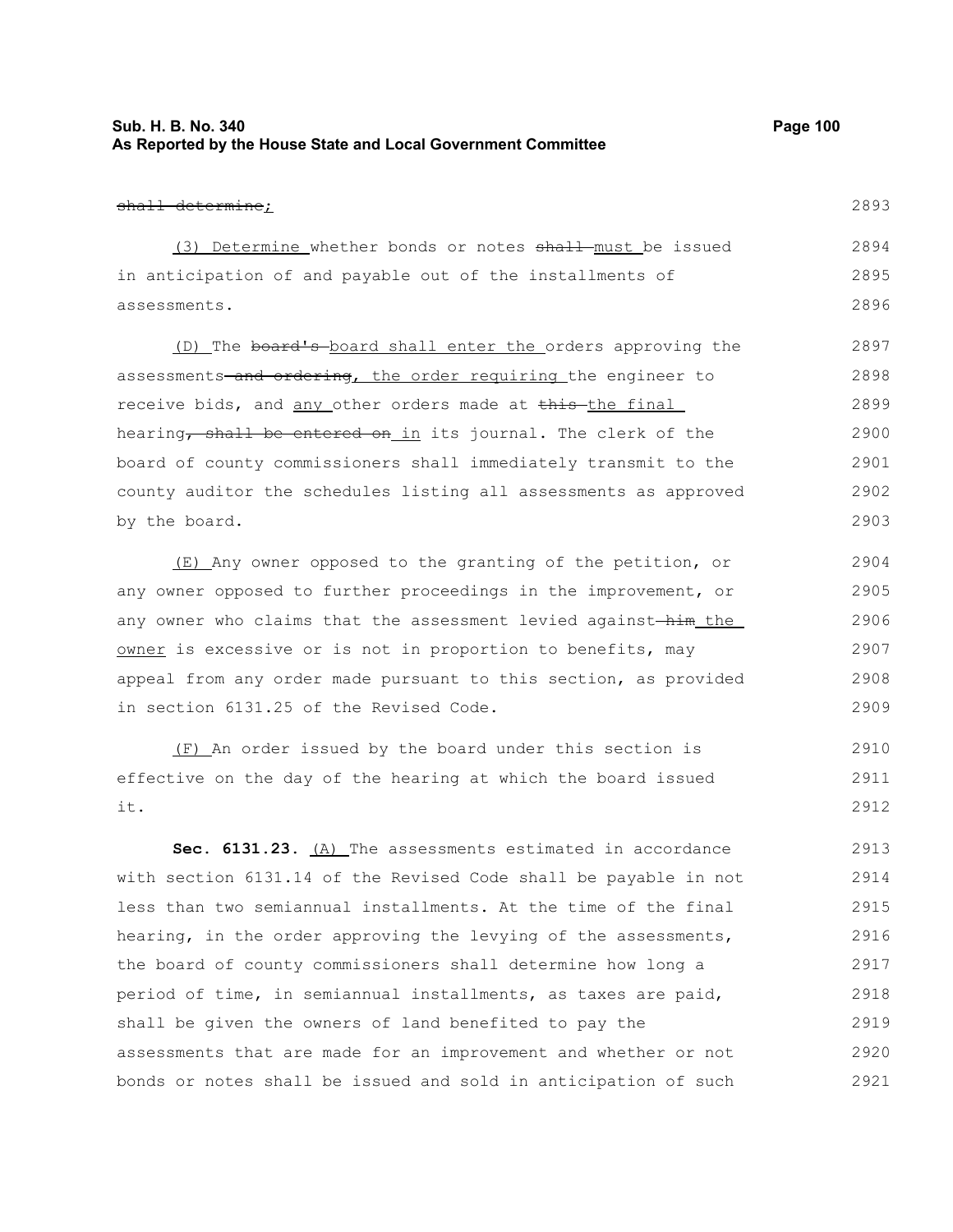### **Sub. H. B. No. 340 Page 101 As Reported by the House State and Local Government Committee**

payments. If bonds or notes are to be issued, the interest shall be added to the assessments. (B) If the estimated cost of the improvement does not exceed five hundred dollars, not more than two semiannual installments, as taxes are paid, shall be given to owners of lands benefited to pay the assessments that are made for the improvement. If the estimated cost of the improvement exceeds five hundred dollars, the board may determine the number of installments in which the assessments are to be paid. If any such assessment is twenty-five dollars or less, or whenever the unpaid balance of any such assessment is twenty-five dollars or less, the same shall be paid in full, and not in installments, at the time the first or next installment would otherwise become due. 2922 2923 2924 2925 2926 2927 2928 2929 2930 2931 2932 2933 2934 2935

(C) When assessments are payable in installments and county general funds are used to pay for the improvement, the assessment shall not exceed thirty semiannual installments, as computed by the county auditor pursuant to section 6131.49 of the Revised Code, and shall be payable upon completion of the contract. 2936 2937 2938 2939 2940 2941

(D) When assessments are made payable in installments and bonds or notes have been sold to pay for the improvement, interest shall be added to the installments of assessments at the same rate as is drawn by the bonds or notes issued to pay for the improvements. Any owner may pay the estimated assessments on the owner's land in cash within thirty days after the final hearing without paying any interest thereon. If the legislative authority of a political subdivision chooses to pay the assessments on all parcels within the subdivision, both public and private, in one installment, it shall pass a 2942 2943 2944 2945 2946 2947 2948 2949 2950 2951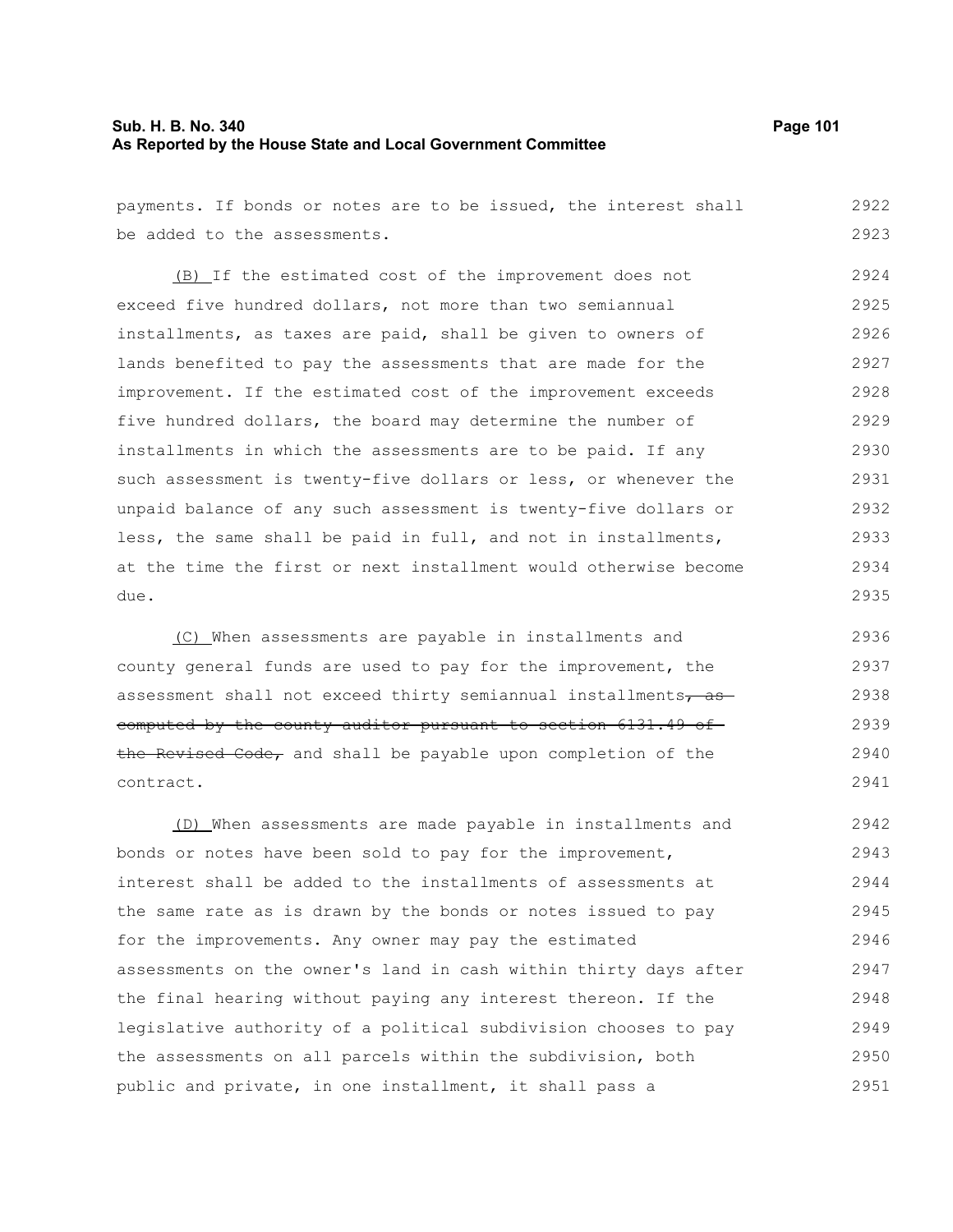#### **Sub. H. B. No. 340 Page 102 As Reported by the House State and Local Government Committee**

resolution so stating and shall send the resolution, or a copy thereof, to the board of county commissioners before making the payment. The legislative authority shall pay all subsequent maintenance assessments levied under section 6137.03 of the Revised Code if it chooses to pay the construction assessments on all parcels within the subdivision. 2952 2953 2954 2955 2956 2957

(E) Bonds may be sold for any repayment period that the board of county commissioners may determine proper, not to exceed thirty semiannual installments, except that for bonds sold by a board of county commissioners for soil and water conservation district improvements pursuant to section 940.33 of the Revised Code, the repayment period shall not exceed thirtysemiannual installments. 2958 2959 2960 2961 2962 2963 2964

Sec. 6131.24. (A) The board of county commissioners shall fix a date, time, and place at the final hearing for the county engineer to receive bids. The county engineer shall prepare the necessary bid documents and legal advertisements as provided in sections 307.87 and 307.88 of the Revised Code. 2965 2966 2967 2968 2969

(B) If an appeal has been taken to the court of common pleas, as provided in section 6131.25 of the Revised Code, the bids may be received and tabulated, but the bid guaranties with the bids shall immediately be returned to the bidders, and no further steps shall be taken on the bids. 2970 2971 2972 2973 2974

Sec. 6131.25. (A) Any affected owner may appeal to the court of common pleas within twenty one thirty days of the date that any order was issued by the board of county commissioners $\tau$ as provided in sections 6131.01 to 6131.64 of the Revised Code under this chapter, and may appeal any one or more of the following questions: 2975 2976 2977 2978 2979 2980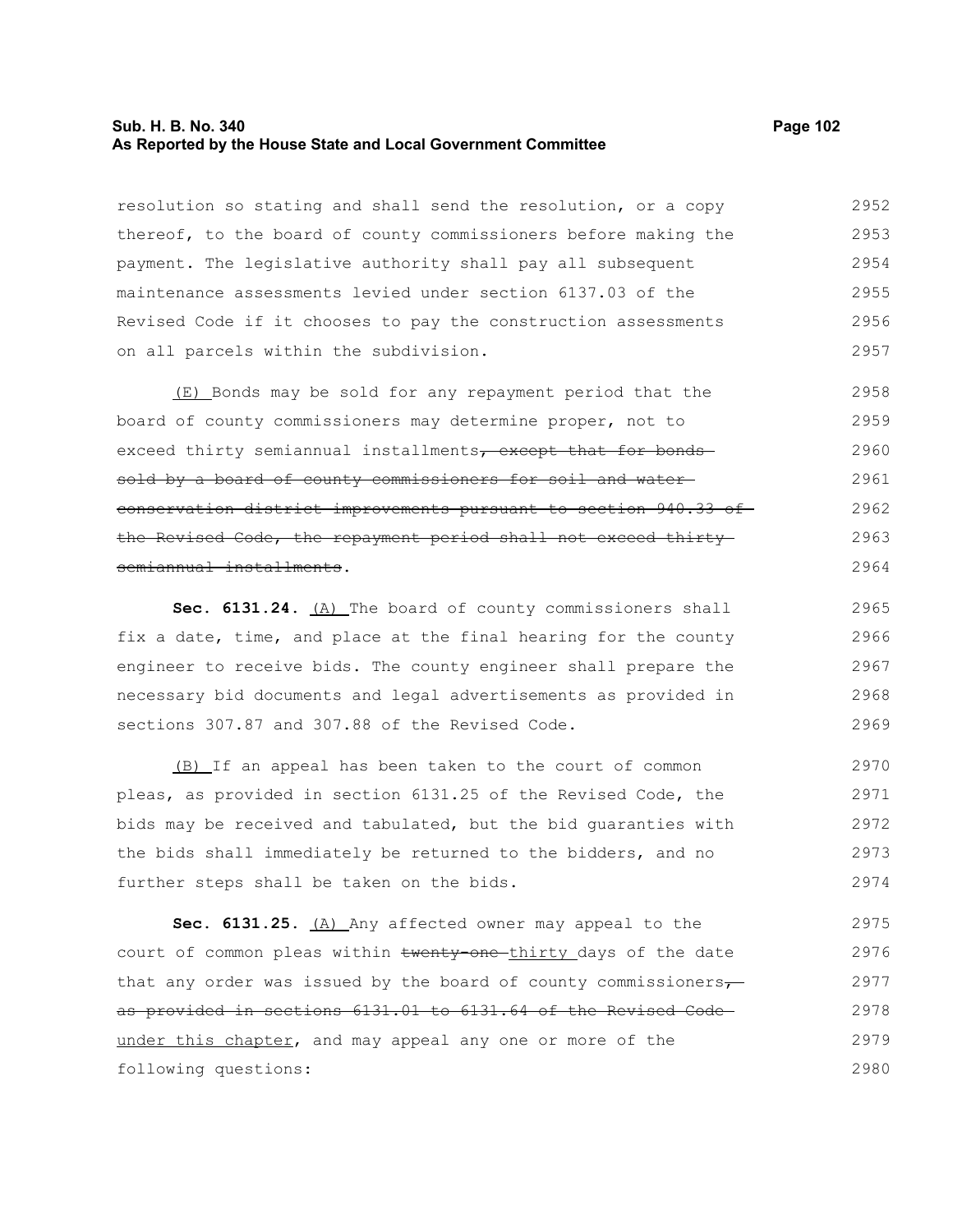| Sub. H. B. No. 340<br>As Reported by the House State and Local Government Committee | Page 103 |
|-------------------------------------------------------------------------------------|----------|
| $(A)$ $(1)$ Is the improvement necessary?                                           | 2981     |
| $(B)$ (2) Will the improvement be conducive to the public                           | 2982     |
| welfare?                                                                            | 2983     |
| $\overline{(C) - (3)}$ Is the cost of the improvement greater than the              | 2984     |
| benefits conferred?                                                                 | 2985     |
| $(D)$ $(4)$ Is the route, termini, or mode of construction the                      | 2986     |
| best to accomplish the purpose of the improvement?                                  | 2987     |
| $(E)$ (5) Are the assessments levied according to benefits?                         | 2988     |
| $(F)$ (6) Is the award for compensation or damages just?                            | 2989     |
| (B) The appeal may be taken from any order affecting any                            | 2990     |
| part of the improvement as well as from any order affecting the                     | 2991     |
| entire improvement.                                                                 | 2992     |
| Sec. 6131.27. If an appeal is perfected by filing the bond-                         | 2993     |
| and statement provided in filed pursuant to section 6131.26                         | 2994     |
| 6131.25 of the Revised Code, the clerk of the board of county                       | 2995     |
| commissioners shall promptly prepare a transcript of the orders                     | 2996     |
| made by the board of county commissioners, and shall file such                      | 2997     |
| transcript with the clerk of the court of common pleas, together                    | 2998     |
| with -all the original papers in said proceedings. The clerk of                     | 2999     |
| the court of common pleas shall file such transcript and papers-                    | 3000     |
| in the court of common pleas- the permanent files of records of                     | 3001     |
| the proceedings maintained by the board of county commissioners                     | 3002     |
| and county engineer as required under section 6131.061 of the                       | 3003     |
| Revised Code. The proceedings on appeal in the court of common-                     | 3004     |
| pleas shall be styled, "In the matter of the appeal in county-                      | 3005     |
| ditch or improvement No _______________, petitioned for by-                         | 3006     |
|                                                                                     | 3007     |

**Sec. 6131.28.** Several owners may appeal from the orders in 3008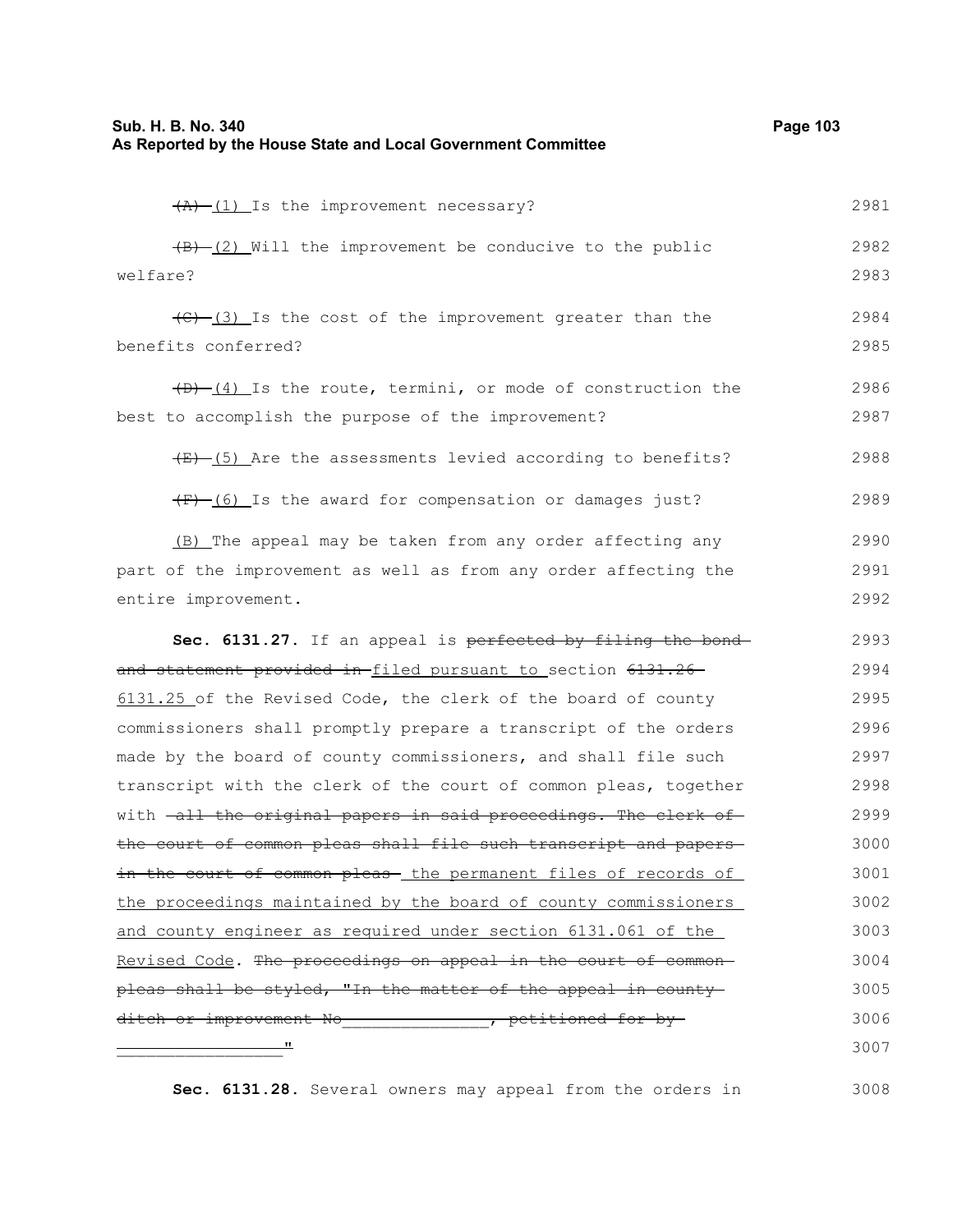### **Sub. H. B. No. 340 Page 104 As Reported by the House State and Local Government Committee**

the same improvement-and file separate bonds and separatestatements stating the matters appealed. If several owners appeal, only one transcript need be made by the clerk of the board of county commissioners. All the appeals shall be filed in one action in the court of common pleas, which court, on any appeal, may separate for hearing or trial the issues appealed to said court, and render its order, judgment, or decree upon the issues as the same are determined. The case on appeal shall be advanced, or tried as soon as the court can hear it. 3009 3010 3011 3012 3013 3014 3015 3016 3017

Sec. 6131.30. (A) The court of common pleas, on appeal, shall hear the matters appealed de novo. The proceedings shall be conducted under the rules of law and procedure for civil cases. An appeal shall bring into the court all the owners who in any way may be interested in or affected by the matter appealed. The court, exercising equitable jurisdiction, shallhear all matters appealed, except an appeal from an orderallowing or refusing to allow compensation or damages. The court may view the premises the same as views in other civil cases and shall make such judgment, order, or decree as is warranted bythe evidence. Any owner aggrieved by the judgment, order, or decree may appeal for a review of the proceedings, the same asin other civil cases. On appeal, the burden of proof shall be on the owner having the affirmative of the proposition, who shall have the opening and closing. The court, exercising equitable jurisdiction, shall bring the entire proceedings before it in order to determine all the issues raised in the proceedings and enter a final judgment, order, or decree for or against the improvement petitioned for and for or against the assessments to be levied and the compensation and damages to be paid. 3018 3019 3020 3021 3022 3023 3024 3025 3026 3027 3028 3029 3030 3031 3032 3033 3034 3035 3036 3037

(B) If the court orders the county engineer to make a survey and file-his the engineer's reports, plans, and 3038 3039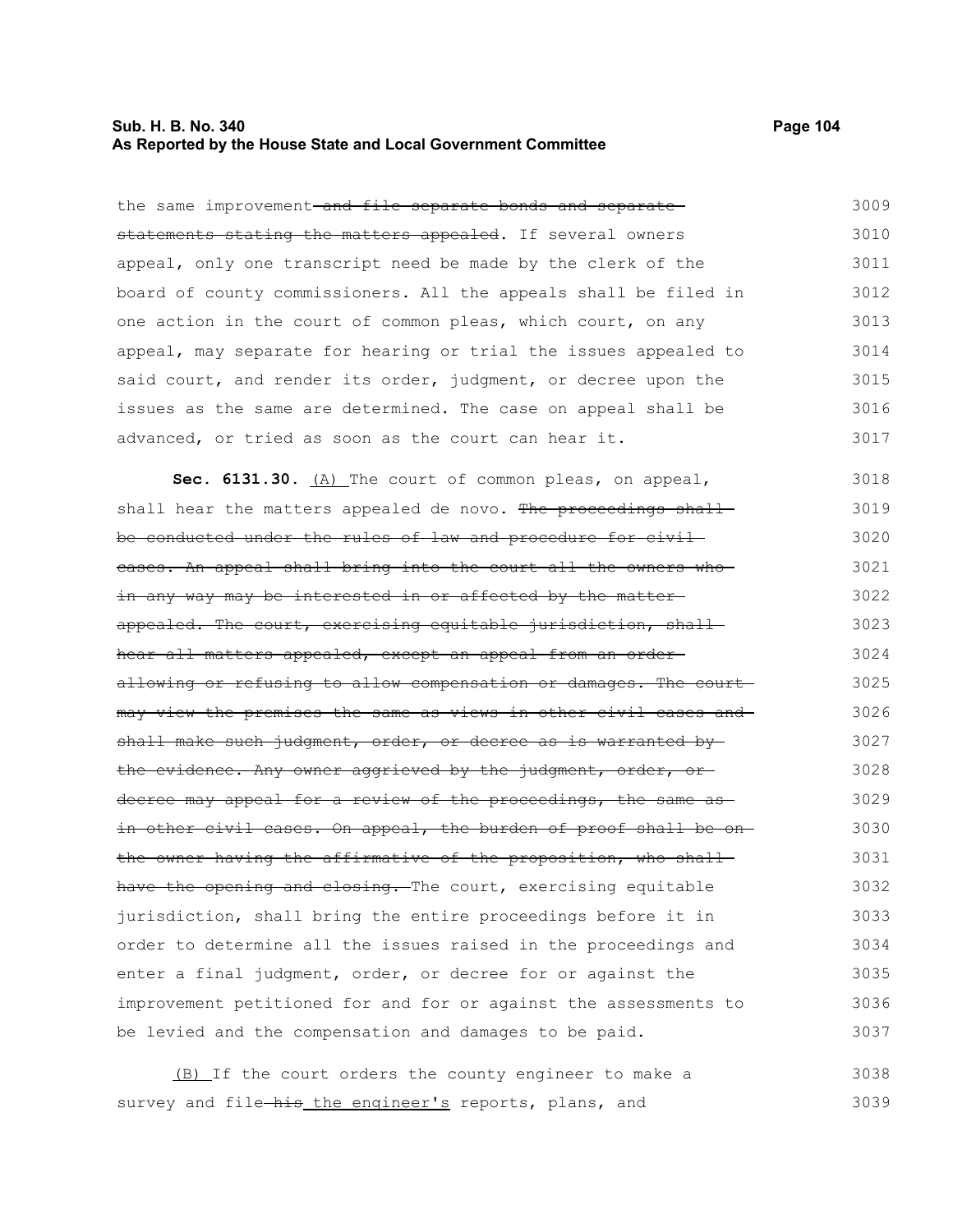### **Sub. H. B. No. 340 Page 105 As Reported by the House State and Local Government Committee**

the engineer's preliminary estimate.

schedules, the court also shall enter an order for transfer from the general revenue funds of the county to the general drainage improvement fund a sum of not more than twenty-five per cent of 3040 3041 3042

The court of common pleas may appoint a board ofarbitrators to assume the duties of the judge. The board shallbe comprised of three disinterested persons chosen by the judge, who shall designate one of the persons to be chairman. A decision of the board shall require approval of a majority of the members. Either party may appeal the board's decision to the court of common pleas, which shall decide the case on the record of arbitration. 3044 3045 3046 3047 3048 3049 3050 3051

**Sec. 6131.32.** On appeal from an order made by the board of county commissioners allowing or refusing to allow compensation or damages, the owners interested shall have the right of trial by jury. The issues shall be made by the application or claimfiled with the clerk of the board of county commissioners for compensation or damages, and the statements in such applications shall be deemed denied. The claimant for compensation or damagesshall have the affirmative and shall have the opening and closing of the trial. The case shall proceed pursuant to the lawand the rules governing civil procedure, with the same rightsfor motions for new trial and the right of appeal as in other eivil cases. The jury may view the premises, as in other civil cases. Just compensation or damages shall be awarded, as provided in the Ohio constitution. 3052 3053 3054 3055 3056 3057 3058 3059 3060 3061 3062 3063 3064 3065

**Sec. 6131.33.** The jury authorized by section 6131.32 of the Revised Code, upon submission of the case to it under proper charge of the court of common pleas, and upon a form of verdictprovided by the court, shall return its verdict determining the 3066 3067 3068 3069

3043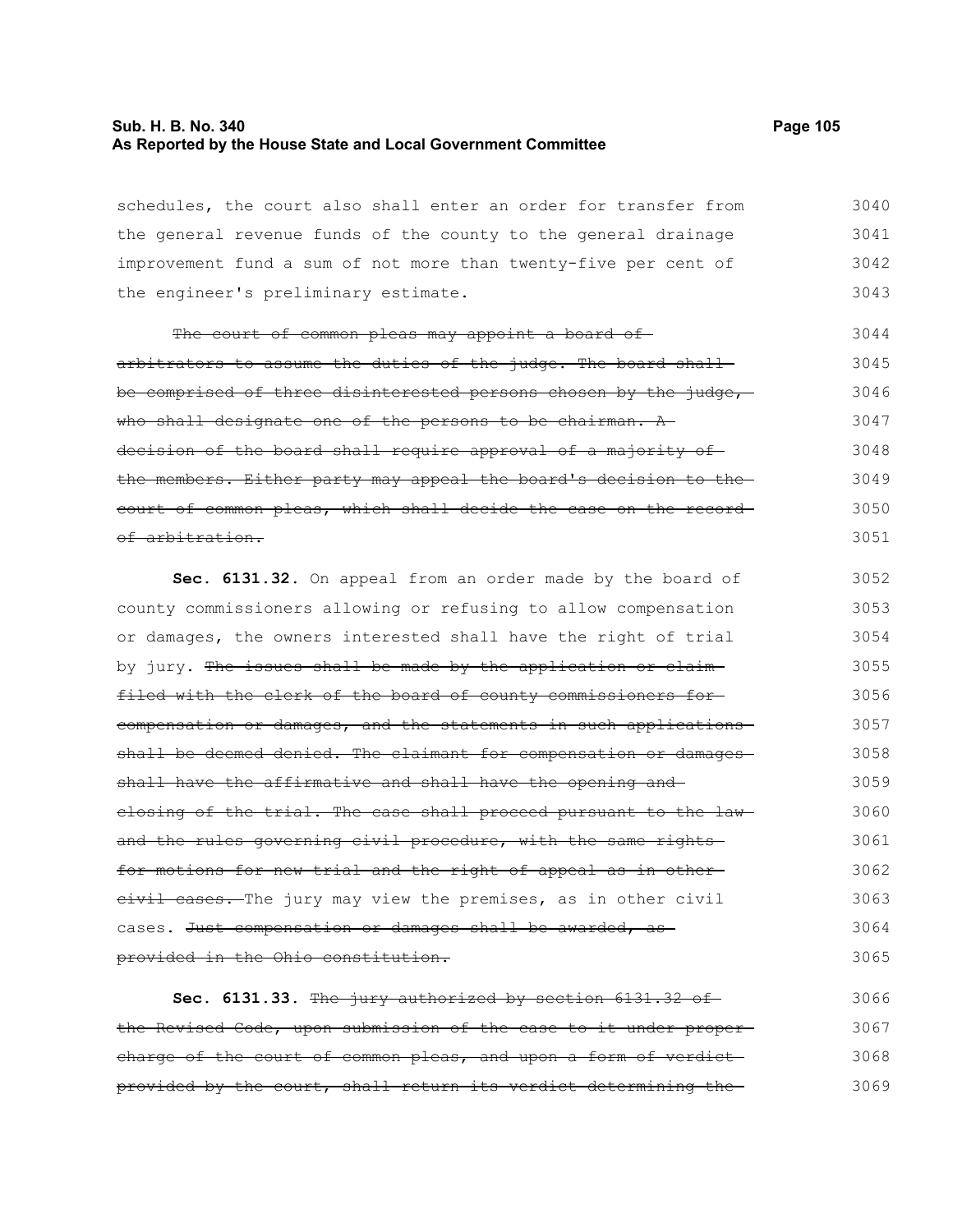### **Sub. H. B. No. 340 Page 106 As Reported by the House State and Local Government Committee**

| matter in issue, upon which verdict a judgment shall be entered   | 3070 |
|-------------------------------------------------------------------|------|
| by the court as in other civil cases. The verdict shall be-       | 3071 |
| signed by the jury. Nine or more of the jurors must concur in a   | 3072 |
| verdict. If there is more than one appellant in a trial by jury   | 3073 |
| authorized under section 6131.32 of the Revised Code with         | 3074 |
| separate claims on the question of allowance or compensation or   | 3075 |
| damages, or the refusal to allow compensation or damages, or if   | 3076 |
| there are issues as to different properties, the court may        | 3077 |
| submit all the several claims and issues to the same jury, with   | 3078 |
| appropriate verdicts as to each claim, or it. The court also      | 3079 |
| may direct separate trials for the separate claims and issues-    | 3080 |
| or any one or more of them. In said proceedings the . The court   | 3081 |
| shall instruct the jury shall be instructed-that in its verdict-  | 3082 |
| for compensation for land taken or for damages to any land by an- | 3083 |
| improvement-it shall not consider or deduct the value of any      | 3084 |
| benefits that such land will receive from the construction of     | 3085 |
| such improvement.                                                 | 3086 |
|                                                                   |      |

**Sec. 6131.34.** The court of common pleas shall receive the verdict referred to in section 6131.33 of the Revised Code, and if no motion for new trial thereof is filed within three days,which motion may be filed as in other civil cases and for like causes, or if such motion for a new trial is overruled, it shall render judgment according to said verdict, and for or against the owners, separately, if there is more than one. The court shall tax the costs of appeal, including jury fees, in favor of the prevailing party, and where two or more appeals are tried together the court shall divide the costs as is equitable. If the appellants, on claims for compensation or damages, do not recover a judgment for more than the amount of compensation or damages awarded by the board of county commissioners, the costs on the hearing as to compensation or damages on appeal shall be 3087 3088 3089 3090 3091 3092 3093 3094 3095 3096 3097 3098 3099 3100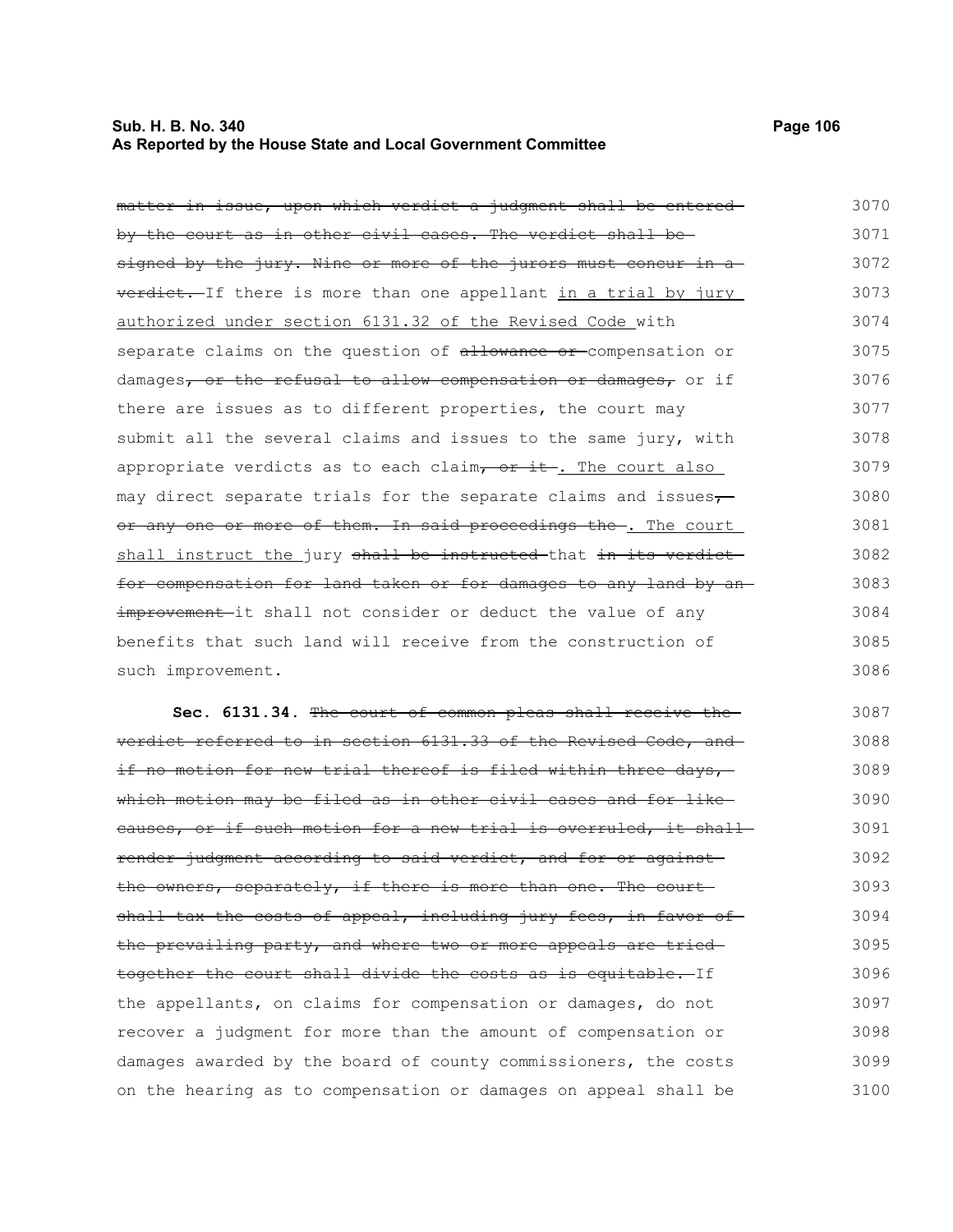### **Sub. H. B. No. 340 Page 107 As Reported by the House State and Local Government Committee**

taxed against the appellants. If the amount recovered is greater than the amount awarded by the board, the costs shall be taxed against the county. 3101 3102 3103

The prosecuting attorney shall represent the county in all appeals on questions of compensation or damages. On appeals of other matters which are tried to the court sitting as a court of equity, the court shall adjudge the costs as it deems just and equitable except as otherwise provided in section 6131.01 to 6131.64, inclusive, of the Revised Code. 3104 3105 3106 3107 3108 3109

**Sec. 6131.36.** (A) After the final judgment, order, or decree upon any appeal is rendered by the court of common pleas, the clerk of the court of common pleas shall, within twenty-one days, make a transcript of the same and shall certify and transmit it with all original papers in the case to the clerk of the board of county commissioners, who shall forthwith enter the judgment, order, or decree upon the journal of the board. If the judgment, order, or decree is in favor of the granting of the improvement, the board shall proceed with the improvement proceedings in compliance with the final judgment, order, or decree from the point at which they were terminated by the appeal or from the point at which the court orders the board to proceed. 3110 3111 3112 3113 3114 3115 3116 3117 3118 3119 3120 3121 3122

(B) Upon the expiration of the twenty-one day appeal period provided in section 6131.25 of the Revised Code, the clerk of the board of county commissioners shall transmit the schedules of assessments and damages to the county auditor. The board of county commissioners and the county engineer shall proceed with letting contracts and constructing the improvement, and the county auditor shall proceed to levy and collect assessments and to pay compensation and damages as if no appeal 3123 3124 3125 3126 3127 3128 3129 3130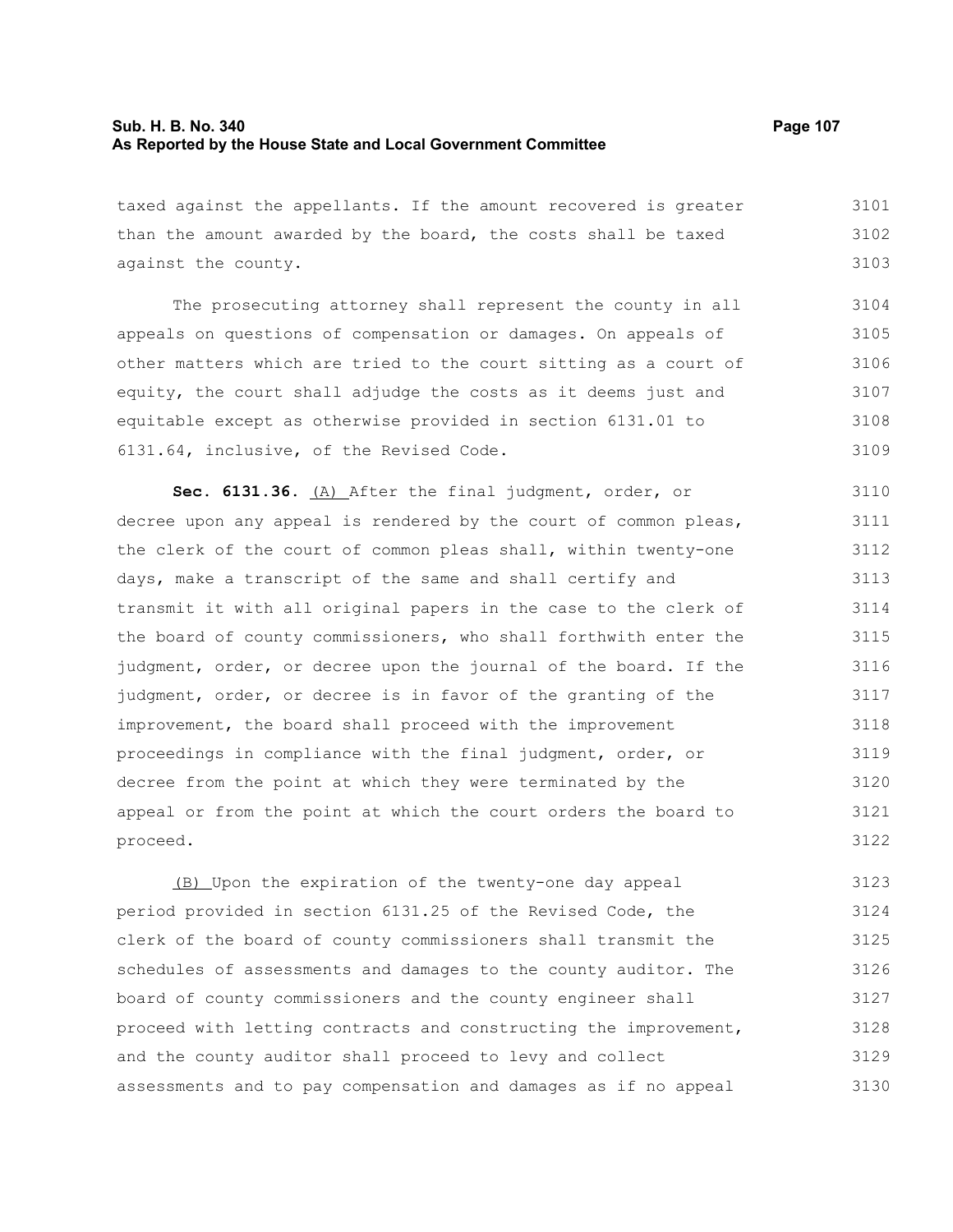# **Sub. H. B. No. 340 Page 108 As Reported by the House State and Local Government Committee**

| had been taken. If an appeal is-perfected to the court of-        | 3131 |
|-------------------------------------------------------------------|------|
| appeals and a supersedeas bond is given filed pursuant to         | 3132 |
| section 6131.25 of the Revised Code, the board and the engineer   | 3133 |
| shall stay their proceedings until the final determination of     | 3134 |
| the proceedings in the court of appeals or in the supreme court.  | 3135 |
| Sec. 6131.42. Any owner who has suffered any loss or              | 3136 |
| damage by reason of the failure of the contractor to perform his- | 3137 |
| contract, or by his negligence in performing the contract, may    | 3138 |
| bring suit against the contractor and his bondsmento recover the  | 3139 |
| damages so sustained. Two or more owners who are assessed for-    | 3140 |
| the construction of the improvement may in one suit bring an-     | 3141 |
| action against the contractor and his bondsmento recover the      | 3142 |
| damages which may be sustained by all the plaintiffs by reason-   | 3143 |
| of the failure of the contractor to construct the improvement     | 3144 |
| according to the contract.                                        | 3145 |
| When two or more owners join in one suit in an action for-        | 3146 |
| damage against the contractor, the jury in one verdict shall      | 3147 |
| find the damages suffered by all the plaintiffs. The court shall  | 3148 |
| enter judgment on the verdict in favor of the plaintiffs for the- | 3149 |
| amount of damages, as found by the jury, and shall at the time-   | 3150 |
| of entering the judgment find what part of said judgment should-  | 3151 |
| be paid to each of the plaintiffs respectively, and shall order-  | 3152 |
| the clerk to the court to pay to each of said plaintiffs the      | 3153 |
| part of said judgment as found by the court when said judgment    | 3154 |
| is paid. Any owner who is assessed for the construction of any    | 3155 |
| improvement may bring an action to enjoin the payment of any      | 3156 |
| money owed a contractor who has not constructed the work          | 3157 |
| according to the contract and specifications until the            | 3158 |
| contractor has constructed the improvement according to the       | 3159 |
| contract and specifications. The remedies provided in this        | 3160 |
| section are in addition to all other remedies provided by law.    | 3161 |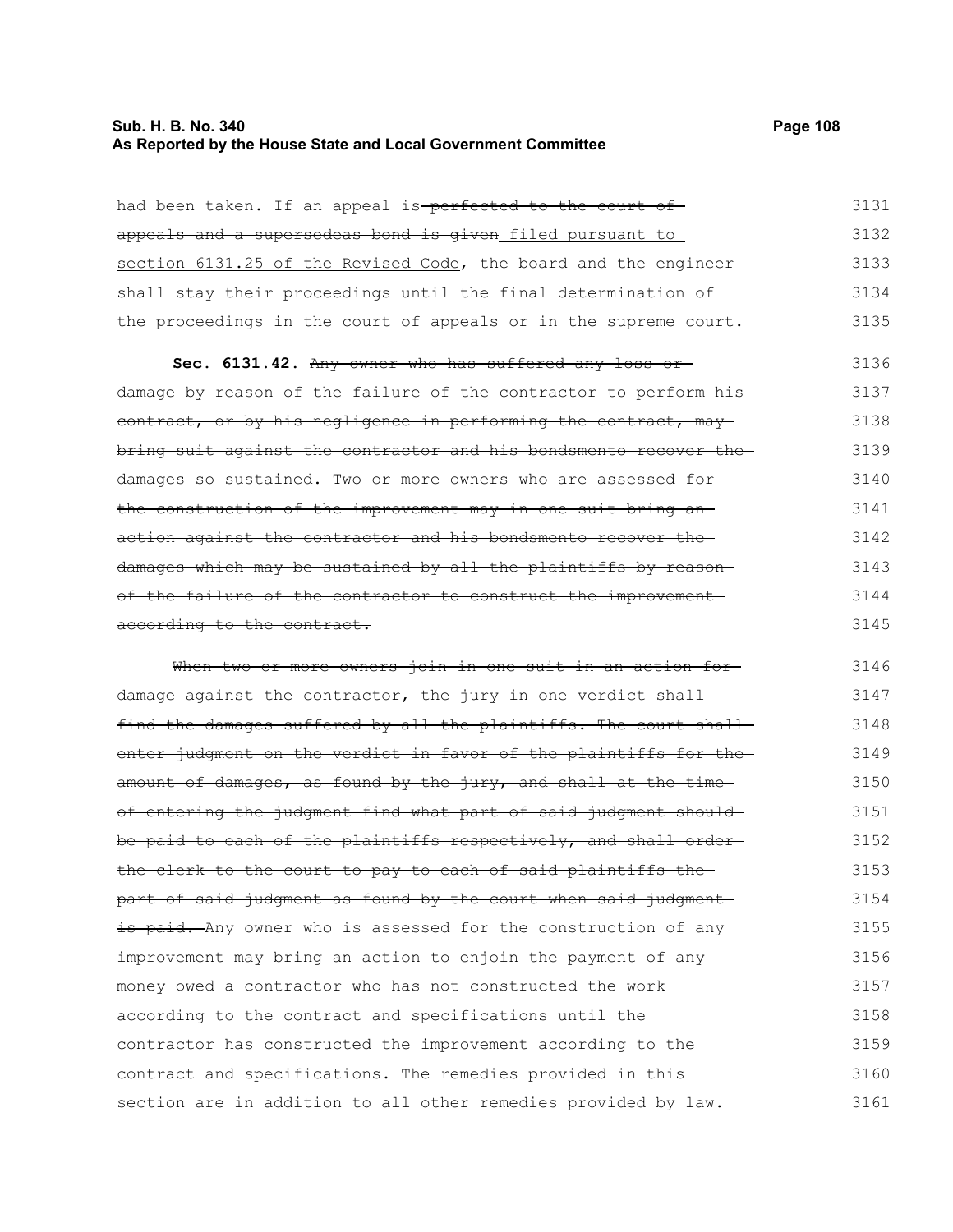### **Sub. H. B. No. 340 Page 109 As Reported by the House State and Local Government Committee**

**Sec. 6131.43.** (A) Upon the completion of the work and the approval of it by the county engineer, the board of county commissioners shall order the county auditor to reduce pro rata the assessments confirmed by it by the difference between the estimated cost of the construction and the final cost as certified by the county engineer. The assessments so reduced, including the cost of location, engineering, compensation, damages, and contingency and the assessment for maintenance for one year, shall be levied upon each parcel of land, each public corporation, and each department, office, or institution of the state as stated in the schedules as of the date of the order of the board approving the contracts and ordering the levying of the assessments. 3162 3163 3164 3165 3166 3167 3168 3169 3170 3171 3172 3173 3174

(B) The auditor shall notify the owners of all assessed lands of the amount of the actual assessment, which shall be not less than ten dollars, and of the payment plan for the collection of the assessments. The auditor shall immediately place the assessments so levied upon the duplicates of the county, and the assessments shall be a lien upon the several parcels of land respectively from and after the date of the order of the board approving and levying the assessments. The auditor shall be liable on-his the auditor's bond for any damages sustained by any person by reason of the auditor's failure to place promptly the assessments upon the proper duplicates of the county. 3175 3176 3177 3178 3179 3180 3181 3182 3183 3184 3185 3186

(C) The county auditor shall transmit to the governing body of any public corporation political subdivision affected by an improvement the assessments levied against it. The governing body shall authorize payment to be made to the county treasurer of the county in which the improvement is located from the general fund of the -public corporation political subdivision, 3187 3188 3189 3190 3191 3192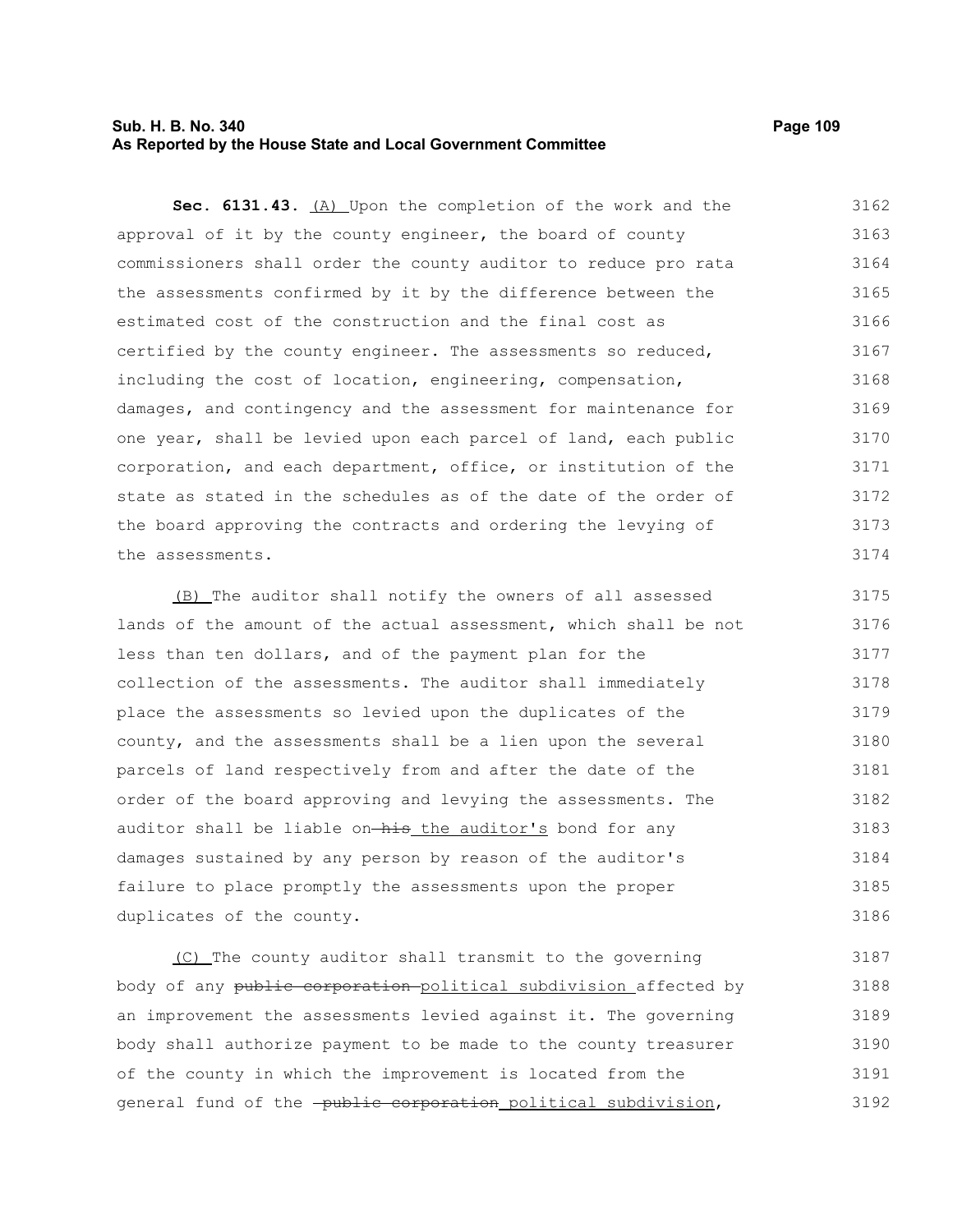### **Sub. H. B. No. 340 Page 110 As Reported by the House State and Local Government Committee**

3193

except as otherwise provided by law.

(D) The county auditor shall also transmit to the director of any department, office, or institution of the state, affected by an improvement the assessments levied against any department, office, or institution of the state. Payment shall be made to the county treasurer of the county in which the improvement is located from the drainage assessment fund in the manner provided by section 6133.15 of the Revised Code. In presenting their proposed expenses to the director of budget and management pursuant to section 126.02 of the Revised Code, the directors of all departments, offices, or institutions of the state shall list all unpaid assessments received before the first day of October of the year preceding the first regular session of the general assembly for the state's proportionate share of the cost of any improvement authorized or constructed under sections 6131.01 to 6131.64, 6133.10 to 6133.15, and 6135.01 to 6135.27 this chapter and Chapters 6133. and 6135. of the Revised Code and all unpaid assessments for maintenance as provided by sections 6137.01 to 6137.14 Chapter 6137. of the Revised Code. The assessments so listed shall be included in the state budget estimates of revenues and expenditures for each state fund and budget estimates for each state agency prepared and submitted to the governor under section 126.02 of the Revised Code. 3194 3195 3196 3197 3198 3199 3200 3201 3202 3203 3204 3205 3206 3207 3208 3209 3210 3211 3212 3213 3214 3215

**Sec. 6131.47.** During the execution of the work on an improvement, the county engineer shall cause notice to be givento the owner within seven days in advance of removal or alteration of a culvert, bridge, fence, or floodgate, where the removal or alteration is necessary to the progress of the work of the improvement, to remove or make such alteration as the engineer finds necessary. 3216 3217 3218 3219 3220 3221 3222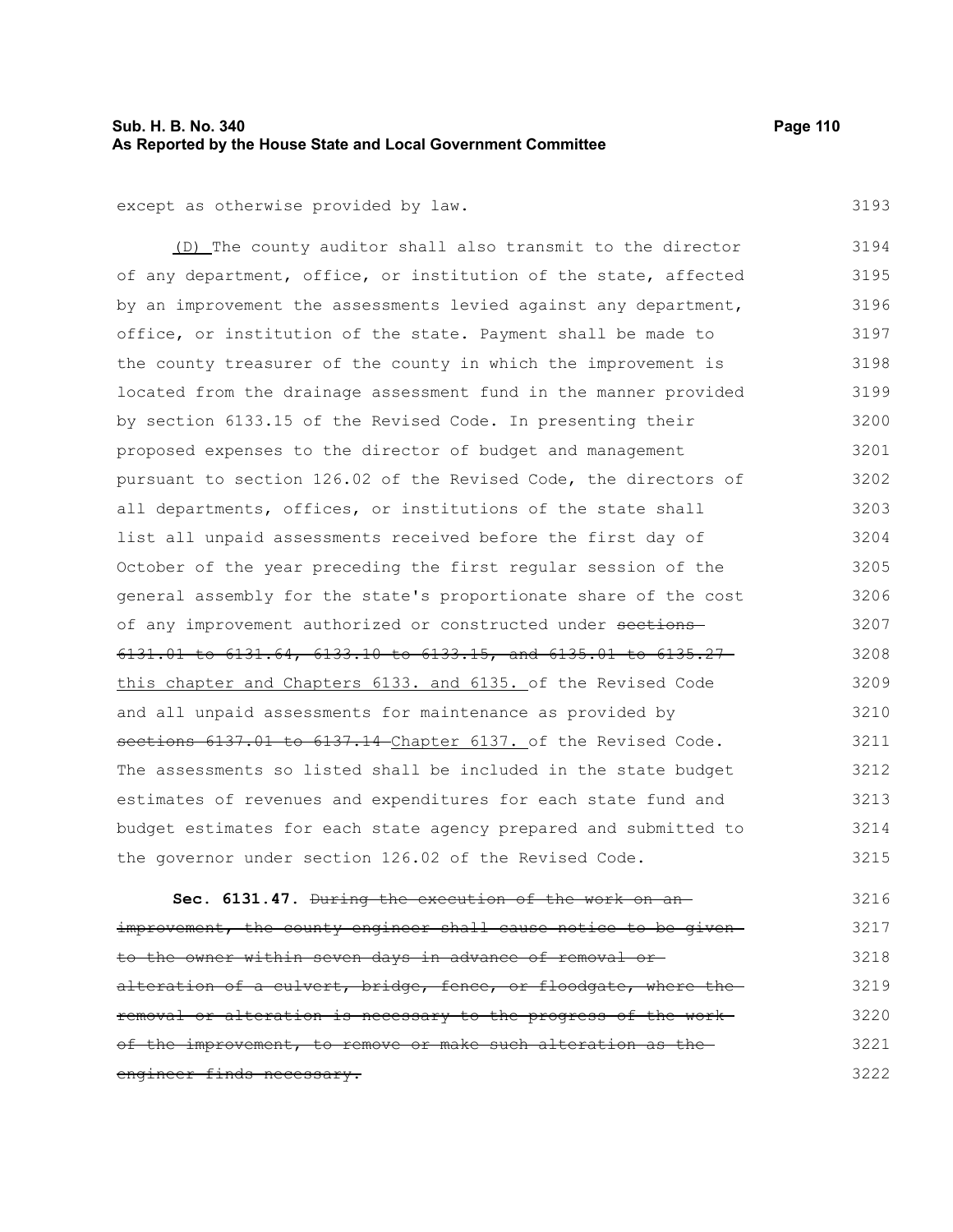### **Sub. H. B. No. 340 Page 111 As Reported by the House State and Local Government Committee**

During the formulation of the plans, the (A) The county engineer shall evaluate all culverts and bridges, except those on state and federal highways, for adequacy of capacity, vertical and horizontal alignment, and stability. Any The county engineer shall schedule any bridge or culvert found not eonforming that does not conform with the design of the drainage improvement shall be scheduled for removal and replacement or repair as the engineer considers necessary. 3223 3224 3225 3226 3227 3228 3229 3230

 $(B)$  If, in the judgment of the county engineer, determines that the culverts and bridges were adequate in capacity or vertical and horizontal alignment at the time of their installation, the removal and replacement with a comparable, adequate culvert or bridge shall be made at the expense of the project less any costs, which shall be apportioned by the engineer, for correction, maintenance, or replacement of the culvert or bridge in whole or in part due to deterioration or instability had the structure been left in place. The latter costs shall be specially assessed to the owner. 3231 3232 3233 3234 3235 3236 3237 3238 3239 3240

Any (C) The county engineer shall schedule in the project plans any culvert or bridge, except those on state and federal highways, that is washed out in whole or part, but that otherwise meeting meets the requirements of the drainage improvement, shall be scheduled in the project plans-for such repairs, additions, or other corrective measures as in theopinion of the engineer are necessary to the preservation of preserve the bridge or culvert, the . The costs of which shall be assessed to the appropriate owner-for reasons that the culvert or bridge was improperly designed and constructed. 3241 3242 3243 3244 3245 3246 3247 3248 3249 3250

(D) Fences and floodgates impeding the flow of water shall be removed as a part of the drainage improvement. Replacement 3251 3252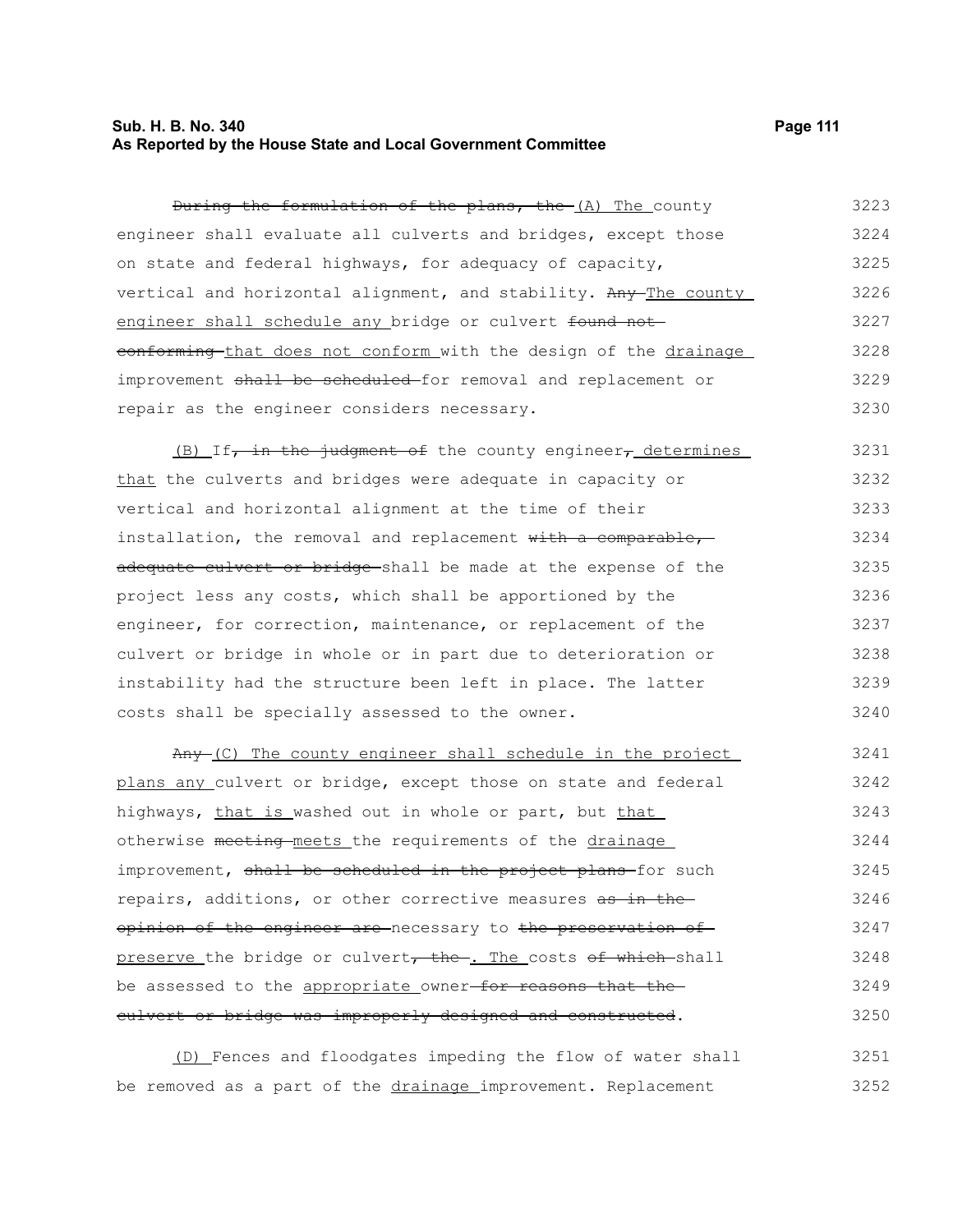| may be made by the owner, provided that prior written approval | 3253 |
|----------------------------------------------------------------|------|
| is obtained from the county engineer.                          | 3254 |
| (E) The county engineer shall cause notice to be given to      | 3255 |
| the owner not later than seven days in advance of removal or   | 3256 |
| alteration of a culvert, bridge, fence, or floodgate.          | 3257 |
| (F) Any owner may furnish the work and material in lieu of     | 3258 |
| a special assessment, provided he makes the owner does all of  | 3259 |
| the following:                                                 | 3260 |
| (1) Makes written application to the county engineer           | 3261 |
| within ten ealendar-days after the final hearing, furnishes;   | 3262 |
| (2) Furnishes the work and materials in accordance with        | 3263 |
| the specifications for the improvement, performs same;         | 3264 |
| (3) Performs the work so as not to delay the project           | 3265 |
| contractor, and completes;                                     | 3266 |
| (4) Completes the work prior to the completion of the work     | 3267 |
| on the whole improvement.                                      | 3268 |
| Should (G) If the owner default defaults on any or all of      | 3269 |
| these conditions, the county engineer shall recommend to the   | 3270 |
| board of county commissioners that the default be completed by | 3271 |
| an extra work order to the project contractor and its cost     | 3272 |
| assessed to the owner.                                         | 3273 |
| Sec. 6131.50. (A) The board of county commissioners of         | 3274 |
| each county shall may provide and establish the "general       | 3275 |
| drainage improvement fund," which fund shall to be used as a   | 3276 |
| sinking fund for all bonds issued under sections 6131.01 to    | 3277 |
| 6131.64, inclusive, of the Revised Code. Said                  | 3278 |
| (B) The fund shall-may consist of any of the following:        | 3279 |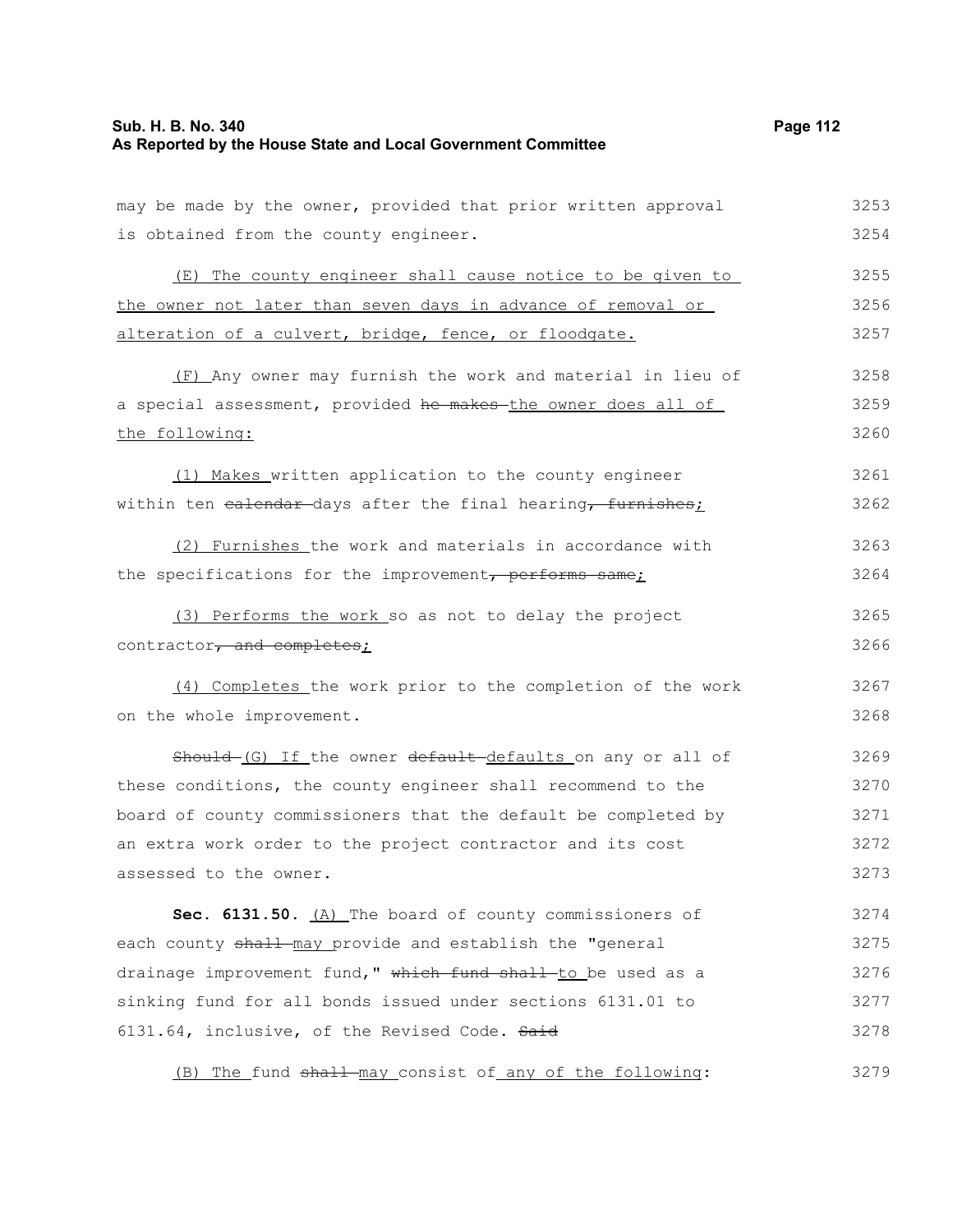|                                                             | $(A)$ (1) Any taxes levied and collected for ditch and |  |  |  |  | 3280 |
|-------------------------------------------------------------|--------------------------------------------------------|--|--|--|--|------|
| drainage purposes under county levies, not by law otherwise |                                                        |  |  |  |  | 3281 |
| disposed of;                                                |                                                        |  |  |  |  | 3282 |

 $\frac{1}{B}(2)$  The proceeds of all bonds issued and sold under sections 6131.01 to 6131.64, inclusive, of the Revised Code; 3283 3284

(C)(3) The collections from all special assessments for benefits to property, as provided in such sections; 3285 3286

 $(D)$  (4) Such other funds as by law are provided to be paid therein. 3287 3288

**Sec. 6131.51.** (A) All costs and expenses of improvements under sections 6131.01 to 6131.64 of the Revised Code this chapter, including contract prices of construction and the costs of locating the improvement, shall may be paid from the general drainage improvement fund. No warrants shall be drawn to be paid from the fund unless it contains a sufficient amount not otherwise specifically appropriated to pay them. 3289 3290 3291 3292 3293 3294 3295

(B) The letting and approving of any contract for an improvement shall be considered a specific appropriation of the amount of the obligation, and that amount shall be set apart for the purpose of the payment and contingently charged against the fund. If at any time the fund contains the proceeds of bonds or notes issued and sold under such sections, the fund shall not be depleted below the obligations incurred by the bond or note issue unless assessments or levies have been made or ordered made in sufficient amount to redeem the bonds or notes as they fall due. If at any time obligations legally incurred exceed the amount of the drainage improvement fund, an amount of the general revenue funds in the county treasury equal to the deficiency, unless otherwise appropriated, may by resolution of 3296 3297 3298 3299 3300 3301 3302 3303 3304 3305 3306 3307 3308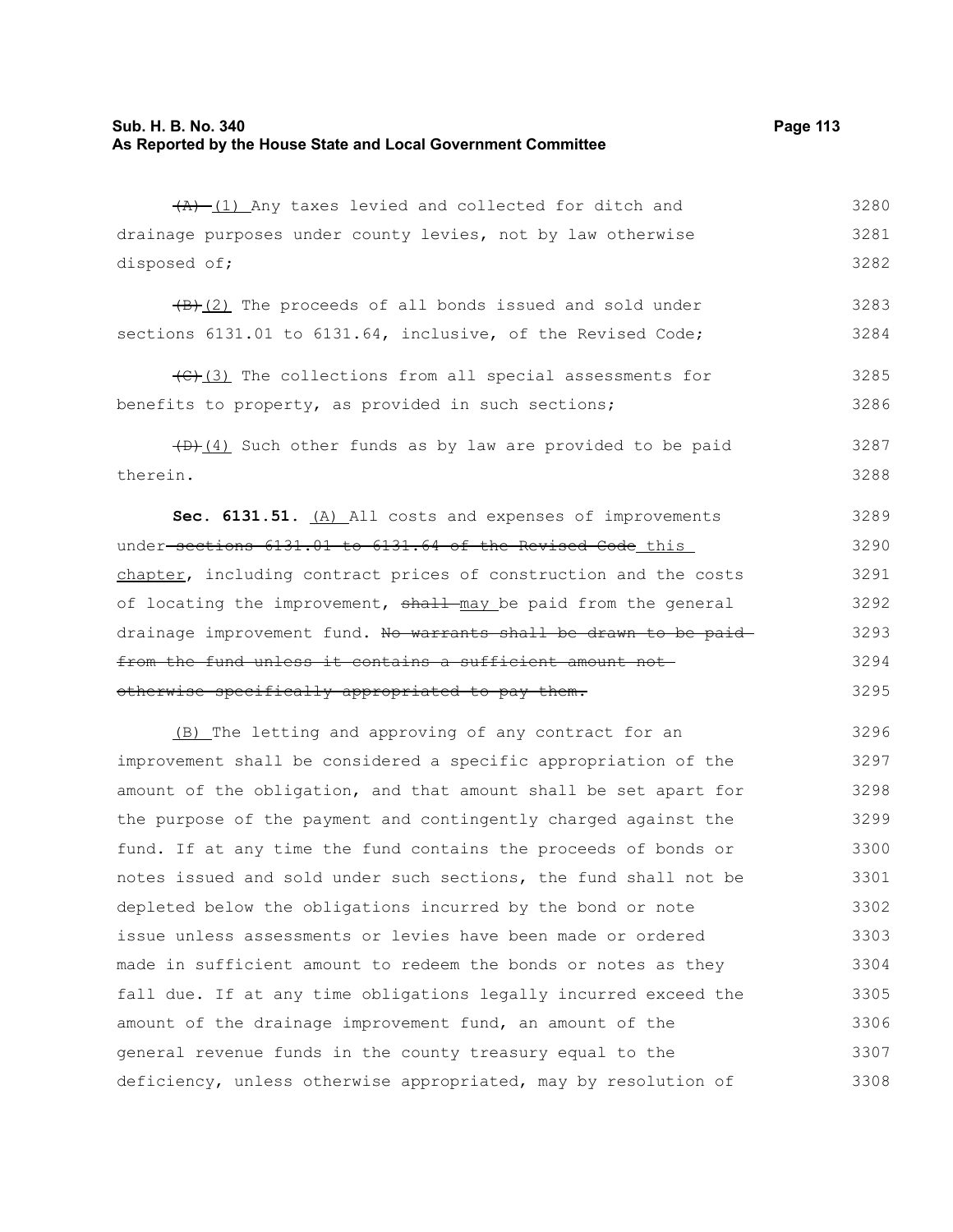### **Sub. H. B. No. 340 Page 114 As Reported by the House State and Local Government Committee**

the board of county commissioners be transferred to the general drainage improvement fund. (C) At any time after assessments collected for a drainage improvement exceed the amount allocated to the board for engineering expenses, the board of county commissioners may by resolution transfer from the drainage improvement fund to the general revenue fund of the county an amount equal to that amount as reimbursement of the sum previously transferred under section 6131.12 or 6131.30 of the Revised Code. 3309 3310 3311 3312 3313 3314 3315 3316 3317

Sec. 6131.52. The (A) If necessary, the board of county commissioners, at its each March session, annually, shall, if necessary, levy upon the grand duplicate of the county a tax, not to exceed five-tenths of one mill on the dollar, that is sufficient to pay for the location and construction of the portions of the respective improvements located by  $\pm$ -the board or for which the county has been assessed under sections 6131.01 to 6131.64, 6133.01 to 6133.15, 6135.01 to 6135.27, or 6137.01 to 6137.14 this chapter or Chapter 6133., 6135., or 6137. of the Revised Code, which tax, when . When collected, the tax shall be credited to the general drainage improvement fund. 3318 3319 3320 3321 3322 3323 3324 3325 3326 3327 3328

(B) For the purposes of sections  $6131.01$  to  $6131.64$ , 6133.01 to 6133.13, 6135.01 to 6135.25, and 6137.01 to 6137.14 this chapter and Chapters 6133., 6135., and 6137. of the Revised Code, the board of county commissioners may levy a tax under division (X) of section 5705.19 of the Revised Code upon all of the property listed and assessed for taxation in the county. In addition to the actions required under section 5705.19 of the Revised Code, the board shall cause to be filed with the county auditor and the board of elections of the county, at least sixty days prior to the passage of the resolution required under that 3329 3330 3331 3332 3333 3334 3335 3336 3337 3338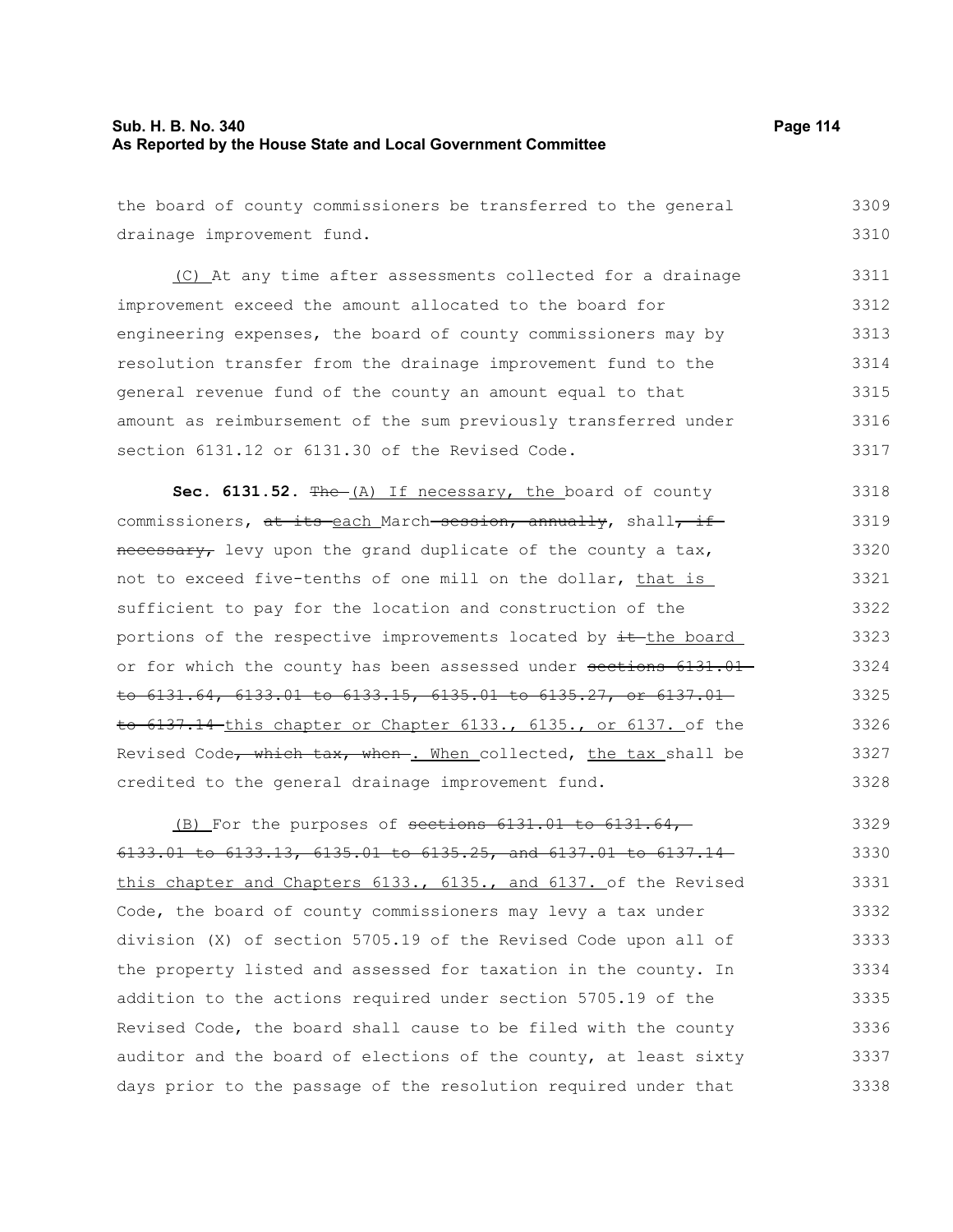#### **Sub. H. B. No. 340 Page 115 As Reported by the House State and Local Government Committee**

section, an accurate map showing the locations and types of any proposed improvements, the areas to be benefited, and the existing system of drainage improvements that is to be maintained from the proceeds of the levy. 3339 3340 3341 3342

Any funds collected as a result of such a levy shall-may be credited to the general drainage improvement fund of the county in which the tax is levied. 3343 3344 3345

(C) For the purposes of sections 6131.01 to 6131.64, 6133.01 to 6133.13, 6135.01 to 6135.25, and 6137.01 to 6137.14 this chapter and Chapters 6133., 6135., and 6137. of the Revised Code, the board of county commissioners may adopt a resolution designating any portion of the county as a drainage improvement district. If a copy of the resolution and a map or legal description of the district's boundaries have been filed with the county auditor in such form as the county auditor prescribes, the board may levy a tax within the district under division (X) of section 5705.19 of the Revised Code. The board shall base its designation on the location of a system of drainage improvements and on the areas to be benefited by that system. The proceeds of the levy shall only be used for the construction and maintenance of the system of drainage improvements within the drainage improvement district. 3346 3347 3348 3349 3350 3351 3352 3353 3354 3355 3356 3357 3358 3359 3360

For the purposes of this section, the board of county commissioners is constituted the "taxing authority" and the county auditor is the "fiscal officer," within the purview of Chapter 5705. of the Revised Code. 3361 3362 3363 3364

Sec. 6131.55. (A) Any owner of land affected by an improvement who has not received notice thereof and has not had an opportunity to be heard as provided in sections 6131.01 to 6131.64, 6133.01 to 6133.11, or 6135.01 to 6135.27 this chapter 3365 3366 3367 3368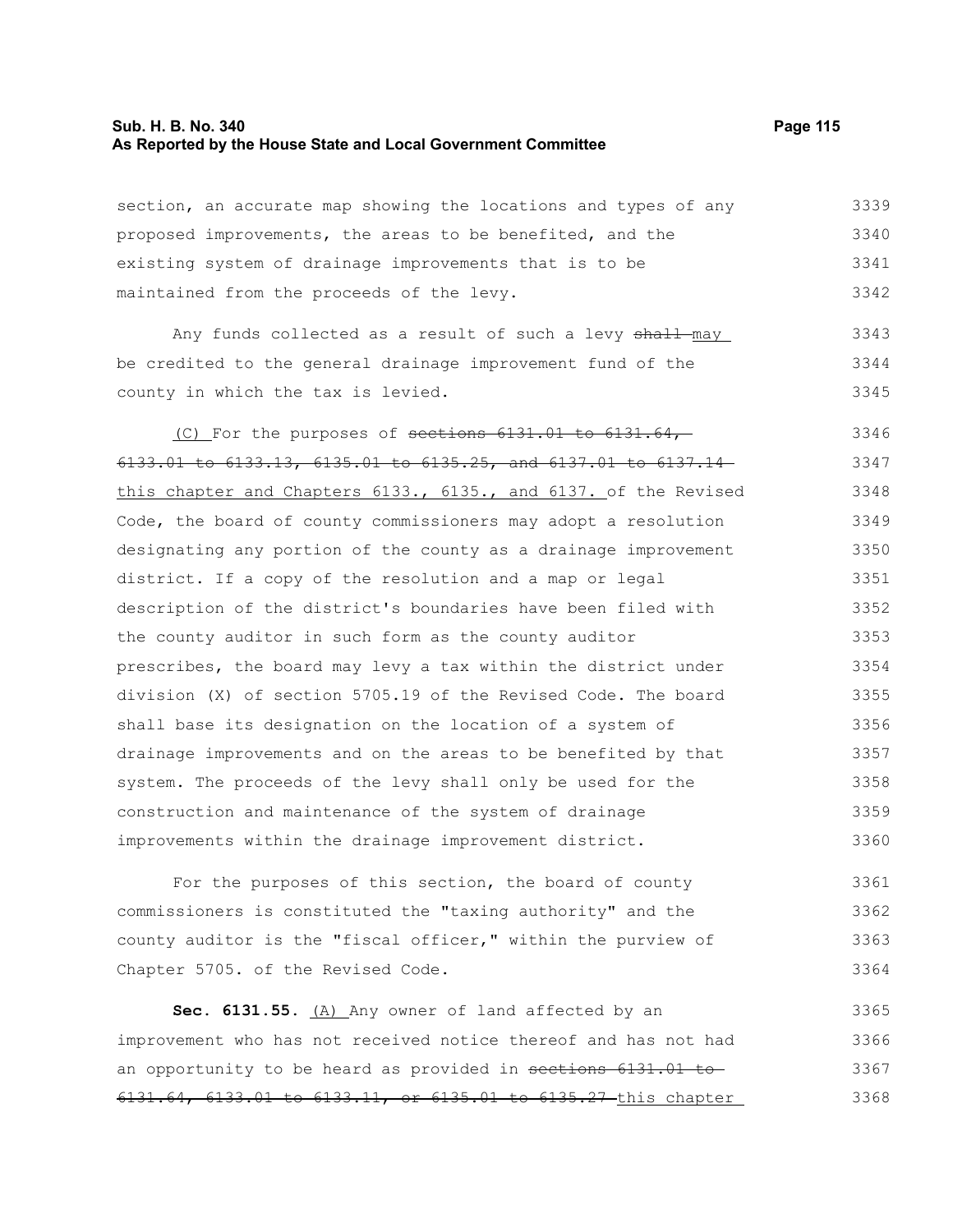# **Sub. H. B. No. 340 Page 116 As Reported by the House State and Local Government Committee**

| or Chapter 6133., 6135., or 6137. of the Revised Code may bring   | 3369 |
|-------------------------------------------------------------------|------|
| an action in the court of common pleas of the county wherein-his- | 3370 |
| the owner's land is located, against the board of county          | 3371 |
| commissioners in its official capacity, to recover any tax or     | 3372 |
| assessment therefor, if paid, to enjoin any tax, assessment, or   | 3373 |
| levy therefor upon his the owner's lands, to recover for any      | 3374 |
| damages sustained, or for compensation for any property taken.    | 3375 |
| The owner's rights and remedies in the action shall be the same   | 3376 |
| as for any like demand. In the action the                         | 3377 |
| (B) The board may plead and prove the value of any actual         | 3378 |
| benefit to the land by reason of the improvement-in litigation.   | 3379 |
| (C) The rights granted by this section shall be in                | 3380 |
| addition to all other rights provided by law.                     | 3381 |
| Sec. 6131.60. If one or more members of a board of county         | 3382 |
| commissioners are petitioners for an improvement or own land      | 3383 |
| that will be taken, benefited, or damaged by the improvement      | 3384 |
| petitioned for, the clerk of the board of county commissioners    | 3385 |
| shall notify the judge of the court of common pleas of the        | 3386 |
| county who shall within ten days appoint as many disinterested    | 3387 |
| freeholders-owners of the county as are necessary to take the     | 3388 |
| place of the interested members. The appointees shall not be-     | 3389 |
| related by blood or affinity to the interested members. They      | 3390 |
| shall before acting be sworn to perform faithfully and-           | 3391 |
| impartially the duties of the members in the matter of the-       | 3392 |
| improvement, which oath shall be signed by them and by the-       | 3393 |
| officer before whom the same is taken and filed with the clerk.   | 3394 |
| Upon appointment and qualification the appointee The appointees   | 3395 |
| shall, in the proceedings upon the improvement, perform all the   | 3396 |
| duties of the disqualified members and shall may receive from     | 3397 |
| the general drainage improvement fund the same per diem rate as   | 3398 |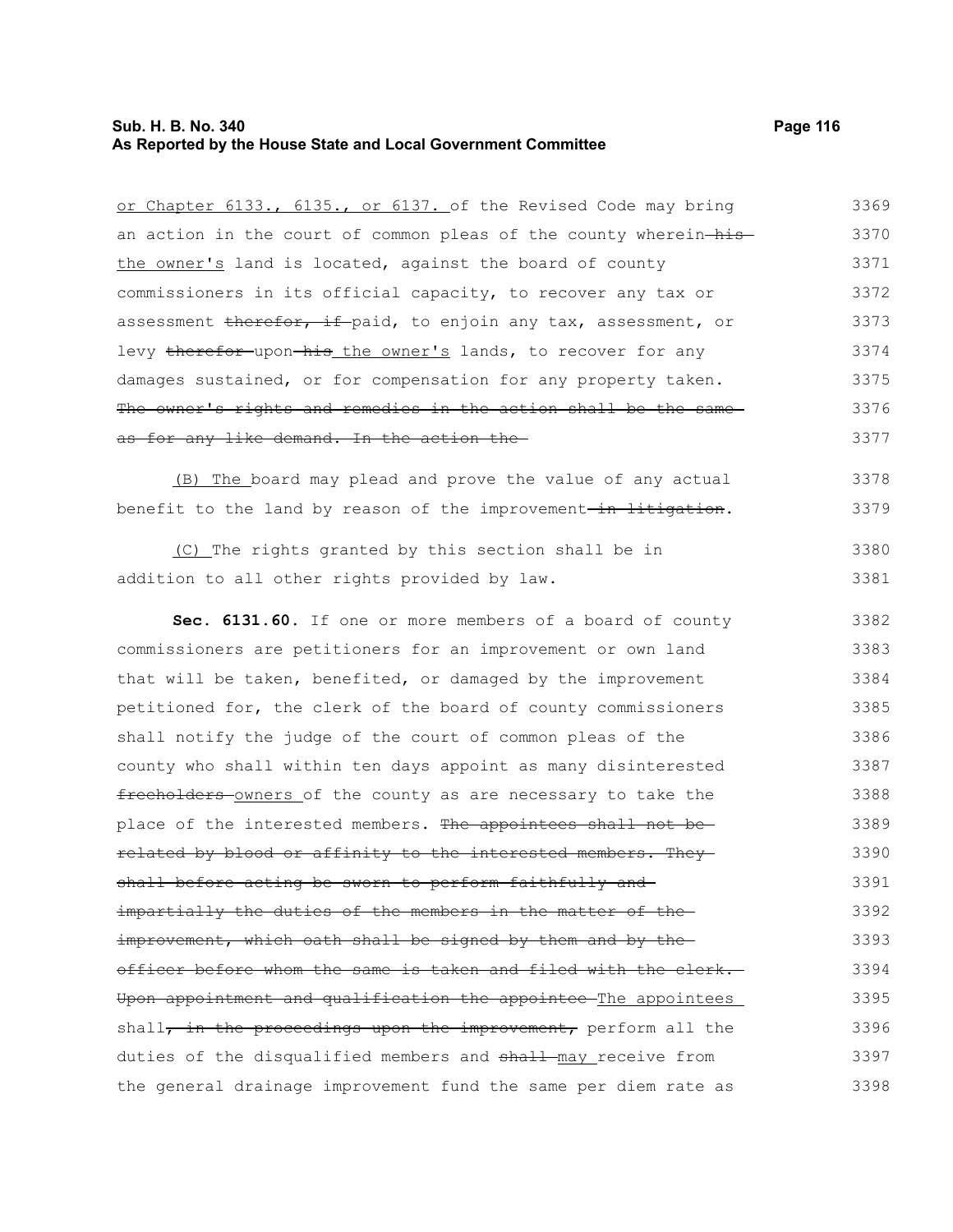### **Sub. H. B. No. 340 Page 117 As Reported by the House State and Local Government Committee**

| the disqualified member receives, as shown by the record for                 | 3399 |
|------------------------------------------------------------------------------|------|
| such services, and the amount so paid shall be costs taxed in-               | 3400 |
| the proceedings members receive.                                             | 3401 |
| Sec. 6131.63. Except when an owner whose land is used for-                   | 3402 |
| agricultural purposes desires to install tile by extending or-               | 3403 |
| adding to his own laterals or desires to expel water therefrom-              | 3404 |
| into an open ditch on his own land in the same watershed, when-              | 3405 |
| (A) When one or more owners desire to join in the construction-              | 3406 |
| of an improvement that will benefit the land of the owners, and              | 3407 |
| when the owners are willing to construct the and pay the costs               | 3408 |
| of a drainage improvement <del> and pay the cost thereof</del> that will     | 3409 |
| benefit the land of the owners, they may enter into a written                | 3410 |
| agreement for the construction of the improvement, or they may               | 3411 |
| enter into an agreement to construct such which may include each             | 3412 |
| owner constructing part of the improvement-as a person mutually-             | 3413 |
| agreed upon apportions to each of them respectively. In the-                 | 3414 |
| agreement the owners shall provide that                                      | 3415 |
| (B) The owners shall file the agreement and the plan and                     | 3416 |
| schedules for construction of the proposed improvement shall be-             | 3417 |
| 2011 administrator alguna de Ebra barriol de armieiro armiteristraria de Ebr | 2110 |

filed with the clerk of the board of county commissioners of the county in which the improvement is to be constructed. When the agreement and schedules are so signed, the plan is approved by a professional engineer registered in this state, and the agreement, schedules, and plan are filed with the clerk of the board of county commissioners, the The clerk shall immediately refer submit the agreement, plan, and schedules to the county engineer for examination and review. 3418 3419 3420 3421 3422 3423 3424 3425

(C) The county engineer shall determine the adequacy of the plan and schedules and the effect of the proposed improvement on any other improvements and on any highways in the 3426 3427 3428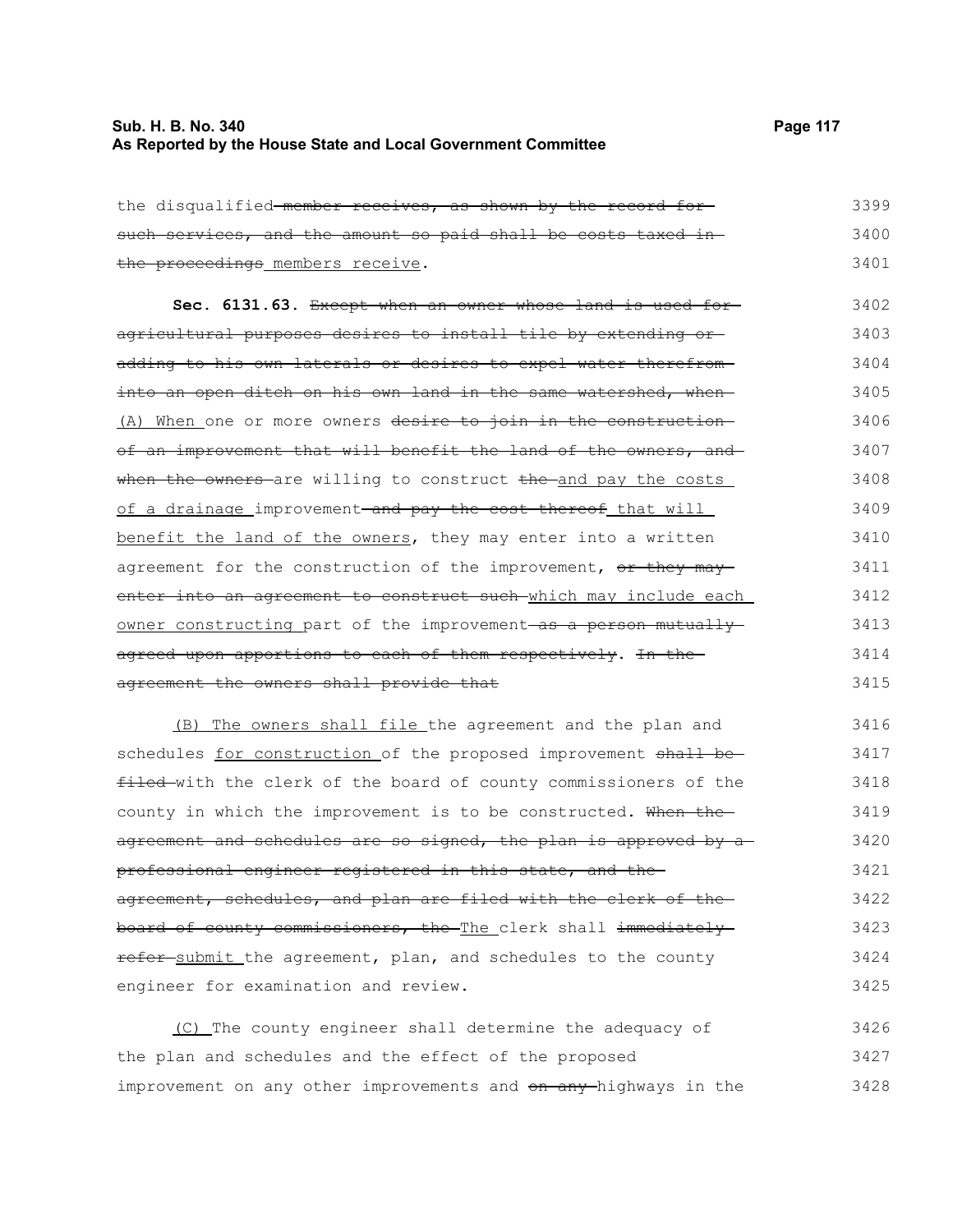### **Sub. H. B. No. 340 Page 118 As Reported by the House State and Local Government Committee**

area affected.

3429

(D) The county engineer shall also prepare a schedule of proposed assessments for the maintenance of the improvement according to an estimate of benefits accruing to each owner and an estimate of maintenance costs including the engineer's costs in preparing the schedules. The board shall pay the engineer'scosts out of the county general fund. 3430 3431 3432 3433 3434 3435

(E) The engineer shall file with the clerk of the board of county commissioners, within sixty days, a report of  $-\text{his\_the}$ engineer's review together with such recommendations for change, amendment, or alteration of the agreement, plan, and schedules as he may determine to be necessary in the public interest. 3436 3437 3438 3439 3440

(F) When the agreement, plan, and schedules, as presented or as amended by the owners pursuant to the county engineer's recommendations, are approved by the county engineer, the engineer shall file, within sixty days, a certificate of approval with the clerk of the board of county commissioners. Failure to file a certificate of approval within sixty days constitutes a presumption of certification and the owners may proceed to construct. 3441 3442 3443 3444 3445 3446 3447 3448

Upon the filing with the clerk of the board of county commissioners of the schedule of maintenance assessments prepared by the county engineer as provided by this section, together with his certificate of approval, the 3449 3450 3451 3452

(G) The board shall proceed to set a hearing date on the engineer's proposed maintenance assessments for the drainage improvement not less than twenty-five nor more than ninety days thereafter after the engineer files a certificate of approval and shall notify all persons whose names appear in the 3453 3454 3455 3456 3457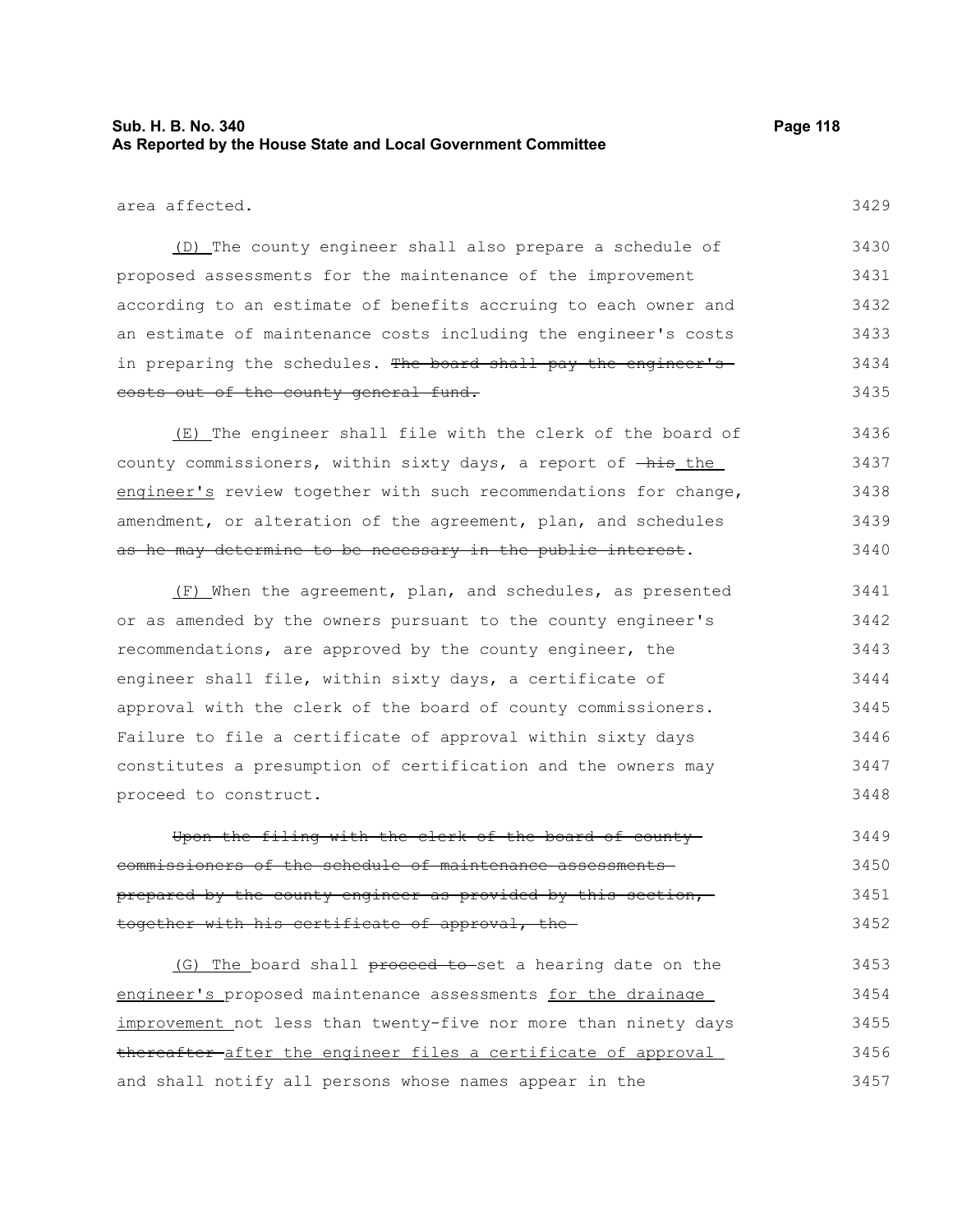#### **Sub. H. B. No. 340 Page 119 As Reported by the House State and Local Government Committee**

engineer's schedule of maintenance assessments in accordance with section 6131.16 of the Revised Code. At the hearing on the proposed assessments the board of county commissioners shall hear any evidence offered for or against the assessments proposed to be levied against any owner as shown by the schedule of assessments filed by the county engineer and shall hear any competent evidence on the question of benefits. 3458 3459 3460 3461 3462 3463 3464

(H) The board, from the evidence offered, may amend and correct the assessments, and the assessments so amended or corrected shall be approved by the board and the approval entered on its journal. Once the assessments have been approved, all further proceedings in connection with the maintenance of the improvement shall be in accordance with Chapter 6137. of the Revised Code. 3465 3466 3467 3468 3469 3470 3471

(I) The clerk shall record the agreement, plan, and schedules in the drainage records of the county, and the agreement shall locate and establish the improvement as a-publicwatercourse drainage improvement. The improvement shall then be constructed by the owner in accordance with the approved plans. 3472 3473 3474 3475 3476

(J) This section shall not be interpreted to include improvements or changes in stream channels that may be made by the department of transportation or other public agencies or railroads at their own expense for the purpose of providing a more adequate waterway along a highway or at the site of a bridge or culvert or to improve conditions of flow through them or for the purpose of protecting the highway or road bed and that do not limit future deepening of the channel. 3477 3478 3479 3480 3481 3482 3483 3484

Sec. 6131.631. (A) When construction of a new single span bridge or culvert or extension of an existing culvert that will limit the future deepening of a public watercourse is 3485 3486 3487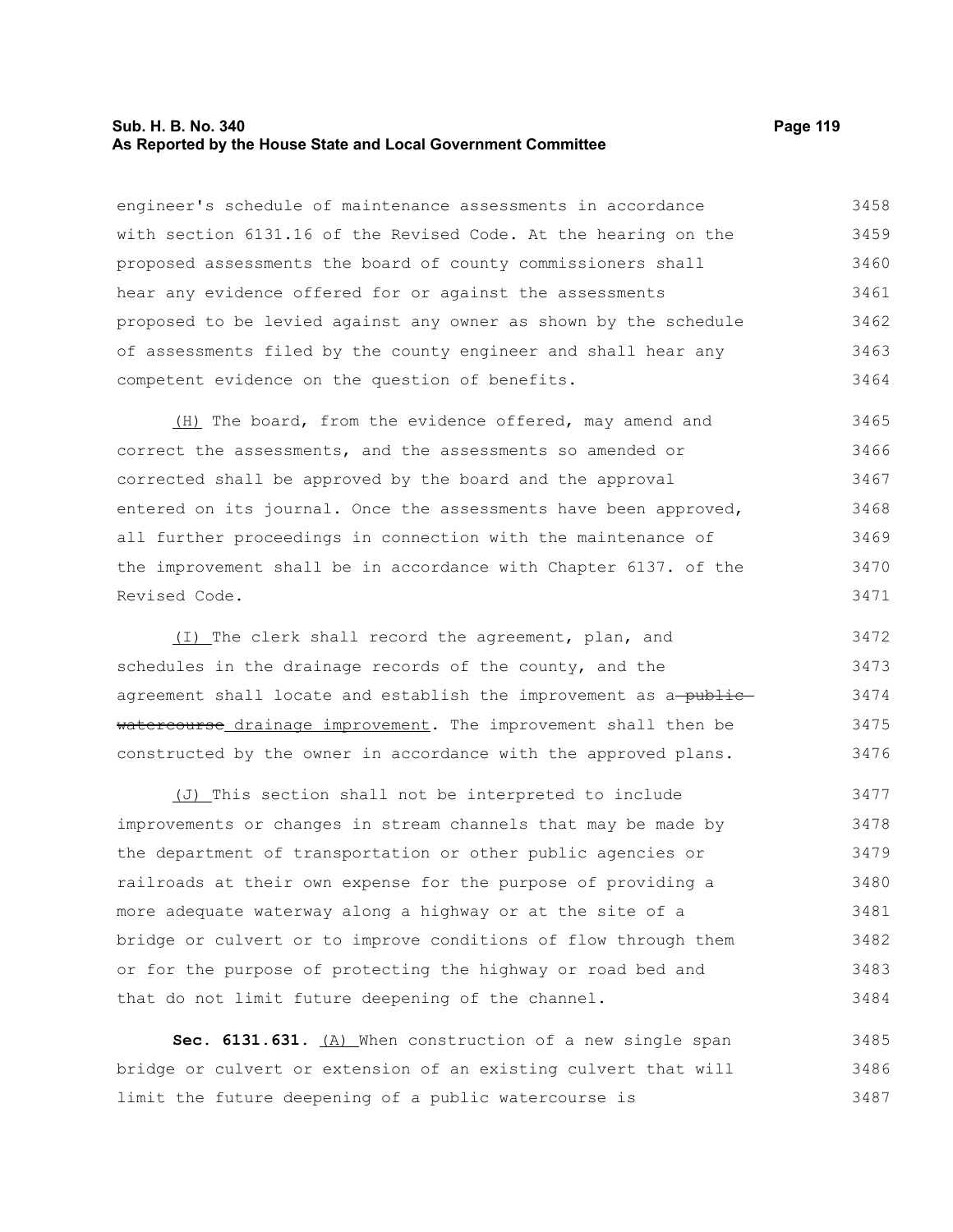# **Sub. H. B. No. 340 Page 120 As Reported by the House State and Local Government Committee**

| contemplated in connection with the construction of a state               | 3488 |
|---------------------------------------------------------------------------|------|
| highway or other public improvement, the director of                      | 3489 |
| transportation or other public agency proposing the construction          | 3490 |
| shall file plans for the construction with the clerk of the               | 3491 |
| board of county commissioners of the county in which the                  | 3492 |
| construction or improvement is to be constructed, who.                    | 3493 |
| (B) The clerk shall immediately refer the plans to the                    | 3494 |
| county engineer for examination and review.                               | 3495 |
| The county engineer who shall review the proposed                         | 3496 |
| location, both horizontal and vertical, of the proposed                   | 3497 |
| structures and the effect of the proposed improvements on any             | 3498 |
| other improvements and on any highways in the area.                       | 3499 |
| (C) The county engineer shall file, within sixty days,                    | 3500 |
| with the clerk of the board of county commissioners and the               | 3501 |
| director of transportation or other public agency a report of             | 3502 |
| the review with such recommendations for change, amendment, or            | 3503 |
| alteration in the plans for the proposed improvement as the               | 3504 |
| engineer may determine to be necessary in the public interest.            | 3505 |
| (D) When the plans for the proposed improvements as                       | 3506 |
| presented, or as amended pursuant to the county engineer's                | 3507 |
| recommendations, are approved by the county engineer, the                 | 3508 |
| engineer shall file, within sixty days, a certificate of                  | 3509 |
| approval with the clerk of the board of county commissioners. If          | 3510 |
| the engineer does not file such a report of $-\frac{h}{h}$ the engineer's | 3511 |
| review with the clerk within sixty days after the date that the           | 3512 |
| plans were referred to-him the engineer, the engineer's approval          | 3513 |
| shall be presumed by the clerk.                                           | 3514 |
| (E) The improvement shall then be constructed in                          | 3515 |

accordance with the approved plans at the expense of the 3516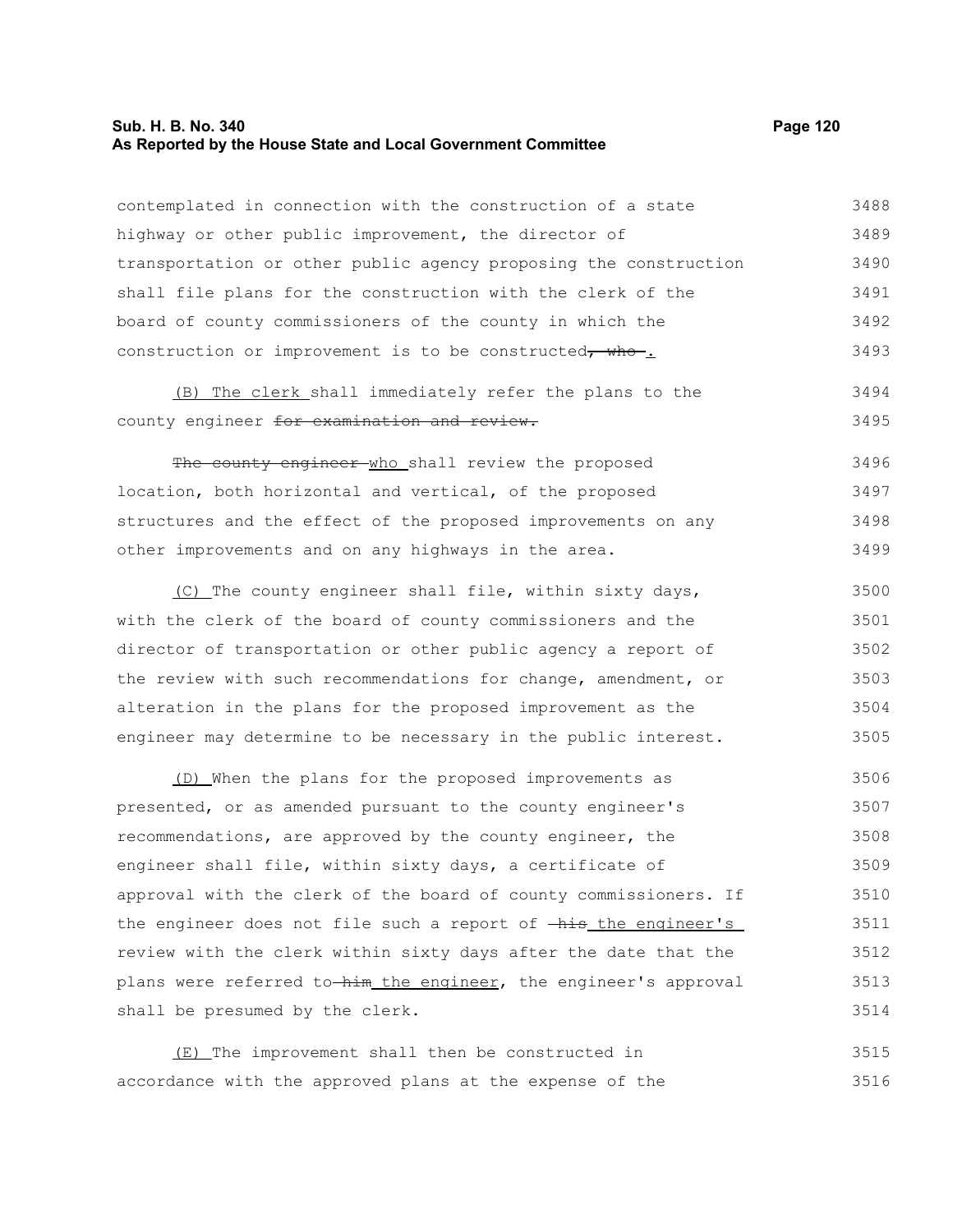### **Sub. H. B. No. 340 Page 121 As Reported by the House State and Local Government Committee**

3517

department of transportation or other public agency.

Sec. 6131.64. **(A)** Upon a petition being filed and a bond given as provided for the location and construction of an improvement, and upon the same proceedings with notice to interested parties for a hearing upon the petition, and with the same hearing as is provided for the location of an improvement, the board of county commissioners may determine whether any ditch or drain described in the petition has ceased to be a public utility, whether the public welfare no longer demands the maintenance thereof, and whether its vacation will be to the advantage of the public welfare. 3518 3519 3520 3521 3522 3523 3524 3525 3526 3527

(B) If the board finds that the vacation of the ditch or drain will be conducive to the public welfare, it may declare the same to be vacated and abandoned as a public ditch or drain and its location and establishment held for naught. The private rights of persons acquired by reason of the location and establishment of the ditch or drain shall not be interfered with nor impaired thereby without due compensation being made therefor, which compensation may be assessed on property that is benefited by the vacation of the ditch or drain. 3528 3529 3530 3531 3532 3533 3534 3535 3536

(C) All proceedings relating to the vacation of a ditch or drain shall be conducted in accordance with sections 6131.01 to 6131.64 of the Revised Code this chapter, with all rights of appeal as provided in such sections. 3537 3538 3539 3540

#### **Sec. 6133.01.** As used in sections 6133.01 to 6133.11, 6133.14, and 6133.15 of the Revised Code, "owner," this chapter: 3541 3542

(A) "Owner," "person," "public corporation," "land," "benefit," and "improvement" have the meaning set forth same meanings as in section 6131.01 of the Revised Code. 3543 3544 3545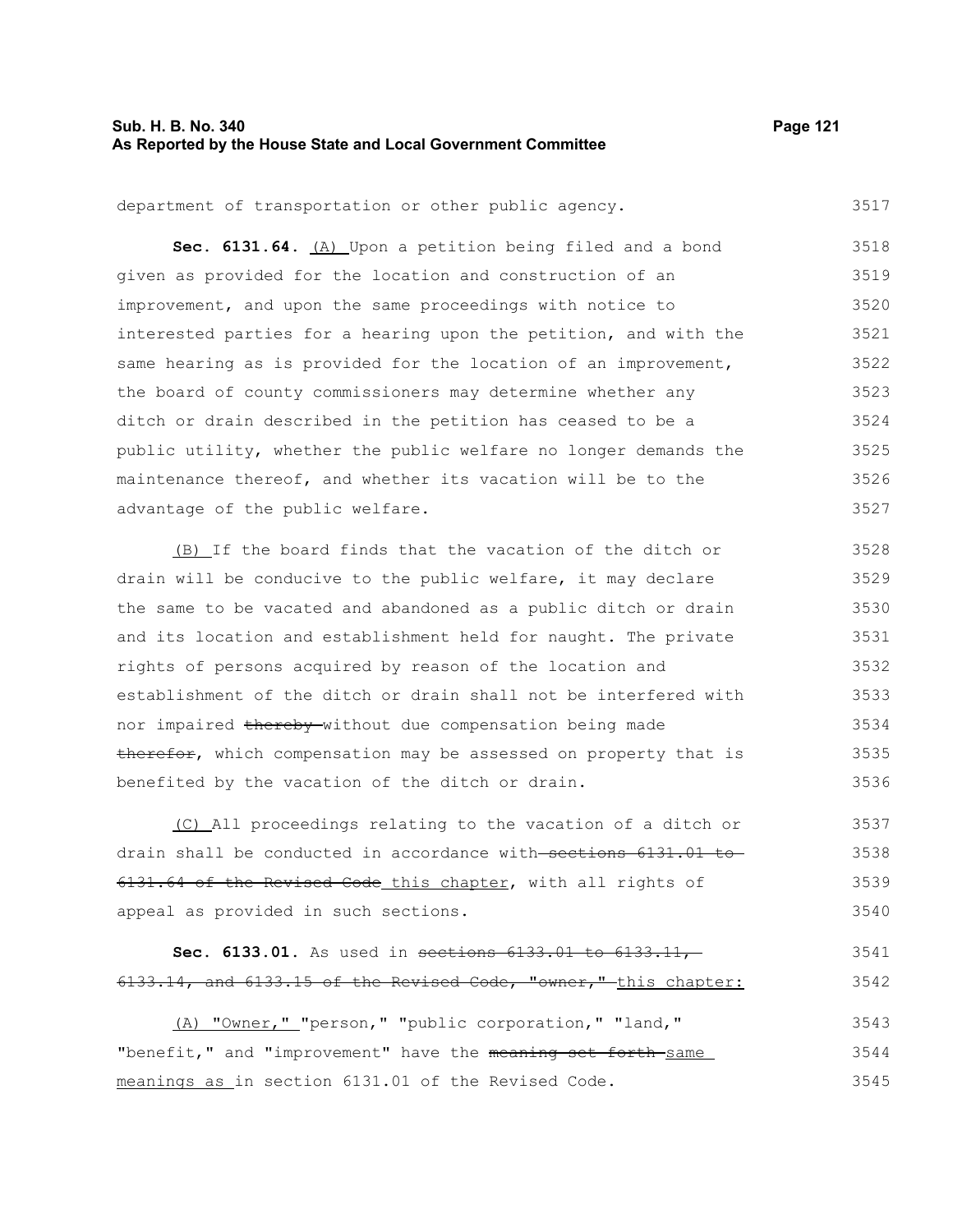# **Sub. H. B. No. 340 Page 122 As Reported by the House State and Local Government Committee**

3574

| (B) "Lead county" means the county in which the majority         | 3546 |
|------------------------------------------------------------------|------|
| of the initial length of a joint county drainage improvement     | 3547 |
| would be located, as specified in an original petition filed     | 3548 |
| under section 6133.02 of the Revised Code.                       | 3549 |
| Sec. 6133.02. (A) When an improvement is proposed to be          | 3550 |
| located in or benefits or damages land in two or more counties,  | 3551 |
| the proceeding shall be conducted by a joint board of county     | 3552 |
| commissioners consisting of the members of the boards of county  | 3553 |
| commissioners of the several counties in which land may be       | 3554 |
| benefited or damaged by the proposed improvement. In such case,  | 3555 |
| <del>the</del>                                                   | 3556 |
| (B) The petition for the a joint county drainage                 | 3557 |
| improvement shall be filed with the clerk of the board of county | 3558 |
| commissioners of the lead county-in which the majority of the-   | 3559 |
| proposed improvement is located.                                 | 3560 |
| Sec. 6133.03. (A) A joint board of county commissioners          | 3561 |
| may do all the things that a board of county commissioners may   | 3562 |
| do in a single county improvement, and shall be governed by and  | 3563 |
| be subject to sections 6131.01 to 6131.64 of the Revised Code,   | 3564 |
| relating to single county ditches insofar as applicable. The     | 3565 |
| proceedings                                                      | 3566 |
| (B) Except as otherwise provided for in this chapter, a          | 3567 |
| petition for a joint county improvement shall proceed before the | 3568 |
| joint board of county commissioners the same as if the joint     | 3569 |
| board were a board of county commissioners representing a county | 3570 |
| that included all the territory of all the counties represented  | 3571 |
| by the commissioners on the joint board, except as otherwise     | 3572 |
| modified in accordance with this chapter. The                    | 3573 |
|                                                                  |      |

(C) The cost of a joint county improvement shall be paid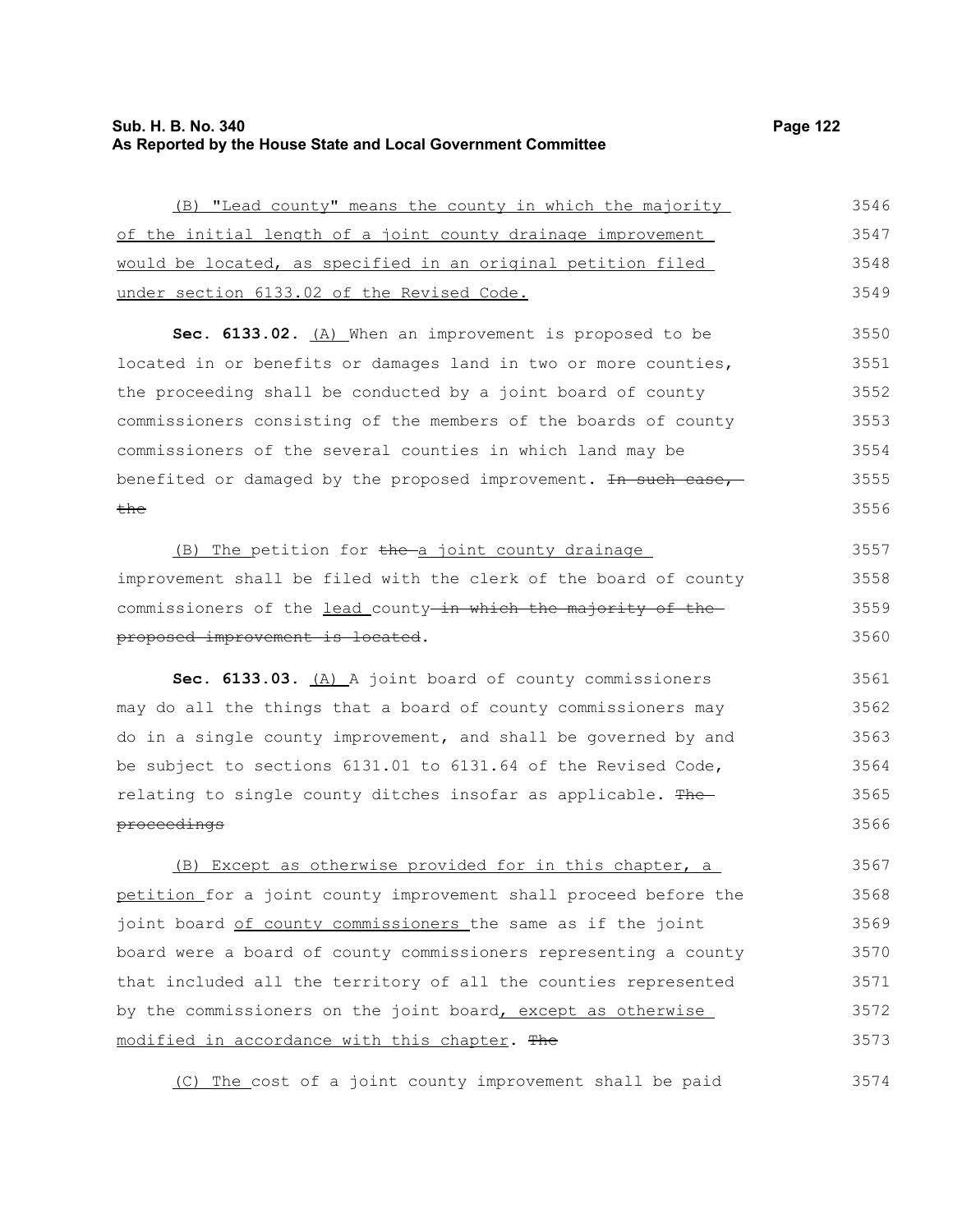### **Sub. H. B. No. 340 Page 123 As Reported by the House State and Local Government Committee**

by the counties affected by such improvement, in proportion to their total ditch-drainage assessments, or as otherwise apportioned by the joint board, for such improvement. To meet its portion of such cost, a board of county commissioners may borrow such sums of money as are apportioned to the county, and may issue and sell the bonds of the county to secure the payment of the principal and interest of the sum borrowed. Such principal and interest shall be paid as provided in section 133.26 of the Revised Code. All rights of appeal, and all otherrights or remedies as provided in sections 6131.01 to 6131.64 of the Revised Code, apply to joint county improvements. Allofficers doing any acts or making any findings for or against such improvement shall perform all the duties required of them under such sections. 3575 3576 3577 3578 3579 3580 3581 3582 3583 3584 3585 3586 3587 3588

(D) All owners affected by the proceedings for a joint county improvement shall have all the rights and remedies given them in the case of single county improvements. The proceedingsin joint county improvements shall be the same as theproceedings in single county improvements except as modified in sections 6133.02 to 6133.11 of the Revised Code. All rights of appeal and all other rights or remedies as provided in Chapter 6131. of the Revised Code apply to joint county improvements. 3589 3590 3591 3592 3593 3594 3595 3596

**Sec. 6133.04.** (A) On the date fixed by the clerk of the board of county commissioners with whom the petition was filed, the board of county commissioners from each of the counties affected by a proposed joint county improvement shall meet inthe county in which the petition is filed and organize a joint board of county commissioners by electing one of their number president. The 3597 3598 3599 3600 3601 3602 3603

(B) The clerk of the board of county commissioners of the

3604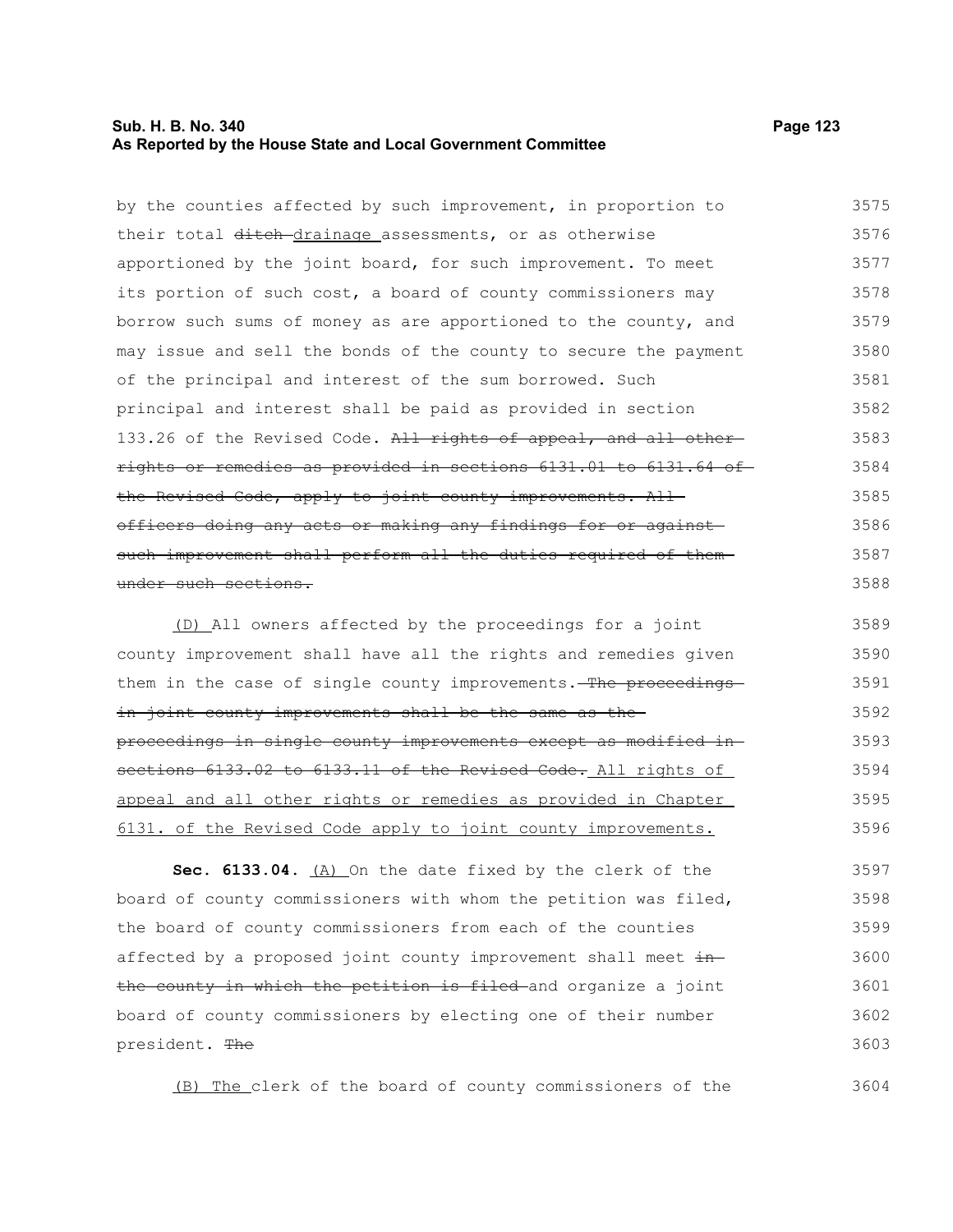### **Sub. H. B. No. 340 Page 124 As Reported by the House State and Local Government Committee**

lead county in which the petition is filed-shall act as clerk and administrator of the joint board and shall enter the findings of the joint board in the journal of the board of county commissioners of  $-\hbox{his}$  the clerk's county, shall do all things required to be done by the clerk, and shall make the final record of the improvement in-his the clerk's county. The clerk shall file certified provide copies of all proceedings with the clerks of the boards of all affected counties. A 3605 3606 3607 3608 3609 3610 3611 3612

(C) A majority of the county commissioners constituting the joint board shall constitute a quorum. All decisions of the joint board shall be made by a vote of a majority of the county commissioners constituting the joint board. The 3613 3614 3615 3616

(D) The director of the department of natural resources shall be a member ex officio of the joint board and may participate, either in person or through a designated representative, in deliberations and proceedings of the joint board but shall have no vote except in case of a tie, in which case the proceedings shall be adjourned for thirty days, during which time the director shall review the proceedings and cast the deciding vote. The vote shall be recorded in the journal. After 3617 3618 3619 3620 3621 3622 3623 3624 3625

 $(E)$  After the view of the a proposed improvement by the joint board of county commissioners, all hearings shall be held in the lead county-in which the petition is filed unless a majority of the joint board of county commissioners agree to an alternative location. 3626 3627 3628 3629 3630

(F) When the joint board of county commissioners is formed, the joint board of county commissioners shall be administered by the lead county's elected officials, including the lead county's county engineer, county recorder, county 3631 3632 3633 3634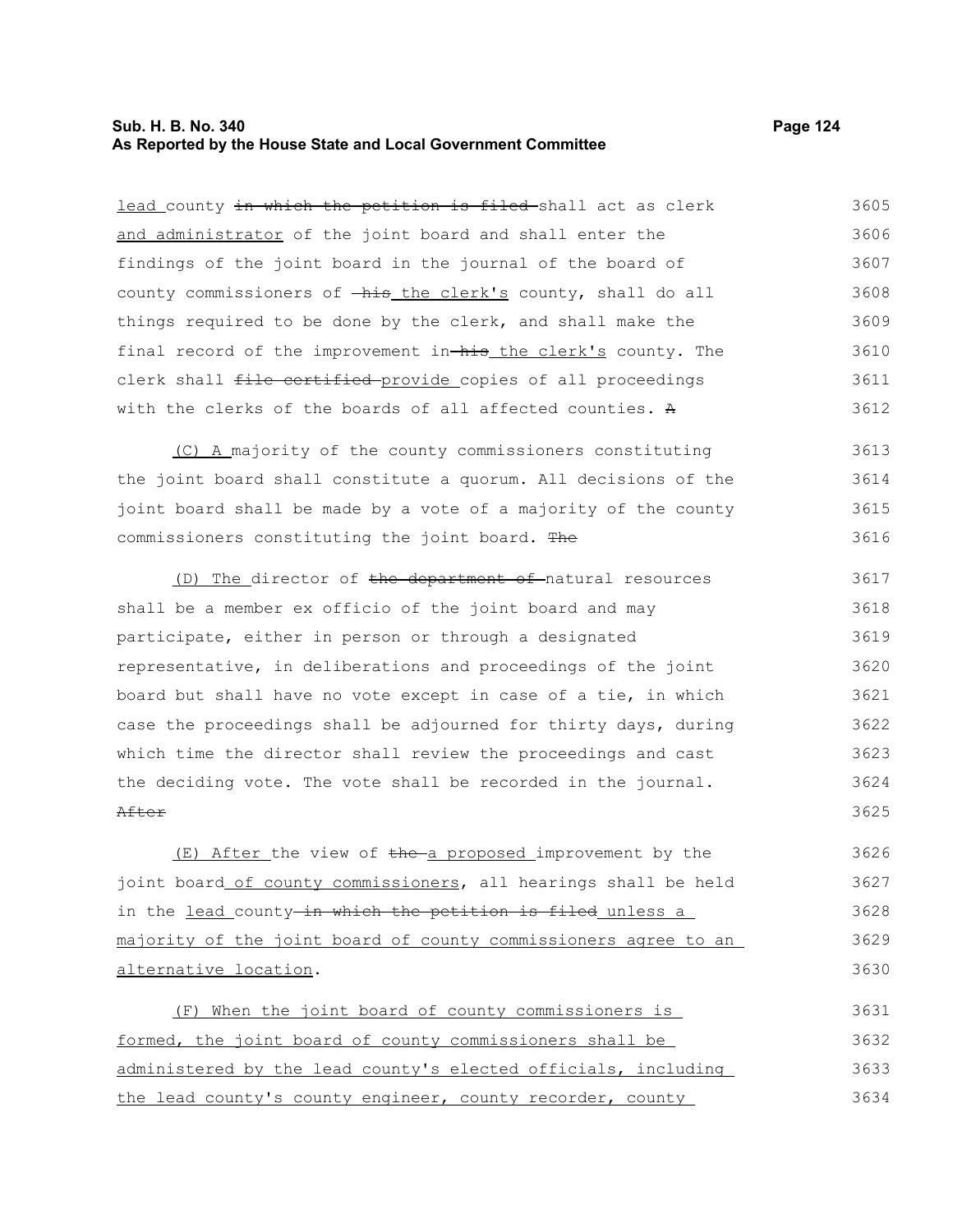#### **Sub. H. B. No. 340 Page 125 As Reported by the House State and Local Government Committee**

3657

| auditor, county prosecutor, common pleas judges, county          | 3635 |
|------------------------------------------------------------------|------|
| treasurer, and clerk of the board of county commissioners.       | 3636 |
| Sec. 6133.041. (A) Notwithstanding any other provision of        | 3637 |
| this chapter or Chapter 6131. of the Revised Code to the         | 3638 |
| contrary, a joint board of county commissioners, when            | 3639 |
| practicable, may conduct proceedings regarding existing          | 3640 |
| improvements meetings by video conference or, if video           | 3641 |
| conference is not available, by teleconference. The joint board  | 3642 |
| of county commissioners shall make provisions for public         | 3643 |
| attendance at any location involved in such a-proceeding-        | 3644 |
| meeting. The participation of any commissioner or board of       | 3645 |
| county commissioners in a video conference or teleconference     | 3646 |
| shall occur at the location of the commissioners' main office or | 3647 |
| board room-joint board shall establish the joint board's main    | 3648 |
| office or board room as the primary meeting location for the     | 3649 |
| video conference or teleconference. The conference shall be held | 3650 |
| at that location in an open meeting at which the public is       | 3651 |
| allowed to attend.                                               | 3652 |
| (B) Before convening a meeting of a joint board of county        | 3653 |
| commissioners by video conference or by teleconference,          | 3654 |
| designated staff shall send, via electronic mail, facsimile, or  | 3655 |
| United States postal service, a copy of meeting-related          | 3656 |

documents to each member of the joint board.

(C) The minutes of each joint county ditch-drainage improvement meeting shall specify who was attending by teleconference, who was attending by video conference, and who was physically present. Any vote taken in a meeting held by teleconference that is not unanimous shall be recorded as a roll call vote. 3658 3659 3660 3661 3662 3663

(D) Nothing in section 121.22 of the Revised Code 3664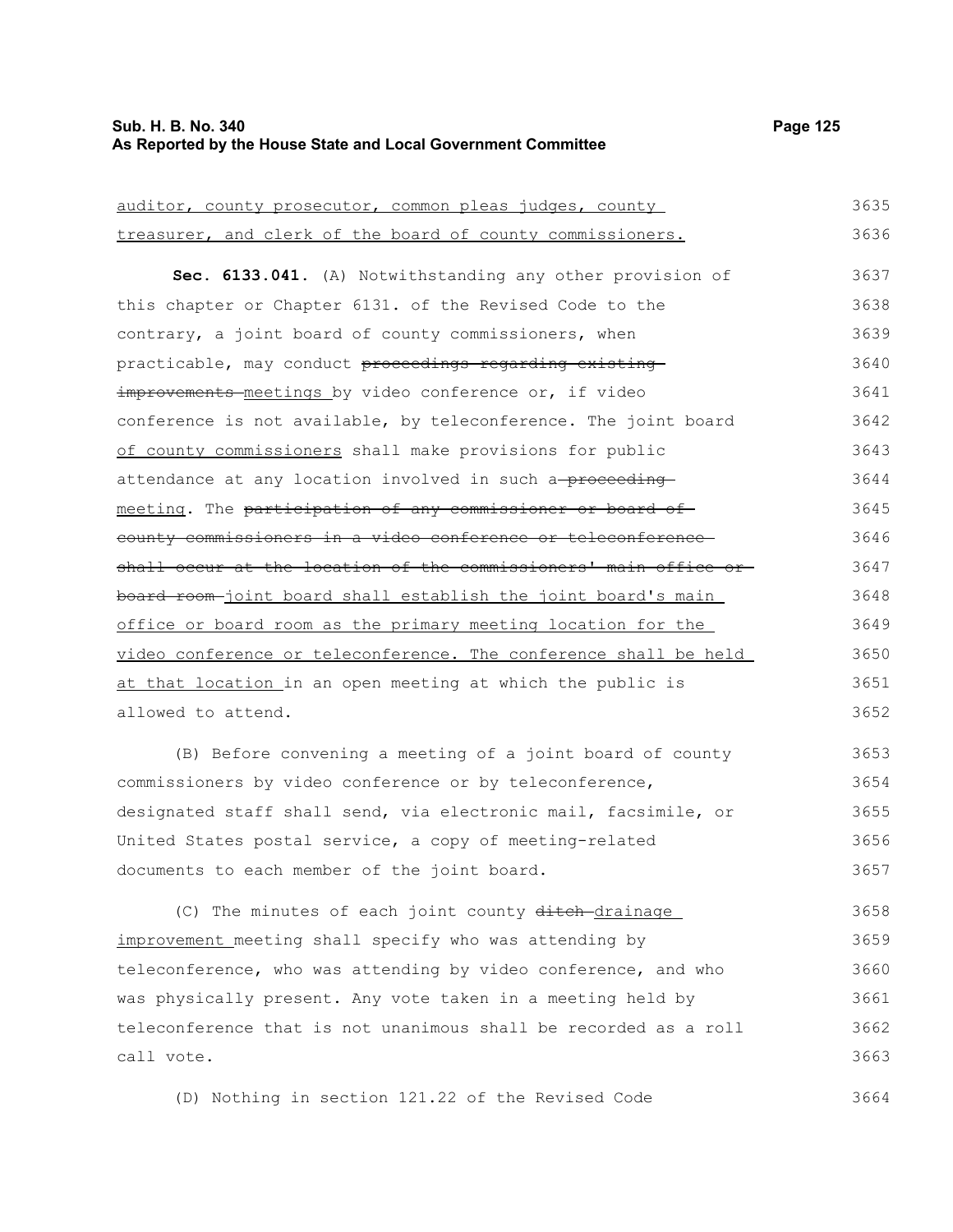# **Sub. H. B. No. 340 Page 126 As Reported by the House State and Local Government Committee**

| prohibits a joint board of county commissioners from conducting  | 3665 |
|------------------------------------------------------------------|------|
| a proceeding-meeting in a manner authorized by this section.     | 3666 |
| Sec. 6133.05. In the matter of an improvement under-             | 3667 |
| sections 6133.02 to 6133.11 of the Revised Code, there shall be- | 3668 |
| included as a portion of the costs and expenses to be paid by-   | 3669 |
| the petitioners, if the petition authorized by section 6133.02   | 3670 |
| of the Revised Code is dismissed, or assessed to them as a part  | 3671 |
| of the costs, if the petition is granted, the (A) As used in     | 3672 |
| this section, "actual expenses" means the actual expenses of the | 3673 |
| members of the joint board of county commissioners for the       | 3674 |
| performance of their duties at places other than in their own    | 3675 |
| county .                                                         | 3676 |
| (B) If a petition filed under section 6133.02 of the             | 3677 |
| Revised Code is dismissed, the actual expenses shall be paid by  | 3678 |
| the petitioners.                                                 | 3679 |
| (C) If a petition filed under section 6133.02 of the             | 3680 |
| Revised Code is granted, the actual expenses shall be included   | 3681 |
| in the costs of the project.                                     | 3682 |
| Sec. 6133.06. (A) Upon the filing of the a petition              | 3683 |
| authorized by under section 6133.02 of the Revised Code, the     | 3684 |
| clerk of the board of county commissioners with whom the         | 3685 |
| petition is filed of the lead county shall call a joint meeting  | 3686 |
| of the boards of county commissioners of all the affected        | 3687 |
| counties interested to be held at a designated place in the      | 3688 |
| county in which the petition is filed-affected area at a date    | 3689 |
| not more than thirty days after the filing of the petition for   | 3690 |
| the purpose of organizing the joint board. The                   | 3691 |
| (B) The clerk of the lead county shall give notice of the        | 3692 |

filing of the petition and of the meeting to the board of  $-\text{his}-$  3693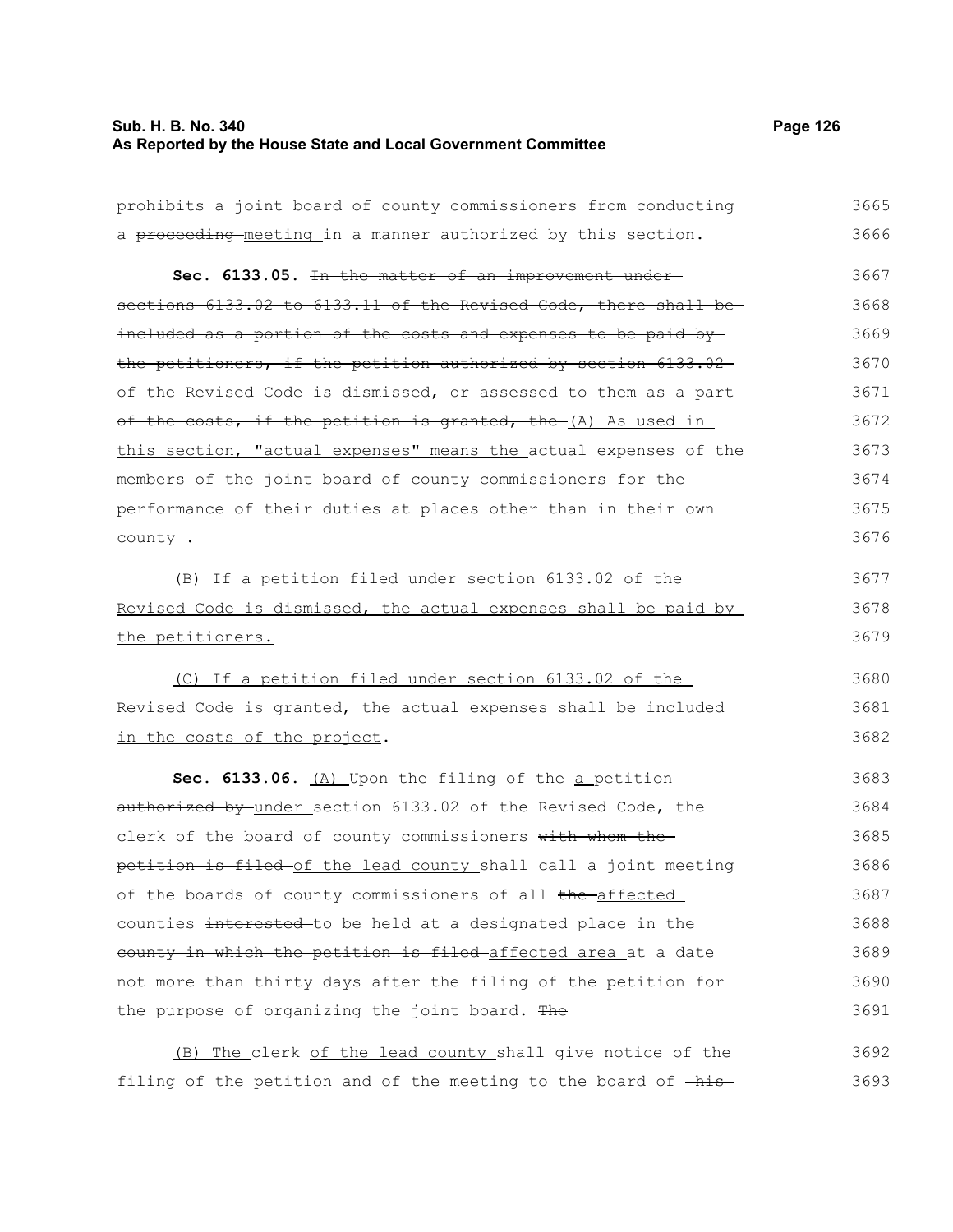# **Sub. H. B. No. 340 Page 127 As Reported by the House State and Local Government Committee**

| the clerk's county and shall mail the notice together with a      | 3694 |
|-------------------------------------------------------------------|------|
| copy of the petition to the clerks of the boards of the county    | 3695 |
| commissioners of the other counties interested who shall          | 3696 |
| immediately notify the boards of their counties of the filing of  | 3697 |
| the petition and of the date fixed for the meeting of the joint   | 3698 |
| board. All applications, remonstrances, claims for compensation   | 3699 |
| or damages, reports, schedules, certificates, statements,         | 3700 |
| contracts, bonds, and other papers shall be filed with the clerk- | 3701 |
| with whom the petition is filed.                                  | 3702 |
| (C) The clerk of the lead county shall file certified             | 3703 |
| copies of all proceedings and filings with the clerks of the      | 3704 |
| boards of all affected counties.                                  | 3705 |
| Sec. 6133.07. $(A)$ $(1)$ The county auditor and county           | 3706 |
| treasurer of the lead county in which the petition authorized by  | 3707 |
| section 6133.02 of the Revised Code is filed shall ex officio-    | 3708 |
| become are the fiscal agents of all the counties interested in    | 3709 |
| the proposed improvement. Such                                    | 3710 |
| (2) The clerk of the joint board shall present bills for          | 3711 |
| payment to the fiscal agents in the same manner as a request for  | 3712 |
| payment would be made with respect to a single county drainage    | 3713 |
| improvement.                                                      | 3714 |
| (3) The fiscal agents shall process and pay each bill for         | 3715 |
| the joint board of county commissioners presented.                | 3716 |
| (B) The auditor of the lead county shall certify to the           | 3717 |
| auditor of the other counties a schedule of the assessments to    | 3718 |
| be levied for the cost of locating and constructing the           | 3719 |
| improvement and the auditor of such other county shall proceed-   | 3720 |
| forthwith to-place such assessment upon the duplicates. The       | 3721 |
| assessments so certified for collection to an auditor of another  | 3722 |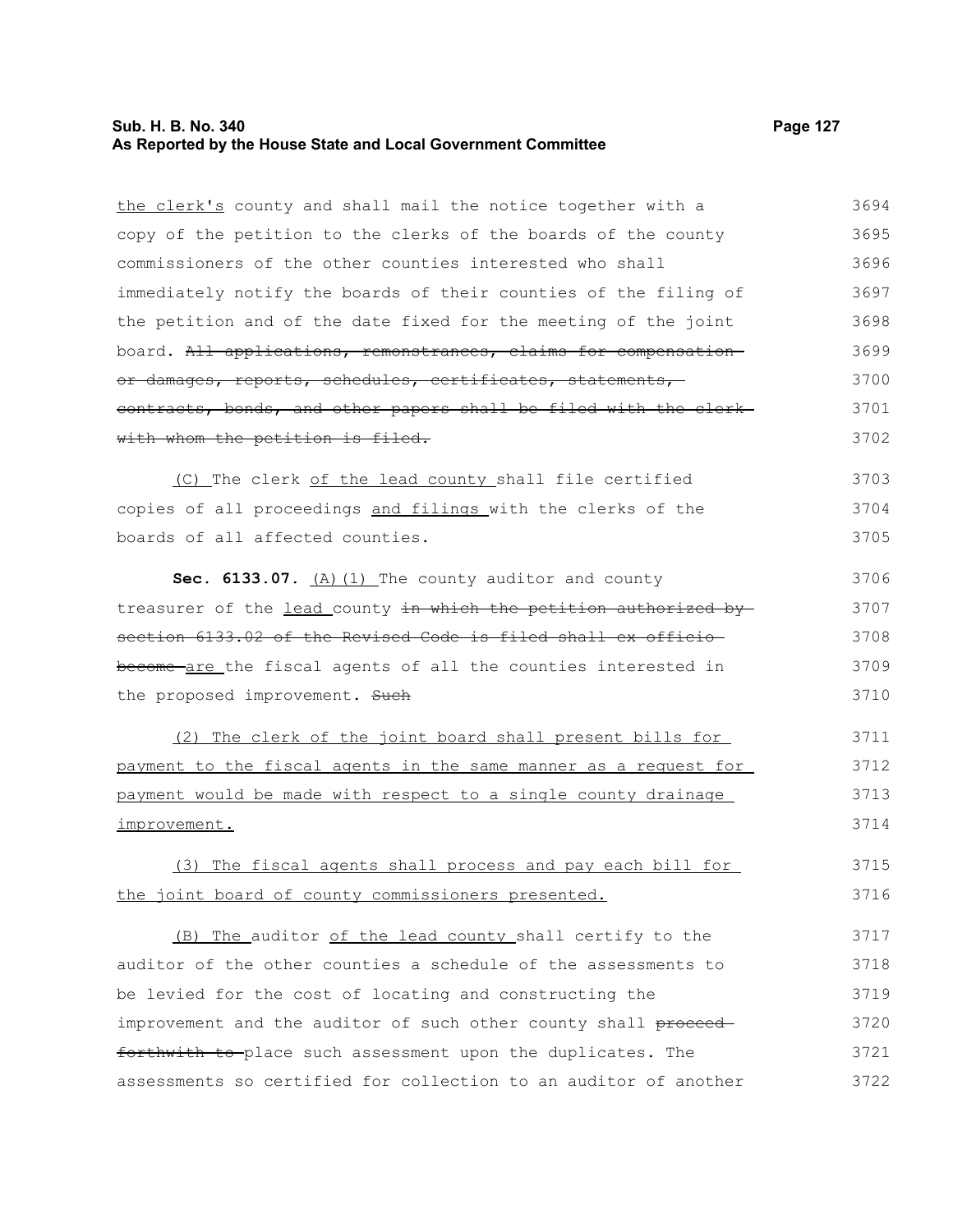the lead county-in which the petition was filed. The

3730

county shall be a lien on the land within such county from the date such certificate is received by the auditor of such other county. The (C) The treasurer of each county shall proceed to collect the same assessments pursuant to the orders made in said-the proceedings for a joint drainage improvement, and such shall pay the assessments when collected shall be paid to the treasurer of 3723 3724 3725 3726 3727 3728 3729

(D) The auditor and the treasurer of the lead county shall receive and account for such funds in the same manner as they receive and account for assessments collected for single county improvements. The treasurer and the auditor with their-bondsmenbonders shall be liable on their official bonds for any misappropriation of such funds. All 3731 3732 3733 3734 3735 3736

(E) All warrants for the payment of costs of location and for costs of construction of a joint county improvement shall be drawn by the auditor of the lead county in which the petition is filed, on the treasurer of said the lead county, payable out of the general ditch drainage improvement fund of said the lead county. <del>If the</del> 3737 3738 3739 3740 3741 3742

(F) If a petition for the a joint drainage improvement is dismissed after the costs and expenses have been incurred in making the lead county engineer's reports and schedules provided for in section 6133.08 of the Revised Code, such costs shall be paid by the several counties respectively, as the joint board of county commissioners deems just and equitable. All assessments when collected in all the counties and any amount which another county should pay shall be paid into the treasury of the lead county in which the petition was filed, and credited to the general ditch drainage improvement fund of said the lead county. 3743 3744 3745 3746 3747 3748 3749 3750 3751 3752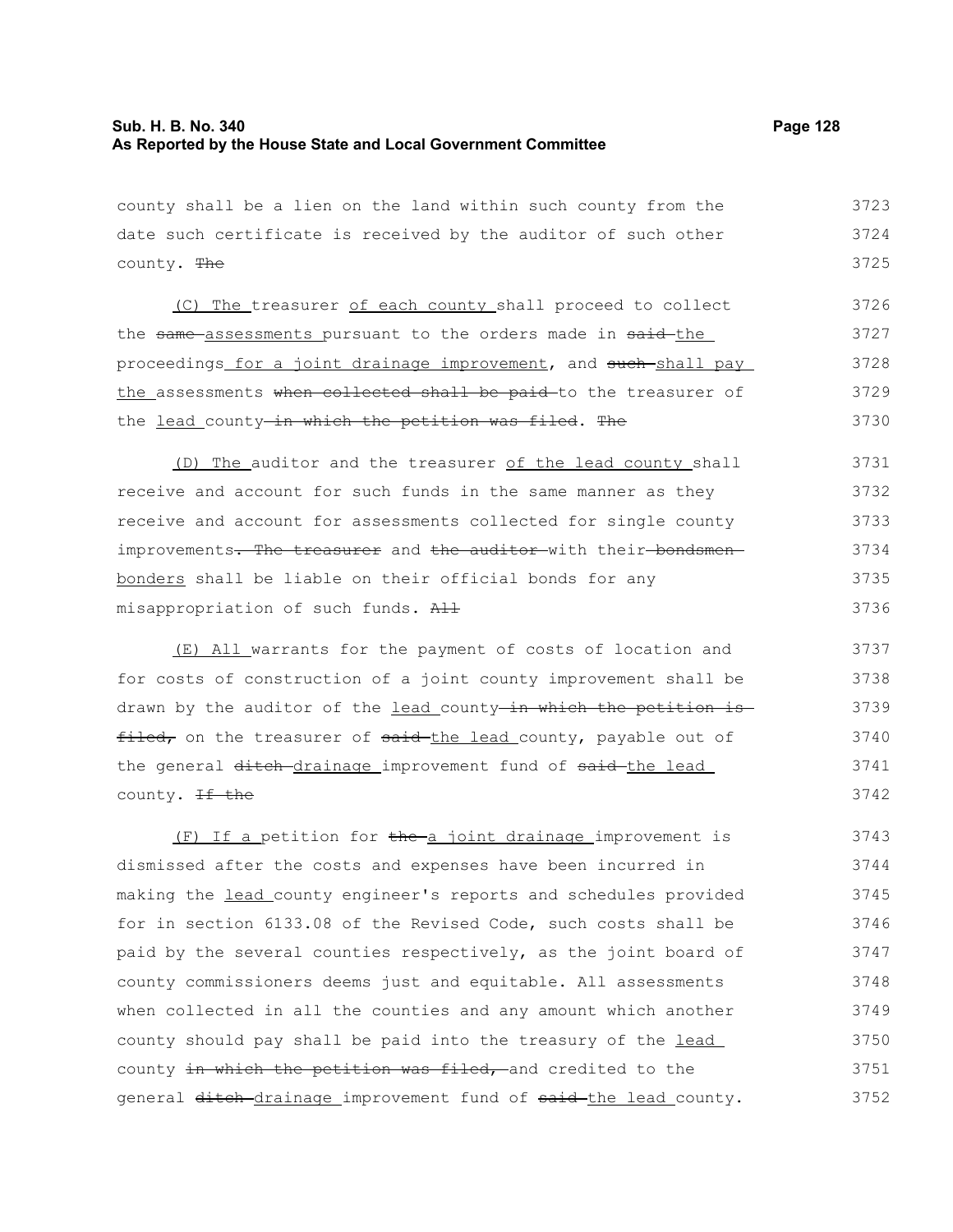### **Sub. H. B. No. 340 Page 129 As Reported by the House State and Local Government Committee**

| Sec. 6133.08. (A) The joint board may designate the county       | 3753   |
|------------------------------------------------------------------|--------|
| engineer of the lead county where the petition is filed to do-is | 3754   |
| responsible for the field work and shall make the survey, plans, | 3755   |
| and estimates, but the for the joint drainage improvement. The   | 3756   |
| county engineer of each affected county interested-shall assist  | 3757   |
| in making the reports and schedules. All reports and schedules   | 3758   |
| of the lead county's county engineer shall be signed and         | 3759   |
| approved by all the county engineers of the several affected     | 3760   |
| counties interested and shall be filed with the clerk-with whom- | 3761   |
| the petition is filed of the lead county. If the engineers of    | 3762   |
| the several counties interested do not concur in the reports or  | 3763   |
| schedules, separate reports or schedules may be filed by one or- | 3764   |
| more of the engineers, and the costs thereof shall be paid by-   | 3765   |
| the counties from which the separate reports or schedules are    | 3766   |
| filed. In making up the schedules and reports the engineers      | 3767   |
| shall proceed to make the schedules and reports of the-          | 3768   |
| improvement the same as if the improvement were an improvement-  | 3769   |
| within a county of the size of the several counties interested-  | 3770   |
| in the proposed improvement. The engineers who do not make the-  | 3771   |
| survey may make such observations and take such levels as are-   | 3772   |
| necessary to assist them in making their schedules and in-       | 3773   |
| arriving at the proper amount to be assessed against each tract- | 3774   |
| of land.                                                         | 3775   |
| (D) The county engineer who did the field week and               | $2776$ |

(B) The county engineer who did the field work and made the survey and plans of the lead county shall proceed to take bids, inspect the progress of the work and make estimates and reports on the progress of the work, accept the work and material for the improvement, and issue certificates therefor, as in the case of single county improvements, and shall do allthings to be done by an engineer after the letting of the contracts under Chapter 6131. of the Revised Code. 3776 3777 3778 3779 3780 3781 3782 3783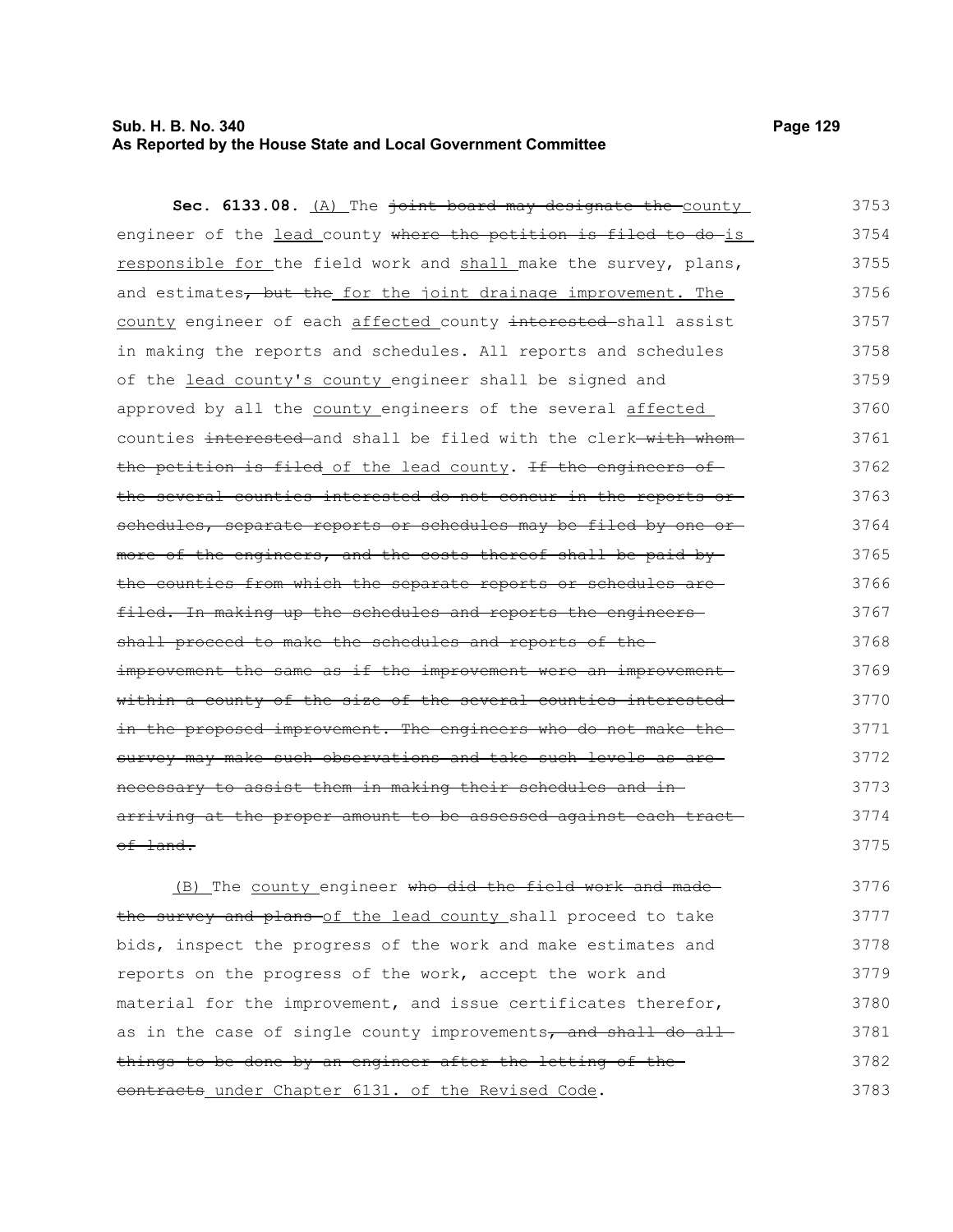#### **Sub. H. B. No. 340 Page 130 As Reported by the House State and Local Government Committee**

Sec. 6133.09. (A) The hearing on the reports and schedules of the county engineers provided for by section 6133.08 of the Revised Code and all other proceedings relative to a proposed joint county improvement shall be had the same as in single county -ditches drainage improvements. Claims 3784 3785 3786 3787 3788

(B) Claims for compensation for land taken or for damages to land may be appealed by an affected owner<del>-interested</del>, or by the prosecuting attorney, to the court of common pleas of the county in which the land for which the owner claims compensation or damages is located. All 3789 3790 3791 3792 3793

(1) All claims for compensation or damages which are allowed shall be paid out of the treasury of the county in which such land is located. The 3794 3795 3796

(2) The county auditor of the lead county in which the petition is filed shall certify the amounts of compensation or damages so found by the joint board of county commissioners to the auditors of the other counties, respectively, for payment. 3797 3798 3799 3800

(C) If an appeal is taken on the question of compensation or damages, the auditor of the lead county in which the petitionis filed shall transmit to the clerk of the court of common pleas of the county in which the land of the appellant is located the original papers relating to the claim for compensation or damages and a certified transcript of the findings on the improvement and on the claim, which shall be docketed by the clerk and shall proceed the same as an appeal on a claim for compensation or damages in a single county improvement proceeding. 3801 3802 3803 3804 3805 3806 3807 3808 3809 3810

Sec. 6133.10. (A) All appeals to the court of common pleas except appeals on claims for compensation or damages shall be 3811 3812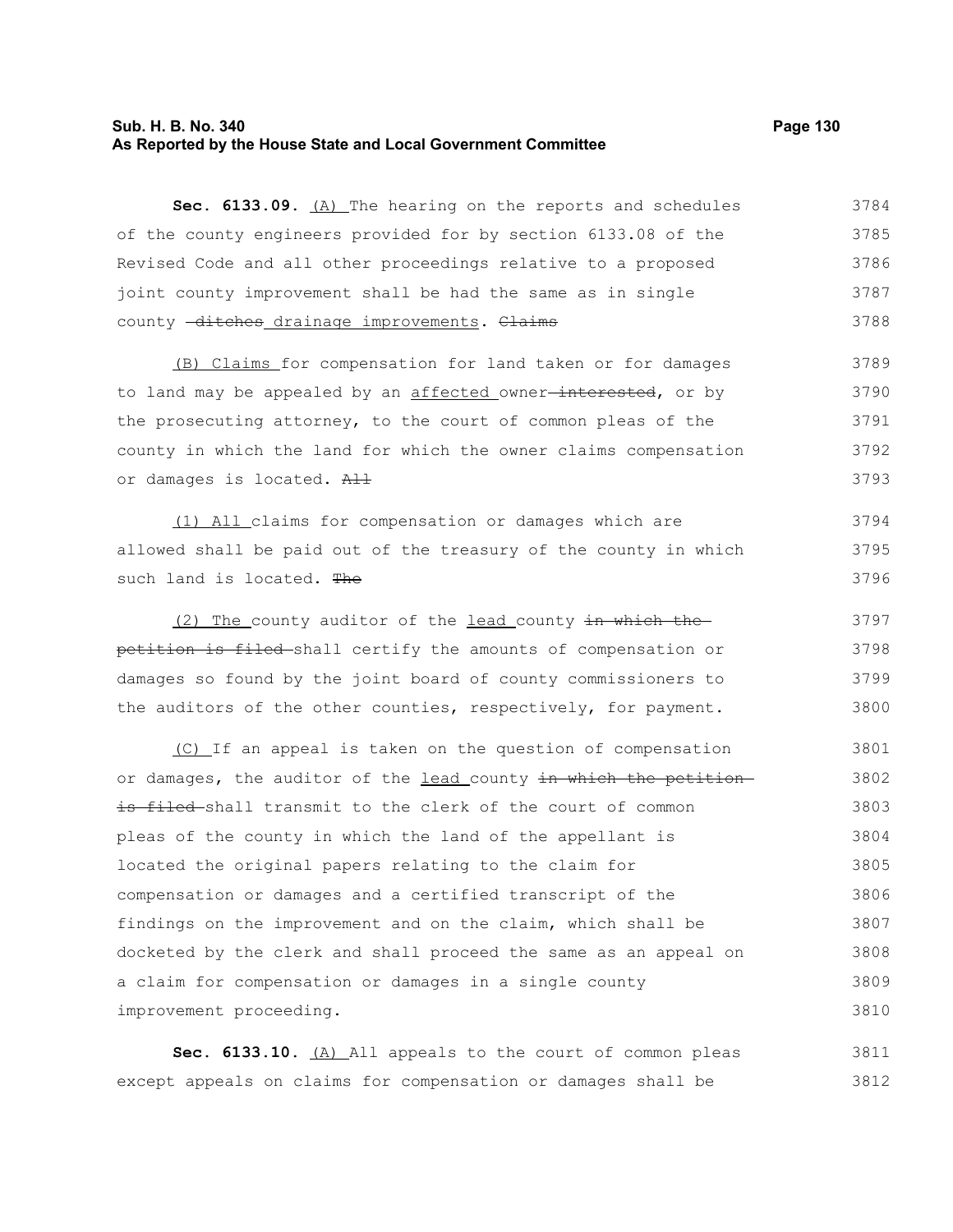| heard by a panel of judges consisting of one judge of the court  | 3813 |
|------------------------------------------------------------------|------|
| of common pleas from each of the affected counties-interested,   | 3814 |
| sitting en bane. If                                              | 3815 |
| (1) If the panel cannot reach a decision, the panel may          | 3816 |
| request the addition of a judge from a court of common pleas in  | 3817 |
| the area of the state in which the joint drainage improvement is | 3818 |
| located.                                                         | 3819 |
|                                                                  |      |
| (2) The panel shall follow court opinions and precedent          | 3820 |
| established by the appellate district in which the petition for  | 3821 |
| the joint drainage improvement was filed.                        | 3822 |
| (3) If a judge is disqualified or for any reason does not        | 3823 |
| eare or refuses to hear the a case, the chief justice of the     | 3824 |
|                                                                  |      |
| supreme court shall designate a judge to sit in-his the judge's  | 3825 |
| place. Appeals                                                   | 3826 |
| (B) All appeals on claims for compensation or damages            | 3827 |
| shall be tried by jury as provided in sections 6131.01 to        | 3828 |
| 6131.64, inclusive, Chapter 6131. of the Revised Code.           | 3829 |
| Sec. 6133.11. $(A)$ If the a joint board of county               | 3830 |
| commissioners finds for the approves a proposed joint drainage   | 3831 |
| improvement and but, at the final hearing for the improvement,   | 3832 |
| is unable to agree upon-on the amount to be assessed to each-an  | 3833 |
| affected county to be paid by the county because the improvement | 3834 |
| is for improvements conducive to the public welfare, or of       | 3835 |
| benefit to public highways or to land owned by the an affected   | 3836 |
| county, then such the joint board shall by resolution state the  | 3837 |
| fact that such the joint board is not able to agree as to such   | 3838 |
| fact on the assessments. Upon                                    | 3839 |
|                                                                  |      |

(1) Upon the adoption of such the resolution, the question shall be appealed to the court of common pleas as is provided in 3840 3841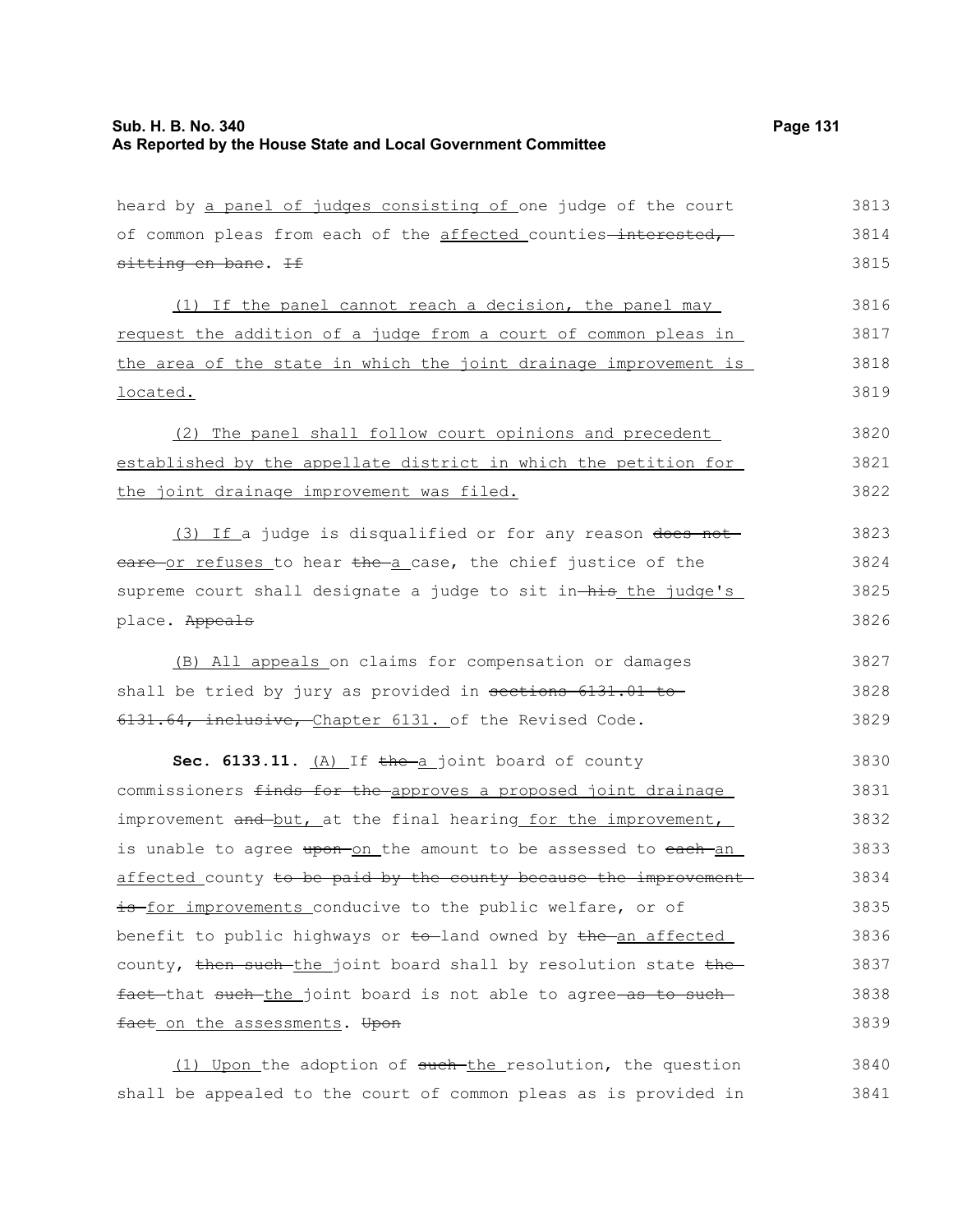| sections 6133.02 to 6133.11, inclusive, of the Revised Code. No                           | 3842 |
|-------------------------------------------------------------------------------------------|------|
| (2) No bond on appeal need be filed <sub>r</sub> and the resolution of                    | 3843 |
| the joint board stating such inability to agree-shall be deemed                           | 3844 |
| the statement on appeal. The                                                              | 3845 |
| (3) The clerk of the joint board shall perfect the appeal                                 | 3846 |
| by filing a transcript <del>, including</del> of the resolution <del>-of the joint-</del> | 3847 |
| board finding that the joint board cannot agree, with all of the                          | 3848 |
| original papers, in the court and the record of proceedings for                           | 3849 |
| the joint improvement. The                                                                | 3850 |
| (B) The court shall hear such an appeal under this section                                | 3851 |
| the same as other appeals under sections 6133.02 to                                       | 3852 |
| $6133.11$ , inclusive, of the Revised Code, and make such order as                        | 3853 |
| to costs as is equitable.                                                                 | 3854 |
| Sec. 6133.14. The state shall pay to the county treasurer                                 | 3855 |
| of the lead county in which the petition for a drainage                                   | 3856 |
| improvement was filed the assessment levied against it for the                            | 3857 |
| state's proportionate share of the cost of any improvement                                | 3858 |
| authorized or constructed under sections 6131.01 to 6131.64,                              | 3859 |
| 6133.01 to 6133.15, and 6135.01 to 6135.27 of the Revised Code                            | 3860 |
| and all unpaid assessments for maintenance as provided by                                 | 3861 |
| sections 6137.01 to 6137.12 of the Revised Code.                                          | 3862 |
| Sec. 6137.01. As used in-sections 6137.01 to 6137.14                                      | 3863 |
| inclusive, of the Revised Code, "owner," this chapter:                                    | 3864 |
| (A) "Owner," "benefit," "lead county," and "improvement,"                                 | 3865 |
| have the meaning set forth same meanings as in section 6131.01                            | 3866 |
| of the Revised Code.                                                                      | 3867 |
| (B) "Force account" has the same meaning as in section                                    | 3868 |
| 5543.19 of the Revised Code.                                                              | 3869 |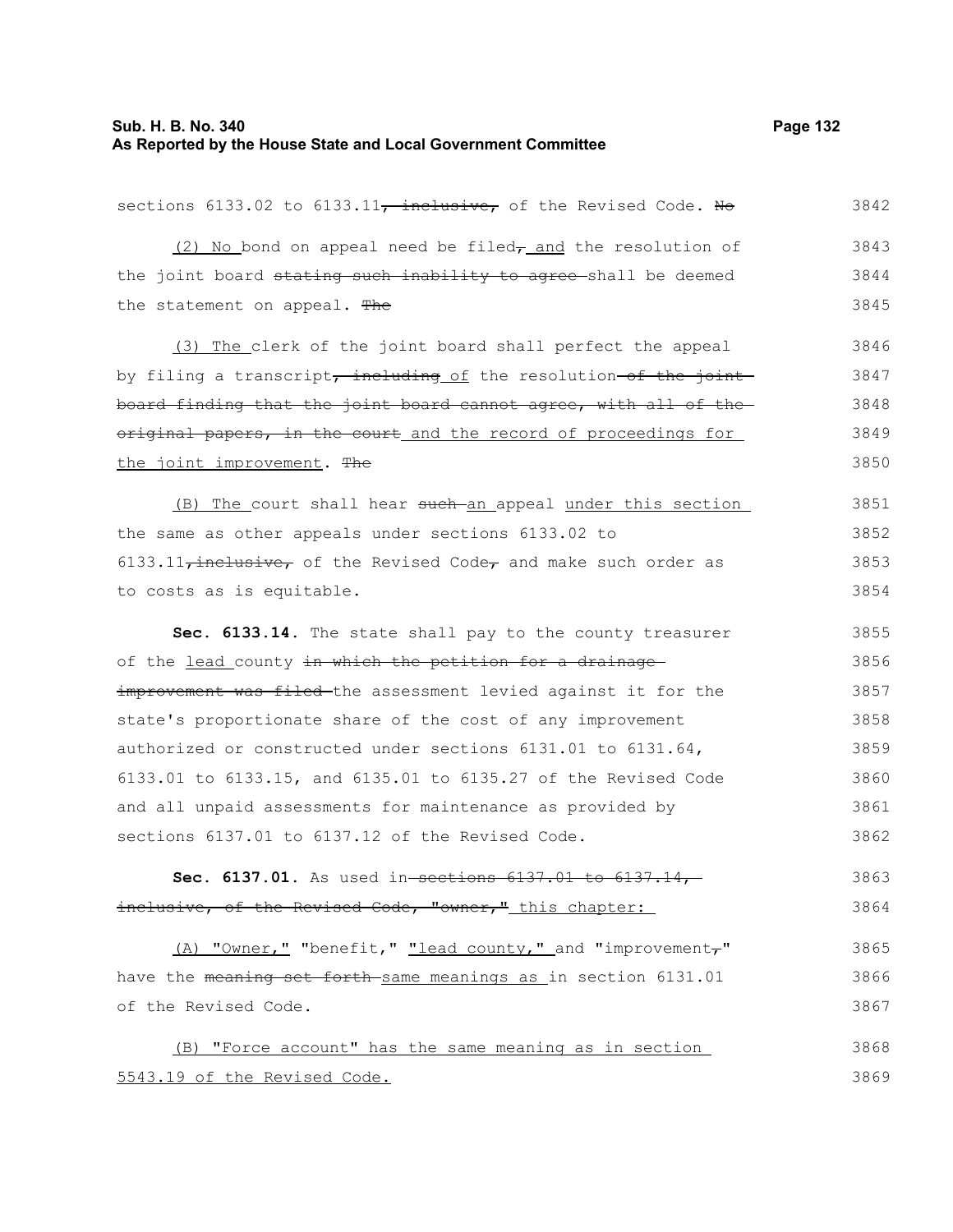### **Sub. H. B. No. 340 Page 133 As Reported by the House State and Local Government Committee**

| Sec. 6137.02. (A) The board of county commissioners of                                 | 3870 |
|----------------------------------------------------------------------------------------|------|
| each county shall establish and maintain a fund within each                            | 3871 |
| county for the repair, upkeep, and permanent maintenance of each                       | 3872 |
| improvement constructed under Chapter 6131. of the Revised Code.                       | 3873 |
| <del>After a</del> fter August 23, 1957, <del> a maintenance fund also shall be-</del> | 3874 |
| established and maintained by each joint board of county-                              | 3875 |
| commissioners for the repair, upkeep, and permanent maintenance                        | 3876 |
| of each improvement constructed under Chapter 6133. of the-                            | 3877 |
| Revised Code. A maintenance fund shall also be established for-                        | 3878 |
| the repair, upkeep, and permanent maintenance of each-                                 | 3879 |
| improvement constructed under Chapter 6135. of the Revised Code-                       | 3880 |
| if the necessary privilege to do so has been granted by the                            | 3881 |
| legislature of the other state under Chapter 940., 6131., 6133.,                       | 3882 |
| or 6135. of the Revised Code. If                                                       | 3883 |

(B) If the improvement affects only a single county of the state, the board of county commissioners of that county shall establish and maintain the fund. If two or more counties of the state are affected by the improvement, the joint board of county commissioners organized under Chapter-Chapters 940., 6133., and 6135. of the Revised Code shall establish and maintain the fund. 3884 3885 3886 3887 3888 3889

Sec. 6137.03. (A) (1) The maintenance fund shall be maintained, as needed, by an assessment levied not more often than once annually upon the benefited owners, as defined insection 6131.01 of the Revised Code, apportioned on the basis of the estimated benefits for construction all costs of the improvement. An 3890 3891 3892 3893 3894 3895

(2) An assessment shall represent such a percentage of the estimated benefits as is estimated by the engineer and found adequate by the board or joint board to effect the purpose of section 6137.02 of the Revised Code, except that at no time 3896 3897 3898 3899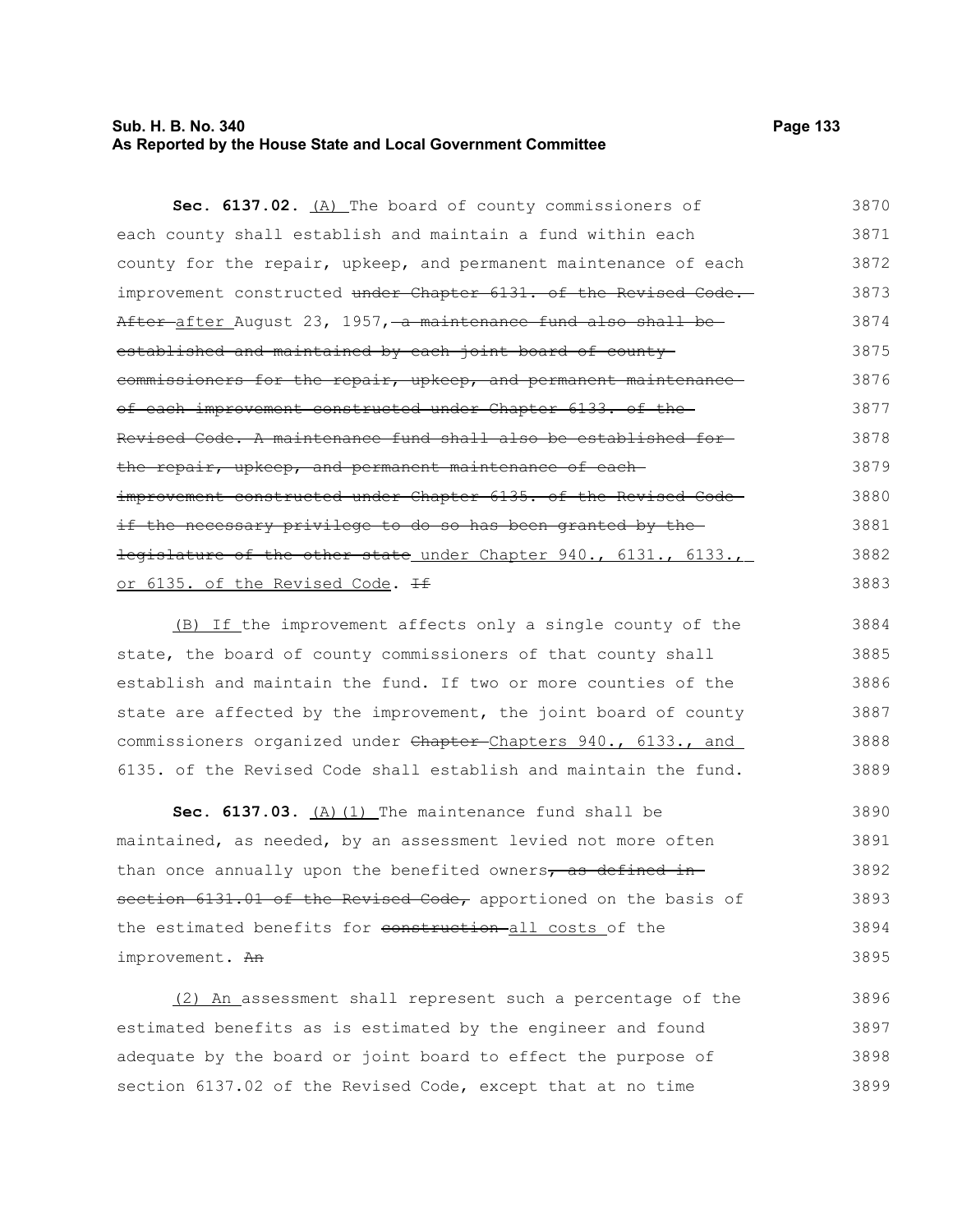# **Sub. H. B. No. 340 Page 134 As Reported by the House State and Local Government Committee**

| shall a maintenance fund have an unencumbered balance greater    | 3900 |
|------------------------------------------------------------------|------|
| than twenty per cent of -all construction costs of the-          | 3901 |
| improvement the permanent assessment base for maintenance        | 3902 |
| established under section 6137.11 of the Revised Code. The       | 3903 |
| (3) The minimum assessment shall be two dollars.                 | 3904 |
| $The - (B)$ A maintenance assessment shall be made by the        | 3905 |
| board of county commissioners in the case of a single county     | 3906 |
| improvement, or by the joint board in the case of a joint of     | 3907 |
| county-improvement, commissioners upon the substantial           | 3908 |
| completion of an a drainage improvement and on or before the     | 3909 |
| first day of July in each year thereafter. The maintenance       | 3910 |
| assessment shall be certified by the clerk of the board or joint | 3911 |
| board to the county auditor in case of a single county           | 3912 |
| improvement, and to the county auditor of each affected county   | 3913 |
| interested in the case of-in a joint county improvement, and-.   | 3914 |
| The auditor or auditors shall be placed by the auditor or        | 3915 |
| auditors place the assessment on the next succeeding tax         | 3916 |
| duplicate to be collected and paid as other special assessments  | 3917 |
| are collected and paid.                                          | 3918 |
| (C) With respect to a single county improvement, the             | 3919 |
| county engineer shall inspect the drainage improvements in the   | 3920 |
| county. On or before the first day of July of each year, the     | 3921 |
| county engineer shall report to the board of county              | 3922 |
| commissioners both of the following:                             | 3923 |
| (1) The county engineer's findings regarding the present         | 3924 |
| condition of the drainage improvements in the county;            | 3925 |
| (2) An estimate of the amount of funds necessary to repair       | 3926 |
| and maintain the improvements for the following year.            | 3927 |
| With regard to a joint county improvement, the county            | 3928 |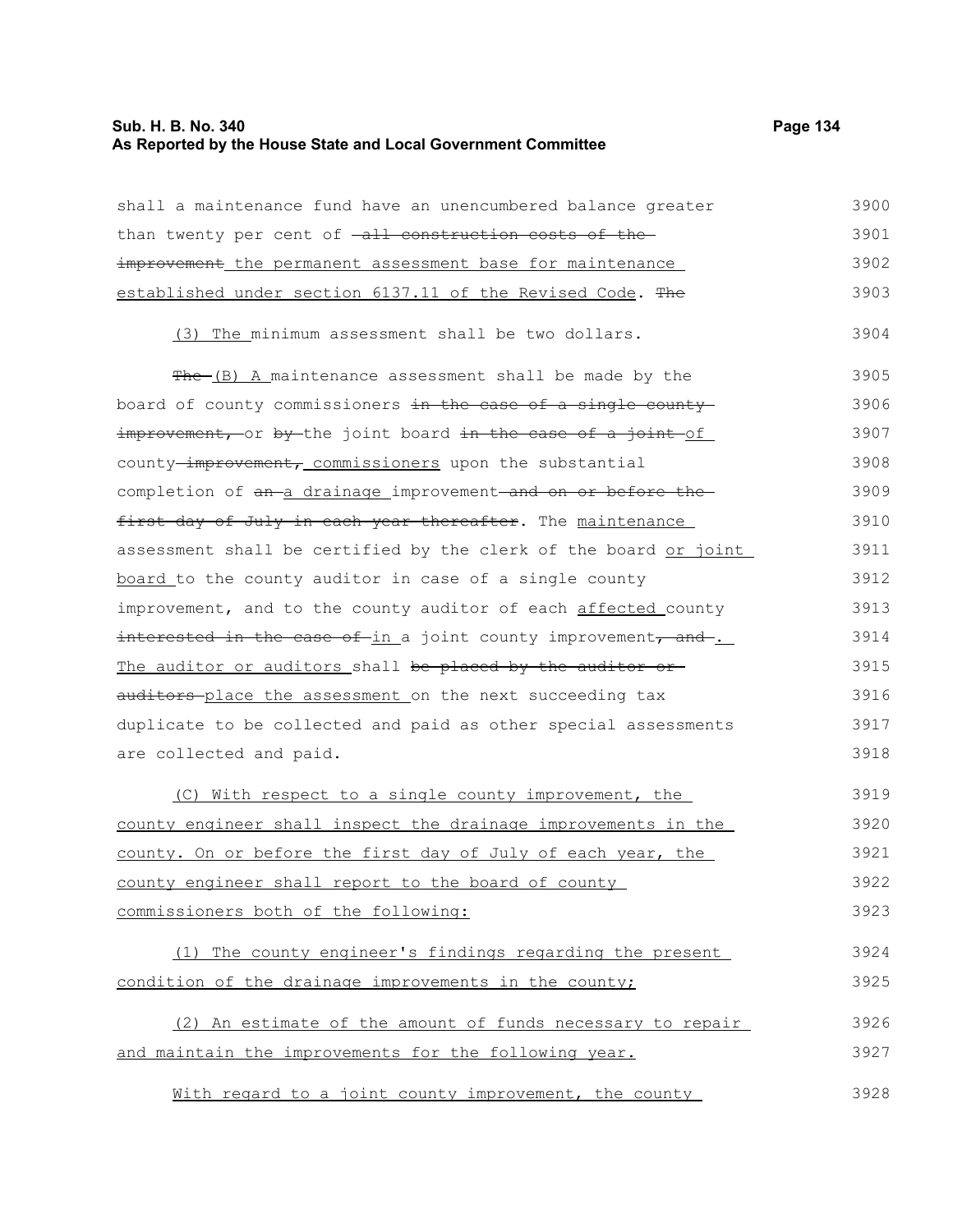| engineer of each applicable county shall make such a report to   | 3929 |
|------------------------------------------------------------------|------|
| the joint board.                                                 | 3930 |
| (D)(1) The board shall use the county engineer's estimate        | 3931 |
| to determine the annual drainage maintenance assessments, which  | 3932 |
| shall be based on a percentage of the permanent assessment base. | 3933 |
| (2) On or before the second Monday of September in each          | 3934 |
| year, the board shall direct the county auditor or auditors, as  | 3935 |
| applicable, to place the maintenance assessments on the tax      | 3936 |
| duplicate.                                                       | 3937 |
| (E)(1) With respect to a single county improvement, the          | 3938 |
| county auditor shall place maintenance assessments received for  | 3939 |
| a drainage improvement into the maintenance fund designated for  | 3940 |
| the drainage improvement.                                        | 3941 |
| (2) With respect to a joint county improvement, the county       | 3942 |
| auditor of each county that is not the lead county shall place   | 3943 |
| maintenance assessments received for a drainage improvement into | 3944 |
| the maintenance fund designated for the drainage improvement.    | 3945 |
| Twice a year, each county auditor of a county that is not a lead | 3946 |
| county shall transfer money in that fund to the county auditor   | 3947 |
| of the lead county, who shall deposit the money into the joint   | 3948 |
| drainage improvement's maintenance fund. The county auditor of   | 3949 |
| the lead county shall place maintenance assessments received in  | 3950 |
| the lead county for the drainage improvement into the joint      | 3951 |
| drainage improvement's maintenance fund.                         | 3952 |
| Sec. 6137.04. $(A)$ (1) The board of county commissioners,       | 3953 |
| upon recommendation of the county engineer, is hereby authorized | 3954 |
| to may combine improvements within the same watershed into a     | 3955 |
| drainage maintenance district, in which the maintenance          | 3956 |
| assessment shall be the same percentage of original cost for     | 3957 |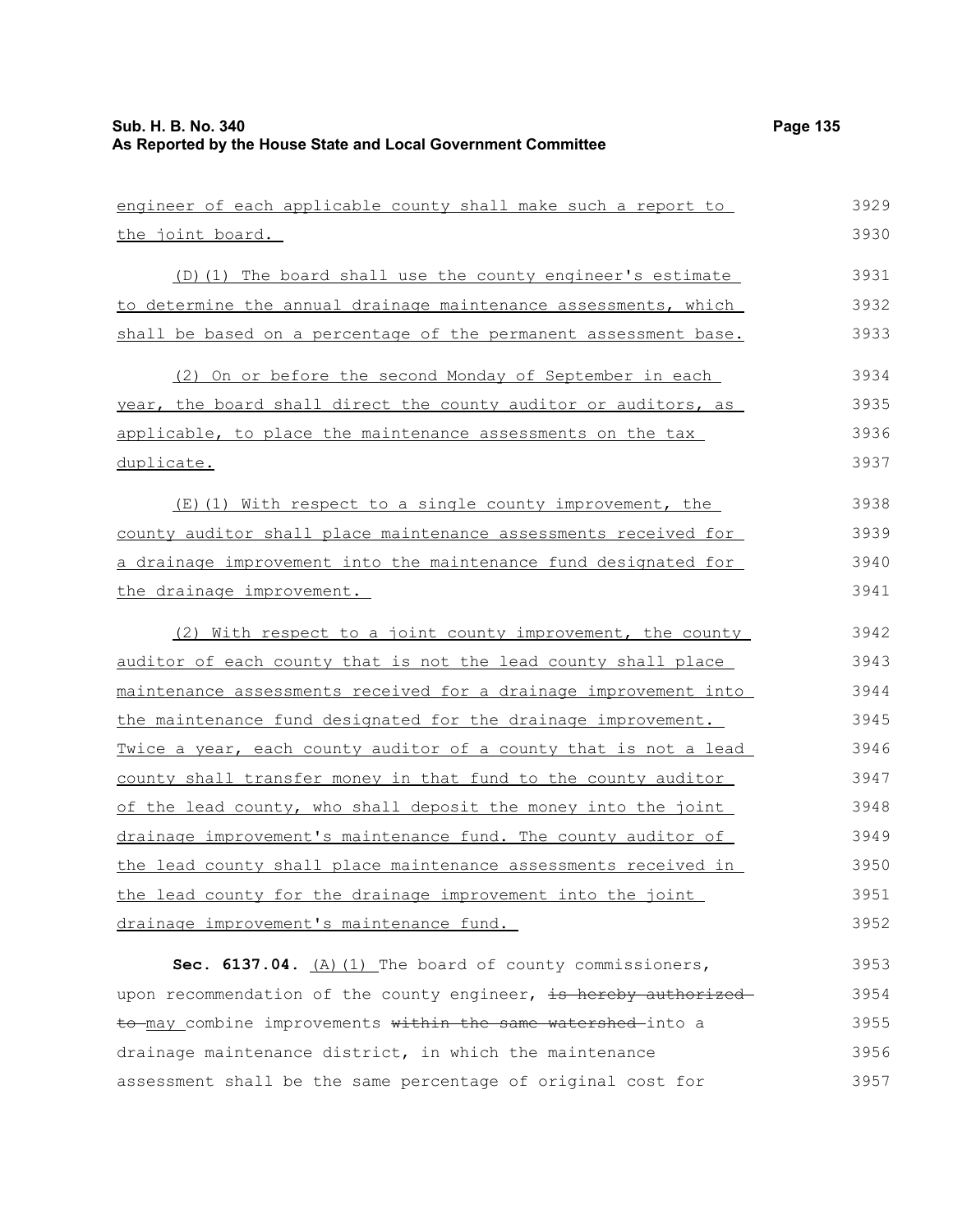# **Sub. H. B. No. 340 Page 136 As Reported by the House State and Local Government Committee**

| each improvement to be maintained. In grouping                   | 3958 |
|------------------------------------------------------------------|------|
| (2) In combining improvements into drainage maintenance          | 3959 |
| districts, the county engineer and the board of county           | 3960 |
| commissioners shall consider uniformity similarity of costs,     | 3961 |
| topography, and soil types so that improvements within the same  | 3962 |
| district represent present substantially the same maintenance    | 3963 |
| problem-issues and can be kept in proper repair at cost-         | 3964 |
| sufficiently uniform as to constitute no substantial inequity    | 3965 |
| for any owners to be included in a district maintenance program- | 3966 |
| costs. The county auditor shall maintain one drainage            | 3967 |
| maintenance fund for each such district. A                       | 3968 |
| (3) A maintenance district may include all or any part of        | 3969 |
| a county.                                                        | 3970 |
| (B) The board of county commissioners, upon recommendation       | 3971 |
| of the county engineer, may combine improvements in accordance   | 3972 |
| with the type of improvement into one drainage maintenance fund  | 3973 |
| so that ditches or drains that are enclosed in tile, or other    | 3974 |
| improvements having similar maintenance costs, may be            | 3975 |
| administered for maintenance under the same maintenance fund.    | 3976 |
| (C)(1) In the case of each joint county ditch drainage           | 3977 |
| improvement, the county auditor of the lead county having the    | 3978 |
| majority of the improvement-shall maintain a separate            | 3979 |
| maintenance fund for the improvement. The                        | 3980 |
| (2) The owners subject to the original assessment for the        | 3981 |
| improvement shall constitute one maintenance district for the    | 3982 |
| purpose of repair, upkeep, and maintenance of the improvement.   | 3983 |
| (3) The county engineer of the lead county having the-           | 3984 |
| majority of the improvement shall serve as the county engineer   | 3985 |
| in charge of maintenance and, after consultation with the        | 3986 |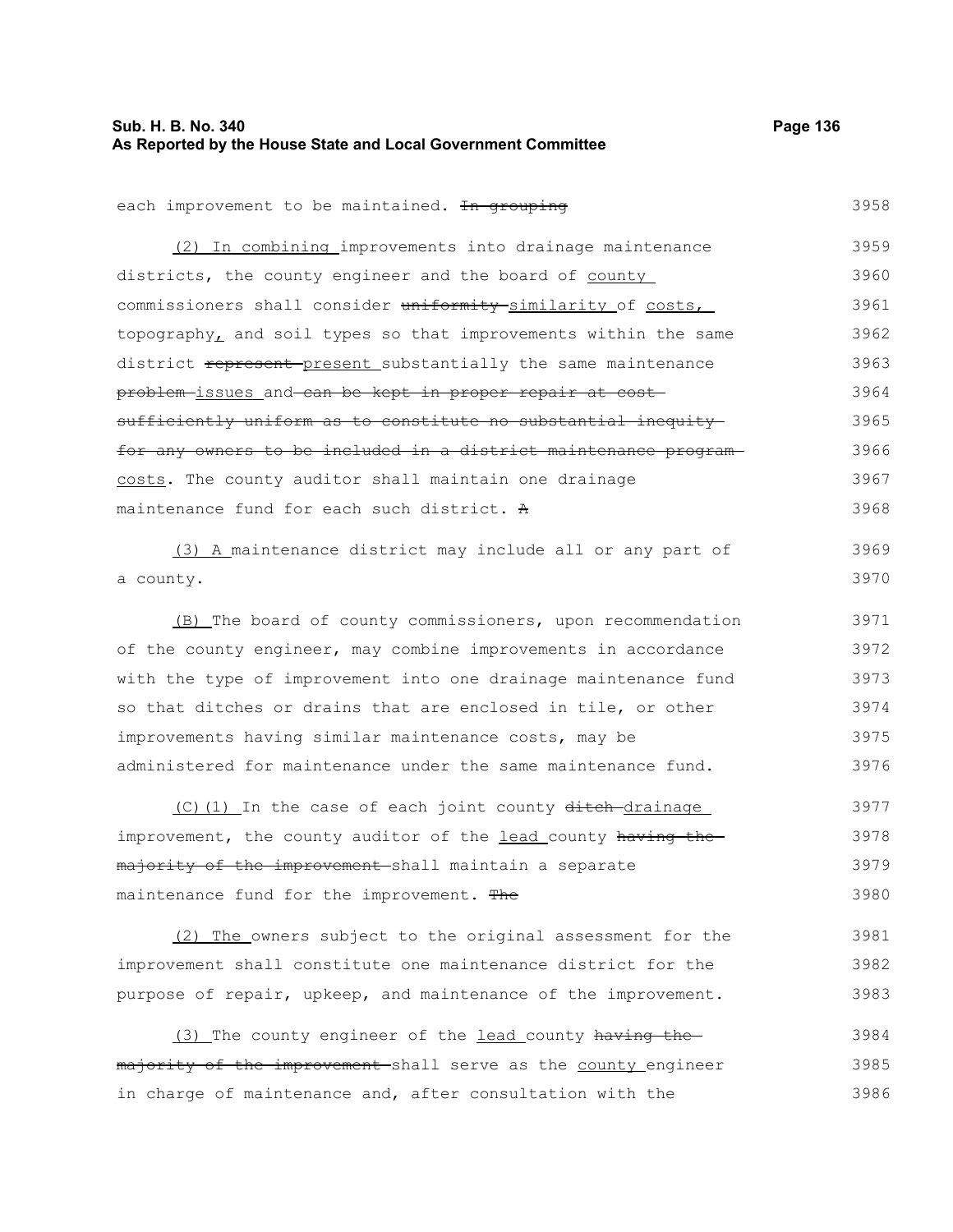#### **Sub. H. B. No. 340 Page 137 As Reported by the House State and Local Government Committee**

engineer of any other county affected, shall annually file a report of inspection with a recommendation as to the amount of the maintenance assessment by the same procedure as provided by section 6137.03 of the Revised Code for assessment in the case of a single county -ditch drainage improvement. 3987 3988 3989 3990 3991

Sec. 6137.05. (A) The maintenance fund created established under authority of section 6137.01 6137.02 of the Revised Code shall be subject to use of the board of county commissioners $\tau$  or joint board of county commissioners, as the case may be, for the necessary and proper repair or maintenance of any drainage improvement constructed under sections 6131.01 to 6131.64,-6133.01 to 6133.15, and 6135.01 to 6135.27 Chapters 940., 6131., 6133., and 6135. of the Revised Code. 3992 3993 3994 3995 3996 3997 3998 3999

 $(A)$  (B) Whenever the board, or the joint board, from its own observation or the recommendation of the county engineer or the lead county's county engineer, or on the written complaint of any of the owners of lands owner of land subject to the maintenance assessment, has reason to believe the improvement isin-identified a need of for the repair or maintenance of a drainage improvement, it shall as a board, or by the county engineer, make an inspection of its shall inspect the condition, and, if it finds the need to exist, it shall make an estimate ofthe cost of the necessary work and material required for the purpose. If the nature of the work is such as to be done most economically and expeditiously by force account, the board shallcause the proper work to be done by that method under the supervision of the county engineer and certify the costs to thecounty auditor or county auditors for payment from the maintenance fund. If the finding is that necessary repair and maintenance on an improvement or improvements within a maintenance district can be more economically or efficiently 4000 4001 4002 4003 4004 4005 4006 4007 4008 4009 4010 4011 4012 4013 4014 4015 4016 4017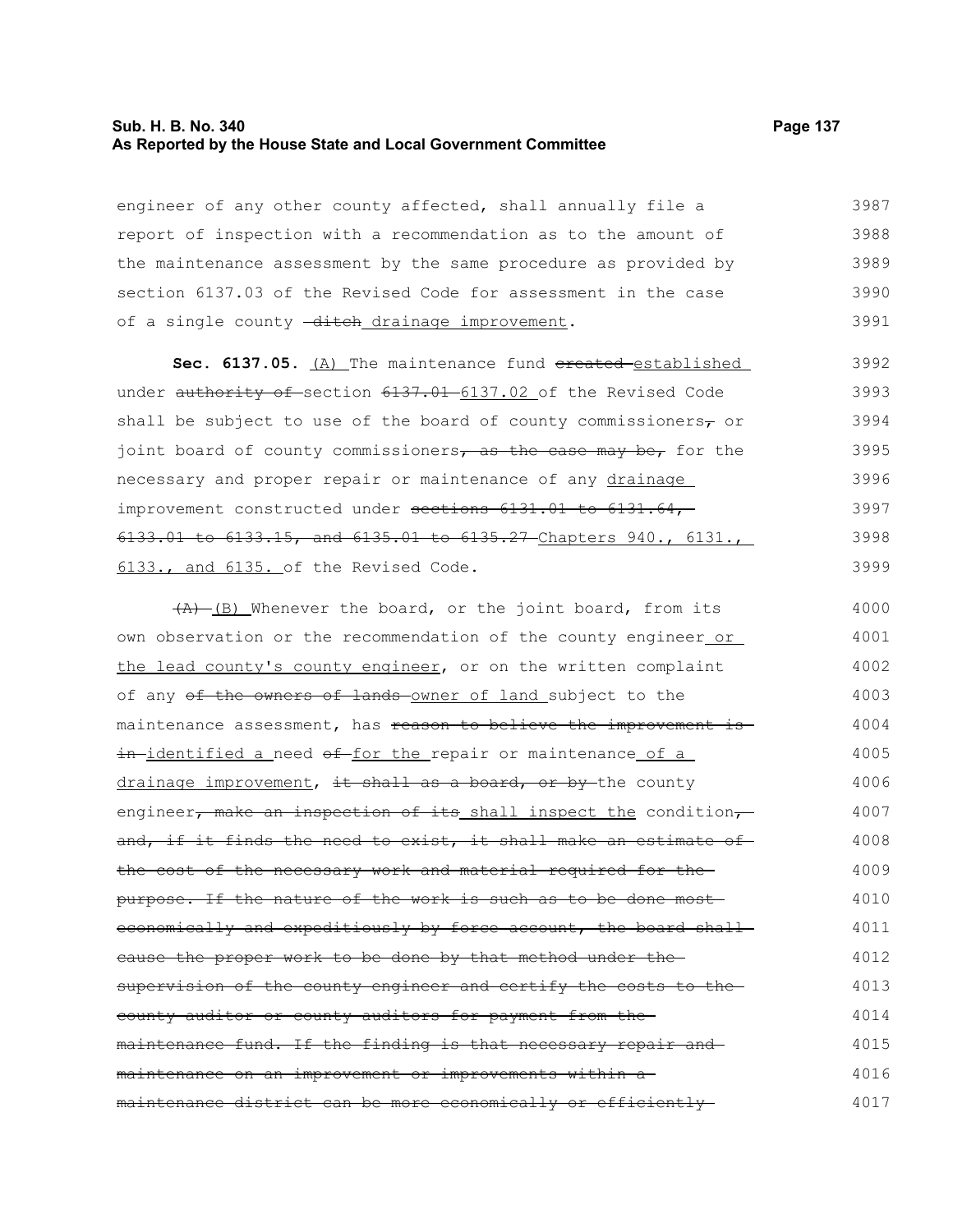# **Sub. H. B. No. 340 Page 138 As Reported by the House State and Local Government Committee**

| done by contract, the board, or joint board in the case of a     | 4018 |
|------------------------------------------------------------------|------|
| joint county improvement, shall cause the engineer to prepare    | 4019 |
| proper specifications, covering the requirements for the         | 4020 |
| particular case, to advertise for bids thereon, as in the case-  | 4021 |
| of original construction, under section 6131.24 of the Revised-  | 4022 |
| Code, and to let the contract for the required work and material | 4023 |
| to the lowest and best bidder, who, upon the performance of the- | 4024 |
| work certified by the engineer, shall certify the same to the    | 4025 |
| auditor or auditors for payment from the maintenance fund of the | 4026 |
| drainage improvement.                                            | 4027 |
| (B) When the repair or maintenance is upon a joint county        | 4028 |
| ditch improvement, the amount of the cost thereof shall be-      | 4029 |
| eertified to the auditor of each of the counties into which the  | 4030 |
| ditch extends and has lands subject to the maintenance fund-     | 4031 |
| assessment, and the certificate shall state the proportional     | 4032 |
| part of the cost to be paid from the portion of the maintenance- | 4033 |
| fund in the county, according to the original apportionment of   | 4034 |
| benefits on the owners in the county subject to maintenance      | 4035 |
| assessment. Upon the certificates being received, the auditors-  | 4036 |
| of the counties obligated shall immediately forward their-       | 4037 |
| several amounts or vouchers therefor to the auditor of the-      | 4038 |
|                                                                  |      |
| county having the majority of the improvement through whose      | 4039 |
| office, from the aggregate payments of all the counties-         | 4040 |
| interested, the payment for the work and material, whether by    | 4041 |
| force account or contract, shall be paid. The location of the    | 4042 |
| work required on a joint county improvement, whether in one      | 4043 |
| county or another, or whether extending into two or more-        | 4044 |
| counties, shall not affect the obligation of contribution for-   | 4045 |
| any necessary work upon the improvement in any portion of its    | 4046 |
| length wherever located, the improvement for maintenance-        | 4047 |
| purposes being considered a single unit. As far as applicable,   | 4048 |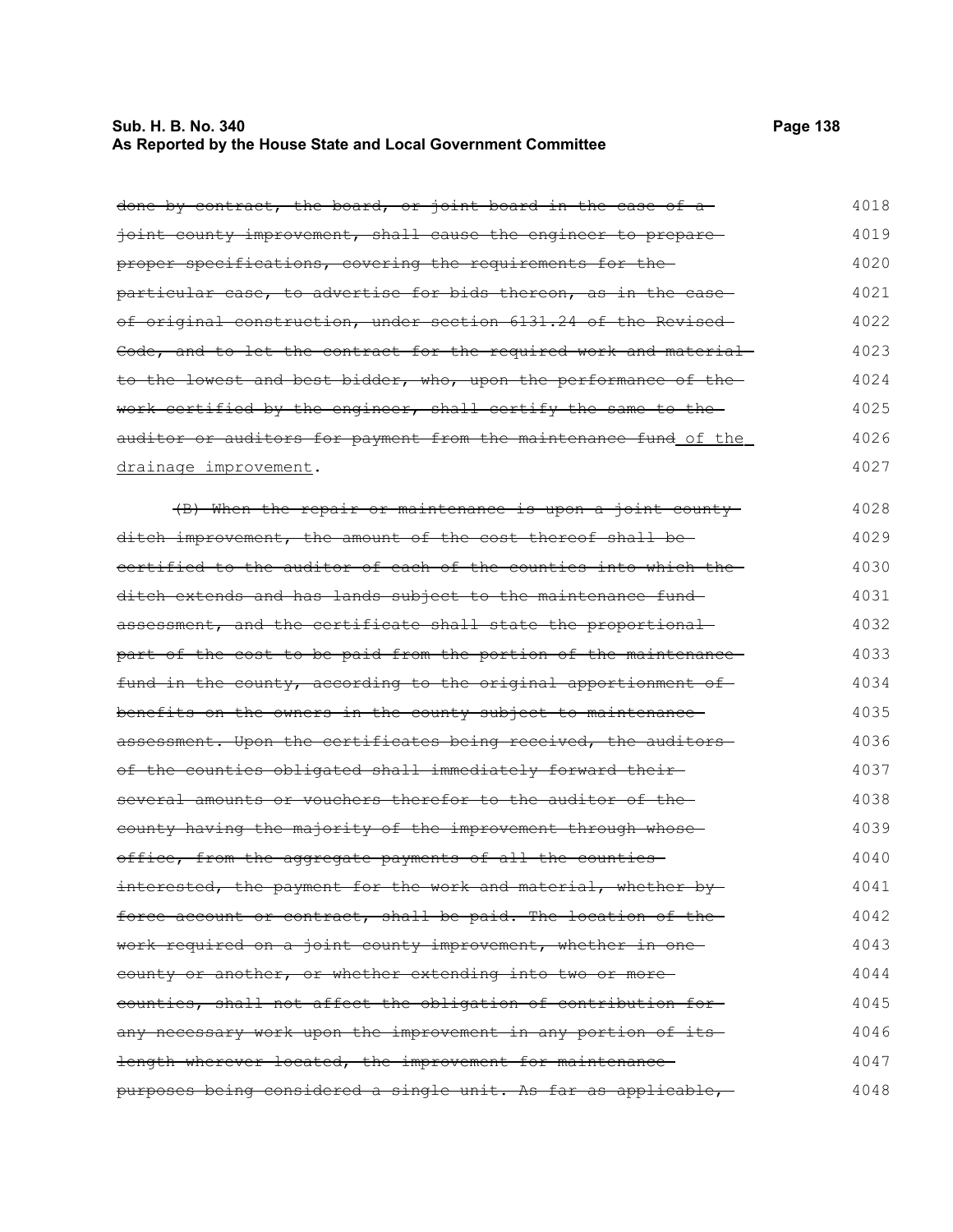# **Sub. H. B. No. 340 Page 139 As Reported by the House State and Local Government Committee**

| the procedures provided by section 6133.08 of the Revised Code-  | 4049 |
|------------------------------------------------------------------|------|
| with respect to cooperation of county engineers in field work-   | 4050 |
| shall apply to maintenance of joint county improvements.         | 4051 |
| The repair and maintenance on any improvement may be done-       | 4052 |
| in part by contract and in part by force account, it being the-  | 4053 |
| duty of the board of county commissioners, or the joint board of | 4054 |
| county commissioners, and the county engineer to use the best-   | 4055 |
| and most economical methods under local conditions for the-      | 4056 |
| various phases of the maintenance program, such as excavating,   | 4057 |
| elearing, eleaning, snagging, physical and chemical control of   | 4058 |
| land and aquatic vegetation, and repair of banks and structures. | 4059 |
| (C) If the county engineer finds that the drainage               | 4060 |
| improvement is in need of repair or maintenance, the county      | 4061 |
| engineer shall do all of the following:                          | 4062 |
| (1) Make an estimate of the cost of the necessary work;          | 4063 |
| (2) Determine the most efficient and economical manner to        | 4064 |
| complete the work, including conducting the work in various      | 4065 |
| phases if determined necessary. The county engineer shall take   | 4066 |
| into account local conditions that may pertain to a maintenance  | 4067 |
| program such as excavation, snagging, clearing, cleaning,        | 4068 |
| physical and chemical control of vegetation, and reparation of   | 4069 |
| banks and structures. The county engineer may determine whether  | 4070 |
| the work shall be performed by force account, contract, or a     | 4071 |
| combination of the two. However, if a contract is used for the   | 4072 |
| work, the county engineer shall comply with sections 307.86 to   | 4073 |
| 307.92 of the Revised Code.                                      | 4074 |
| (3) Determine a schedule for completion of the work              | 4075 |
| subject to the availability of funds in the appropriate          | 4076 |
| maintenance fund;                                                | 4077 |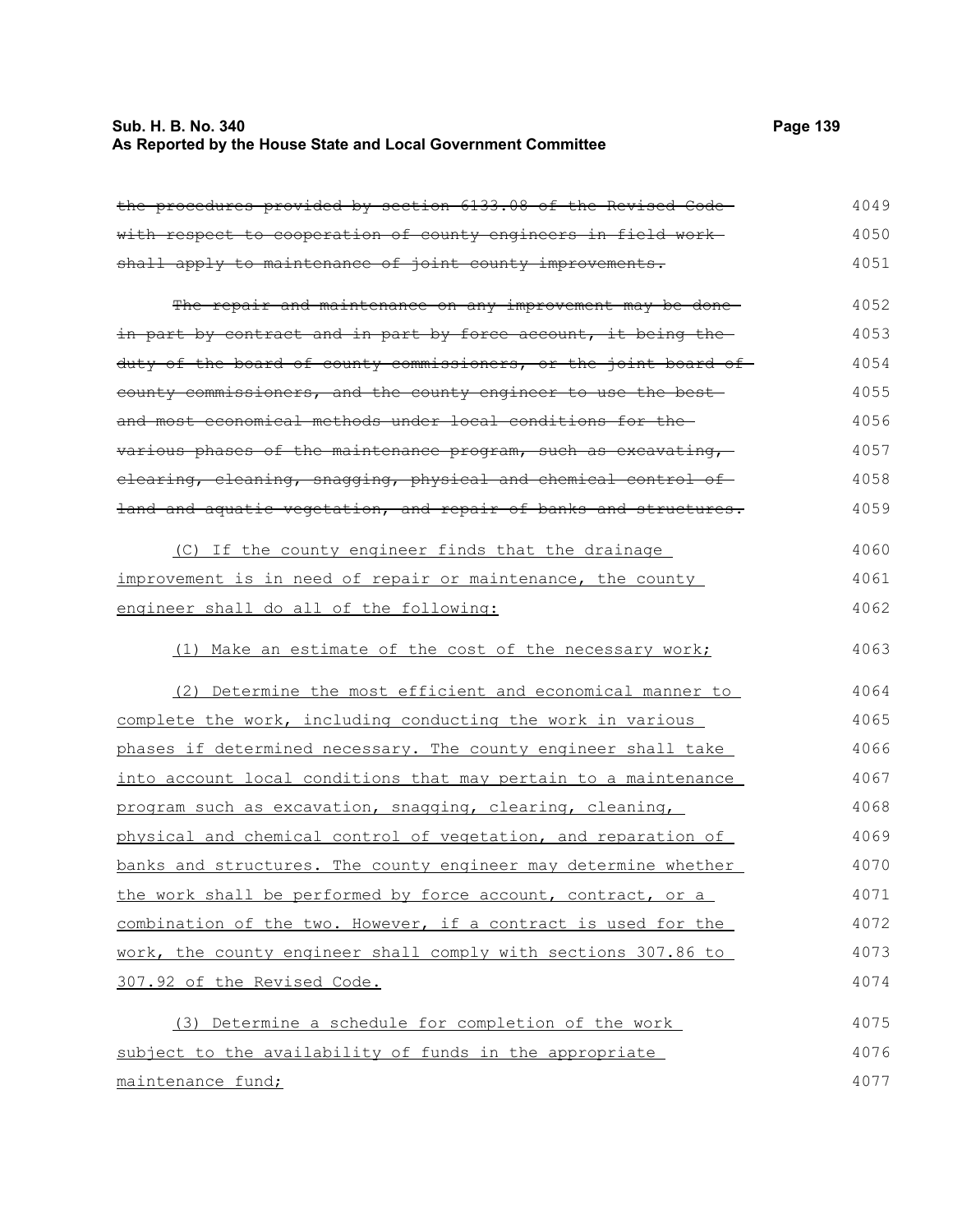| (4) Certify the actual cost of completion of the work to         | 4078 |
|------------------------------------------------------------------|------|
| the county auditor or lead county's county auditor for payment   | 4079 |
| from the appropriate maintenance fund.                           | 4080 |
| (D) The board or joint board and the county engineer may         | 4081 |
|                                                                  |      |
| contract with a soil and water conservation district for the     | 4082 |
| repair, upkeep, and permanent maintenance of any drainage        | 4083 |
| improvement for which the county engineer is responsible,        | 4084 |
| whether as the county engineer or as the lead county engineer.   | 4085 |
| Sec. 6137.051. (A) Whenever the owner of any lands               | 4086 |
| assessed for construction of an improvement authorized prior to  | 4087 |
| August 23, 1957, files a written complaint that the improvement  | 4088 |
| is in need of repair, the county engineer or-his the county      | 4089 |
| engineer's designated representative shall make an inspection of | 4090 |
| the condition of the improvement within sixty days of receipt of | 4091 |
| the complaint and shall request the owner to-accompany him be    | 4092 |
| present at the inspection. He                                    | 4093 |
| (B) If the county engineer finds that a need exists, -he         | 4094 |
| the county engineer shall make an estimate of the cost of the    | 4095 |
| necessary work and material required for the repair. The         | 4096 |
| (C) The board of county commissioners, if it finds the           | 4097 |
| work to be necessary and feasible, may authorize the county      | 4098 |
| engineer to make the repairs at a cost not to exceed four-       | 4099 |
| twenty-four thousand dollars. For                                | 4100 |
| (D) For the purpose of paying for the necessary work and         | 4101 |
| materials, the board of county commissioners may establish a     | 4102 |
| drainage repair fund for the improvement to be repaired. The     | 4103 |
| county engineer shall prepare and submit a schedule of           | 4104 |
|                                                                  |      |

assessments upon the benefiting lands to the board of county commissioners in the amount of the actual costs of the repair. 4105 4106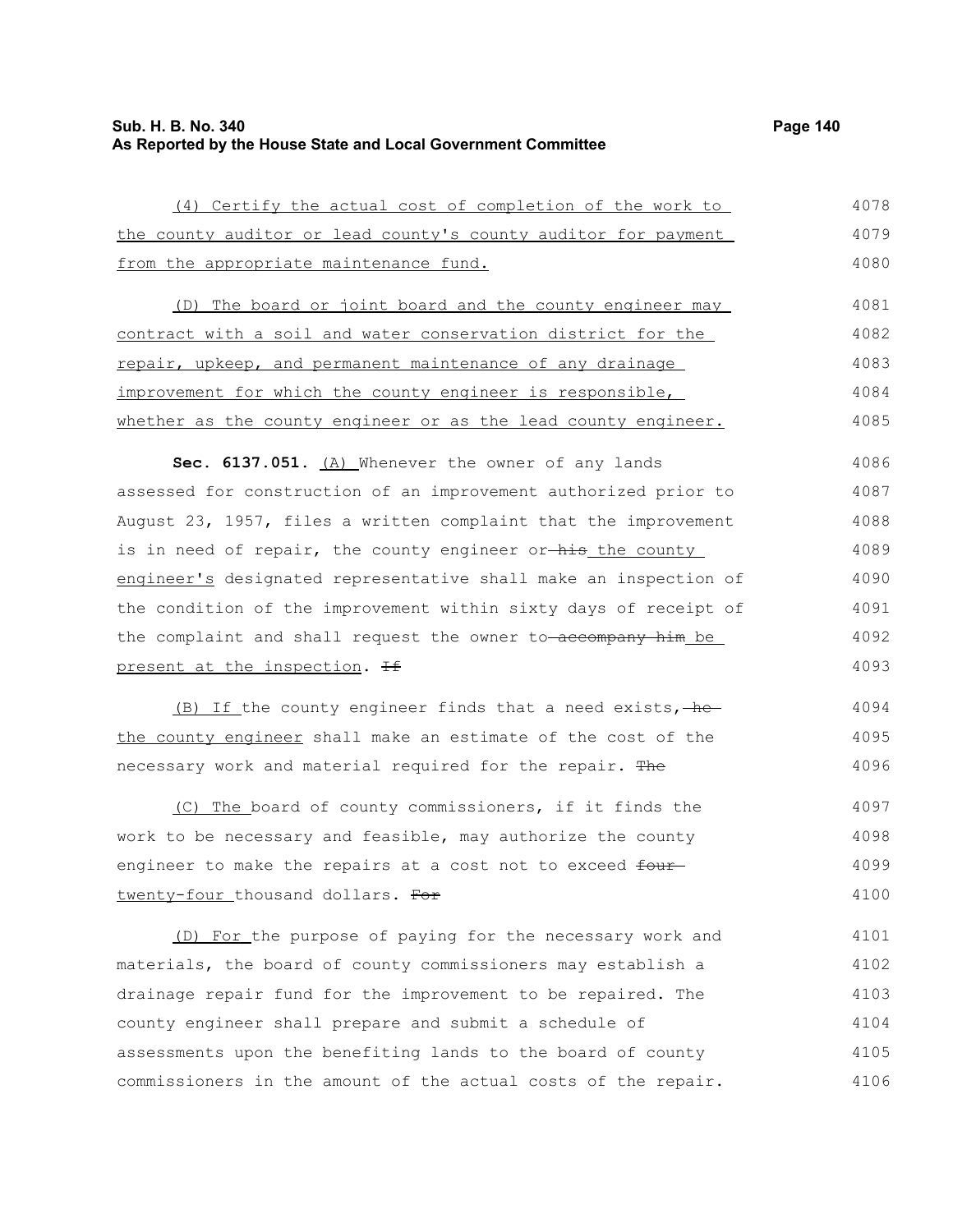#### **Sub. H. B. No. 340 Page 141 As Reported by the House State and Local Government Committee**

| The board of county commissioners may revise the estimated   | 4107 |
|--------------------------------------------------------------|------|
| assessments as they consider equitable and shall certify the | 4108 |
| assessments to the county auditor for collection. Not        | 4109 |

(E) Not more than four ten semiannual installments, as taxes are paid, shall be given to owners to pay for the repair assessments, and if any such assessment is twenty-five dollars or less, or whenever the unpaid balance of any such assessment is twenty-five dollars or less, the same shall be paid in full, and not in installments, at the time the first installment would otherwise become due. If the drainage repair fund for theimprovement to be so repaired is inadequate for the repair, theboard of county commissioners may make payment for the repair from the county general fund, which sum so paid from the generalfund shall be a charge against the appropriate drainage maintenance fund to be repaid to the general fund as soon as adequate funds are available in the drainage maintenance fund. 4110 4111 4112 4113 4114 4115 4116 4117 4118 4119 4120 4121 4122

**Sec. 6137.06.** The (A) With regard to a single county improvement, the county engineer shall have has general charge and supervision of the repair and maintenance of all county and joint county ditches, drains, watercourses, and other drainage improvements within his county-constructed under sections-6131.01 to 6131.64, 6133.01 to 6133.15, 6135.01 to 6135.27, and 6137.051 Chapters 940., 6131., 6133., and 6135. of the Revised Code. The county engineer shall make an inspection of thedrainage improvements and, on or before the first day of June in each year, shall report to the board of county commissioners the condition of the drainage improvements and his estimate of the probable amount of funds required to repair and maintain them. The estimates shall relate to the year beginning on the first day of July next ensuing and shall be for the information of the board of county commissioners in making their annual drainage 4123 4124 4125 4126 4127 4128 4129 4130 4131 4132 4133 4134 4135 4136 4137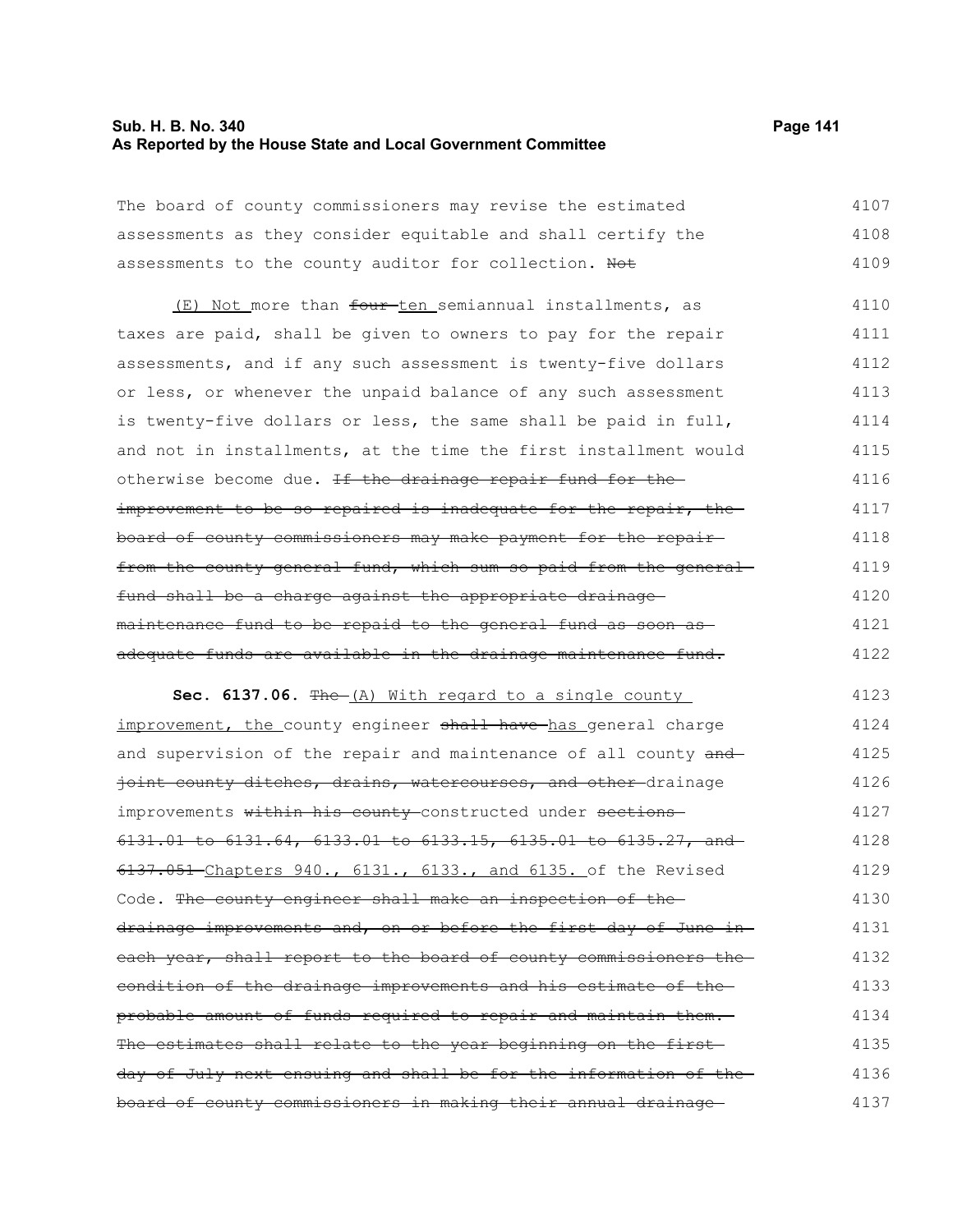| Sub. H. B. No. 340                                            | Page 142 |
|---------------------------------------------------------------|----------|
| As Reported by the House State and Local Government Committee |          |

maintenance levies.

| The engineer shall approve all estimates that are paid-          | 4139 |
|------------------------------------------------------------------|------|
| from the county drainage maintenance fund for the repair and     | 4140 |
| maintenance of drainage improvements. With regard to a joint     | 4141 |
| county improvement, the lead county engineer has general charge  | 4142 |
| and supervision of the repair and maintenance of all joint       | 4143 |
| county drainage improvements constructed under Chapters 940.,    | 4144 |
| 6131., 6133., and 6135. of the Revised Code.                     | 4145 |
| (B) The duties of the county engineer with respect to            | 4146 |
| maintenance of any drainage improvement begin upon the           | 4147 |
| substantial completion of the improvement. In preparing plans    | 4148 |
| and specifications for repair and maintenance of a drainage      | 4149 |
| improvement, the county engineer shall provide for necessary     | 4150 |
| clearing of tree and brush growth, removal of silt bars,         | 4151 |
| spreading and leveling of spoil banks, and the preservation of a | 4152 |
| sod or seeded strip as provided in the case of new construction  | 4153 |
| under section 6131.14 of the Revised Code.                       | 4154 |
| (C) Any number of persons-person owning land along a             | 4155 |
| ditch, drain, watercourse, or other drainage improvement may     | 4156 |
| form an advisory committee for the purpose of notifying the      | 4157 |
| county engineer of any repair and maintenance work that needs to | 4158 |
| be performed on the improvement. A committee formed for this     | 4159 |
| purpose shall submit their-recommendations to the county         | 4160 |
| engineer not later than the first day of May of any year in      | 4161 |
| which its members desire to notify-him the county engineer of    | 4162 |
| needed work. In determining the condition of the improvement in  | 4163 |
| accordance with this section, the county engineer shall consider | 4164 |
| the committee's recommendations.                                 | 4165 |
| The county auditor, before he issues his-(D) Before              | 4166 |

issuing a warrant for any moneys expended by the county for 4167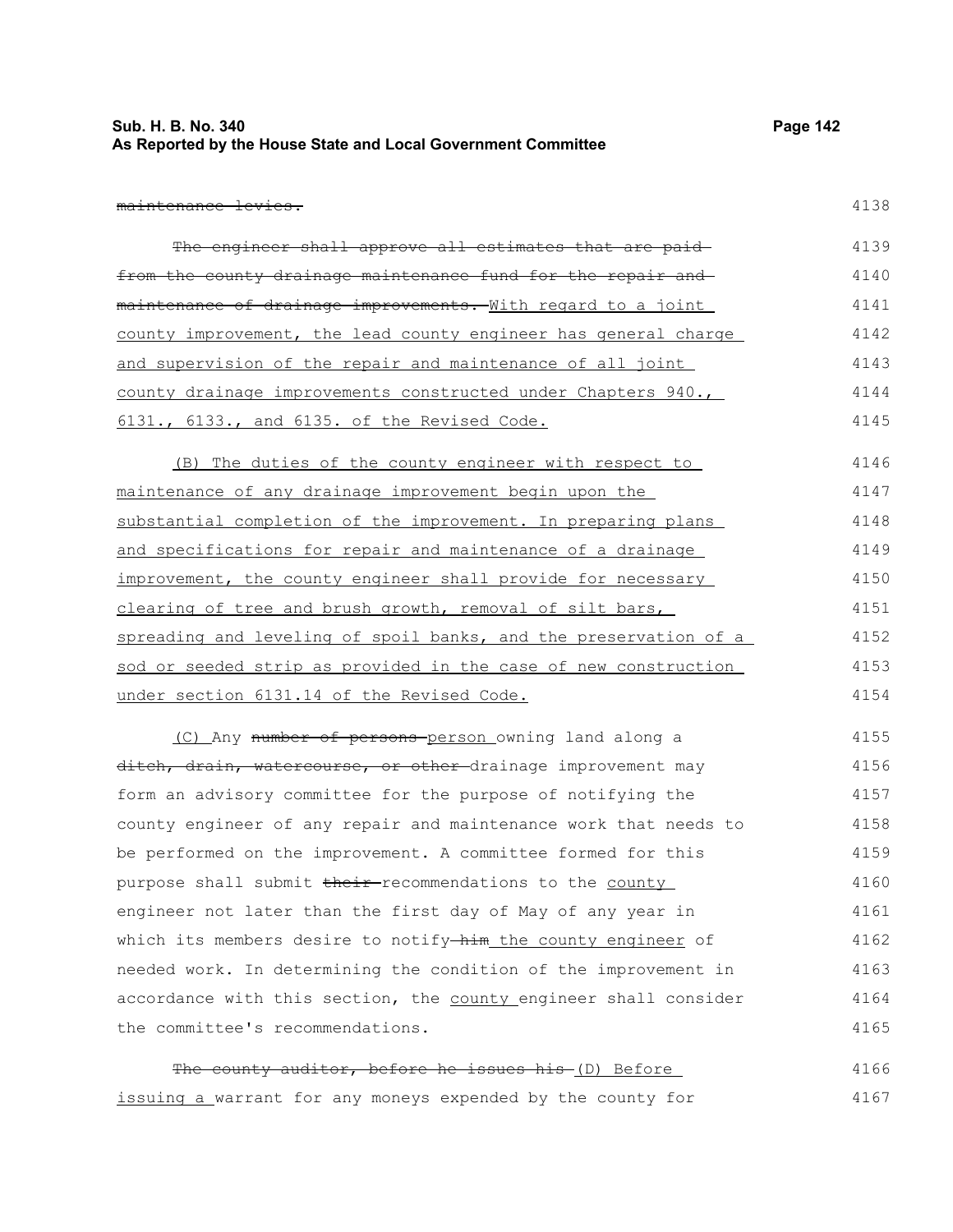#### **Sub. H. B. No. 340 Page 143 As Reported by the House State and Local Government Committee**

repair or maintenance of any drainage improvement, the county auditor shall require of the county engineer the assignment of the expense to the improvement or the drainage maintenance district in connection with which the expense was incurred. The county auditor shall keep such records as are necessary to show clearly at the close of each year the amount of money expended from the drainage maintenance funds on each drainage improvement or each drainage maintenance district. 4168 4169 4170 4171 4172 4173 4174 4175

(E) The county auditor shall may establish and maintain a rotary fund for the purchase of equipment, materials, and labor related to the general maintenance of watercourses drainage improvements under-Chapter 6137. of the Revised Code this chapter. This The county auditor shall establish and maintain the fund shall be established and maintained by a proportionate withdrawal from the funds of each drainage improvement or each drainage maintenance district. 4176 4177 4178 4179 4180 4181 4182 4183

(F) The county engineer shall establish a rental rate for equipment purchased with this the rotary fund. This rate shall be used in charging the equipment, along with material and labor, to the drainage improvement upon which it is used in order to reimburse the rotary fund. 4184 4185 4186 4187 4188

The duties of the county engineer with respect tomaintenance of any drainage improvement shall begin upon the substantial completion of the improvement. 4189 4190 4191

In preparing plans and specifications for repair and maintenance of open ditches and in carrying out the plans either by contract or force account, the county engineer shall providefor necessary clearing of tree and brush growth, removal of siltbars, spreading and leveling of spoil banks, and the preservation of a sod or seeded strip as provided in the case of 4192 4193 4194 4195 4196 4197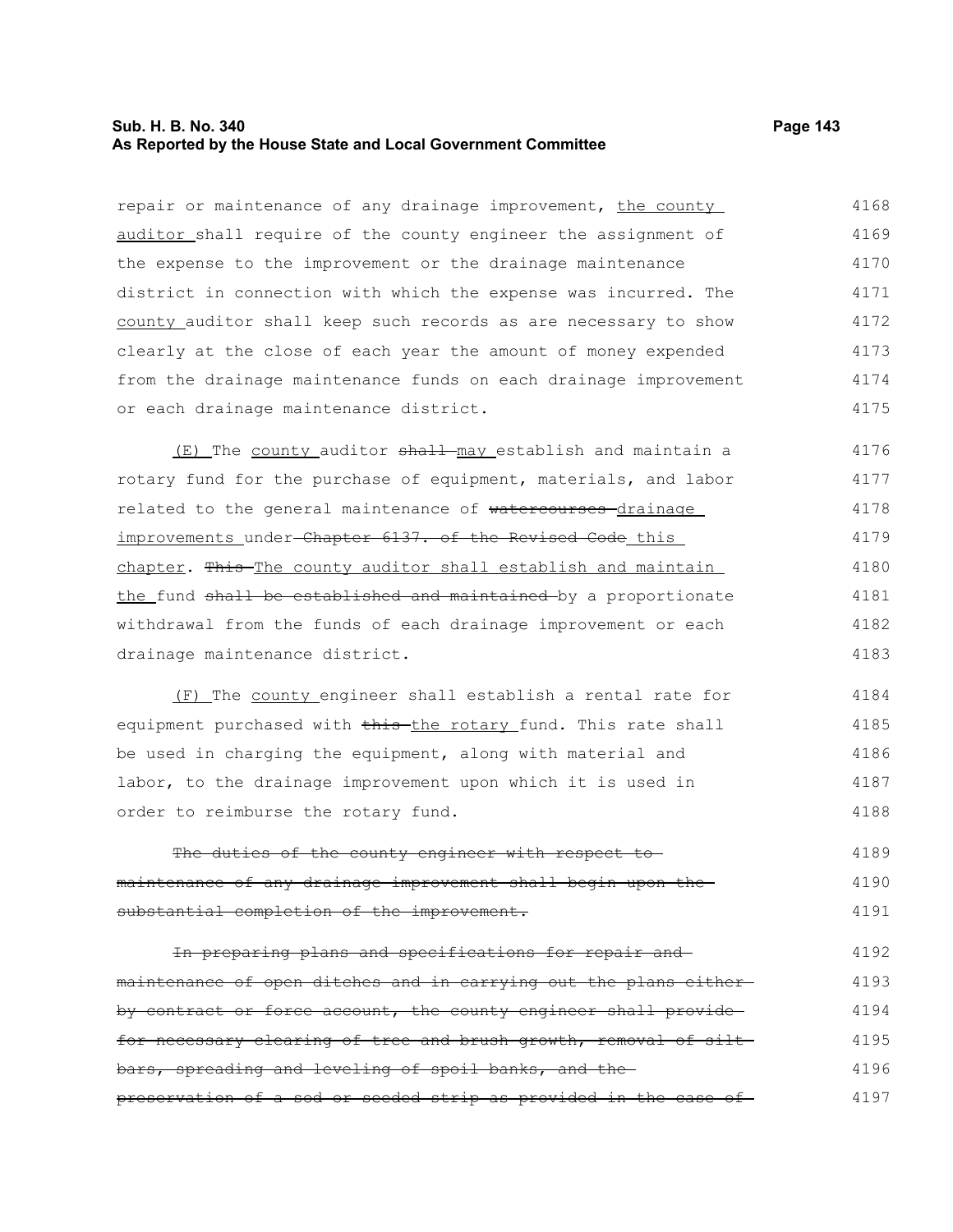# **Sub. H. B. No. 340 Page 144 As Reported by the House State and Local Government Committee**

| new construction under section 6131.14 of the Revised Code, in- | 4198 |
|-----------------------------------------------------------------|------|
| addition to the various phases of maintenance set forth in-     | 4199 |
| section 6137.05 of the Revised Code.                            | 4200 |
| Sections 6131.01 to 6131.64 of the Revised Code apply to        | 4201 |
| the maintenance fund with respect to receiving bids, statements | 4202 |
| required in bids, letting contracts, competitive bidding, time  | 4203 |
| allowed under contract, supervision of contractor's work,       | 4204 |
| certification for payment, and other related matters.           | 4205 |
| Sec. 6137.07. (A) As used in this section, "drainage            | 4206 |
| equipment" means machinery, tools, conveyances, or other        | 4207 |
| equipment for the repair and maintenance of drainage            | 4208 |
| improvements a board of county commissioners considers          | 4209 |
| necessary.                                                      | 4210 |
| (B) The board of county commissioners may purchase such         | 4211 |
| machinery, tools, conveyances, or other do both of the          | 4212 |
| following:                                                      | 4213 |
| (1) Purchase drainage equipment-for the repair and              | 4214 |
| maintenance of drainage improvements under its jurisdiction as  | 4215 |
| it considers necessary;                                         | 4216 |
| (2) Provide a suitable place to house and store the             | 4217 |
| drainage equipment.                                             | 4218 |
| All such machinery, tools, conveyances, or The county           | 4219 |
| engineer shall be responsible for the care and custody of the   | 4220 |
| drainage equipment shall be under the care and custody of the   | 4221 |
| eounty engineer and shall be plainly and conspicuously marked   | 4222 |
| mark it as the property of the county. The                      | 4223 |
| (C) The county engineer shall annually, on the first day        | 4224 |
| second Monday of-June January, make an inventory of-all such-   | 4225 |
| items the drainage equipment, indicating each article and       | 4226 |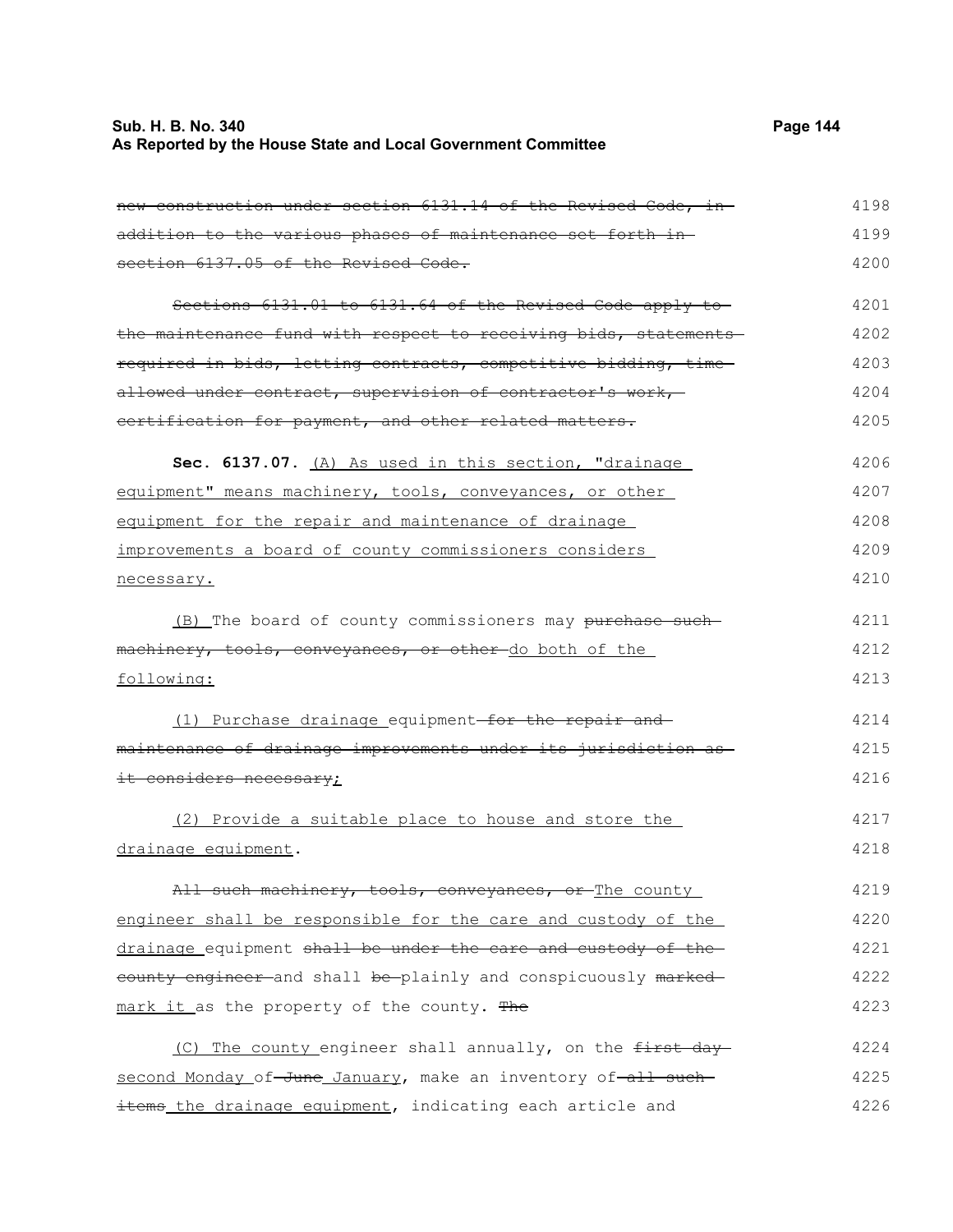## **Sub. H. B. No. 340 Page 145 As Reported by the House State and Local Government Committee**

| stating the its estimated value thereof, and deliver the         | 4227 |
|------------------------------------------------------------------|------|
| inventory to the board, which of county commissioners. The board | 4228 |
| shall-cause it to be placed keep the inventory on file. At the-  | 4229 |
| same time he shall The county engineer may file with the board-  | 4230 |
| his written recommendations as to what machinery, tools,         | 4231 |
| conveyances, and with the board for drainage equipment that      | 4232 |
| should be purchased for use in the county drainage maintenance   | 4233 |
| program during the ensuing year and the its estimated cost       | 4234 |
| thereof.                                                         | 4235 |
| The board shall provide a suitable place for housing and         | 4236 |
| storing machinery, tools, conveyances, and equipment owned by    | 4237 |
| the county. (D) All expenditures authorized by this section      | 4238 |
| shall be paid out of the drainage maintenance fund or funds. If  | 4239 |
| the drainage maintenance fund at any time is inadequate for such | 4240 |
| purchase or other expenditure, the board of county commissioners | 4241 |
| is authorized to make the payment from the county general fund,  | 4242 |
| which sum so paid from the general fund shall be a charge        | 4243 |
| against the drainage maintenance fund or funds to be repaid to   | 4244 |
| the general fund as soon as adequate funds are available in the  | 4245 |
| drainage maintenance fund or funds.                              | 4246 |
| Sec. 6137.08. Any (A) An owner may make application for          | 4247 |
| reduction in-his the owner's maintenance assessment due to work  | 4248 |
| he the owner proposes on any portion of a public ditch,          | 4249 |

watercourse, or other improvement. The application shall be filed with the county engineer on or before the first day of May in any year and shall state the nature of the work to be done, such as clearing brush, removing silt or debris, repair of structure, or other work necessary to preserve the improvement. **The** 4250 4251 4252 4253 4254 4255

(B) The county engineer, in making inspections of the

4256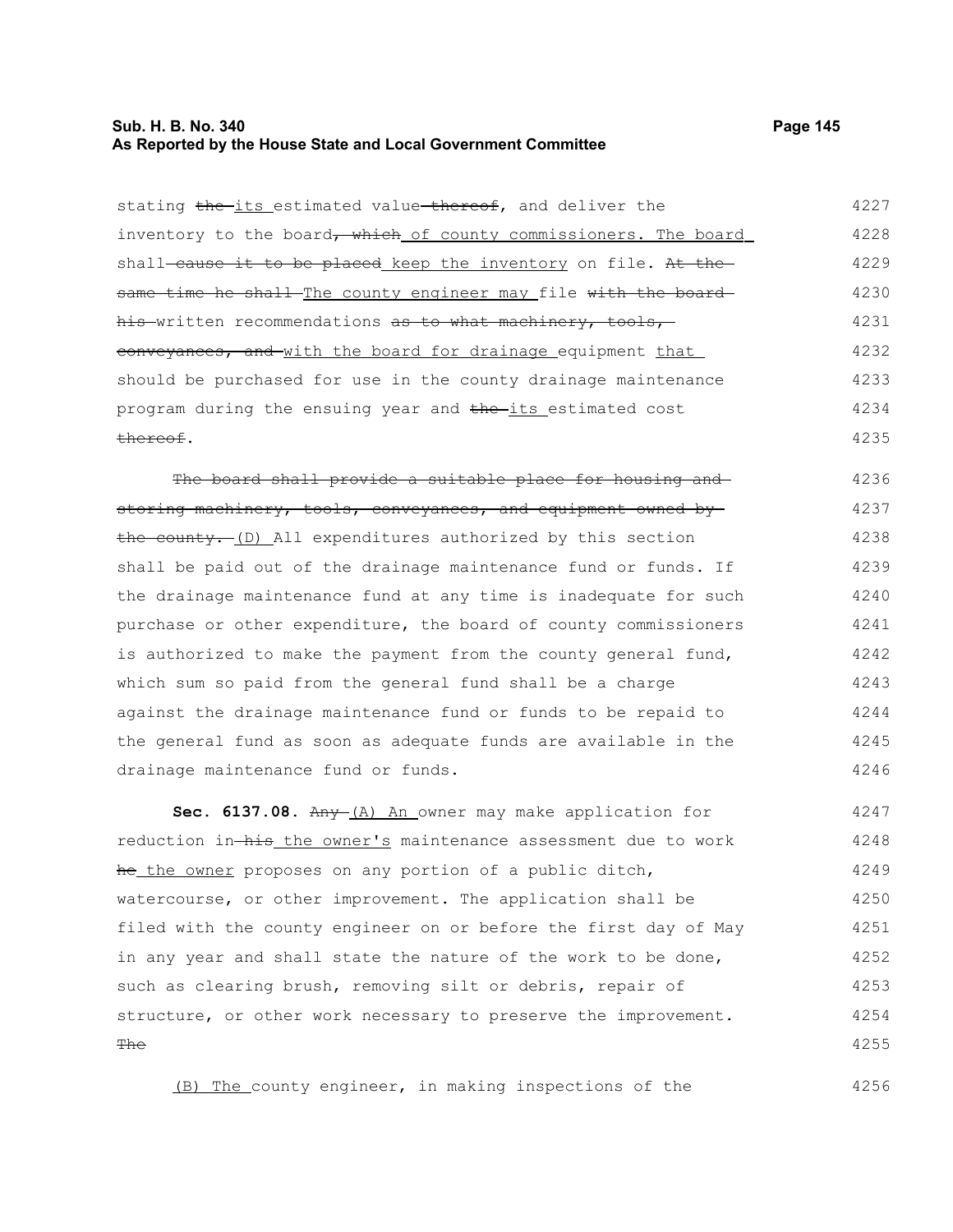# **Sub. H. B. No. 340 Page 146 As Reported by the House State and Local Government Committee**

| drainage improvements, shall note the extent to which any owner  | 4257 |
|------------------------------------------------------------------|------|
| that has applied for a reduction of the maintenance assessment   | 4258 |
| under division (A) of this section has carried out such repair   | 4259 |
| and maintenance work. In                                         | 4260 |
| (C) In making the annual report and estimate to the board        | 4261 |
| of county commissioners, the county engineer shall include a     | 4262 |
| schedule containing the name of each owner who has applied for   | 4263 |
| reduction of maintenance assessment due to performance of repair | 4264 |
| and maintenance work under division (A) of this section and the  | 4265 |
| percentage reduction, if any, that the county engineer           | 4266 |
| recommends be granted to each owner. The                         | 4267 |
| The board of county commissioners shall either confirm<br>(D)    | 4268 |
| or reject the allowances recommended by the county engineer. The | 4269 |
| allowance confirmed as to each land-owner shall be certified to  | 4270 |
| the county auditor, who shall reduce the next annual maintenance | 4271 |
| assessment of the owner by the percentage so certified.          | 4272 |
| Sec. 6137.09. (A) The board of county commissioners may          | 4273 |
| grant to any owner a reduction of not more than fifty per cent   | 4274 |
| of -his the owner's annual maintenance assessment provided that  | 4275 |
| the owner shall have filed with the county engineer a            | 4276 |
| certificate of the board of supervisors of the soil conservation | 4277 |
| district of the county in which the land is located, certifying  | 4278 |
| that -he the owner is following practices in the cultivation or  | 4279 |
| management of agricultural land that will reduce the runoff of   | 4280 |
| surface water and the erosion of sediment and silt into drainage | 4281 |
| channels. The certificate shall be signed by the president and   | 4282 |
| the secretary-treasurer of the soil and water conservation       | 4283 |
| district board of supervisors and it shall remain in effect      | 4284 |
| until canceled by the board of county commissioners. The         | 4285 |

(B) The county engineer shall have the right to may 4286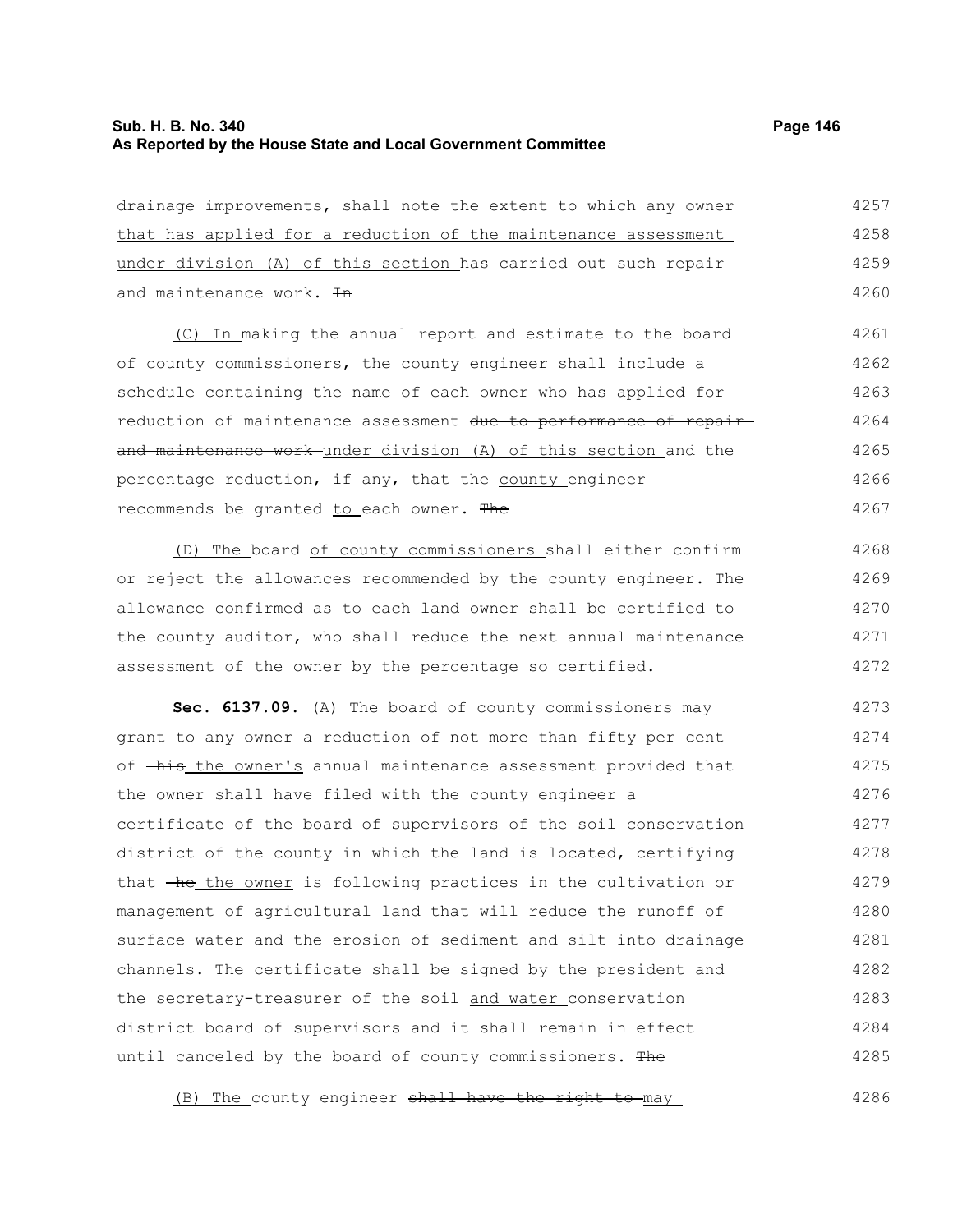# **Sub. H. B. No. 340 Page 147 As Reported by the House State and Local Government Committee**

| inspect the premises of any owner claiming assessment reduction   | 4287 |
|-------------------------------------------------------------------|------|
| due to soil and water conservation and to ask the soil            | 4288 |
| conservation district for review of any certificate on file.      | 4289 |
| (C) At the time-he the county engineer makes-his the              | 4290 |
| annual report and estimate of maintenance costs, the county       | 4291 |
| engineer shall transmit to the board of county commissioners all  | 4292 |
| soil and water conservation certificates that have been were      | 4293 |
| filed with-him_the_county_engineer. The                           | 4294 |
| (D) The clerk of the board of county commissioners, on or         | 4295 |
| before the first day of July August in each year, shall file      | 4296 |
| with the county auditor a list of owners who have been certified  | 4297 |
| by the soil conservation district for a fifty per cent granted a  | 4298 |
| reduction in maintenance assessment for the current year under    | 4299 |
| this section.                                                     | 4300 |
| Sec. 6137.10. If the cleaning out or repair of a ditch,           | 4301 |
| drain, or watercourse, repair or replacement of tile, or repair   | 4302 |
| of any abutment, catch basin, retaining wall or other             | 4303 |
| improvement is made necessary in whole or in part by the          | 4304 |
| negligent acts or omissions of any an owner, the board of county  | 4305 |
| commissioners after-shall conduct a hearing subsequent to thirty- | 4306 |
| days notice regarding the acts or omissions. The board shall      | 4307 |
| give notice of the hearing thirty days prior to the hearing       | 4308 |
| pursuant to the provisions of section 6131.07 of the Revised      | 4309 |
| Code. After the hearing, the board may add to the maintenance     | 4310 |
| assessment of such-the negligent owner an additional repair       | 4311 |
| assessment in an amount sufficient to rectify the damage. Such-   | 4312 |
| The added assessment shall be made on recommendation of the       | 4313 |
| county engineer and certified to the county auditor at the same   | 4314 |
| time the annual maintenance assessment is certified by the        | 4315 |
| board.                                                            | 4316 |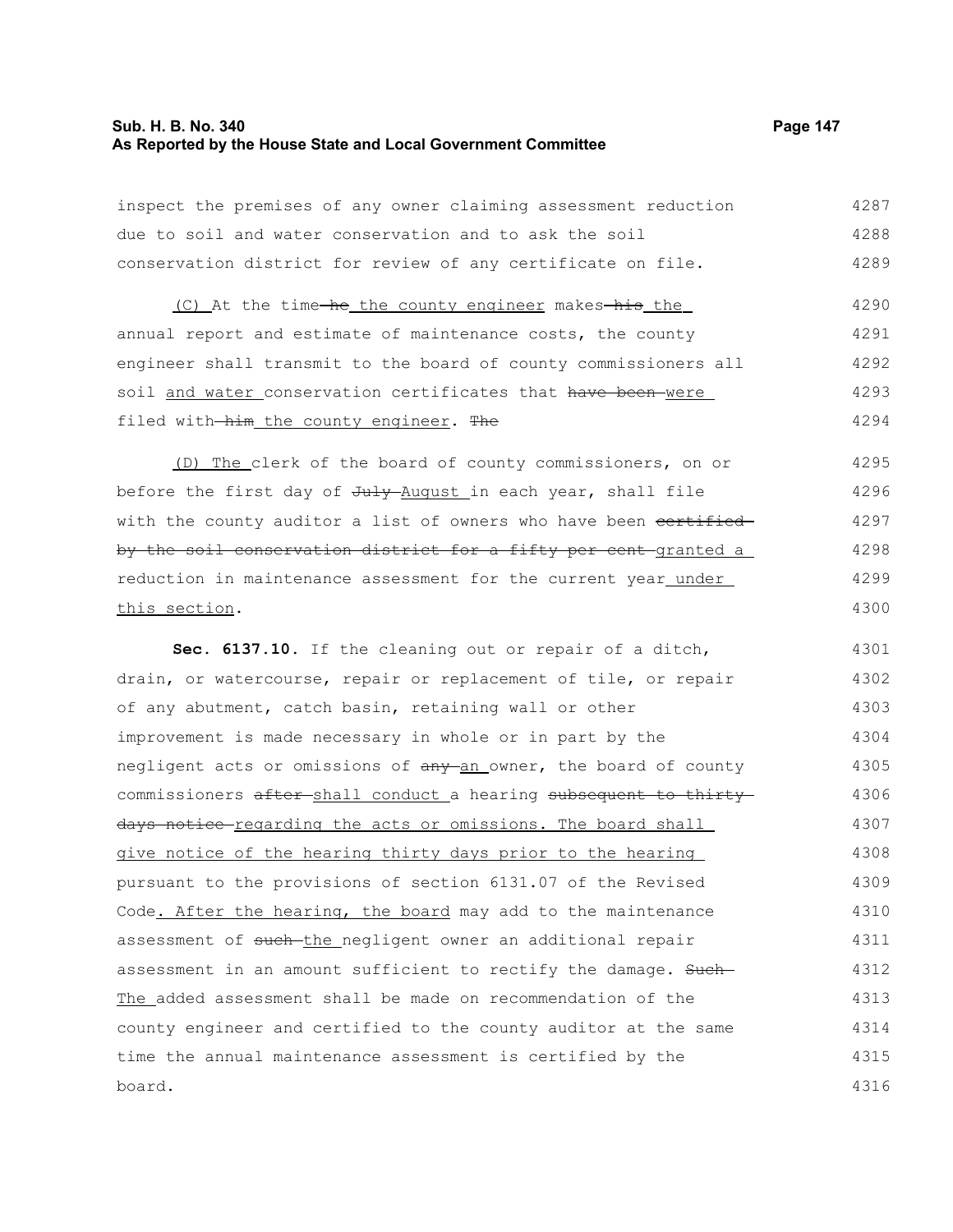### **Sub. H. B. No. 340 Page 148 As Reported by the House State and Local Government Committee**

**Sec. 6137.11.** (A) The original schedule of benefit assessments upon owners for the construction of any improvement shall be maintained by the county auditor as the permanent assessment base for maintenance assessments. The county auditor shall levy the maintenance assessments shall be levied by the eounty auditor in such percentage of the permanent assessment base as is authorized by the board of county commissioners. 4317 4318 4319 4320 4321 4322 4323

The board of county commissioners, before (B) Before certifying the percentage of the permanent assessment base to be levied in any one year for the drainage-maintenance fund, the board of county commissioners shall consider any recommendation by the county engineer and any application by  $\frac{any - an}{bm}$  owner for increase or reduction of the permanent assessment base as it applies to any an owner. 4324 4325 4326 4327 4328 4329 4330

Any such increase or reduction of the permanent assessment base with respect to any owner shall be made for the purpose of correcting any inequity that has arisen due to increase or decrease in the proportionate share of benefits accruing to the owner as the result of the construction and maintenance of the improvement. 4331 4332 4333 4334 4335 4336

(C)(1) After six annual maintenance fund assessments have been made upon the owners benefiting from an improvement, the board of county commissioners shall review the permanent assessment base for maintenance fund assessment and may increase or decrease the respective benefit apportionments in accordance with changes in benefits that have occurred during the intervening six years. 4337 4338 4339 4340 4341 4342 4343

As soon as (2) Any increase or reduction of the permanent assessment base with respect to an owner shall be made for the purpose of correcting an inequity that has arisen due to 4344 4345 4346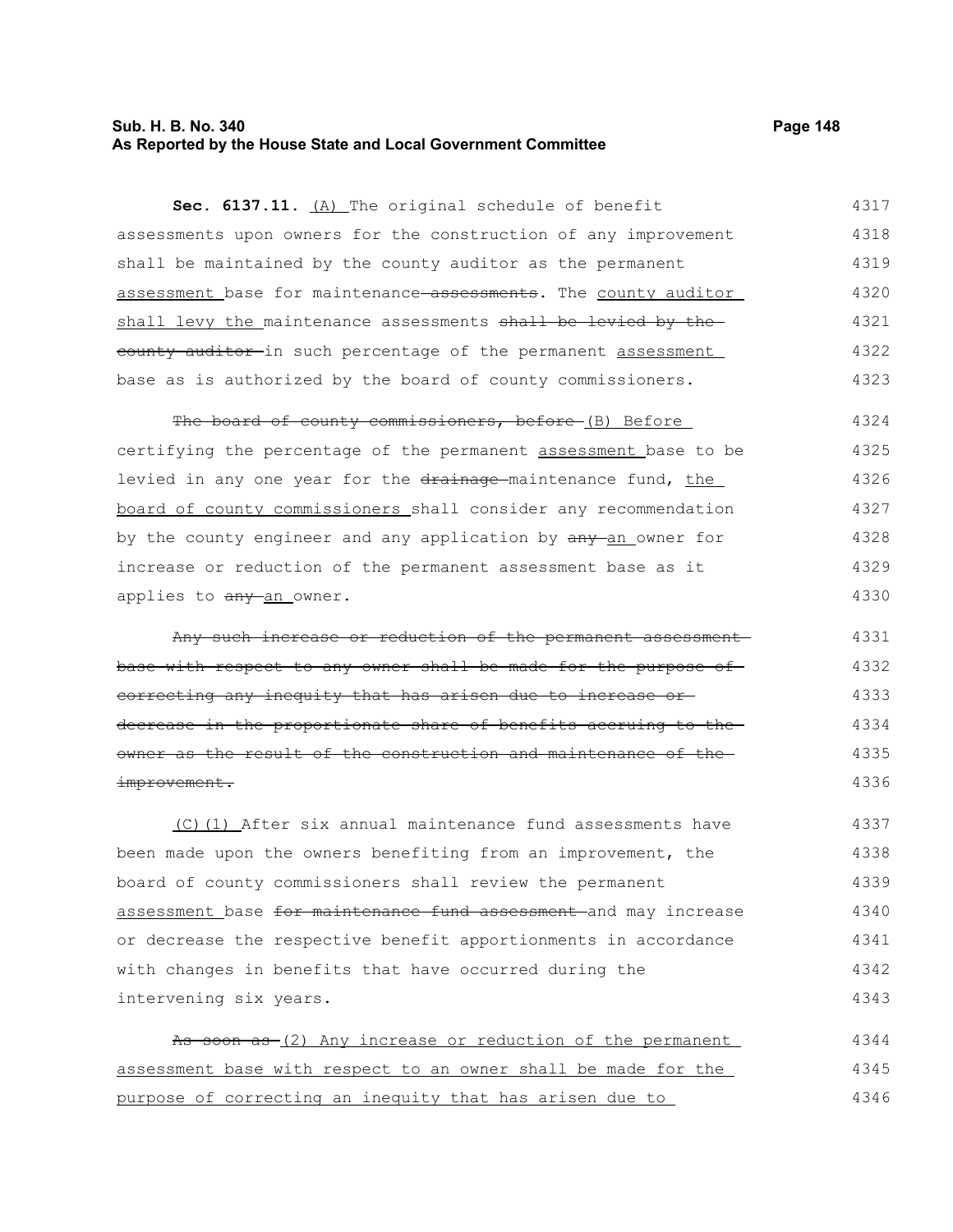4374 4375

| increase or decrease in the proportionate share of benefits                                     | 4347 |
|-------------------------------------------------------------------------------------------------|------|
| accruing to the owner as the result of the construction and                                     | 4348 |
| maintenance of the improvement.                                                                 | 4349 |
| (3) If the board of county commissioners has changed                                            | 4350 |
| proposes changes to the permanent assessment base of maintenance                                | 4351 |
| <del>assessments </del> of <del>any a</del> n owner, the <del>clerk board</del> shall conduct a | 4352 |
| hearing on those changes. The board shall conduct the hearing                                   | 4353 |
| not less than twenty nor more than thirty days from the date the                                | 4354 |
| <u>proposed changes are to be adopted.</u>                                                      | 4355 |
| (4) The clerk of the board shall send to each owner in the                                      | 4356 |
| area benefited by the improvement a notice by certified mail,                                   | 4357 |
| <del>return receipt requested, or by </del> first-class mail in a five-day                      | 4358 |
| return envelope <del>. For each improvement, all individual notices-</del>                      | 4359 |
| shall be sent by the same type of mail. Whichever method the-                                   | 4360 |
| board chooses, with the words "Legal Notice" <del>shall be </del> printed in                    | 4361 |
| plain view on the face of the envelope. The <del>notice shall state</del>                       | 4362 |
| clerk shall include in the notice a statement of the amount of                                  | 4363 |
| the present permanent assessment base <del>-for maintenance-</del>                              | 4364 |
| assessment, the proposed new permanent <u>assessment b</u> ase amount                           | 4365 |
| with respect to each owner so changed, and the date of a hearing                                | 4366 |
| on the change. <del>The hearing shall be set by the board for a date-</del>                     | 4367 |
| not less than twenty nor more than thirty days from the date of—                                | 4368 |
| adoption of the changes.                                                                        | 4369 |
| (D) At the expiration of six years from the date of the                                         | 4370 |
| first review of the permanent assessment base-of maintenance-                                   | 4371 |
| assessments, and at six-year intervals thereafter, the board of                                 | 4372 |
| county commissioners shall may again review the permanent                                       | 4373 |

established in division (C) of this section-for the first such-4376

assessment base and shall set a hearing on any proposed changes

by in accordance with the procedure provided procedures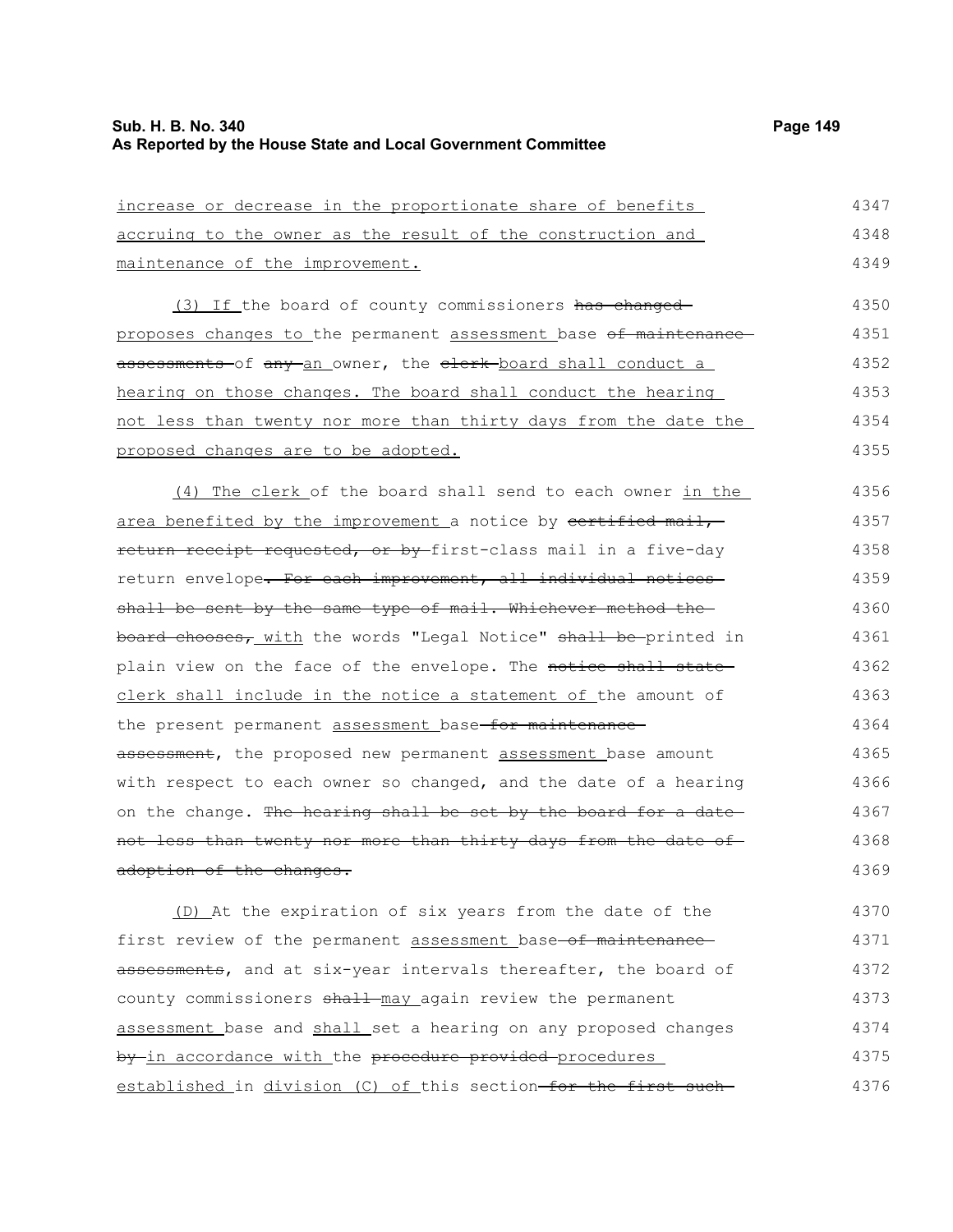## **Sub. H. B. No. 340 Page 150 As Reported by the House State and Local Government Committee**

#### review.

| (E) The board of county commissioners at any time may add                              | 4378 |
|----------------------------------------------------------------------------------------|------|
| to the schedule of benefited owners any other owner who, in the                        | 4379 |
| judgment of the board, is benefited by the operation and                               | 4380 |
| maintenance of the improvement as the result of new conditions                         | 4381 |
| that have arisen since the improvement was constructed. The                            | 4382 |
| additional-clerk of the board shall provide such an owner shall-                       | 4383 |
| <del>be given </del> notice in writing of <del>his t</del> he owner's permanent        | 4384 |
| <del>maintenance fund </del> assessment base and the date of a hearing <del>by -</del> | 4385 |
| the same procedure as provided by in accordance with the                               | 4386 |
| procedures established in division (C) of this section for any                         | 4387 |
| owner whose permanent assessment base has been changed by the                          | 4388 |
| board. Notice to <del>the additional such an</del> owner shall be sent by              | 4389 |
| the same type of mail as the board uses for owners whose                               | 4390 |
| permanent assessment base has been changed.                                            | 4391 |

 $Fhe-(F)$  A hearing on the changes in, or additions to, the permanent assessment base for maintenance assessment may be adjourned from time to time by the board of county commissioners and, upon conclusion of the hearing, the revised permanent assessment base shall be certified to the county auditor and shall become the permanent assessment base-for maintenanceassessments, except as changed from time to time with respect to individual owners. 4392 4393 4394 4395 4396 4397 4398 4399

(G) If the board of county commissioners finds that any owner was not assessed for the construction of an improvement, but now is receiving substantial benefit therefrom, or was assessed for construction, but now is receiving substantially greater benefits therefrom, the board  $\frac{1}{2}$  may, after providing a thirty days-day notice pursuant to section 6131.07 of the Revised Code, may hold a hearing and determine an equitable 4400 4401 4402 4403 4404 4405 4406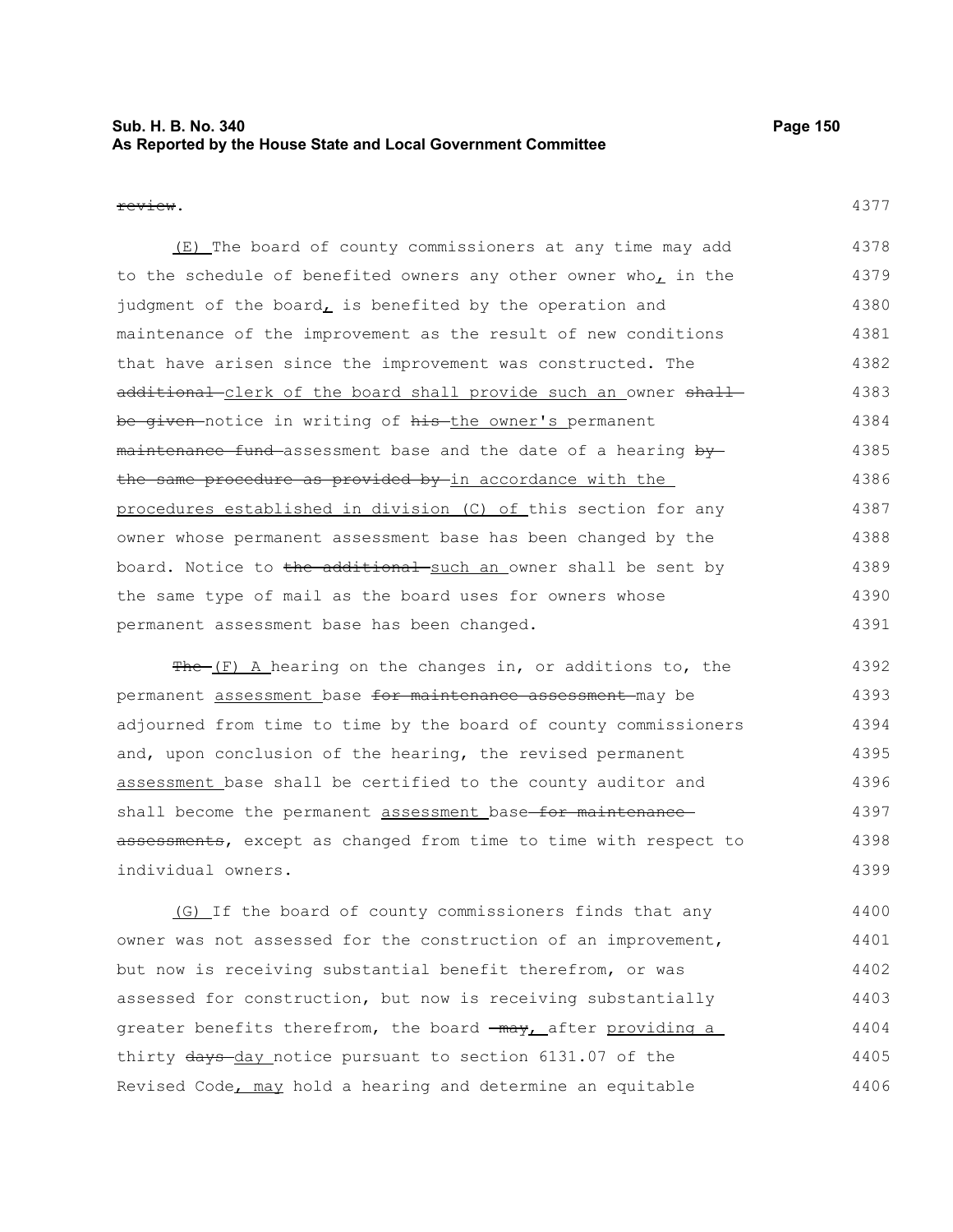#### **Sub. H. B. No. 340 Page 151 As Reported by the House State and Local Government Committee**

amount as an equalization assessment to be paid by the owner. The equalization assessment shall be divided into the same number of payments as the assessments for the construction of the improvement, and the payment shall be added to the next succeeding maintenance assessments of the owner until the entire amount of the equalization assessment has been paid. 4407 4408 4409 4410 4411 4412

(H) Any owner affected by an increase in the permanent assessment base as it applies to-him the owner, or who has been added to the schedule of benefited owners, or who has been determined to be subject to an equalization assessment, all as provided in this section, may appeal to the court of common pleas from a final order made by the board of county commissioners, in the manner provided by sections 6131.25 to 6131.36 of the Revised Code, the question of whether any such assessment is levied according to benefits. 4413 4414 4415 4416 4417 4418 4419 4420 4421

(I) In the case of drainage maintenance districts for which the board of county commissioners has authorized a single drainage maintenance fund, a review of the permanent assessment base of maintenance assessments shall be made not later than six years after the creation of the drainage maintenance district, and at six-year intervals thereafter, by the same procedure as provided by this section for review of the permanent assessment base with respect to a single improvement, and it shall not be necessary to review the entire maintenance permanent assessment base for any improvement included in the maintenance district until the board reviews the maintenance permanent assessment base for the entire district. 4422 4423 4424 4425 4426 4427 4428 4429 4430 4431 4432 4433

Sec. 6137.111. (A) In lieu of the permanent assessment base and procedure specified in section 6137.11 of the Revised Code, the board of county commissioners may by resolution levy 4434 4435 4436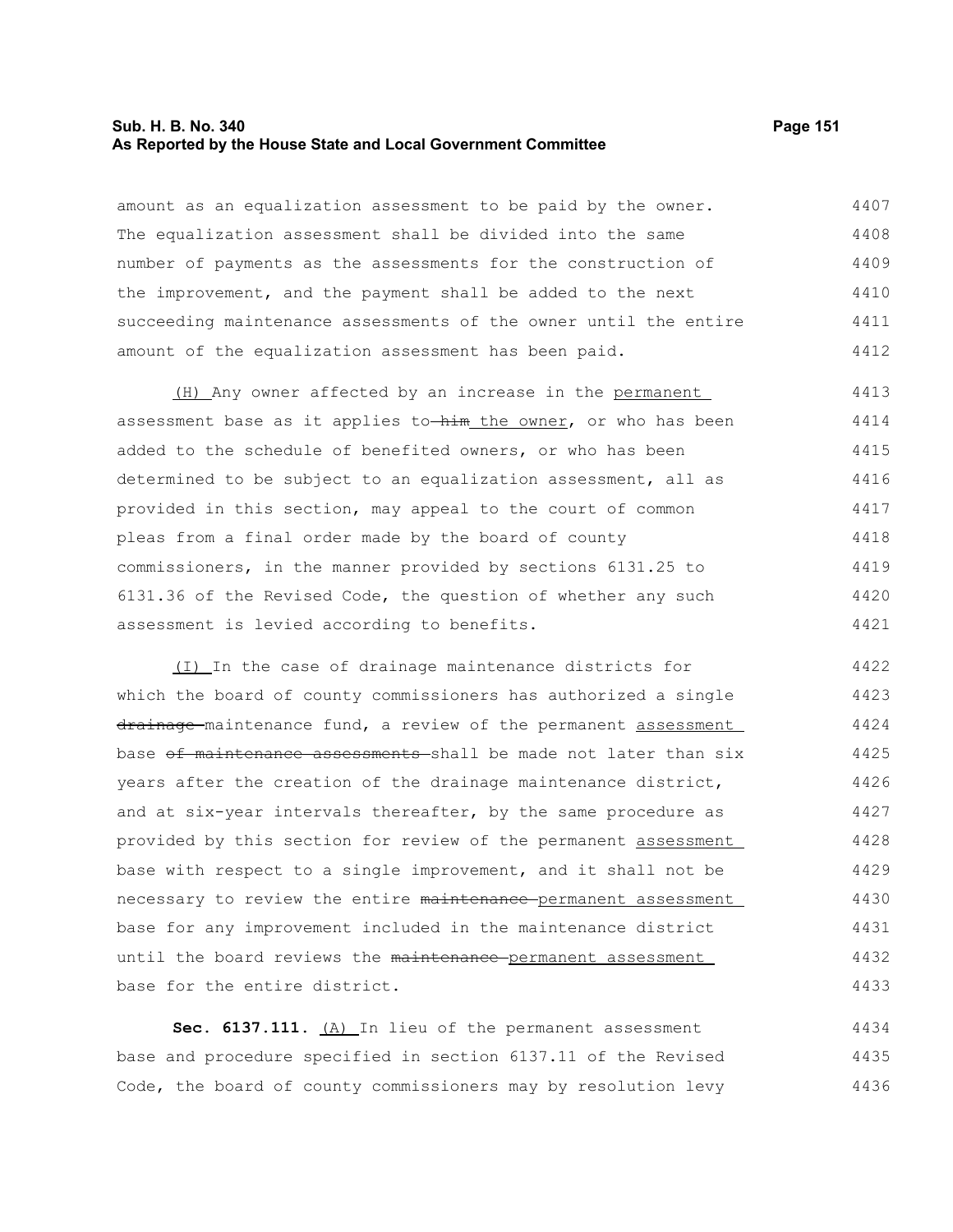### **Sub. H. B. No. 340 Page 152 As Reported by the House State and Local Government Committee**

| upon the benefited property assessments apportioned according to | 4437 |
|------------------------------------------------------------------|------|
| tax value. The assessments shall be in the amount determined by  | 4438 |
| the board to be necessary to obtain funds for the ditch-         | 4439 |
| maintenance fund.                                                | 4440 |

(B) Prior to the adoption of the a resolution levying the assessments, the board shall give at least ten days' notice in one newspaper of general circulation in the county, which shall state the time and place when and where the resolution shall be taken up for consideration. At that time and place or at any adjournment thereof, of which no further published notice need be given, the board shall hear all persons whose properties are proposed to be assessed, shall correct any errors and make any revisions that appear to be necessary or just, and may then pass a resolution levying upon the properties determined to be benefited such assessments as so corrected and revised. 4441 4442 4443 4444 4445 4446 4447 4448 4449 4450 4451

(C) Any owner of property to be so assessed may appeal to the court of common pleas from the resolution made by the board of county commissioners, in the manner provided by sections 6131.25 to 6131.36 of the Revised Code, the question of whether any such assessment is levied according to benefits. 4452 4453 4454 4455 4456

(D) The assessments levied by the board's resolution shall be certified to the county auditor for collection as other taxes in the year or years in which they are payable. Any increase or reduction of the assessments levied under this section shall be made at the regular six-year reappraisal of all property in the county under section 5713.01 of the Revised Code or through adjustments made for property divisions, improvements, and changes. 4457 4458 4459 4460 4461 4462 4463 4464

**Sec. 6137.112.** (A) At the time that the board of county commissioners reviews the permanent assessment base of an 4465 4466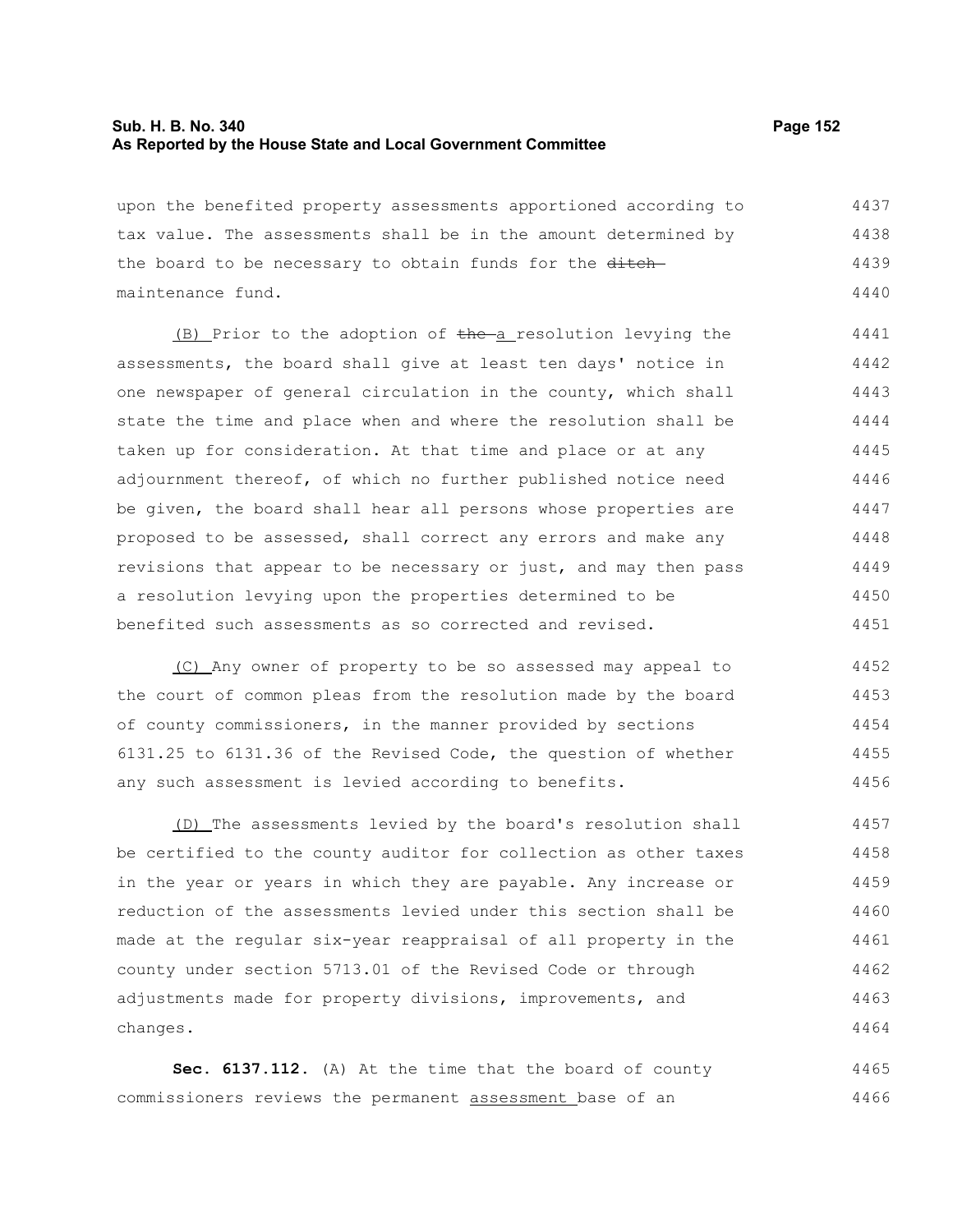### **Sub. H. B. No. 340 Page 153 As Reported by the House State and Local Government Committee**

improvement for maintenance fund assessments after six annual maintenance fund assessments have been made as provided in section 6137.11 of the Revised Code, the board may request the county engineer to estimate the construction cost of the improvement if that improvement were to be constructed at the time of the permanent assessment base review. Not less than thirty days prior to a hearing at which the board will consider the estimate as the construction cost of the improvement, the clerk of the board shall send to each owner that would be affected a notice by certified mail, return receipt requested, or by first class mail in a five-day return envelope. For each improvement, all individual notices shall be sent by the same type of mail. Whichever method the board chooses, the words "legal notice" shall be printed in plain view on the face of the envelope. The notice shall state the amount of the present permanent assessment base for maintenance assessment, the proposed new permanent assessment base amount with respect to the owner, and the date of the hearing on the proposed change. 4467 4468 4469 4470 4471 4472 4473 4474 4475 4476 4477 4478 4479 4480 4481 4482 4483 4484

(B) The board of county commissioners, by adoption of a resolution at the hearing required under division (A) of this section, may approve the **estimate as the construction cost of** the improvement permanent assessment base, as determined by the county engineer according to division (B)(5) of section 6131.14 of the Revised Code in lieu of the original construction-cost of the improvement. If approved, the estimate-total estimated cost of construction cost the improvement shall be the permanent assessment base that is used to calculate maintenance fund assessments for owners benefiting from the improvement. The approved estimate of construction cost-the improvement shall serve as the permanent assessment base for the purposes of this chapter until such time as it is revised in accordance with this 4485 4486 4487 4488 4489 4490 4491 4492 4493 4494 4495 4496 4497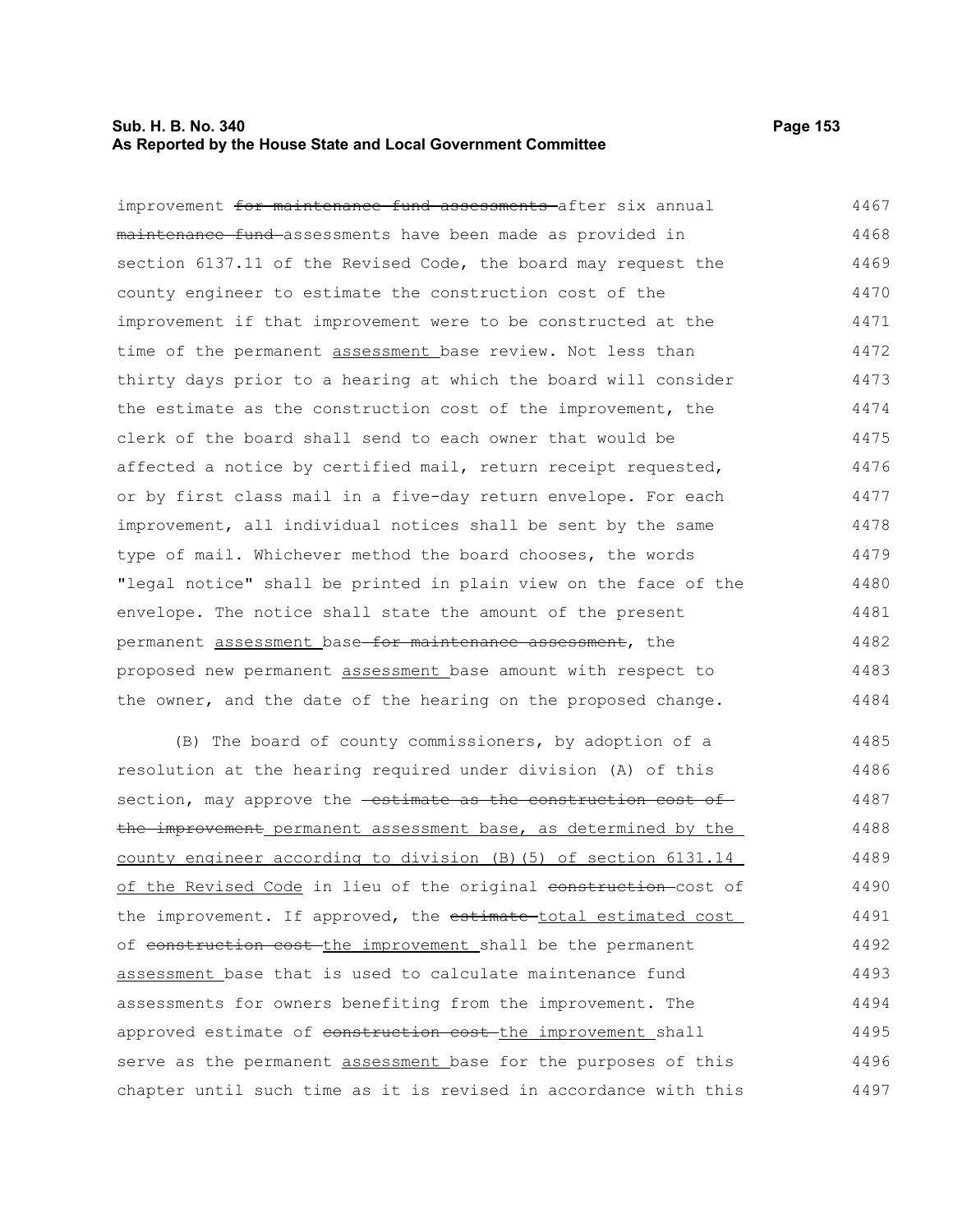## **Sub. H. B. No. 340 Page 154 As Reported by the House State and Local Government Committee**

section.

4498

Sec. 6137.12. (A) In the cleaning, repair, and other maintenance work on drainage improvements, the persons whose duty it is to perform the maintenance work may go upon the adjoining or abutting lands within the permanent easement necessary for proper operation of the required machinery, tools, motor vehicles, conveyances, or other equipment. 4499 4500 4501 4502 4503 4504

(B)(1) In the case of open ditches, the permanent easement so used shall be not more than twenty-five feet from the top of the bank, measured at right angles thereto, and wherever practical the area so used shall be on one side of the ditch only. When in his opinion 4505 4506 4507 4508 4509

(2) In the case of an open ditch log-jam removal project within a wooded riparian corridor, a maintenance easement may be created from the top of the bank to twenty-five feet outside of the edge of the wooded riparian corridor. 4510 4511 4512 4513

(3) When the county engineer determines that an emergency situation exists at an open ditch needing maintenance, the county engineer may, with the approval of the board of county commissioners, temporarily extend the easement to not more than seventy-five feet from the top of the bank, measured at right angles thereto, in order to conduct the necessary maintenance work and alleviate the condition or conditions causing the emergency situation. The 4514 4515 4516 4517 4518 4519 4520 4521

(C) The maximum width of permanent easement for closed ditches shall not exceed eighty feet centered on the centerline of the improvement. The 4522 4523 4524

(D) The permanent easement for all other improvements shall be as located and the width as specified by the county 4525 4526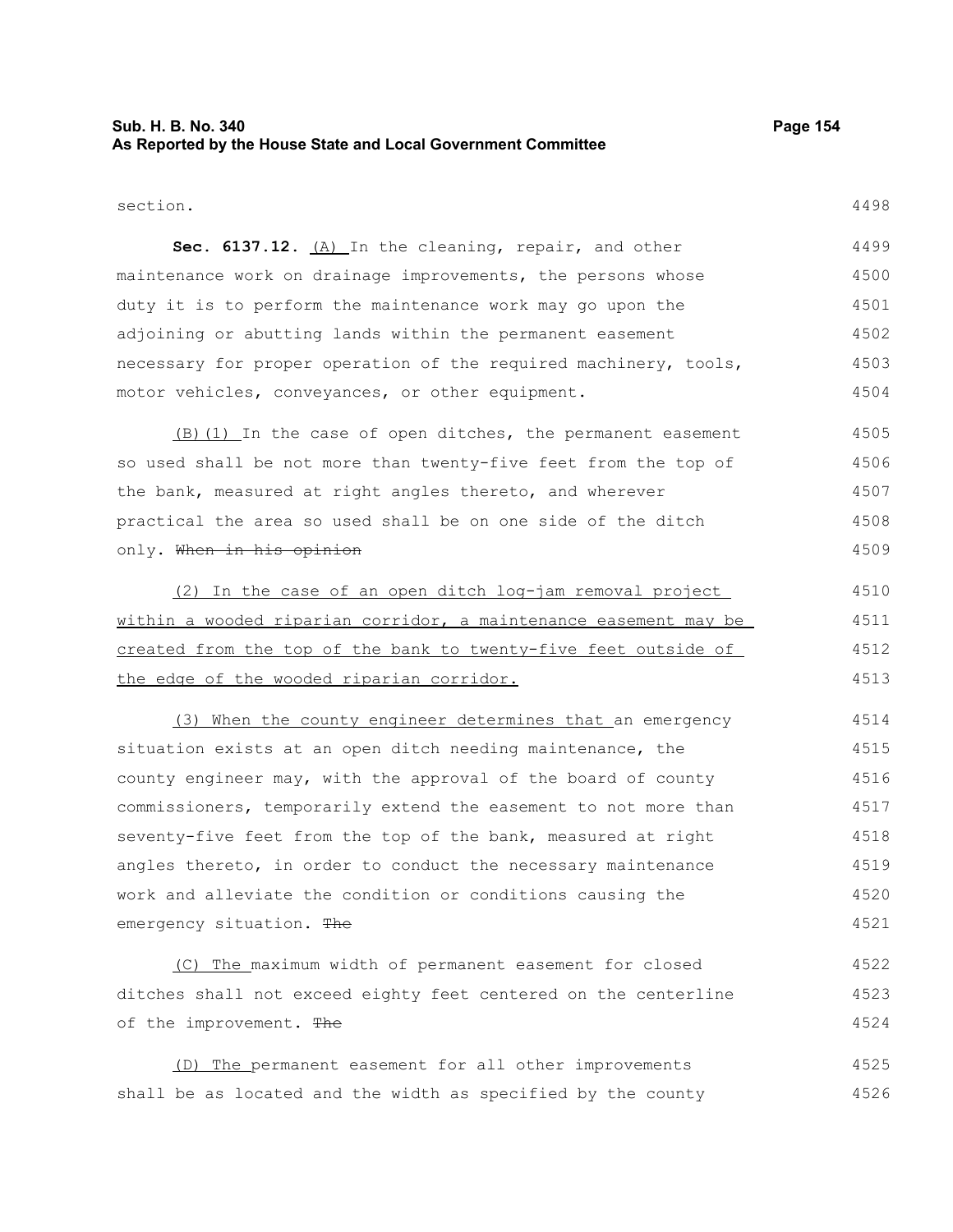## **Sub. H. B. No. 340 Page 155 As Reported by the House State and Local Government Committee**

#### engineer. When

4527

(E) When the performance of maintenance requires the damage of existing crops beyond the permanently established sod or seeded strip, the owner of the crops shall be granted submit a written request for payment for damages to the county engineer. The county engineer shall award the crop owner damages equal to market value, to be paid from the permanent maintenance fund established for the improvement. Under 4528 4529 4530 4531 4532 4533 4534

(F)(1) Under contract work, the county engineer may specify the right-of-way to be used within the permanent easement. Where the nature of the surface of the adjoining or abutting land does not prevent it, and there are growing crops on one side of the ditch but none upon the other, the right-ofway provided for shall be used on that side of the ditch on which there are no growing crops.  $H$ n 4535 4536 4537 4538 4539 4540 4541

(2) In using the right-of-way, the persons performing maintenance shall, as far as possible, avoid damage to the owner of the adjoining or abutting lands. 4542 4543 4544

(3) If in the doing of this work it is necessary to damage or temporarily remove any fences, poles, or wire lines, the cost of repairing, removing, and replacing the fences, poles, and wire lines shall be included in the total cost of the maintenance. 4545 4546 4547 4548 4549

(G) This section does not authorize passage across, along, or between railroad tracks until thirty days after notice has been mailed in accordance with section 6131.07 of the Revised Code. 4550 4551 4552 4553

Sec. 6137.13. That part of interstate ditches drainage improvements within the state may be cleaned or repaired 4554 4555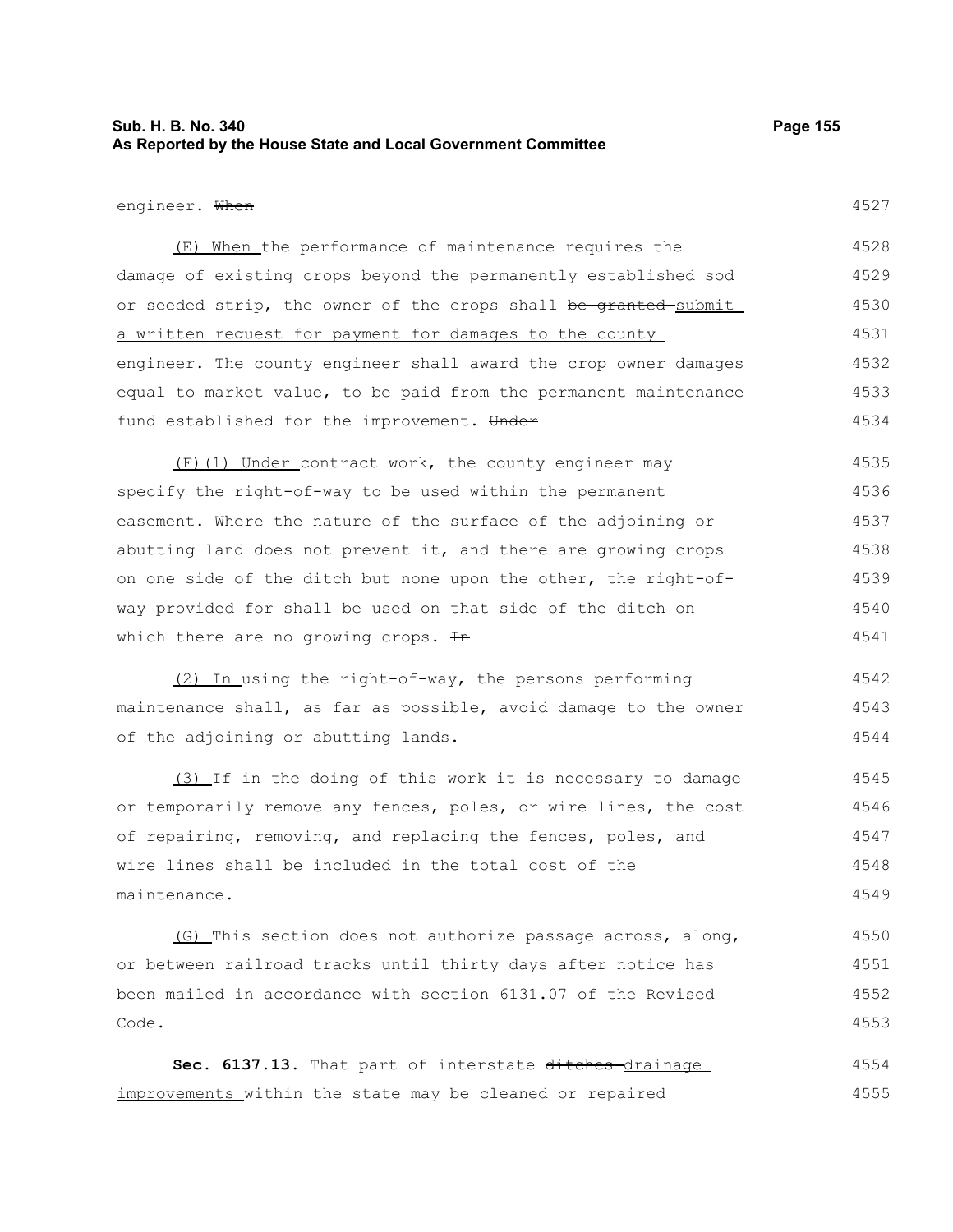# **Sub. H. B. No. 340 Page 156 As Reported by the House State and Local Government Committee**

| pursuant to sections 6137.01 to 6137.12, inclusive, of the                          | 4556 |
|-------------------------------------------------------------------------------------|------|
| Revised Code. Such sections shall apply insofar as they are                         | 4557 |
| applicable.                                                                         | 4558 |
| Sec. 6137.14. The county engineer, in inspecting drainage                           | 4559 |
| channels, shall note any and all apparent violations of sections                    | 4560 |
| 6111.01 to 6111.04 of the Revised Code, as such sections refer                      | 4561 |
| to the pollution of drainage channels. Whenever it appears to                       | 4562 |
| the county engineer, after investigation, that there has been                       | 4563 |
| may be a violation of section 6111.04 of the Revised Code, the                      | 4564 |
| county engineer shall give written notice to notify the county                      | 4565 |
| board of healthdirector of environmental protection, setting                        | 4566 |
| forth any thing or act done or omitted to be done or claimed to                     | 4567 |
| be in violation of such section. The county board of health-                        | 4568 |
| director shall immediately pursue the alleged violation to its                      | 4569 |
| legal conclusion.                                                                   | 4570 |
| Section 2. That existing sections 305.31, 940.01, 940.02,                           | 4571 |
| 940.05, 940.06, 940.07, 940.08, 940.10, 940.11, 940.12, 940.13,                     | 4572 |
| 940.19, 940.20, 940.21, 940.22, 940.23, 940.26, 940.29, 940.31,                     | 4573 |
| 940.32, 940.33, 940.34, 940.35, 6131.01, 6131.04, 6131.05,                          | 4574 |
| 6131.06, 6131.07, 6131.08, 6131.09, 6131.10, 6131.11, 6131.12,                      | 4575 |
| 6131.13, 6131.14, 6131.15, 6131.16, 6131.17, 6131.19, 6131.21,                      | 4576 |
| $6131.22$ , $6131.23$ , $6131.24$ , $6131.25$ , $6131.27$ , $6131.28$ , $6131.30$ , | 4577 |
| 6131.32, 6131.33, 6131.34, 6131.36, 6131.42, 6131.43, 6131.47,                      | 4578 |
| 6131.50, 6131.51, 6131.52, 6131.55, 6131.57, 6131.60, 6131.63,                      | 4579 |
| $6131.631, 6131.64, 6133.01, 6133.02, 6133.03, 6133.04, 6133.041,$                  | 4580 |
| 6133.05, 6133.06, 6133.07, 6133.08, 6133.09, 6133.10, 6133.11,                      | 4581 |
| 6133.14, 6137.01, 6137.02, 6137.03, 6137.04, 6137.05, 6137.051,                     | 4582 |
| 6137.06, 6137.07, 6137.08, 6137.09, 6137.10, 6137.11, 6137.111,                     | 4583 |
| 6137.112, 6137.12, 6137.13, and 6137.14 of the Revised Code are                     | 4584 |
| hereby repealed.                                                                    | 4585 |